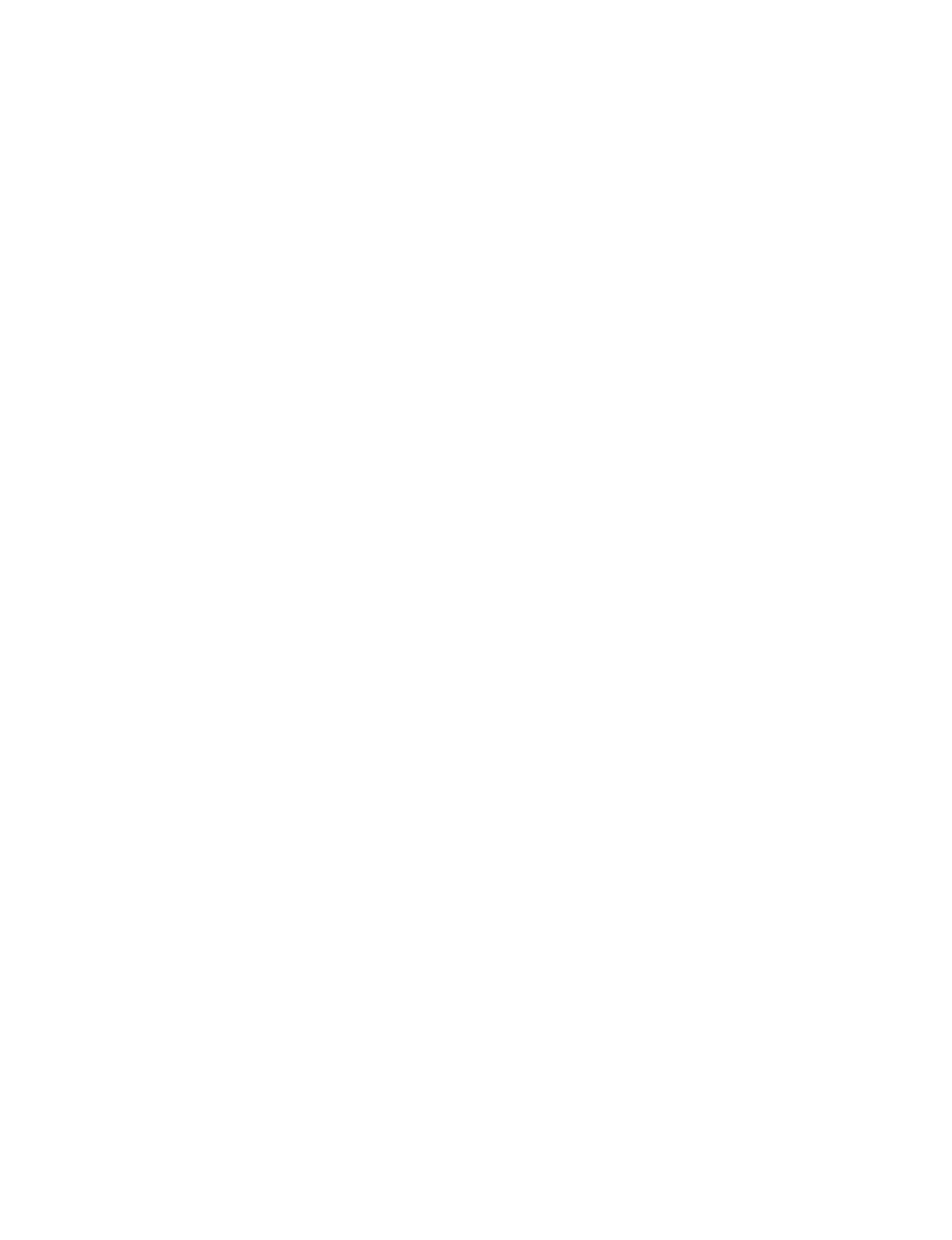AMG Funds AMG Pantheon Fund, LLC Annual Report—March 31, 2021

| <b>TABLE OF CONTENTS</b>                                                                                                                                                                                     | <b>PAGE</b> |
|--------------------------------------------------------------------------------------------------------------------------------------------------------------------------------------------------------------|-------------|
| <b>PORTFOLIO MANAGER'S COMMENTS (unaudited)</b>                                                                                                                                                              | 3           |
| <b>FINANCIAL STATEMENTS</b>                                                                                                                                                                                  |             |
| <b>Statement of Assets and Liabilities</b><br>Balance sheet, net asset value (NAV) per Unit computations and<br>cumulative undistributed amounts                                                             | 6           |
| <b>Statement of Operations</b><br>Detail of sources of income, expenses, and realized and<br>unrealized gains (losses) during the fiscal year                                                                | 8           |
| <b>Statements of Changes in Net Assets</b><br>Detail of changes in assets for the past two fiscal years                                                                                                      | 9           |
| <b>Statement of Cash Flows</b><br>Detail of cash movements during the fiscal year                                                                                                                            | 10          |
| <b>Financial Highlights</b><br>Historical net asset values per Unit, distributions, total returns, income and<br>expense ratios, turnover ratios and net assets                                              | 11          |
| <b>NOTES TO FINANCIAL STATEMENTS</b><br>Accounting and distribution policies, details of agreements and<br>transactions with Fund management and affiliates, and descriptions of<br>certain investment risks | 16          |
| REPORT OF INDEPENDENT REGISTERED PUBLIC ACCOUNTING FIRM                                                                                                                                                      | 26          |
| <b>OTHER TAX INFORMATION (unaudited)</b>                                                                                                                                                                     | 27          |
| <b>DIRECTORS AND OFFICERS (unaudited)</b>                                                                                                                                                                    | 28          |
| <b>Consolidated Financial Statements of AMG Pantheon Master Fund, LLC</b>                                                                                                                                    | Appendix    |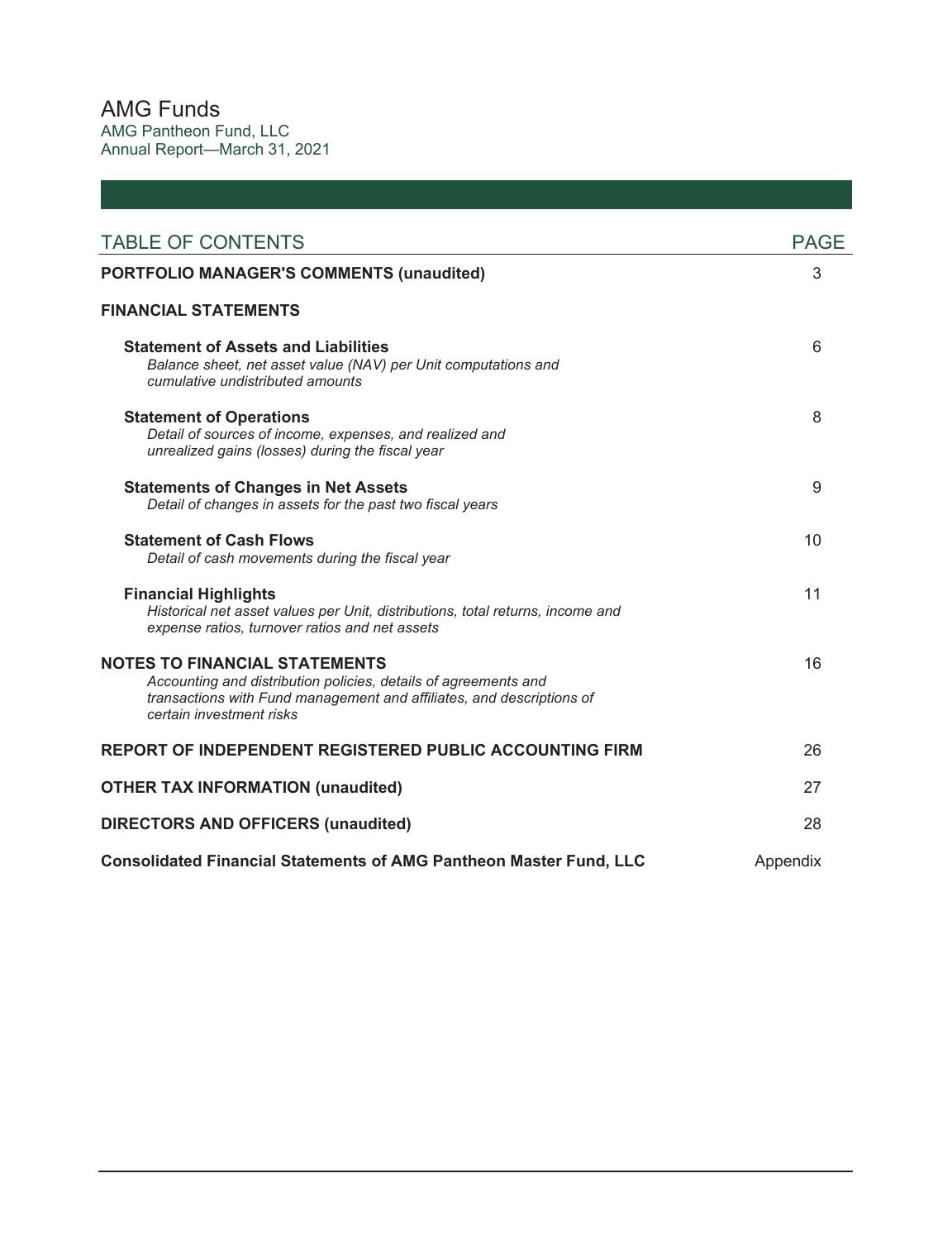Portfolio Manager's Comments *(unaudited)*

### **Overview**

For the year ended March 31, 2021, AMG Pantheon Fund's (the "Fund") Class 4 units returned 35.72% (net) while the MSCI World Index returned 54.03% on a 12-month trailing basis. As the Fund invests substantially all of its assets in AMG Pantheon Master Fund, LLC (the "Master Fund"), the following discussion reflects the investments held in the Master Fund.

#### **Market Review and Outlook**

The business and economic environment over the last year has been characterized by the ongoing global COVID-19 pandemic and associated business disruption due to the virus and associated prevention measures. Businesses experienced heightened disruption due to social distancing measures and mandated closures of all non-essential businesses for a period in 2020 throughout much of the world. A transition to remote working and learning also had a significant impact on business outcomes. This has been a headwind for certain businesses while providing a tailwind to other areas of the economy such as ecommerce and software.

#### **Performance and Positioning**

The Master Fund's units returned 35.90% over the fiscal year versus a 54.03% return for the MSCI World Index. Much of the COVID-19 related volatility in the MSCI World Index preceded the start of this fiscal year and the last 12 months have been largely characterized by rising equity markets. Comparatively larger sector allocations in information technology and healthcare along with smaller exposures in businesses that derive revenue from physical locations helped the Fund avoid some headwinds relating to COVID-19 prevention measures. The Master Fund made 31 new investments over the last 12 months, resulting in approximately \$102 million of new capital commitments. 24 of these investments were secondary investments and 7 were co-investments. We believe the Master Fund was able to execute on its mandate to provide a globally diversified portfolio to investors over the last year. Of the new deals that were completed over the last 12 months, 21 were in North America, 8 were in Europe, and 2 were in Asia. The Master Fund continues to seek opportunities on a global basis. As of March 31, 2021, the top four sector exposures in the Master Fund were as follows: Information Technology (33%), Healthcare (14%), Consumer Discretionary (16%), and Financials (15%). Information technology and healthcare remain two favored sectors with ample opportunity for investment. The Master Fund continues to deemphasize certain cyclical areas of the economy and sectors such as energy that are exposed to unpredictable commodity price risk.

*This commentary reflects the viewpoints of Pantheon Ventures (US) LP as of March 31, 2021 and is not intended as a forecast or guarantee of future results.*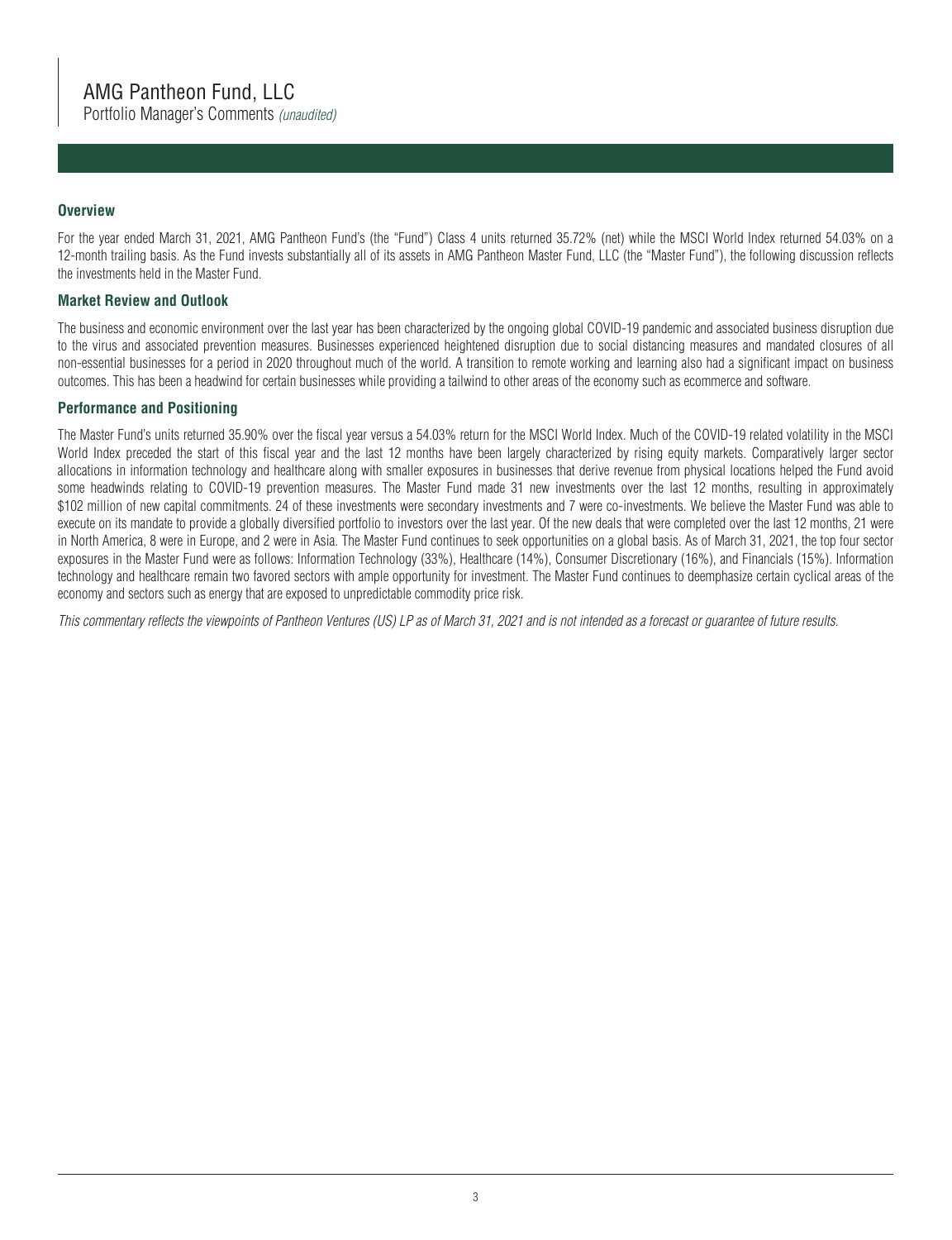Portfolio Manager's Comments *(continued)*

#### **CUMULATIVE TOTAL RETURN PERFORMANCE**

AMG Pantheon Fund, LLC's cumulative total return is based on the monthly change in net asset value (NAV), and assumes that all dividends and distributions were reinvested. This graph compares a hypothetical \$10,000 investment made in the AMG Pantheon Fund, LLC's Class 4 units on October 1, 2014 to a \$10,000 investment made in the MSCI World Index for the same time period. The graph and table do not reflect the deduction of taxes that a unitholder would pay on a Fund distribution or redemption of units. The listed returns for the Fund are net of expenses and the returns for the index exclude expenses. Total returns would have been lower had certain expenses not been reduced.



The table below shows the average annual total returns for AMG Pantheon Fund, LLC and MSCI World Index for the same time periods ended March 31, 2021.

| Average Annual Total Returns <sup>1</sup>                                                                                                                               | <b>One</b><br>Year                   | <b>Five</b><br>Years                 | <b>Since</b><br>Inception                      | Inception<br><b>Date</b>                                 |
|-------------------------------------------------------------------------------------------------------------------------------------------------------------------------|--------------------------------------|--------------------------------------|------------------------------------------------|----------------------------------------------------------|
| AMG Pantheon Fund, $LLC2$                                                                                                                                               |                                      |                                      |                                                |                                                          |
| AMG Pantheon Fund. LLC—Class 13<br>AMG Pantheon Fund. LLC-Class 2<br>AMG Pantheon Fund. LLC-Class 3<br>AMG Pantheon Fund. LLC-Class 4<br>AMG Pantheon Fund. LLC-Class 5 | 34.63%<br>35.12%<br>35.39%<br>35.72% | 14.14%<br>14.67%<br>14.95%<br>15.23% | 13.04%<br>13.56%<br>13.85%<br>12.04%<br>26.73% | 10/01/15<br>10/01/15<br>10/01/15<br>10/01/14<br>07/31/20 |
| MSCI World Index <sup>4,5</sup>                                                                                                                                         | 54.03%                               | 13.36%                               | 10.28%                                         | 10/01/14†                                                |

*The performance data shown represents past performance. Past performance is not a guarantee of future results. Current performance may be lower or higher than the performance data quoted. The investment return and principal value of an investment will fluctuate so that an investor's units, when redeemed, may be worth more or less than their original cost.*

*Investors should carefully consider the Fund's investment objectives, risks, charges and expenses before investing. For performance information through the most recent month end, current net asset values per unit for the Fund and other information, please call 877.355.1566 or visit our website at amgfunds.com for a free prospectus. Read it carefully before investing or sending money.*

- † Date reflects inception date of the Fund, not the index.
- <sup>1</sup> Total return equals income yield plus unit price change and assumes reinvestment of all dividends and capital gain distributions. Returns are net of fees and may reflect offsets of Fund expenses as described in the prospectus. No adjustment has been made for taxes payable by unitholders on their reinvested dividends and capital gain distributions. Returns for periods greater than one year are annualized. The listed returns on the Fund are net of expenses. All returns are in U.S. dollars (\$).
- $2$  Effective July 31, 2020, Brokerage Class Units were renamed Class 1 Units, Advisory Class Units were renamed Class 2 Units, Institutional Class Units were renamed Class 3 Units, Institutional Plus Class Units were renamed Class 4 Units, and Class 5 Units were established.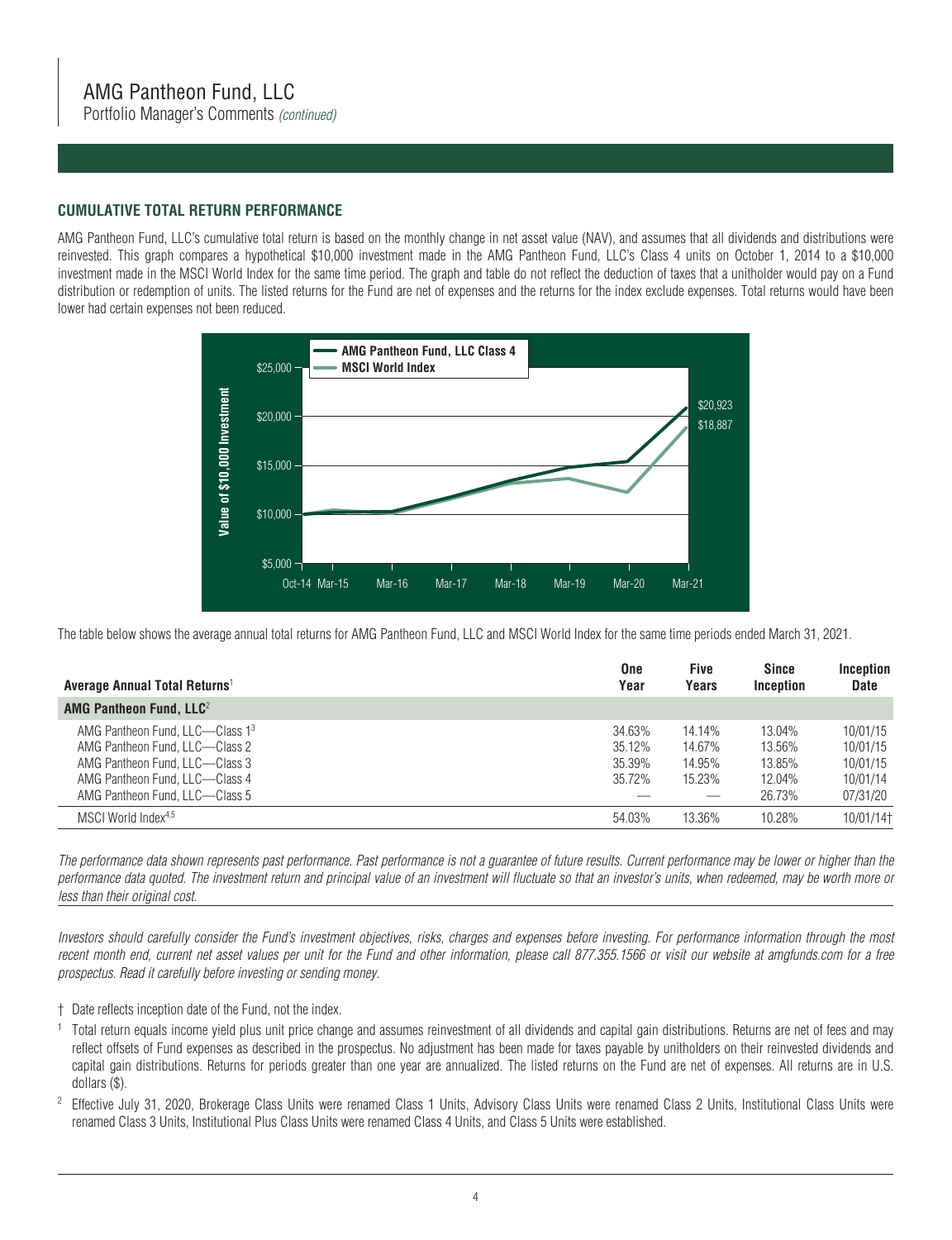# AMG Pantheon Fund, LLC

Portfolio Manager's Comments *(continued)*

- <sup>3</sup> The performance information for the Fund's Class 1 units for periods prior to July 31, 2020 does not reflect the impact of the sales load that was in effect until July 31, 2020.
- <sup>4</sup> The MSCI World Index is a free float-adjusted market capitalization weighted index that is designed to measure the equity market performance of developed markets. The MSCI World Index consists of 23 developed market country indices. Please go to msci.com for most current list of countries represented by the index. Unlike the Fund, MSCI World Index is unmanaged, is not available for investment and does not incur fees.
- 5 All MSCI data is provided "as is". The products described herein are not sponsored or endorsed and have not been reviewed or passed on by MSCI. In no event shall MSCI, its affiliates or any MSCI data provider have any liability of any kind in connection with the MSCI data or the products described herein. Copying or redistributing the MSCI data is strictly prohibited.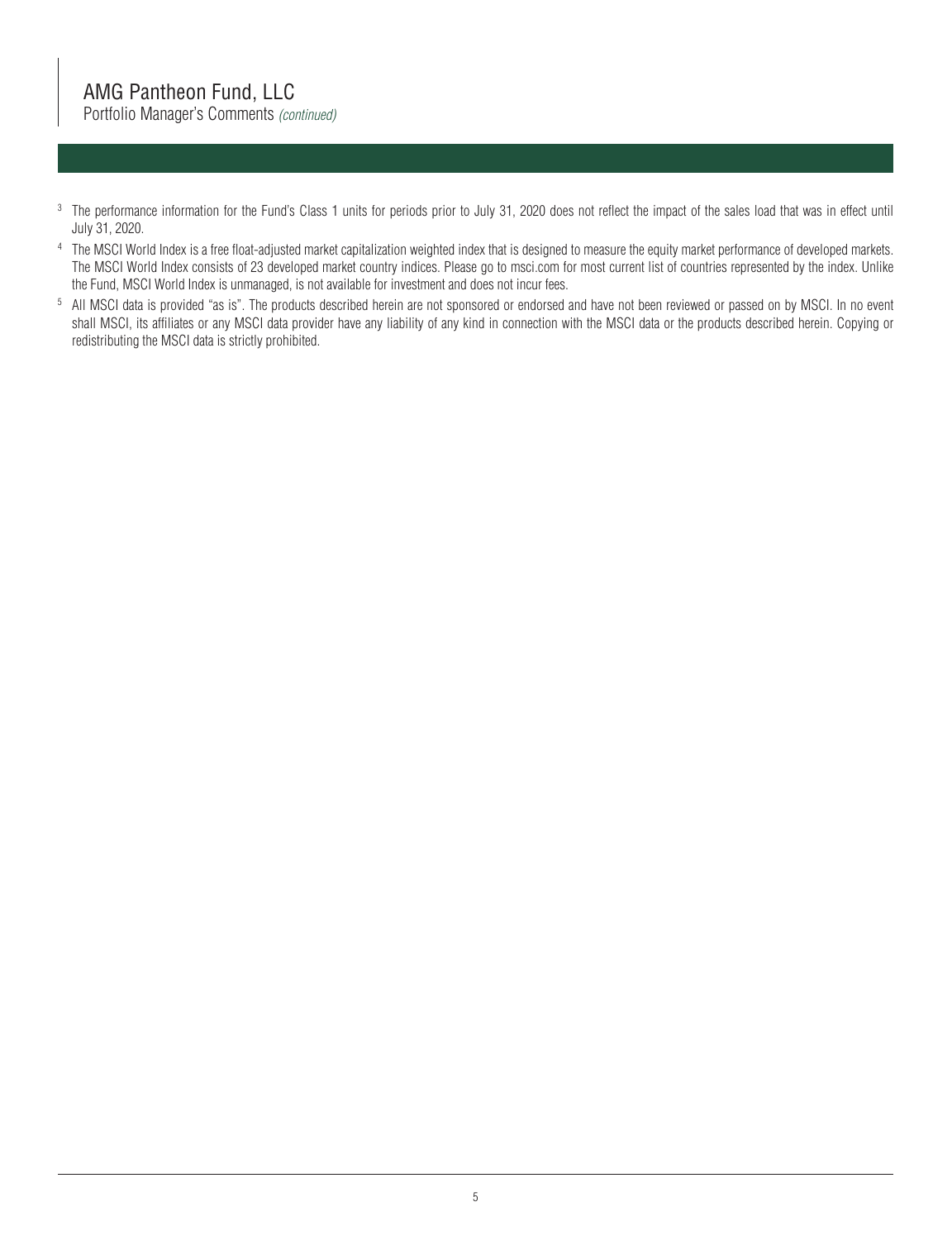## AMG Pantheon Fund, LLC Statement of Assets and Liabilities March 31, 2021

#### **Assets:**

| Investment in AMG Pantheon Master Fund, LLC, at value (cost \$215,274,523; Units 15,000,770) | \$268,963,806 |
|----------------------------------------------------------------------------------------------|---------------|
| Cash                                                                                         | 799,428       |
| Cash held in escrow                                                                          | 36,493,500    |
| Capital stock receivable                                                                     | 52,986        |
| Receivable from Investment Manager                                                           | 35,411        |
| Prepaid expenses and other assets                                                            | 48,442        |
| <b>Total Assets</b>                                                                          | 306,393,573   |
| Liabilities:                                                                                 |               |
| Subscriptions in advance                                                                     | 36,493,500    |
| Payable for Fund Units tendered                                                              | 750,815       |
| Accrued expenses:                                                                            |               |
| Administrative fees                                                                          | 10,809        |
| <b>Distribution fees</b>                                                                     | 82,587        |
| Other                                                                                        | 72,044        |
| <b>Total Liabilities</b>                                                                     | 37,409,755    |
|                                                                                              |               |
| <b>Net Assets</b>                                                                            | \$268,983,818 |
| <b>Net Assets Represent:</b>                                                                 |               |
| Paid-in capital                                                                              | \$215,938,730 |
| Distributable earnings                                                                       | 53,045,088    |
| <b>Net Assets</b>                                                                            | \$268,983,818 |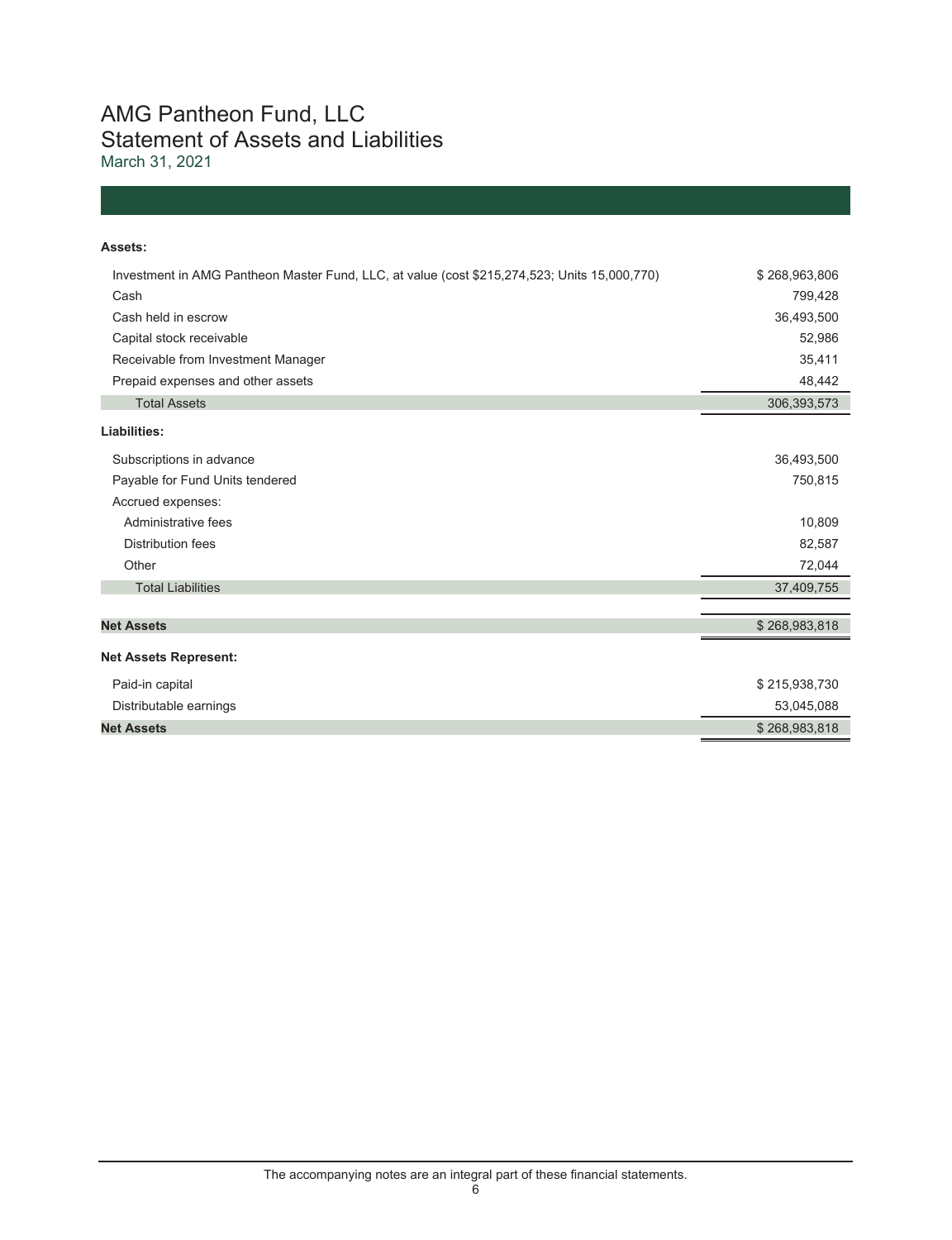# AMG Pantheon Fund, LLC Statement of Assets and Liabilities *(continued)*

March 31, 2021

| Class $1:$ <sup>#</sup>                                 |               |
|---------------------------------------------------------|---------------|
|                                                         |               |
| <b>Net Assets</b>                                       | \$36,768,350  |
| Units outstanding                                       | 2,037,926     |
| Net asset value, offering and redemption price per Unit | \$18.04       |
| Class $2:$ #                                            |               |
| <b>Net Assets</b>                                       | \$73,555,483  |
| Units outstanding                                       | 4,000,346     |
| Net asset value, offering and redemption price per Unit | \$18.39       |
| Class $3:$ #                                            |               |
| <b>Net Assets</b>                                       | \$153,552,131 |
| Units outstanding                                       | 8,241,191     |
| Net asset value and redemption price per Unit           | \$18.63       |
| Class $4:$ #                                            |               |
| <b>Net Assets</b>                                       | \$5,095,178   |
| Units outstanding                                       | 269,802       |
| Net asset value, offering and redemption price per Unit | \$18.88       |
| Class $5:$ #                                            |               |
| <b>Net Assets</b>                                       | \$12,676      |
| Units outstanding                                       | 704           |
| Net asset value, offering and redemption price per Unit | \$18.01       |
| Maximum offering price per Unit                         | \$18.66       |

# Effective July 31, 2020, Brokerage Class Units were renamed Class 1 Units, Advisory Class Units were renamed Class 2 Units, Institutional Class Units were renamed Class 3 Units, Institutional Plus Class Units were renamed Class 4 Units, and Class 5 Units were established. (See Note 1 of the Notes to Financial Statements.)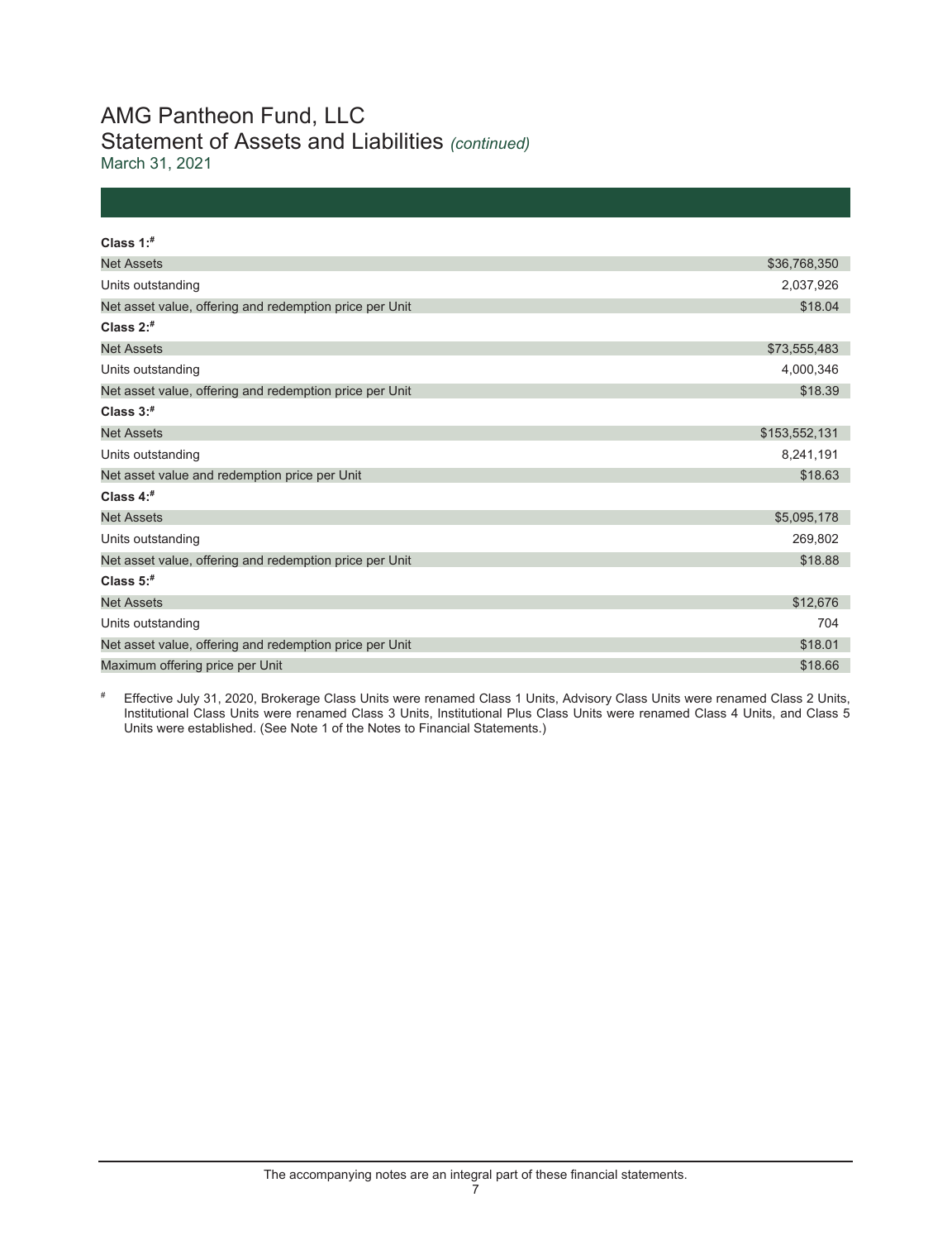## AMG Pantheon Fund, LLC Statement of Operations For the fiscal year ended March 31, 2021

| <b>Expenses:</b>                                                  |              |
|-------------------------------------------------------------------|--------------|
| Investment advisory and management fees                           | \$1,062,677  |
| Administrative fees                                               | 92,482       |
| Distribution fees - Class 1#                                      | 43,666       |
| Distribution fees - Class 2 <sup>#</sup>                          | 237,922      |
| Distribution fees - Class 3 <sup>#</sup>                          | 236,793      |
| Distribution fees - Class 5 <sup>#</sup>                          | 73           |
| Professional fees                                                 | 271,094      |
| Transfer agent fees                                               | 75,678       |
| <b>Registration fees</b>                                          | 60,936       |
| Directors fees and expenses                                       | 42,634       |
| Reports to Investors                                              | 19,369       |
| Custody fees                                                      | 10,699       |
| Miscellaneous expenses                                            | 21,018       |
| Total expenses before offsets                                     | 2,175,041    |
|                                                                   |              |
| Expense reimbursements <sup>1</sup>                               | (501, 105)   |
| Fee waiver                                                        | (1,062,677)  |
| Net expenses                                                      | 611,259      |
|                                                                   |              |
| Net investment loss                                               | (611, 259)   |
|                                                                   |              |
| Net Realized and Unrealized Gain (Loss):                          |              |
| Capital gain distributions received                               | 1,839,968    |
| Net change in unrealized appreciation/depreciation of investments | 53,676,878   |
| Net realized and unrealized gain                                  | 55,516,846   |
|                                                                   |              |
| Net increase in net assets resulting from operations              | \$54,905,587 |

# Effective July 31, 2020, Brokerage Class Units were renamed Class 1 Units, Advisory Class Units were renamed Class 2 Units, Institutional Class Units were renamed Class 3 Units, and Class 5 Units were established. (See Note 1 of the Notes to Financial

Statements.) 1 Includes \$4,602 of recoupment of waived/reimbursed fees from prior periods.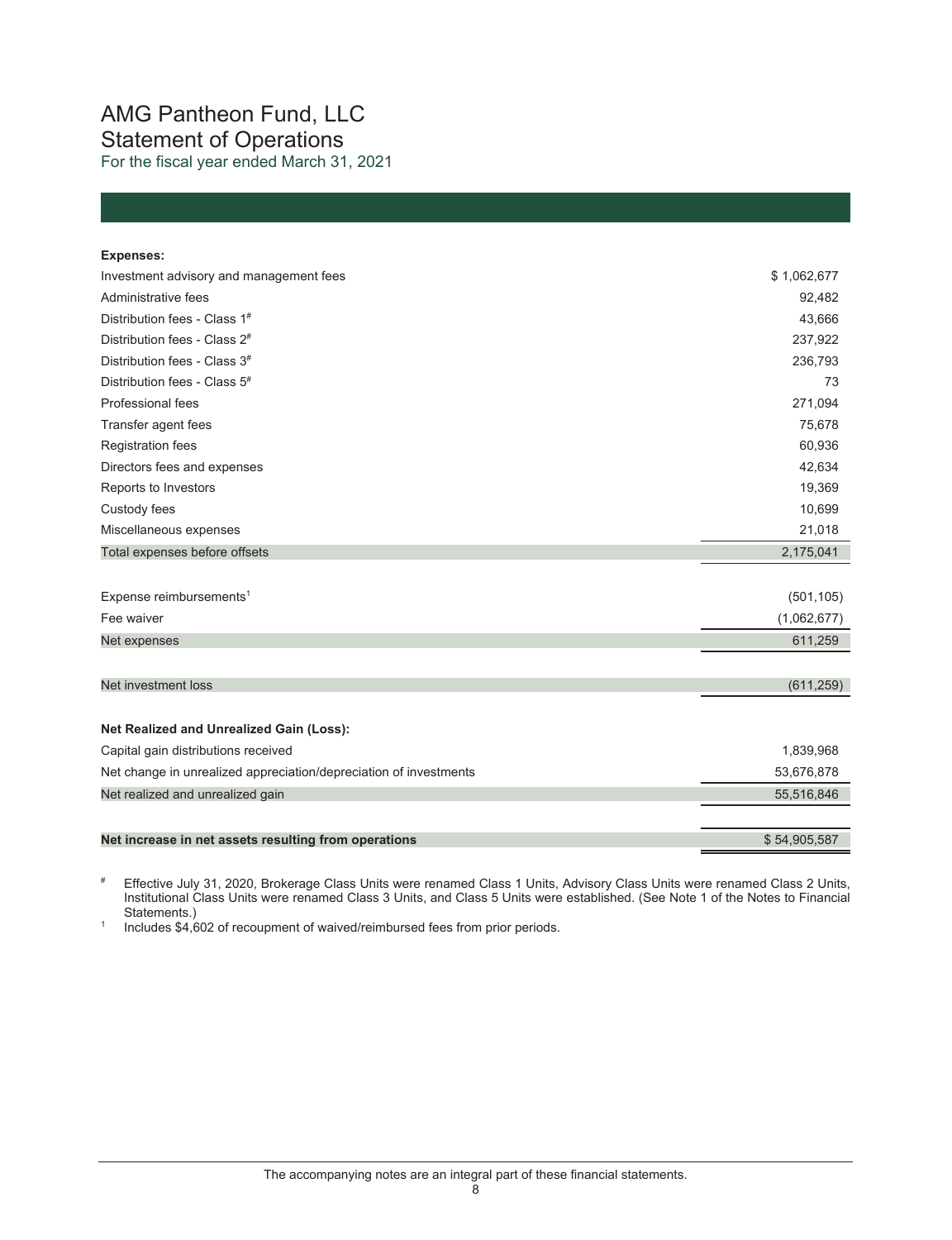## AMG Pantheon Fund, LLC Statements of Changes in Net Assets For the fiscal years ended March 31, 2021 and March 31, 2020

|                                                                   | For the fiscal<br>year ended<br>March 31, 2021 | For the fiscal<br>year ended<br>March 31, 2020 |
|-------------------------------------------------------------------|------------------------------------------------|------------------------------------------------|
| Increase (Decrease) in Net Assets Resulting From Operations:      |                                                |                                                |
| Net investment loss                                               | \$ (611, 259)                                  | \$ (207, 278)                                  |
| Capital gain distributions received                               | 1,839,968                                      | 2,997,723                                      |
| Net change in unrealized appreciation/depreciation of investments | 53,676,878                                     | (1,061,396)                                    |
| Net increase in net assets resulting from operations              | 54,905,587                                     | 1,729,049                                      |
|                                                                   |                                                |                                                |
| <b>Distributions to Investors:</b>                                |                                                |                                                |
| Class $1^{\#}$                                                    | (66, 957)                                      | (977)                                          |
| Class $2^{\#}$                                                    | (564, 493)                                     | (1,719,441)                                    |
| Class $3#$                                                        | (1, 168, 584)                                  | (3, 195, 402)                                  |
| Class $4#$                                                        | (40, 328)                                      | (202, 816)                                     |
| Class $5$ <sup>#</sup>                                            | (121)                                          |                                                |
| Total distributions to Investors                                  | (1,840,483)                                    | (5, 118, 636)                                  |
|                                                                   |                                                |                                                |
| Capital Unit Transactions: <sup>1</sup>                           |                                                |                                                |
| Net increase from capital Unit transactions                       | 120,801,857                                    | 65,546,555                                     |
|                                                                   |                                                |                                                |
| Total increase in net assets                                      | 173,866,961                                    | 62,156,968                                     |
|                                                                   |                                                |                                                |
| <b>Net Assets:</b>                                                |                                                |                                                |
| Beginning of year                                                 | 95,116,857                                     | 32,959,889                                     |
| End of year                                                       | \$268,983,818                                  | \$95,116,857                                   |

# Effective July 31, 2020, Brokerage Class Units were renamed Class 1 Units, Advisory Class Units were renamed Class 2 Units, Institutional Class Units were renamed Class 3 Units, Institutional Plus Class Units were renamed Class 4 Units, and Class 5 Units were established. (See Note 1 of the Notes to Financial Statements.)<br>
<sup>1</sup> See Note 1(g) of the Notes to Financial Statements.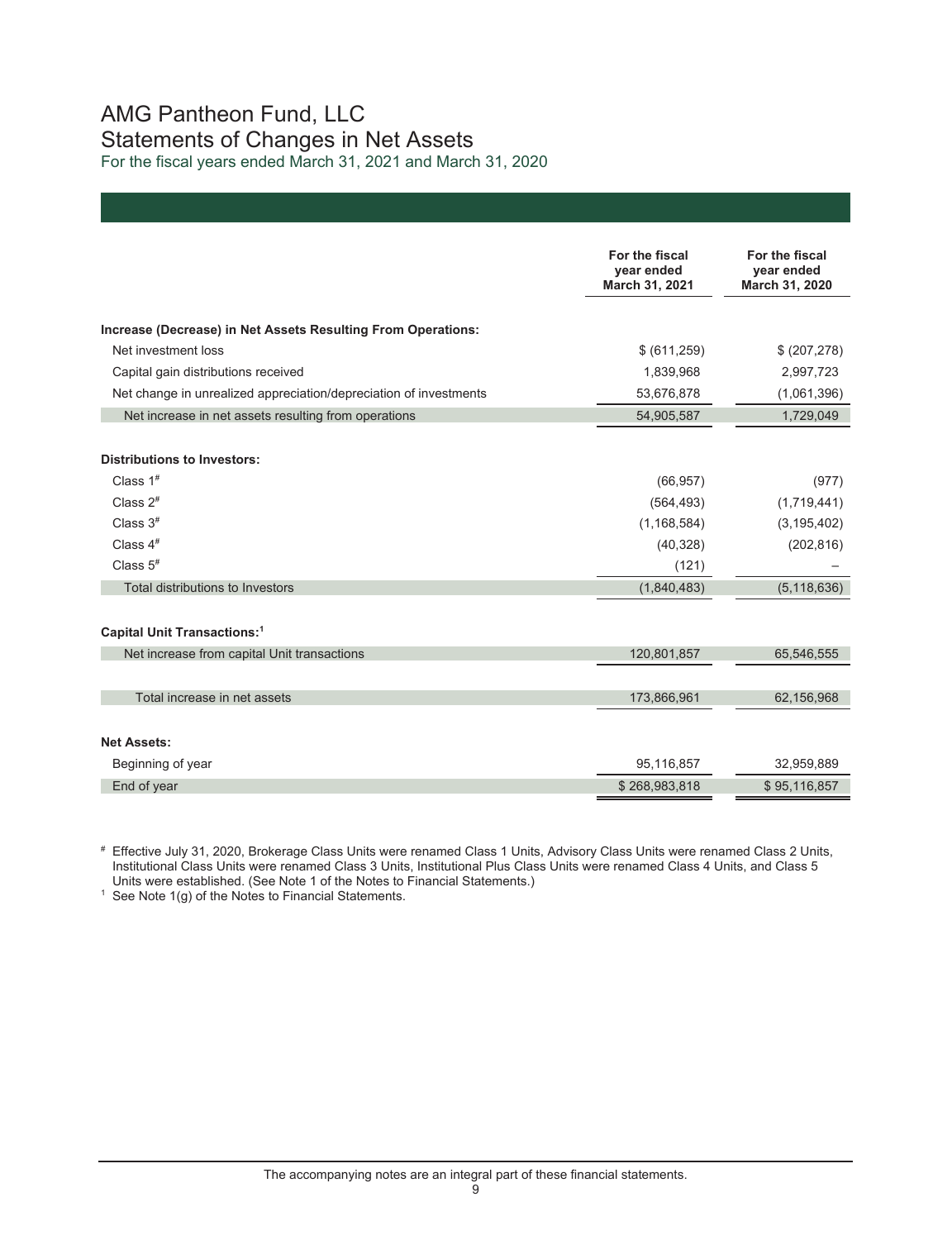## AMG Pantheon Fund, LLC Statement of Cash Flows For the fiscal year ended March 31, 2021

| <b>Cash Flows from Operating Activities:</b>                                                                                               |                 |
|--------------------------------------------------------------------------------------------------------------------------------------------|-----------------|
| Net increase in net assets resulting from operations                                                                                       | \$54,905,587    |
| Adjustments to reconcile net increase in net assets resulting from operations to net cash used in<br>operating activities:                 |                 |
| Capital gain distributions received                                                                                                        | (1,839,968)     |
| Net change in unrealized appreciation/depreciation of investments                                                                          | (53,676,878)    |
| Decrease in receivable from Investment Manager                                                                                             | 105,155         |
| Increase in prepaid expenses and other assets                                                                                              | (12,901)        |
| Increase in administrative fees payable                                                                                                    | 3,525           |
| Increase in distribution fees payable                                                                                                      | 55,946          |
| Decrease in other accrued expenses                                                                                                         | (33, 396)       |
| Purchases of Master Fund                                                                                                                   | (118, 345, 500) |
| Net cash used in operating activities                                                                                                      | (118, 838, 430) |
| <b>Cash Flows from Financing Activities:</b><br>Proceeds from capital Unit transactions (including increase in subscriptions in advance of |                 |
| \$34,049,000 and increase in capital stock receivable of \$52,986)                                                                         | 156,656,299     |
| Disbursements from capital Unit transactions tendered (including change in payable for Fund Units<br>tendered of \$637,533)                | (2,864,830)     |
| Distributions paid in cash                                                                                                                 | (196, 548)      |
| Net cash provided by financing activities                                                                                                  | 153,594,921     |
|                                                                                                                                            |                 |
| Net increase in cash                                                                                                                       | 34,756,491      |
| Cash at beginning of year <sup>1</sup>                                                                                                     | 2,536,437       |
| Cash at end of year $1$                                                                                                                    | \$37,292,928    |
| Supplemental Disclosure of Cash Flow Information                                                                                           |                 |
| <b>Non-Cash Transactions:</b>                                                                                                              |                 |

| Reinvestment of distributions                                                        | \$1.643.935 |
|--------------------------------------------------------------------------------------|-------------|
| Capital gain distributions received and subsequent reinvestment into the Master Fund | \$1.839.968 |
| Units converted from Class 2 to Class 3 <sup>#</sup>                                 | \$7.143.656 |

<sup>1</sup> Includes cash and cash held in escrow on the statement of assets and liabilities.<br># Effective July 31, 2020, Advisory Class Units were renamed Class 2 Units and Institutional Class Units were renamed Class 3 Units. (See Note 1 of the Notes to Financial Statements.)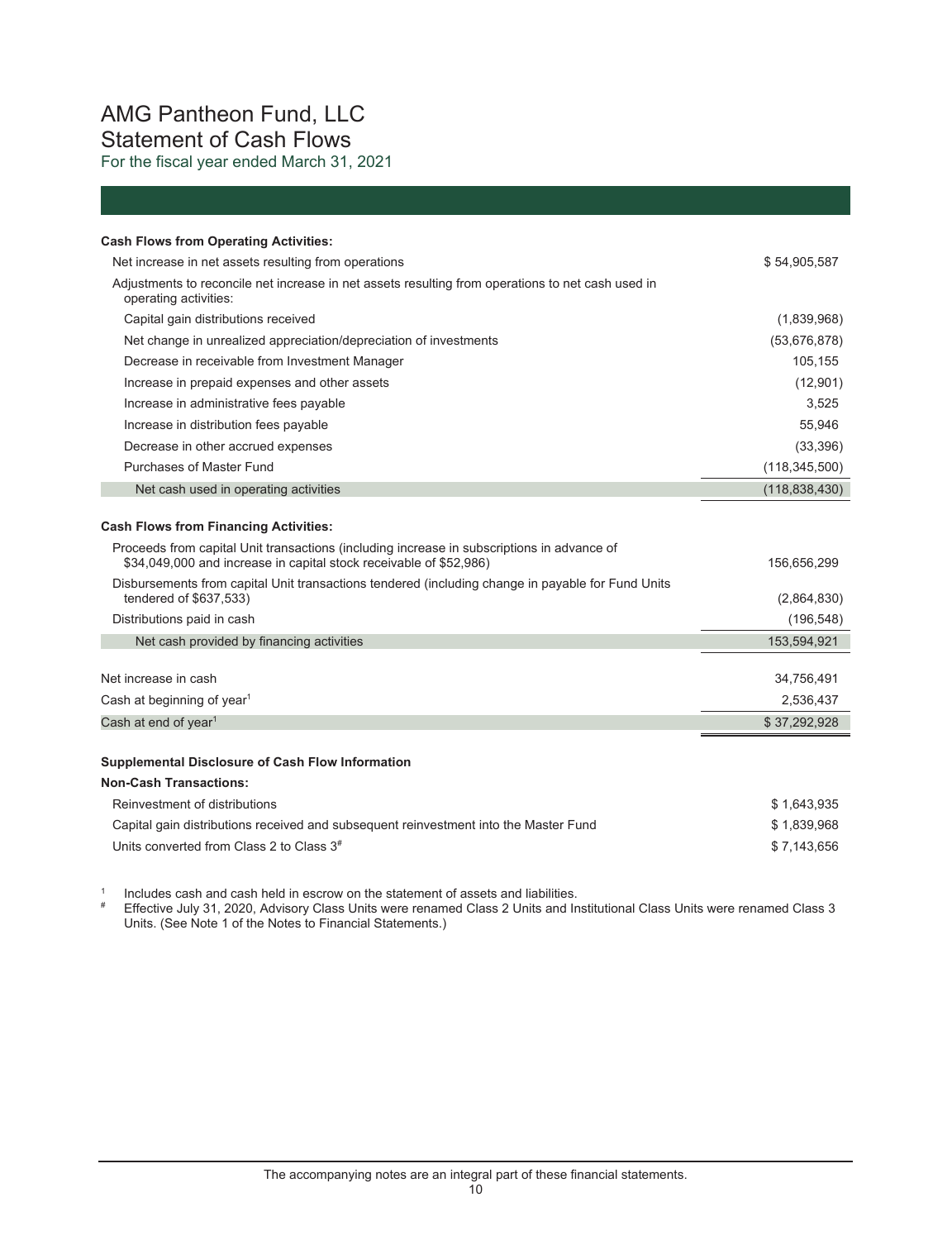## AMG Pantheon Fund, LLC Financial Highlights For a Unit outstanding throughout each fiscal year

|                                                                    | For the fiscal years ended March 31, |            |            |                    |                    |
|--------------------------------------------------------------------|--------------------------------------|------------|------------|--------------------|--------------------|
|                                                                    | 2021                                 | 2020       | 2019       | 2018               | 2017               |
| Class 1 Units*                                                     |                                      |            |            |                    |                    |
| Net Asset Value, Beginning of Year                                 | \$13.55                              | \$14.06    | \$13.12    | \$11.60            | \$10.25            |
| Income (Loss) from Investment Operations:                          |                                      |            |            |                    |                    |
| Net investment loss <sup>1,2</sup>                                 | (0.16)                               | (0.14)     | (0.14)     | (0.12)             | (0.10)             |
| Net realized and unrealized gain from<br>investments               | 4.82                                 | 0.60       | 1.30       | 1.65               | 1.45               |
| Total from investment operations                                   | 4.66                                 | 0.46       | 1.16       | 1.53               | 1.35               |
| Less Distributions to Investors from:                              |                                      |            |            |                    |                    |
| Net investment income                                              |                                      |            | (0.17)     |                    |                    |
| Net realized gain on investments                                   | (0.17)                               | (0.97)     | (0.05)     | (0.01)             |                    |
| Net Asset Value, End of Year                                       | \$18.04                              | \$13.55    | \$14.06    | \$13.12            | \$11.60            |
| Total Return <sup>1</sup>                                          | 34.63%                               | 3.10%      | 8.97%      | 13.18%             | 13.17%             |
| <b>Ratio/Supplemental Data:</b>                                    |                                      |            |            |                    |                    |
| Ratio of net expenses to average net<br>assets                     | $0.92\%$ <sup>3</sup>                | 1.00%      | 1.00%      | 1.00%              | 1.00%              |
| Ratio of gross expenses to average<br>net assets $4$               | $1.82\%$ <sup>3</sup>                | 2.61%      | 4.66%      | 10.07%             | 23.89%             |
| Ratio of net investment loss to<br>average net assets <sup>1</sup> | $(0.92\%)$                           | $(1.00\%)$ | $(1.00\%)$ | $(1.00\%)$         | $(1.00\%)$         |
| Portfolio turnover rate (Master Fund)                              | 0%                                   | 0%         | 59%        | $0\%$ <sup>5</sup> | $0\%$ <sup>5</sup> |
| Net assets, end of year (in thousands)                             | \$36,768                             | \$15       | \$14       | \$13               | \$11               |

\* Effective July 31, 2020, Brokerage Class Units were renamed Class 1 Units.

1 Total return and net investment income would have been lower had certain expenses not been offset.

2 Per Unit numbers have been calculated using average Units.

<sup>3</sup> Such ratio includes recoupment of waived/reimbursed fees from prior periods amounting to 0.01% for the fiscal year ended March 31, 2021.

<sup>4</sup> Excludes the impact of expense reimbursements or fee waivers and expense reductions, but includes expense recoupments and non-reimbursable expenses, if any, such as interest and taxes.

<sup>5</sup> Less than 0.5%.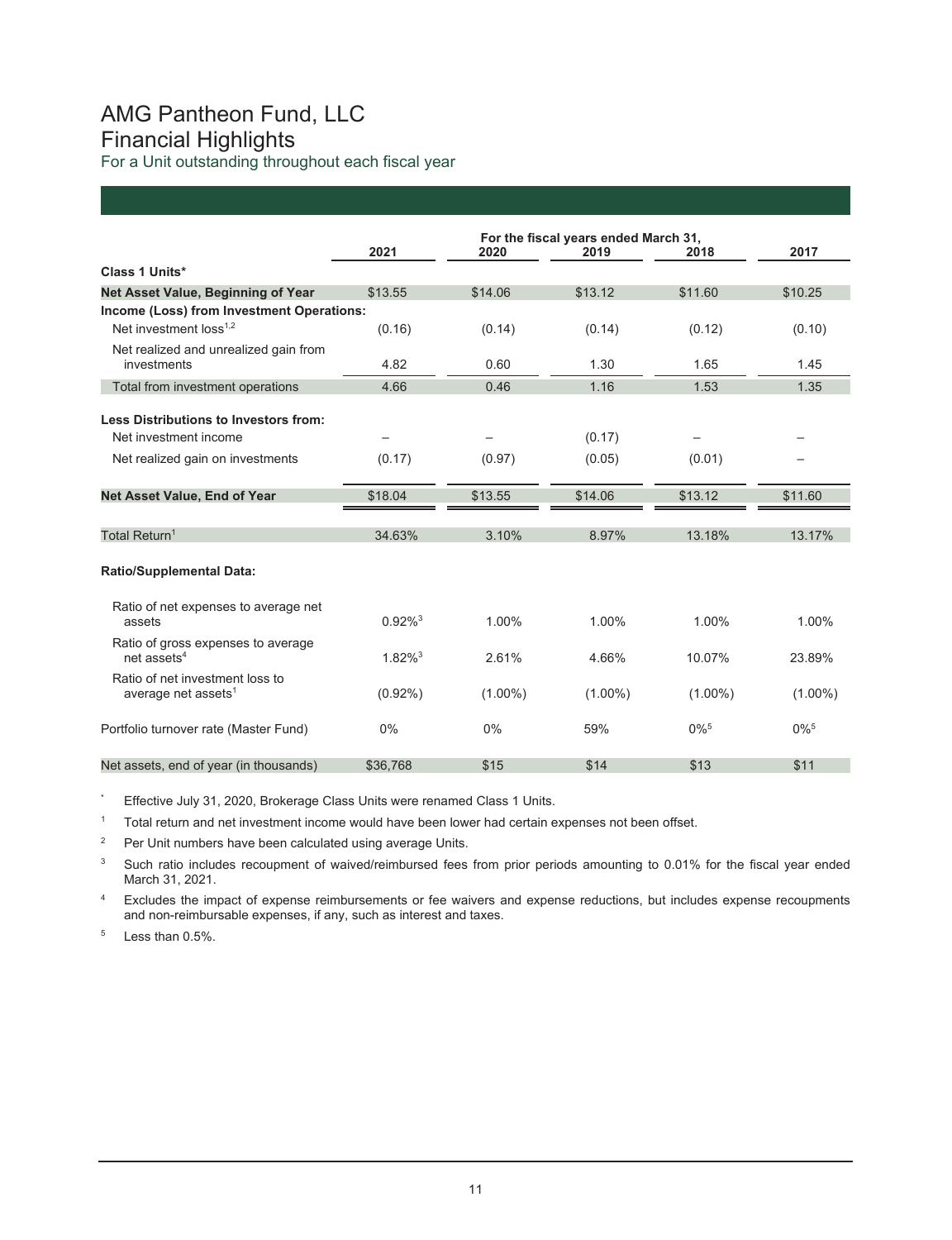## AMG Pantheon Fund, LLC Financial Highlights *(continued)*  For a Unit outstanding throughout each fiscal year

|                                           |                       |            | For the fiscal years ended March 31, |                    |                    |
|-------------------------------------------|-----------------------|------------|--------------------------------------|--------------------|--------------------|
|                                           | 2021                  | 2020       | 2019                                 | 2018               | 2017               |
| Class 2 Units*                            |                       |            |                                      |                    |                    |
| Net Asset Value, Beginning of Year        | \$13.76               | \$14.19    | \$13.27                              | \$11.68            | \$10.27            |
| Income (Loss) from Investment Operations: |                       |            |                                      |                    |                    |
| Net investment loss <sup>1,2</sup>        | (0.09)                | (0.07)     | (0.07)                               | (0.06)             | (0.05)             |
| Net realized and unrealized gain from     |                       |            |                                      |                    |                    |
| investments                               | 4.89                  | 0.61       | 1.31                                 | 1.66               | 1.46               |
| Total from investment operations          | 4.80                  | 0.54       | 1.24                                 | 1.60               | 1.41               |
| Less Distributions to Investors from:     |                       |            |                                      |                    |                    |
| Net investment income                     |                       |            | (0.27)                               |                    |                    |
| Net realized gain on investments          | (0.17)                | (0.97)     | (0.05)                               | (0.01)             |                    |
|                                           |                       |            |                                      |                    |                    |
| Net Asset Value, End of Year              | \$18.39               | \$13.76    | \$14.19                              | \$13.27            | \$11.68            |
| Total Return <sup>1</sup>                 | 35.12%                | 3.64%      | 9.53%                                | 13.69%             | 13.73%             |
|                                           |                       |            |                                      |                    |                    |
| <b>Ratio/Supplemental Data:</b>           |                       |            |                                      |                    |                    |
| Ratio of net expenses to average net      |                       |            |                                      |                    |                    |
| assets                                    | $0.56\%$ <sup>3</sup> | 0.50%      | 0.50%                                | 0.50%              | 0.50%              |
| Ratio of gross expenses to average        |                       |            |                                      |                    |                    |
| net assets $4$                            | $1.57\%$ <sup>3</sup> | 2.11%      | 4 16%                                | 9.57%              | 23.40%             |
| Ratio of net investment loss to           |                       |            |                                      |                    |                    |
| average net assets <sup>1</sup>           | $(0.56\%)$            | $(0.50\%)$ | $(0.50\%)$                           | $(0.50\%)$         | $(0.50\%)$         |
| Portfolio turnover rate (Master Fund)     | 0%                    | 0%         | 59%                                  | $0\%$ <sup>5</sup> | $0\%$ <sup>5</sup> |
| Net assets, end of year (in thousands)    | \$73,555              | \$33,062   | \$11,955                             | \$1,430            | \$202              |

\* Effective July 31, 2020, Advisory Class Units were renamed Class 2 Units.

<sup>1</sup> Total return and net investment income would have been lower had certain expenses not been offset.

2 Per Unit numbers have been calculated using average Units.

<sup>3</sup> Such ratio includes recoupment of waived/reimbursed fees from prior periods amounting to less than 0.005% for the fiscal year ended March 31, 2021.

4 Excludes the impact of expense reimbursements or fee waivers and expense reductions, but includes expense recoupments and non-reimbursable expenses, if any, such as interest and taxes.

5 Less than 0.5%.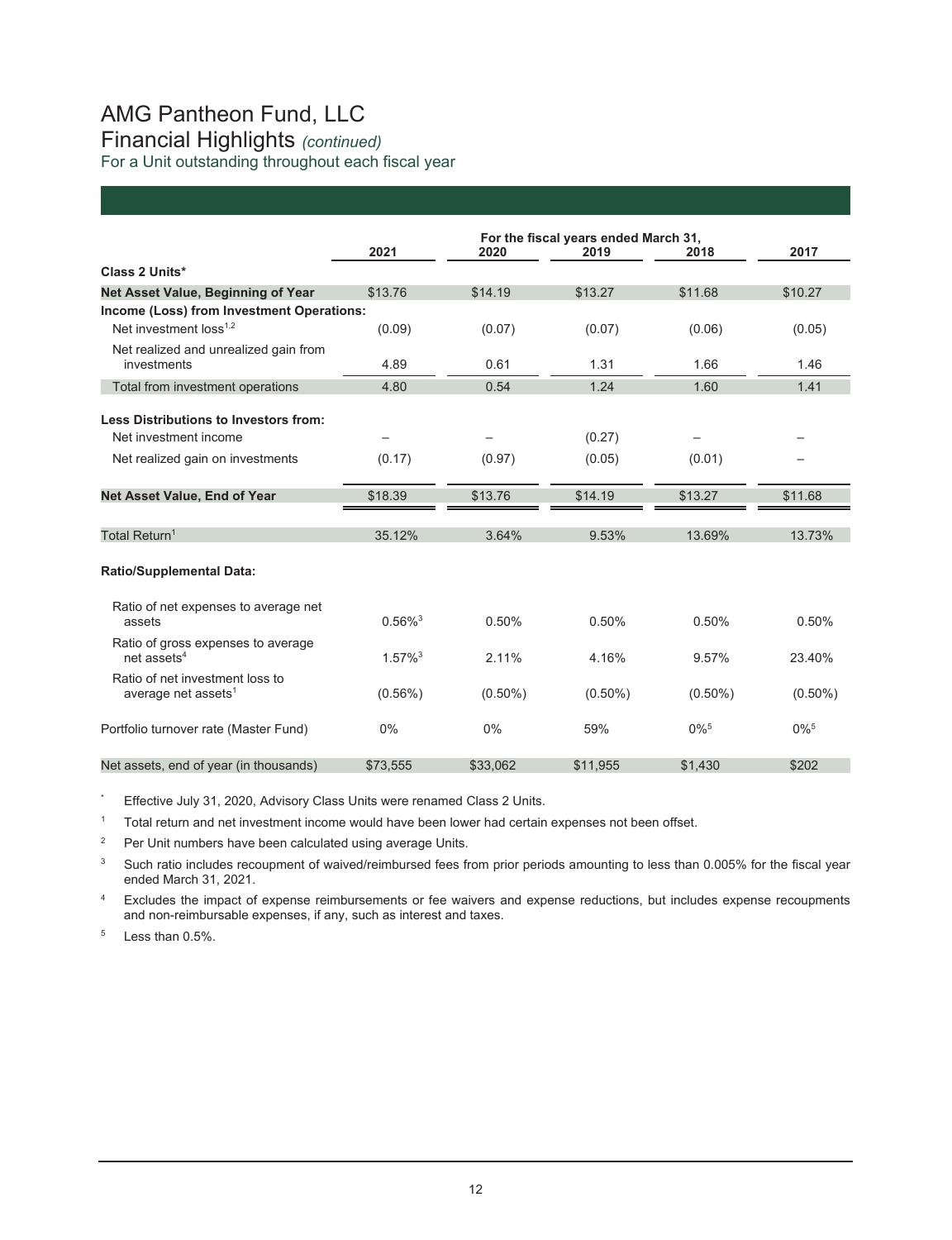## AMG Pantheon Fund, LLC Financial Highlights *(continued)*  For a Unit outstanding throughout each fiscal year

|                                                                                 | 2021                  | 2020     | For the fiscal years ended March 31,<br>2019 | 2018               | 2017               |
|---------------------------------------------------------------------------------|-----------------------|----------|----------------------------------------------|--------------------|--------------------|
| Class 3 Units*                                                                  |                       |          |                                              |                    |                    |
| Net Asset Value, Beginning of Year                                              | \$13.91               | \$14.30  | \$13.37                                      | \$11.73            | \$10.29            |
| Income (Loss) from Investment Operations:<br>Net investment loss <sup>1,2</sup> | (0.05)                | (0.04)   | (0.03)                                       | (0.03)             | (0.03)             |
| Net realized and unrealized gain from<br>investments                            | 4.94                  | 0.62     | 1.30                                         | 1.68               | 1.47               |
| Total from investment operations                                                | 4.89                  | 0.58     | 1.27                                         | 1.65               | 1.44               |
| Less Distributions to Investors from:<br>Net investment income                  |                       |          | (0.29)                                       |                    |                    |
| Net realized gain on investments                                                | (0.17)                | (0.97)   | (0.05)                                       | (0.01)             |                    |
| Net Asset Value, End of Year                                                    | \$18.63               | \$13.91  | \$14.30                                      | \$13.37            | \$11.73            |
| Total Return <sup>1</sup>                                                       | 35.39%                | 3.89%    | 9.70%                                        | 14.06%             | 13.99%             |
| <b>Ratio/Supplemental Data:</b>                                                 |                       |          |                                              |                    |                    |
| Ratio of net expenses to average net<br>assets                                  | $0.30\%$ <sup>3</sup> | 0.25%    | 0.25%                                        | 0.25%              | 0.25%              |
| Ratio of gross expenses to average<br>net assets $4$                            | $1.32\%$ <sup>3</sup> | 1.86%    | 3.91%                                        | 9.32%              | 23.15%             |
| Ratio of net investment loss to<br>average net assets <sup>1</sup>              | $(0.30\%)$            | (0.25%)  | (0.25%)                                      | (0.25%)            | (0.25%)            |
| Portfolio turnover rate (Master Fund)                                           | $0\%$                 | 0%       | 59%                                          | $0\%$ <sup>5</sup> | $0\%$ <sup>5</sup> |
| Net assets, end of year (in thousands)                                          | \$153,552             | \$58,897 | \$17,122                                     | \$1,672            | \$1,149            |

\* Effective July 31, 2020, Institutional Class Units were renamed Class 3 Units.

<sup>1</sup> Total return and net investment income would have been lower had certain expenses not been offset.

2 Per Unit numbers have been calculated using average Units.

<sup>3</sup> Such ratio includes recoupment of waived/reimbursed fees from prior periods amounting to less than 0.005% for the fiscal year ended March 31, 2021.

<sup>4</sup> Excludes the impact of expense reimbursements or fee waivers and expense reductions, but includes expense recoupments and non-reimbursable expenses, if any, such as interest and taxes.

5 Less than 0.5%.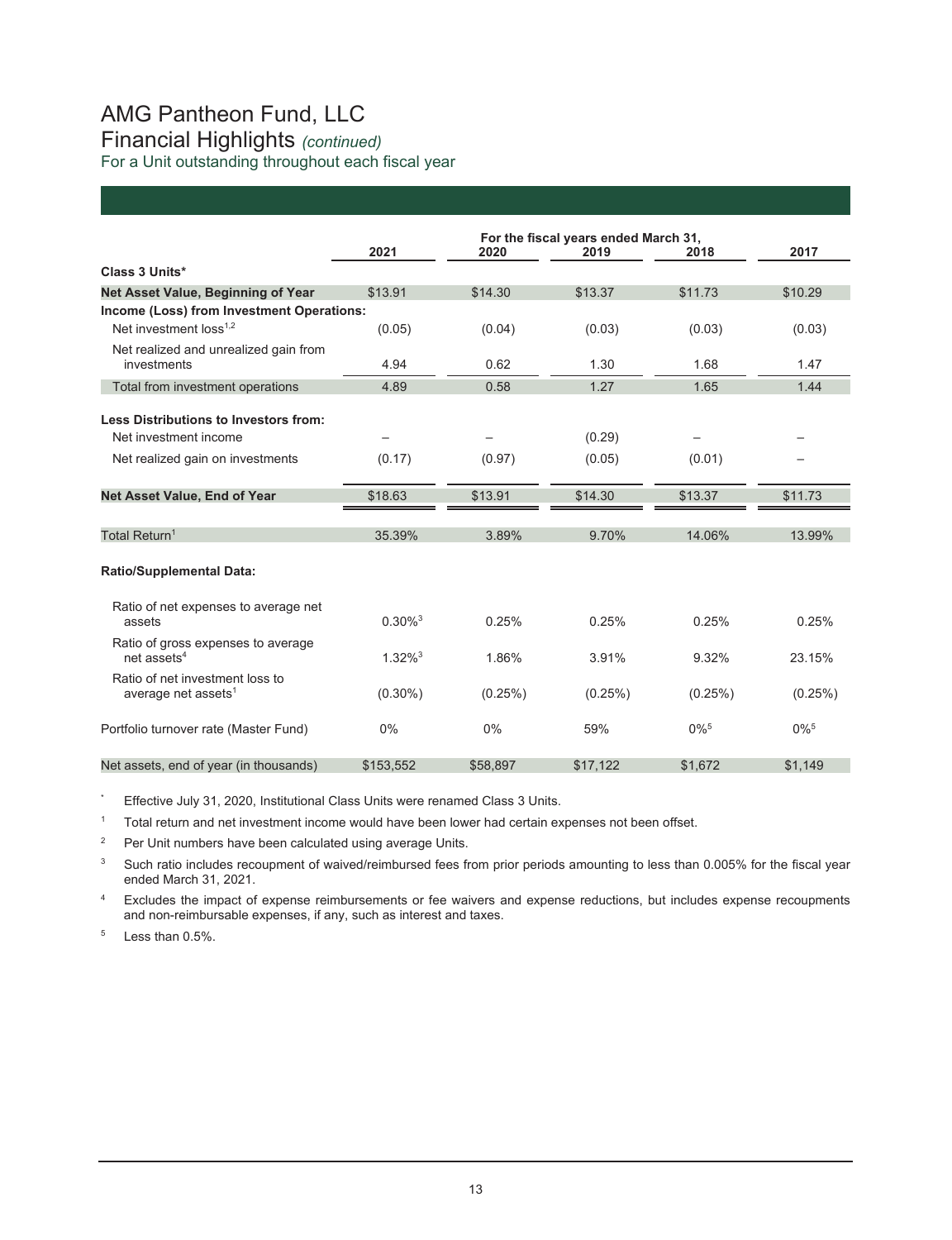## AMG Pantheon Fund, LLC Financial Highlights *(continued)*  For a Unit outstanding throughout each fiscal year

|                                                                             | 2021                  | 2020                  | For the fiscal years ended March 31,<br>2019 | 2018                  | 2017               |
|-----------------------------------------------------------------------------|-----------------------|-----------------------|----------------------------------------------|-----------------------|--------------------|
| Class 4 Units*                                                              |                       |                       |                                              |                       |                    |
| Net Asset Value, Beginning of Year                                          | \$14.06               | \$14.41               | \$13.44                                      | \$11.77               | \$10.30            |
| Income (Loss) from Investment Operations:                                   |                       |                       |                                              |                       |                    |
| Net investment income ( $loss$ ) <sup>1,2</sup>                             | (0.01)                | $(0.00)^3$            | $(0.00)^3$                                   | $(0.00)^3$            | 0.00               |
| Net realized and unrealized gain from<br>investments                        | 5.00                  | 0.62                  | 1.33                                         | 1.68                  | 1.47               |
| Total from investment operations                                            | 4.99                  | 0.62                  | 1.33                                         | 1.68                  | 1.47               |
| Less Distributions to Investors from:                                       |                       |                       |                                              |                       |                    |
| Net investment income                                                       |                       |                       | (0.31)                                       |                       |                    |
| Net realized gain on investments                                            | (0.17)                | (0.97)                | (0.05)                                       | (0.01)                |                    |
| Net Asset Value, End of Year                                                | \$18.88               | \$14.06               | \$14.41                                      | \$13.44               | \$11.77            |
| Total Return <sup>1</sup>                                                   | 35.72%                | 4.15%                 | 10.11%                                       | 14.26%                | 14.27%             |
| <b>Ratio/Supplemental Data:</b>                                             |                       |                       |                                              |                       |                    |
| Ratio of net expenses to average net<br>assets                              | $0.05\%$ <sup>4</sup> | $0.00\%$ <sup>5</sup> | $0.00\%$ <sup>5</sup>                        | $0.00\%$ <sup>5</sup> | 0.00%              |
| Ratio of gross expenses to average<br>net assets <sup>6</sup>               | 1.07% <sup>4</sup>    | 1.61%                 | 3.66%                                        | 9.07%                 | 22.90%             |
| Ratio of net investment income (loss)<br>to average net assets <sup>1</sup> | $(0.05\%)$            | $(0.00\%)^5$          | $(0.00\%)^5$                                 | $(0.00\%)^5$          | $0.00\%$           |
| Portfolio turnover rate (Master Fund)                                       | 0%                    | 0%                    | 59%                                          | $0\%$ <sup>7</sup>    | $0\%$ <sup>7</sup> |
| Net assets, end of year (in thousands)                                      | \$5,095               | \$3,144               | \$3,868                                      | \$3,680               | \$2.794            |

Effective July 31, 2020, Institutional Plus Class Units were renamed Class 4 Units.

 $1$  Total return and net investment income would have been lower had certain expenses not been offset.

<sup>2</sup> Per Unit numbers have been calculated using average Units.

 $3$  Less than  $(0.005)$ .

<sup>4</sup> Such ratio includes recoupment of waived/reimbursed fees from prior periods amounting to less than 0.005% for the fiscal year ended March 31, 2021.

5 Less than 0.005% or (0.005%).

<sup>6</sup> Excludes the impact of expense reimbursements or fee waivers and expense reductions, but includes expense recoupments and non-reimbursable expenses, if any, such as interest and taxes.

 $7$  Less than  $0.5\%$ .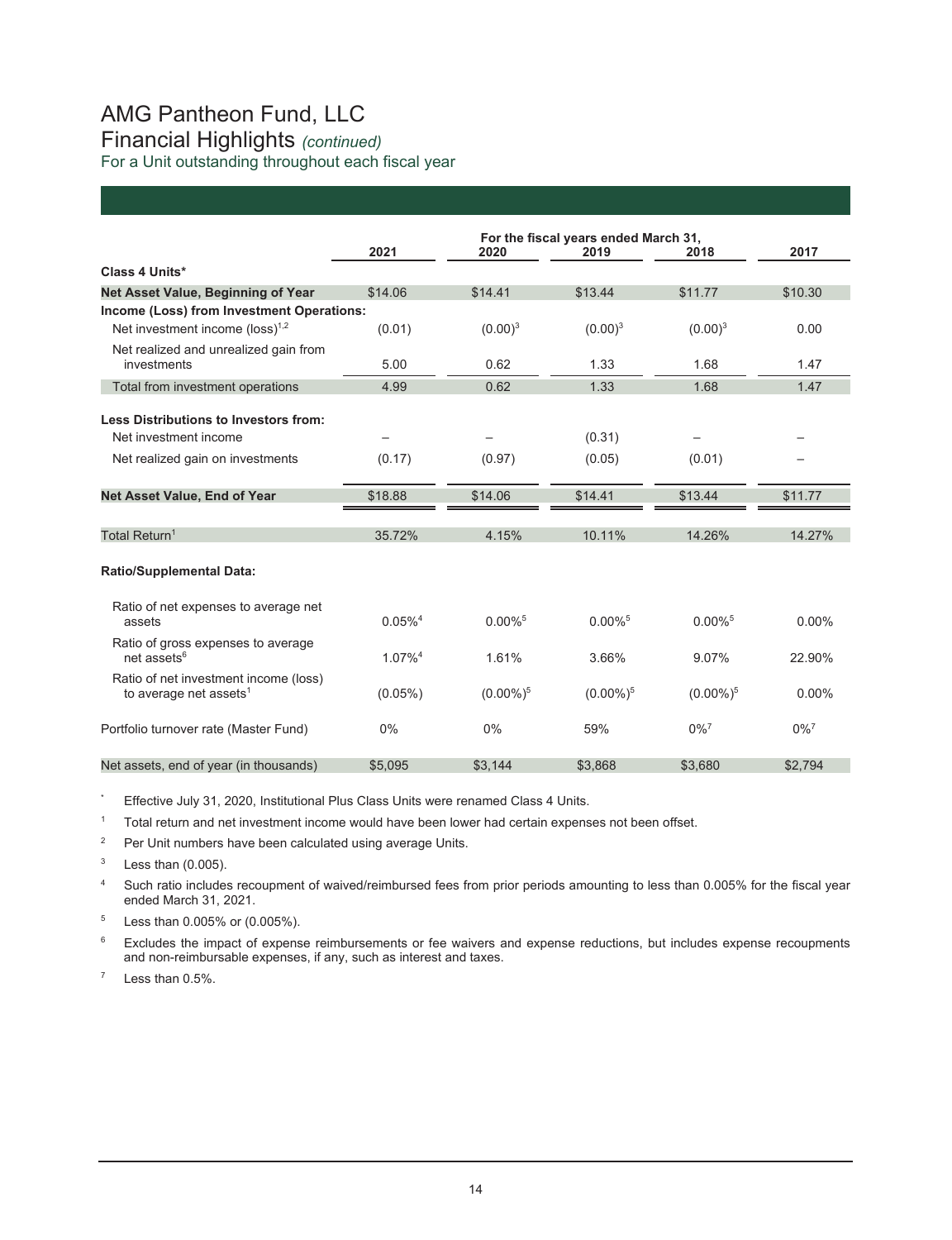# AMG Pantheon Fund, LLC Financial Highlights *(continued)*

For a Unit outstanding throughout each fiscal period

|                                                                 | For the fiscal<br>period ended<br>March 31, 2021* |
|-----------------------------------------------------------------|---------------------------------------------------|
| <b>Class 5 Units</b>                                            |                                                   |
| <b>Net Asset Value, Beginning of Period</b>                     | \$14.37                                           |
| Income (Loss) from Investment Operations:                       |                                                   |
| Net investment loss 1,2                                         | (0.11)                                            |
| Net realized and unrealized gain from investments               | 3.92                                              |
| Total from investment operations                                | 3.81                                              |
|                                                                 |                                                   |
| Less Distributions to Investors from:                           |                                                   |
| Net realized gain on investments                                | (0.17)                                            |
| <b>Net Asset Value, End of Period</b>                           | \$18.01                                           |
|                                                                 |                                                   |
| Total Return <sup>1</sup>                                       | $26.73\%$ <sup>3</sup>                            |
| <b>Ratio/Supplemental Data:</b>                                 |                                                   |
| Ratio of net expenses to average net assets                     | $1.05\%^{4,5}$                                    |
| Ratio of gross expenses to average net assets <sup>6</sup>      | $2.07\%^{4,5}$                                    |
| Ratio of net investment loss to average net assets <sup>1</sup> | $(1.05\%)^4$                                      |
| Portfolio turnover rate (Master Fund)                           | $0\%$ <sup>3</sup>                                |
| Net assets, end of period (in thousands)                        | \$13                                              |
|                                                                 |                                                   |

- \* Class commenced operations on July 31, 2020.
- $1 -$  Total return and net investment income would have been lower had certain expenses not been offset.
- <sup>2</sup> Per Unit numbers have been calculated using average Units.
- <sup>3</sup> Not annualized.
- 4 Annualized.
- 5 Such ratio includes recoupment of waived/reimbursed fees from prior periods amounting to less than 0.005% for the fiscal year ended March 31, 2021.
- <sup>6</sup> Excludes the impact of expense reimbursements or fee waivers and expense reductions, but includes expense recoupments and non-reimbursable expenses, if any, such as interest and taxes.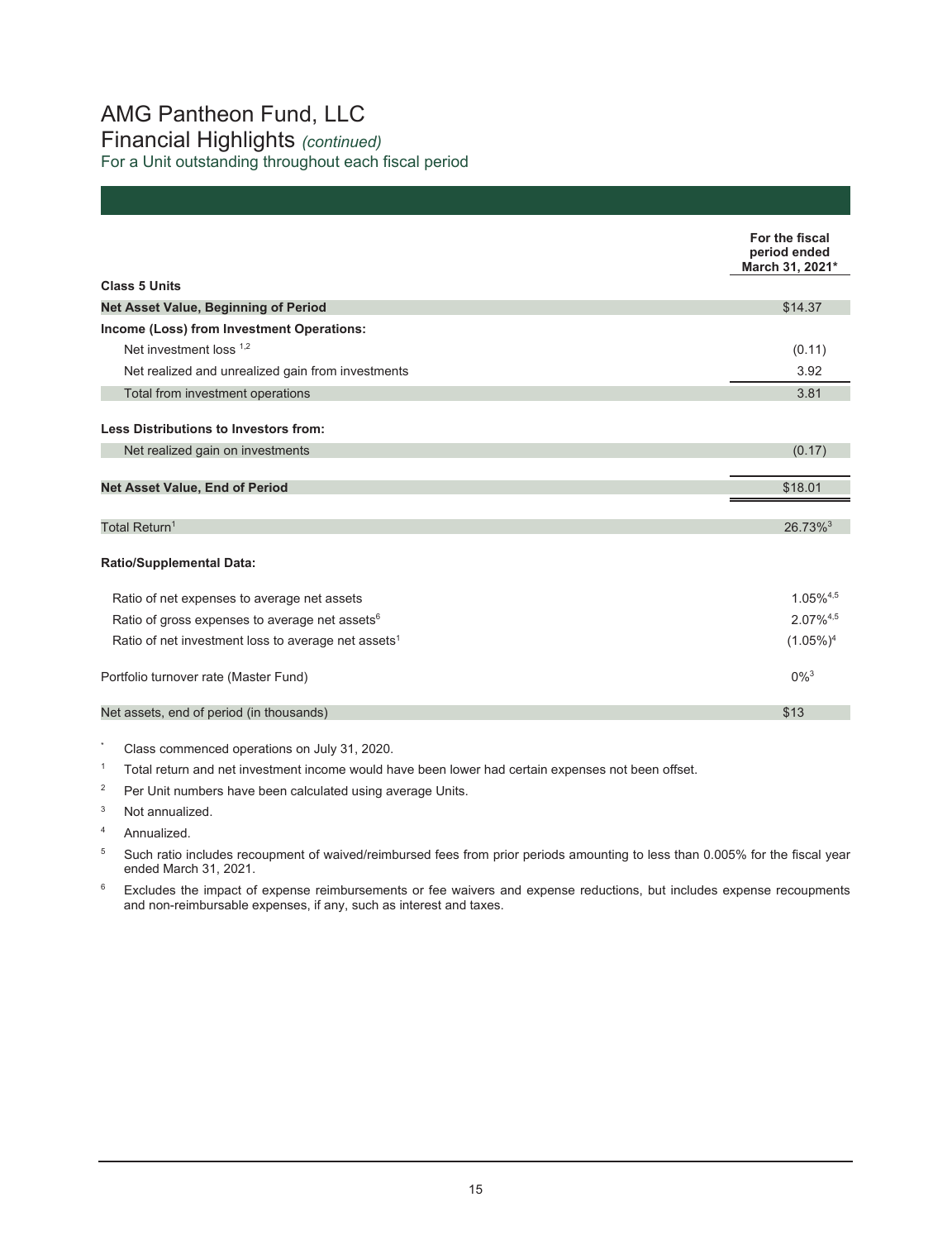## **1. ORGANIZATION AND SUMMARY OF SIGNIFICANT ACCOUNTING POLICIES**

AMG Pantheon Fund, LLC (the "Fund") is organized as a Delaware limited liability company and is registered under the Investment Company Act of 1940, as amended (the "1940 Act") as a closed-end, non-diversified management investment company. The Fund's term is perpetual unless the Fund is otherwise terminated under the terms of the Fund's organizational documents. The Fund's investment objective is to seek long-term capital appreciation. In pursuing its investment objective, the Fund invests substantially all of its assets in AMG Pantheon Master Fund, LLC, an affiliate of the Fund, which has the same investment objective and investment policies as those of the Fund. AMG Pantheon Master Fund, LLC makes investments directly and through its wholly owned subsidiary, AMG Pantheon Subsidiary Fund, LLC (the "Subsidiary Fund" and together with AMG Pantheon Master Fund, LLC, the "Master Fund"). As of March 31, 2021, the Fund owned 66.1% of the Units in the Master Fund. The performance of the Fund is directly affected by the performance of the Master Fund. The consolidated financial statements of the Master Fund, including the Consolidated Schedule of Investments, are included elsewhere in this report and should be read in conjunction with the Fund's financial statements.

The Fund offers five classes of Units (each a "Unit" and collectively, "Units"). On July 31, 2020, Brokerage Class was renamed Class 1, Advisory Class was renamed Class 2, Institutional Class was renamed Class 3, Institutional Plus was renamed Class 4, and the Fund began offering Class 5 Units. Each Unit is offered to "accredited investors" (as defined in Regulation D under the Securities Act of 1933, as amended (the "Securities Act")) and may be purchased on a continuous basis as of the first business day of each month at the class's net asset value ("NAV") per Unit. The Units of Class 1, Class 2, Class 3, Class 4, and Class 5 generally have identical voting rights, but each Unit class may vote separately when required by law. Different Unit classes will pay different distribution amounts to the extent the NAV per Unit and/or the expenses of such Unit classes differ. Each Unit class has its own expense structure. Sales of Units of Class 5 will incur a sales load up to 3.50%. Effective July 31, 2020, the sales load of up to 3.50% applicable to the Fund's Class 1 Units was eliminated. The Fund has registered \$500,000,000 in Units for sale under the Securities Act and offers Units of Class 1, Class 2, Class 3, Class 4, and Class 5 to the public under the Securities Act.

To provide liquidity to unitholders of the Fund ("Investors"), the Fund may, from time to time, offer to repurchase Units pursuant to written tenders by Investors. Repurchases will be made at such times, in such amounts and on such terms as may be determined by the Fund's Board of Directors (the "Board" or the "Directors").

The Fund's financial statements are prepared in accordance with accounting principles generally accepted in the United States of America ("U.S. GAAP"), including accounting and reporting guidance pursuant to Accounting Standards Codification Topic 946 applicable to investment companies. U.S. GAAP requires management to make estimates and assumptions that affect the reported amounts of assets and liabilities and disclosure of contingent assets and liabilities at the date of the financial statements and the reported amounts of income and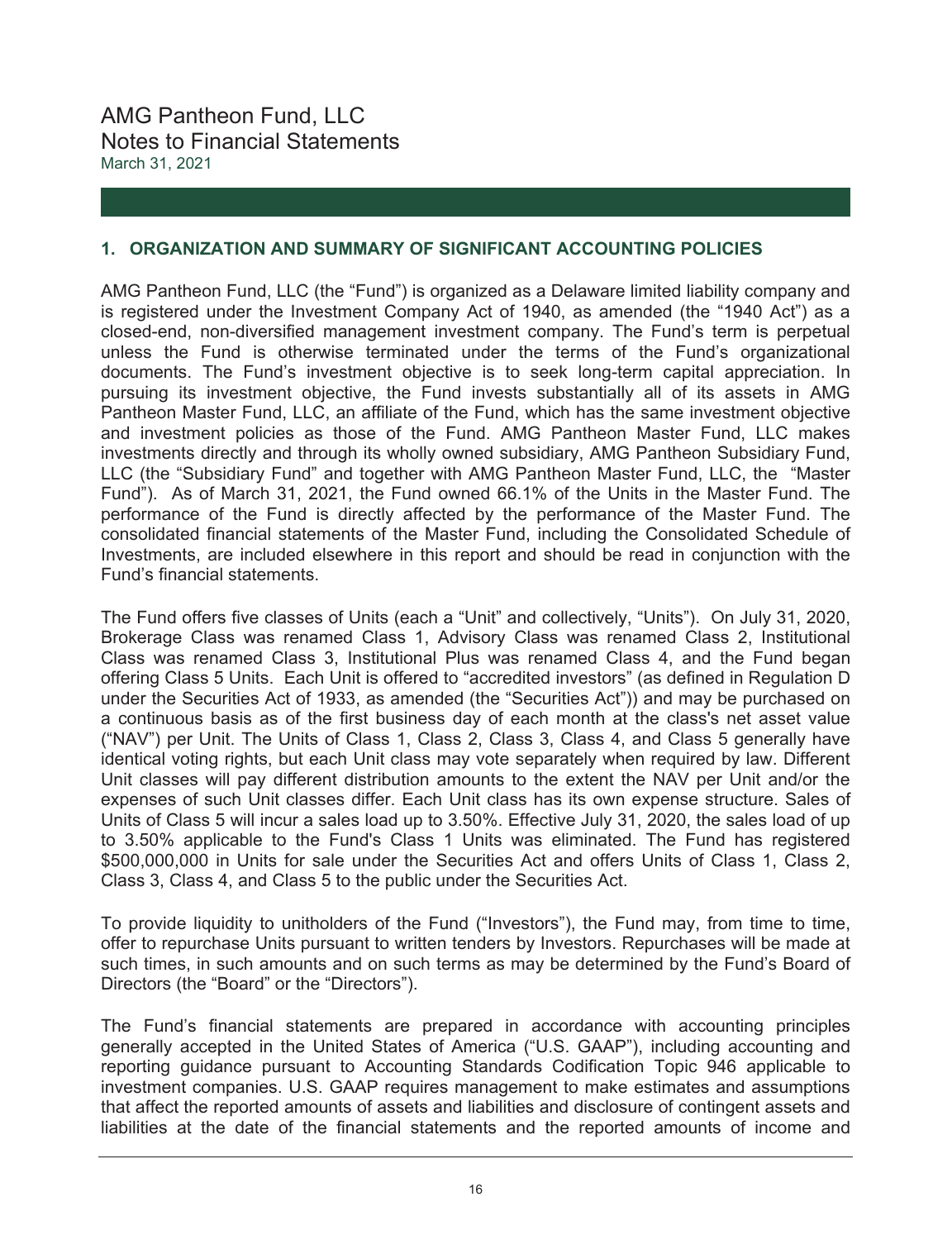# AMG Pantheon Fund, LLC Notes to Financial Statements *(continued)*

expenses during the reporting period. Actual results could differ from those estimates and such differences could be material. The following is a summary of significant accounting policies followed by the Fund in the preparation of its financial statements:

- **a. VALUATION OF INVESTMENTS:** The Fund records its investment in the Master Fund at a value based on the NAV per Unit of the Master Fund. Valuation policies for securities held by the Master Fund are discussed in Note 1(a) of the Master Fund's Notes to Consolidated Financial Statements.
- **b. SECURITY TRANSACTIONS:** For financial reporting purposes, contributions to and withdrawals from the Master Fund are accounted for on a trade date basis. Security transactions are accounted for as of trade date. Realized gains and losses on withdrawals from the Master Fund and on securities sold are determined on the basis of identified cost. For the fiscal year ended March 31, 2021, the Fund purchased \$118,345,500 of the Master Fund and did not redeem any Units of the Master Fund.

The Master Fund may, from time to time, offer to repurchase Units pursuant to written tenders by the Master Fund's investors. Repurchases will be made at such times, in such amounts and on such terms as may be determined by the Master Fund's Board of Directors.

**c. INVESTMENT INCOME AND EXPENSES:** Dividend income, including distributions from the Master Fund, is recorded on the ex-dividend date. Expenses are recorded on an accrual basis. Legal fees are apportioned between the Fund and the Master Fund based on level of service. The Fund indirectly bears its proportional share of the Master Fund's expenses, which is reflected in the NAV of the Master Fund's Units. During the fiscal year ended March 31, 2021, the Fund's proportional share of the Master Fund's expenses and deferred tax expense was \$2,365,257 and \$740,842, respectively, which represents 1.56% and 0.48%, respectively, of the Fund's average investment balance in the Master Fund.

 Investment income, realized and unrealized gains and losses, the common expenses of the Fund, and certain Fund level expense reductions, if any, are allocated on a pro-rata basis to each class based on the relative net assets of each class to the total net assets of the Fund.

**d. DIVIDENDS AND DISTRIBUTIONS:** Fund distributions resulting from either net investment income or realized net capital gains, if any, will normally be declared and paid at least annually as described in the Fund's prospectus. Distributions to Investors are recorded on the ex-dividend date. Distributions are determined in accordance with federal income tax regulations, which may differ from net investment income and net realized capital gains for financial statement purposes (U.S. GAAP). Differences may be permanent or temporary. Permanent differences, including book tax differences relating to Investors' distributions, are reclassified among capital accounts in the financial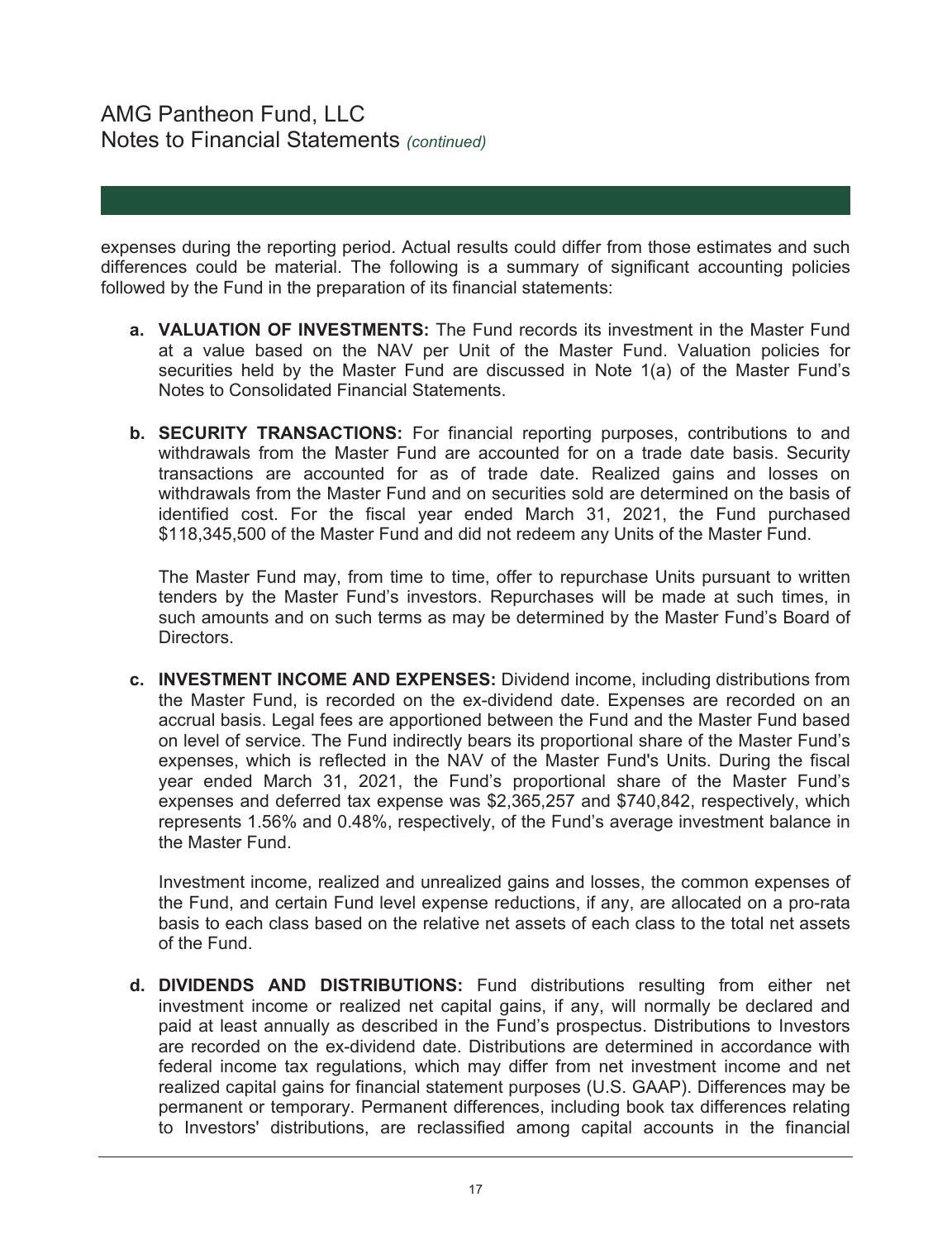statements to reflect their tax character. Temporary differences arise when certain items of income, expense and gain or loss are recognized in different periods for financial statement and tax purposes; these differences will reverse at some time in the future. As of September 30, 2020, the Fund had permanent differences relating to the write-off of net operating losses. The Fund had temporary differences relating to qualified late year ordinary loss deferral.

The tax character of distributions paid during the tax years ended September 30, 2020 and September 30, 2019 was as follows:

| Distributions paid from: | 2020        | 2019      |
|--------------------------|-------------|-----------|
| Ordinary income          | $S -$       | \$379,254 |
| Long-term capital gains  | 5,118,636   | 250,666   |
| Total                    | \$5,118,636 | \$629,920 |

As of September 30, 2020, the components of accumulated earnings on a tax basis were as follows:

| Undistributed net investment income   |              |
|---------------------------------------|--------------|
| Undistributed long-term capital gains |              |
| Late year loss deferral               | \$ (217,630) |

Based on the cost of investments of \$123,635,555 for federal income tax purposes at September 30, 2020, the Fund's aggregate gross unrealized appreciation and depreciation were \$15,213,030 and \$0, respectively, resulting in net unrealized appreciation of \$15,213,030.

**e. FEDERAL TAXES:** The Fund qualifies as an investment company and intends to comply with the requirements under Subchapter M of the Internal Revenue Code of 1986, as amended (the "IRC"), and to distribute substantially all of its taxable income and gains to its Investors and to meet certain diversification and income requirements with respect to investment companies. Therefore, no provision for federal income or excise tax is included in the accompanying financial statements. If the Fund and/or the Master Fund were to fail to meet the requirements of Subchapter M of the IRC to qualify as a regulated investment company, and if the Fund and/or the Master Fund were ineligible to or otherwise were not to cure such failure, the Fund would be subject to tax on its taxable income at corporate rates, whether or not distributed to its Investors, and all distributions out of income and profits would be taxable to Investors as ordinary income. In addition, the Fund could be required to recognize unrealized gains, pay substantial taxes and interest and make substantial distributions before requalifying as a regulated investment company that is accorded special tax treatment under Subchapter M of the IRC.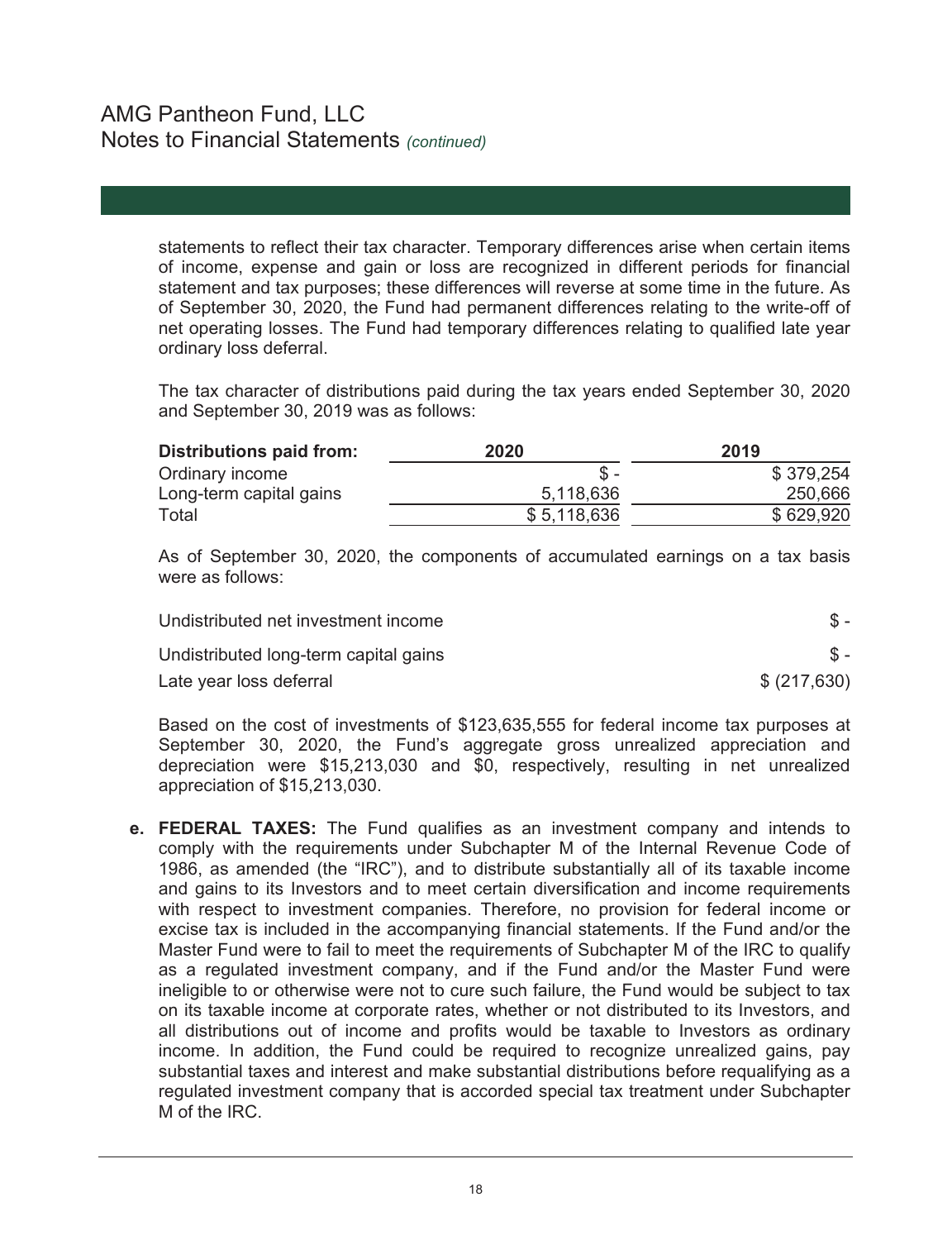The Fund's tax year end is September 30. Management has analyzed the Fund's tax positions as of March 31, 2021, and for all open tax years (generally, the three prior taxable years), and has concluded that no provision for federal income tax is required in the Fund's financial statements. Additionally, the Fund is not aware of any tax position for which it is reasonably possible that the total amounts of unrecognized tax benefits will change materially in the next twelve months.

- **f. CAPITAL LOSS CARRYOVERS AND DEFERRALS:** As of September 30, 2020, the Fund had no capital loss carryovers for federal income tax purposes. Should the Fund incur net capital losses for the tax year ended September 30, 2021, such amounts may be used to offset future realized capital gains for an unlimited time period and retain their character as short-term and/or long-term.
- **g. CAPITAL STOCK:** The Fund's Limited Liability Company Agreement authorizes an issuance of an unlimited number of Units, without par value. The Fund records sales and repurchases of its capital stock on the trade date. Additionally, a 2.00% early repurchase fee will be charged by the Fund with respect to any repurchase of Units at any time prior to the day immediately preceding the one-year anniversary of the Investor's purchase of the Units. For the fiscal years ended March 31, 2021 and March 31, 2020, there were no early repurchase fees.

For the fiscal years ended March 31, 2021 and March 31, 2020, the Fund's capital Unit transactions by class were as follows:

| March 31, 2021  |               | March 31, 2020 |              |  |
|-----------------|---------------|----------------|--------------|--|
| Units<br>Amount |               | Units          | Amount       |  |
|                 |               |                |              |  |
| 2,033,874       | \$33,082,500  |                |              |  |
| 4,052           | 63,083        | 71             | \$977        |  |
| (1,076)         | (16, 748)     |                |              |  |
| 2,036,850       | \$33,128,835  | 71             | \$977        |  |
|                 |               |                |              |  |
| 2,120,045       | \$32,363,315  | 1,627,505      | \$23,215,450 |  |
| 28,157          | 446,563       | 96,180         | 1,358,057    |  |
| (52, 474)       | (830, 059)    | (10, 646)      | (147, 765)   |  |
| (497,492)       | (7, 143, 656) | (153, 398)     | (2,220,129)  |  |
| 1,598,236       | \$24,836,163  | 1,559,641      | \$22,205,613 |  |
|                 |               |                |              |  |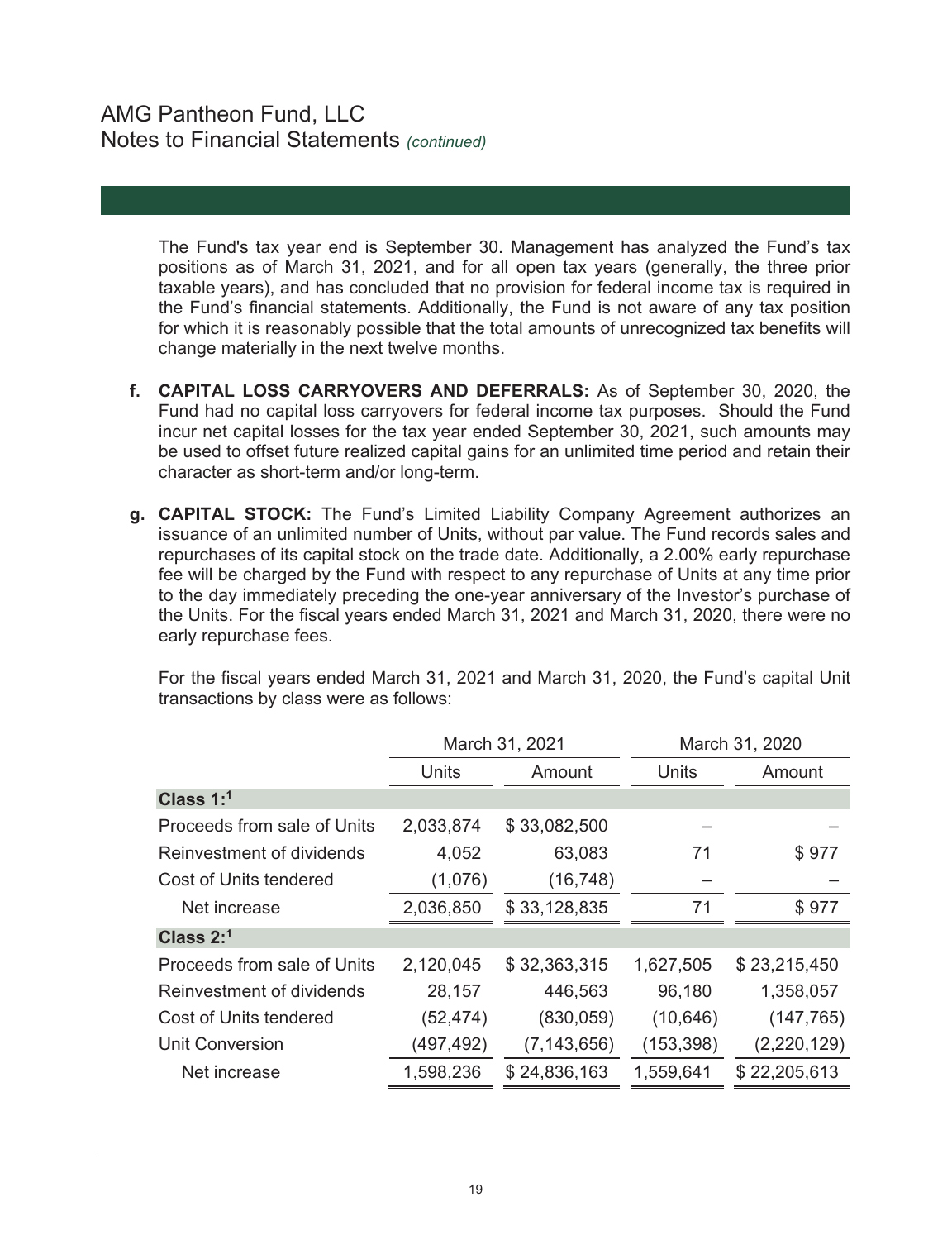# AMG Pantheon Fund, LLC Notes to Financial Statements *(continued)*

|                             | March 31, 2021  |              |           | March 31, 2020 |  |
|-----------------------------|-----------------|--------------|-----------|----------------|--|
|                             | Units<br>Amount |              | Units     | Amount         |  |
| Class $3:1$                 |                 |              |           |                |  |
| Proceeds from sale of Units | 3,598,811       | \$56,274,261 | 2,669,544 | \$38,730,943   |  |
| Reinvestment of dividends   | 68,229          | 1,095,751    | 214,551   | 3,061,639      |  |
| Cost of Units tendered      | (151, 518)      | (2,477,165)  |           |                |  |
| Unit Conversion             | 491,846         | 7,143,656    | 152,092   | 2,220,129      |  |
| Net increase                | 4,007,368       | \$62,036,503 | 3,036,187 | \$44,012,711   |  |
| Class $4:1$                 |                 |              |           |                |  |
| Proceeds from sale of Units | 54,831          | \$930,209    | 10,831    | \$152,358      |  |
| Reinvestment of dividends   | 2,361           | 38,417       | 14,075    | 202,816        |  |
| Cost of Units tendered      | (10, 964)       | (178,391)    | (69, 834) | (1,027,920)    |  |
| Net increase (decrease)     | 46,228          | \$790,235    | (44, 928) | \$ (672, 746)  |  |
| Class $5:2$                 |                 |              |           |                |  |
| Proceeds from sale of Units | 696             | \$10,000     |           |                |  |
| Reinvestment of dividends   | 8               | 121          |           |                |  |
| Net increase                | 704             | \$10,121     |           |                |  |
|                             |                 |              |           |                |  |

<sup>1</sup> Effective July 31, 2020, Brokerage Class Units were renamed Class 1 Units, Advisory Class Units were renamed Class 2 Units, Institutional Class Units were renamed Class 3 Units, and Institutional Plus Class Units were renamed Class 4 Units.

2 Commencement of operations was July 31, 2020.

At March 31, 2021, seven affiliated Investors, including Officers/Directors/Trustees of the Fund and/or Pantheon Ventures (US) LP (the "Investment Manager" or "Pantheon"), owned 0.63% of the net assets of the Fund.

**h. CASH AND CASH HELD IN ESCROW:** Cash consists of monies held at The Bank of New York Mellon (the "Custodian" or "BNYM"). Such cash, at times, may exceed federally insured limits. The Fund has not experienced any losses in such accounts and does not believe it is exposed to any significant credit risk on such accounts. There are no restrictions on the cash held by the Fund's Custodian. Cash held in escrow represents monies received in advance of the effective date of an Investor's subscription. The monies are deposited with the Fund's transfer agent, and will be released from escrow on the effective date of the subscription.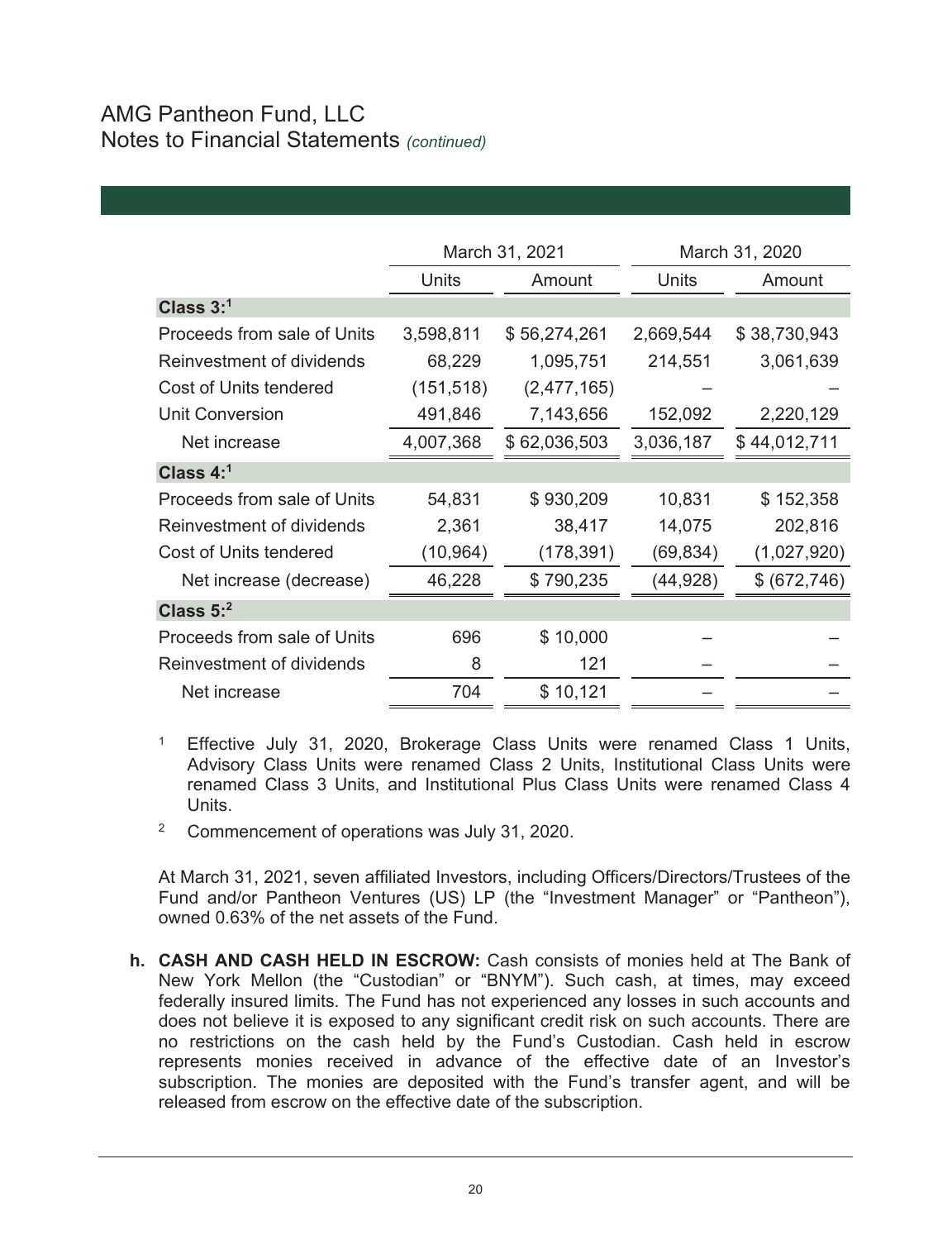## **2. AGREEMENTS AND TRANSACTIONS WITH AFFILIATES**

The Fund has entered into an investment management agreement with Pantheon, a limited partnership organized under the laws of the State of Delaware and registered as an investment adviser under the Investment Advisers Act of 1940, as amended. Affiliated Managers Group, Inc. ("AMG") indirectly owns a majority of the interests of the Investment Manager. Investment management fees are paid directly by the Fund to the Investment Manager at the annual rate of 0.70% of the net assets of the Fund as of the end of each month, determined before giving effect to the accrual of the investment management fee being calculated or to any purchases or repurchases of interests of the Fund or any distributions by the Fund. The Investment Manager has agreed to waive its investment management fee paid by the Fund with respect to any period during which the only investment security held by the Fund is that of another investment company registered under the 1940 Act. Investment management fees waived under this investment management fee waiver may not be recouped by the Investment Manager in subsequent periods. During the fiscal year ended March 31, 2021, the Investment Manager waived all investment management fees payable by the Fund in the amount of \$1,062,677.

The Investment Manager has entered into an Expense Limitation and Reimbursement Agreement with the Fund and the Master Fund to waive the investment management fees payable by the Master Fund and pay or reimburse the Fund's expenses (whether borne directly or indirectly through and in proportion to the Fund's interest in the Master Fund) such that the Fund's total annual operating expenses (exclusive of certain "Excluded Expenses" listed below) do not exceed 1.45% per annum of the Fund's net assets as of the end of each calendar month (the "Expense Cap"). "Excluded Expenses" is defined to include (i) the Fund's proportional share of (a) fees, expenses, allocations, carried interests, etc. of the private equity investment funds and co-investments in portfolio companies in which the Master Fund invests (including all acquired fund fees and expenses); (b) transaction costs, including legal costs and brokerage commissions, of the Master Fund associated with the acquisition and disposition of primary interests, secondary interests, co-investments, ETF investments, and other investments; (c) interest payments incurred by the Master Fund; (d) fees and expenses incurred in connection with any credit facilities obtained by the Master Fund; (e) taxes of the Master Fund; (f) extraordinary expenses of the Master Fund (as determined in the sole discretion of the Investment Manager), which may include non-recurring expenses such as, for example, litigation expenses and shareholder meeting expenses; (g) fees and expenses billed directly to the Subsidiary Fund by any accounting firm for auditing, tax and other professional services provided to the Subsidiary Fund; and (h) fees and expenses paid by the Subsidiary Fund for custody and fund administration services provided to the Subsidiary Fund; and (ii) (a) any investment management fee paid by the Fund; (b) acquired fund fees and expenses of the Fund; (c) transaction costs, including legal costs and brokerage commissions, of the Fund; (d) interest payments incurred by the Fund; (e) fees and expenses incurred in connection with any credit facilities obtained by the Fund; (f) the distribution and/or service fee paid by the Fund; (g) taxes of the Fund; and (h) extraordinary expenses of the Fund (as determined in the sole discretion of the Investment Manager), which may include non-recurring expenses such as, for example, litigation expenses and shareholder meeting expenses. Expenses that are subject to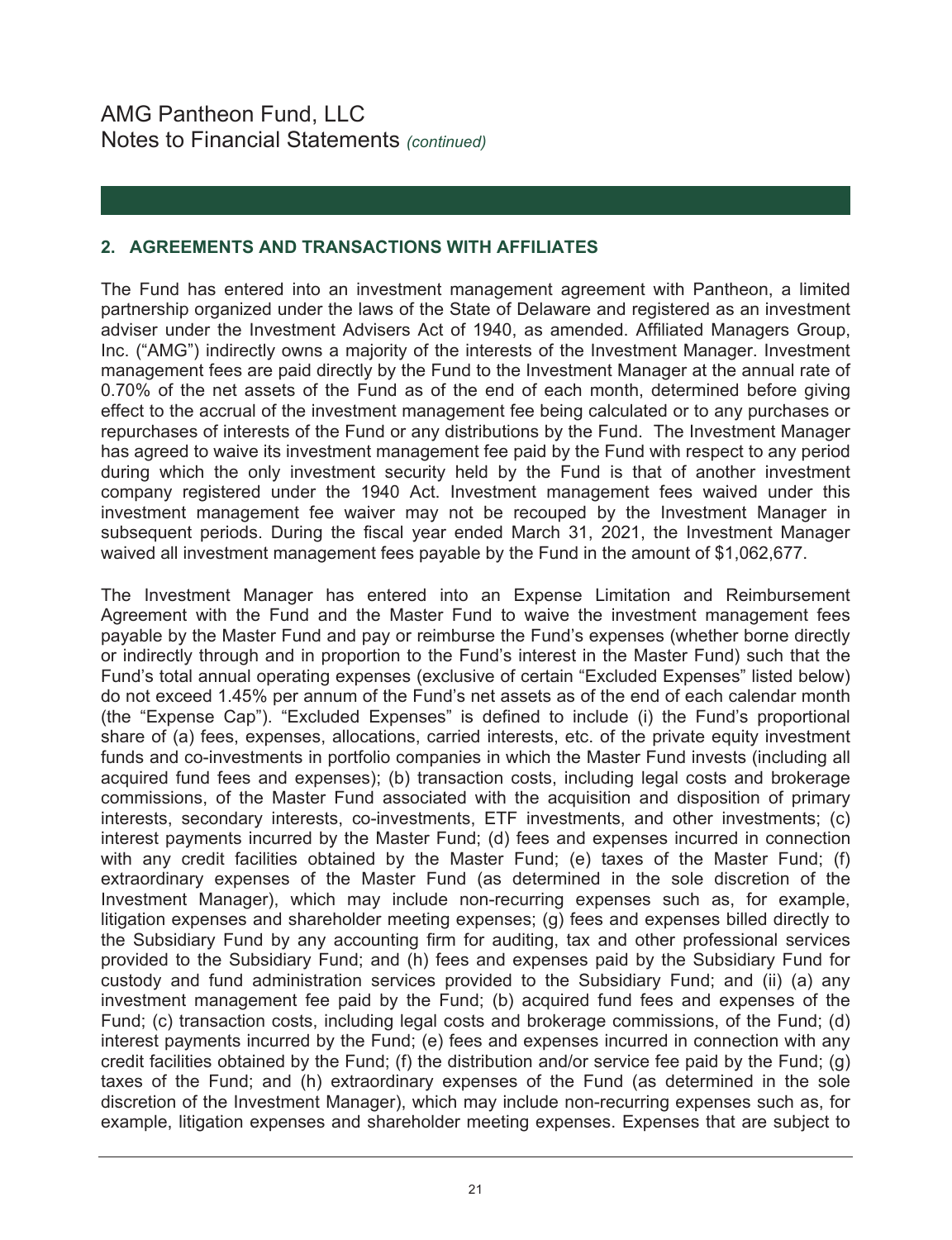# AMG Pantheon Fund, LLC Notes to Financial Statements *(continued)*

the Expense Limitation and Reimbursement Agreement include, but are not limited to, the Master Fund's investment management fee, the Fund's administration, custody, transfer agency, record keeping, fund accounting and investor services fees, the Fund's professional fees (outside of professional fees related to transactions), the Fund's organizational costs and fees and expenses of Fund Directors.

To the extent that the Fund's total annual operating expenses for any month exceed the Expense Cap, the Investment Manager will pay or reimburse the Fund for expenses and/or waive the management fee payable by the Master Fund to the extent necessary to eliminate such excess. The Fund, or, with respect to the waived management fee, the Master Fund, will be obligated to pay the Investment Manager all such amounts paid, waived, or reimbursed by the Investment Manager pursuant to the Expense Cap, provided that (a) the amount of such additional payment in any year, together with all expenses of the Fund (whether borne directly or indirectly through and in proportion to the Fund's interest in the Master Fund), in the aggregate, would not cause the Fund's total annual operating expenses, whether borne directly or indirectly through and in proportion to the Fund's interest in the Master Fund, exclusive of Excluded Expenses, in any such year to exceed the lesser of any expense limitation in place at the time of payment or the expense limitation in place at the time of waiver or reimbursement, (b) the amount of such additional payment shall be borne pro rata by all Fund Investors or Master Fund unitholders, as applicable, and (c) no such additional payments by the Fund, or, with respect to the waived management fee, the Master Fund, will be made with respect to amounts paid, waived, or reimbursed by the Investment Manager more than thirty-six (36) months after the date such amounts are paid, waived, or reimbursed by the Investment Manager. The Expense Limitation Agreement shall continue until such time that the Investment Manager ceases to be the investment manager of the Fund or upon mutual agreement between the Investment Manager and the Fund's Board.

For the fiscal year ended March 31, 2021, the Fund's expiration of recoupment is as follows:

## **Expiration Period**

| Less than 1 year                          | \$545,847   |
|-------------------------------------------|-------------|
| Within 2 years                            | 563,801     |
| Within 3 years                            | 505.707     |
| <b>Total Amount Subject to Recoupment</b> | \$1,615,355 |

The Fund has entered into an Administration Agreement under which AMG Funds LLC, a subsidiary and the U.S. retail distribution arm of AMG, serves as the Fund's administrator (the "Administrator") and is responsible for all non-portfolio management aspects of managing the Fund's operations, including administration and Investor services to the Fund, its Investors, and certain institutions, such as broker-dealers and registered investment advisers, that advise or act as an intermediary with the Fund's Investors. The Fund pays a fee to the Administrator at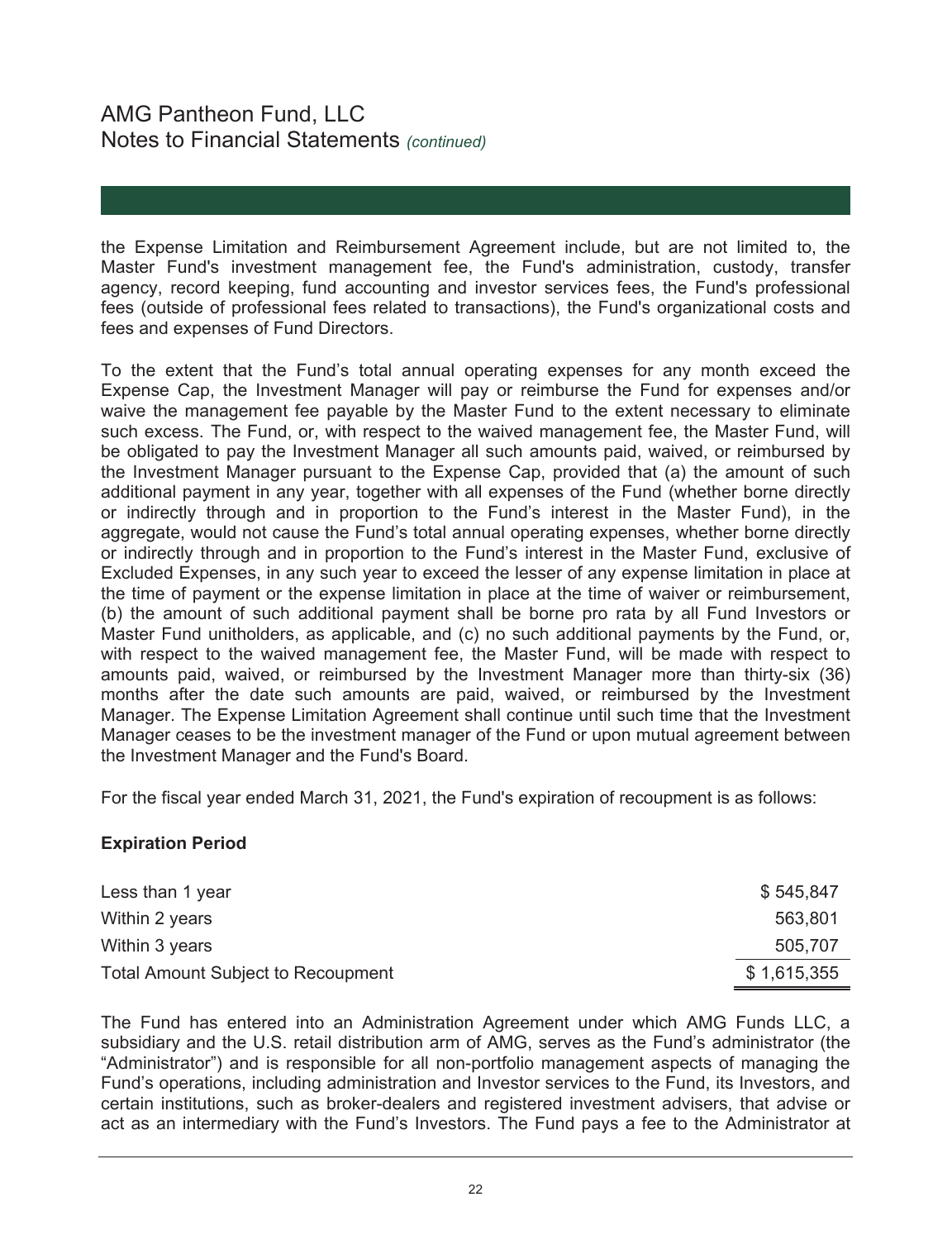the rate of 0.05% per annum of the Fund's average monthly net assets, with a minimum annual fee of \$86,000 for these services.

The Fund is distributed by AMG Distributors, Inc. (the "Distributor"), a wholly-owned subsidiary of the Administrator. The Distributor serves as the distributor and underwriter for the Fund and is a registered broker-dealer and member of the Financial Industry Regulatory Authority, Inc. ("FINRA"). Units of the Fund will be continuously offered and will be sold directly to prospective accredited investors and through brokers, dealers or other financial intermediaries who have executed selling agreements with the Distributor. Generally the Distributor bears all or a portion of the expenses of providing services pursuant to the distribution agreement, including the payment of the expenses relating to the distribution of registration statements for sales purposes and any advertising or sales literature. The Distributor has appointed Pantheon Securities, LLC, an affiliate of the Investment Manager, as a sub distributor of the Fund (the "Sub Distributor") in which the Sub Distributor may carry out certain responsibilities of the Distributor.

The Fund adopted a distribution and service plan (the "Plan") with respect to Class 1, Class 2, Class 3, and Class 5, in accordance with the requirements of Rule 12b-1 under the 1940 Act and the requirements of the applicable rules of FINRA regarding asset based sales charges. Pursuant to the Plan, the Fund may make payments to the Distributor for its expenditures in financing any activity primarily intended to result in the sale of the Fund's Class 1, Class 2, Class 3, and Class 5 Units and for maintenance and personal service provided to existing Investors of those classes. The Plan authorizes payments to the Distributor of 0.75%, 0.50%, 0.25%, and 1.00% annually of the average monthly net assets attributable to Class 1, Class 2, Class 3, and Class 5, respectively. Effective July 31, 2020, the annual rate of distribution and service fees payable by Class 1 Units was lowered from 1.00% to 0.75%. The Plan further provides for periodic payments by the Fund to brokers, dealers and other financial intermediaries for providing shareholder services and for promotional and other sales related costs. The portion of payments made under the Plan by Class 1, Class 2, Class 3, and Class 5 for shareholder servicing may not exceed an annual rate of 0.25% of the average daily NAV of the Fund's Units of that class owned by clients of such broker, dealer or financial intermediary.

The Board provides supervision of the affairs of the Fund, the Master Fund, and other trusts within the AMG Funds family of mutual funds. The Directors of the Fund who are not affiliated with the Investment Manager receive an annual retainer and per meeting fees for regular, special and telephonic meetings, and they are reimbursed for out-of-pocket expenses incurred while carrying out their duties as Board members. The Chairperson of the Board and the Audit Committee Chair receive additional annual retainers. The Directors' fees and expenses are split evenly between the Master Fund and the Fund. Certain Directors and Officers of the Fund are Officers and/or Directors of the Investment Manager, the Administrator, AMG and/or the Distributor.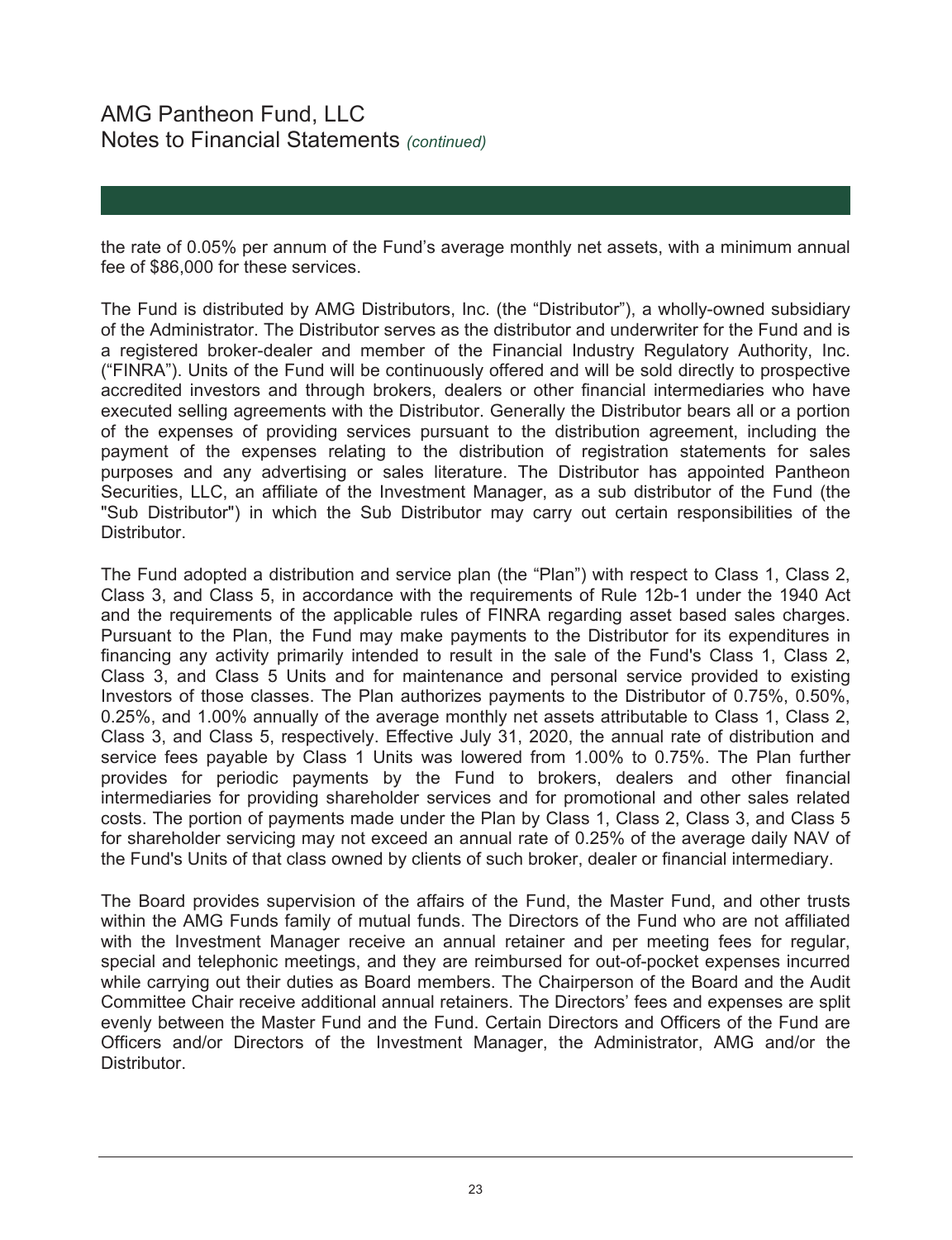## **3. COMMITMENTS AND CONTINGENCIES**

Under the Fund's organizational documents, its Directors and Officers are indemnified against certain liabilities arising out of the performance of their duties to the Fund. In addition, in the normal course of business, the Fund may enter into contracts and agreements that contain a variety of representations and warranties, which may provide general indemnifications. The maximum exposure to the Fund under these arrangements is unknown, as this would involve future claims that may be made against the Fund that have not yet occurred.

## **4. FINANCIAL AND OTHER RISK FACTORS**

The Fund invests a substantial portion of its assets in the Master Fund and the Master Fund intends to invest a substantial portion of its available capital in private equity securities including investments in private equity, infrastructure, and other private asset funds. These investments are generally restricted securities that are subject to substantial holding periods and are not traded in public markets so that the Master Fund may not be able to resell some of its holdings for extended periods, which may be several years. No guarantee or representation is made that the Fund's investment objective will be met.

Units in the Fund provide limited liquidity because repurchases of Units are subject to approval of the Fund's Board.

A discussion of the risks associated with the Fund's investment in the Master Fund is provided in Note 9 of the Master Fund's Notes to Consolidated Financial Statements and the Fund's prospectus.

## **5. SUBSEQUENT EVENTS**

Subsequent events after March 31, 2021 have been evaluated through the date at which the financial statements were issued. In conjunction with the June 30, 2021 tender offer, the Fund will repurchase 45,500 Units from Investors with an approximate value of \$826,280.

## **6. CHANGE IN INDEPENDENT ACCOUNTANT (unaudited)**

On February 18, 2021, PricewaterhouseCoopers LLP ("PwC") resigned as the independent registered public accountants of the Fund. On February 18, 2021, the Audit Committee of the Board of the Fund accepted and recommended that the Board accept the resignation of PwC and approved and recommended that the Board approve the appointment of KPMG LLP as the independent registered public accountants for the Fund for the fiscal year ending March 31, 2021. On February 19, 2021, PwC provided a letter confirming that the client-auditor relationship between the Fund and PwC had ceased.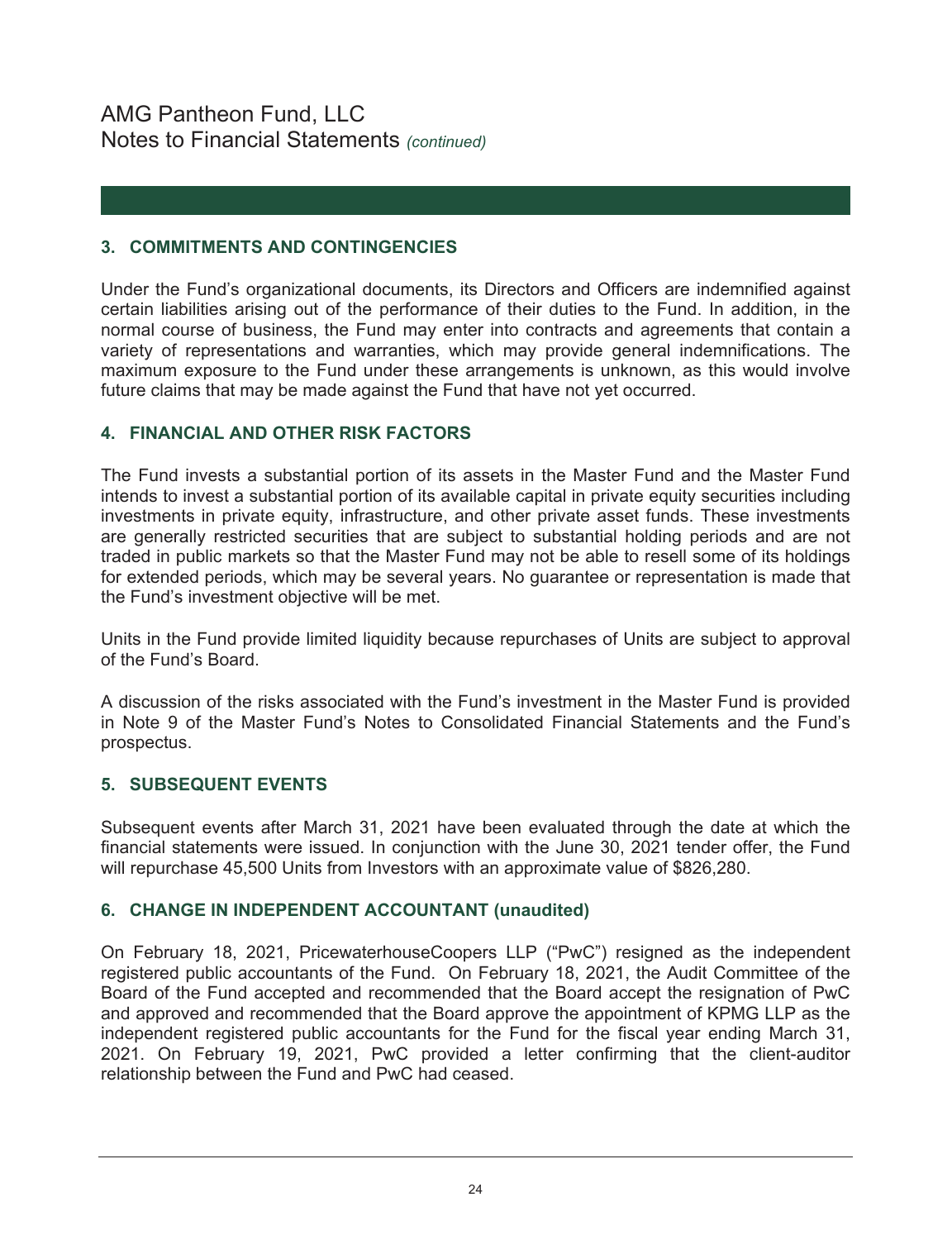# AMG Pantheon Fund, LLC Notes to Financial Statements *(continued)*

For the fiscal years ended March 31, 2019 and March 31, 2020, PwC's audit reports contained no adverse opinion or disclaimer of opinion; nor were its reports qualified or modified as to uncertainty, audit scope, or accounting principles.

Further, in connection with its audits for the fiscal years ended March 31, 2019 and March 31, 2020, and the subsequent interim period through February 18, 2021: (i) there were no "disagreements" with PwC of the kind described in paragraph  $(a)(1)(iv)$  of Item 304 of Regulation S-K, and (ii) there were no "reportable events" of the kind described in paragraph  $(a)(1)(v)$  of such Item 304.

The Fund provided PwC with a copy of the disclosure contained in this N-CSR and requested that PwC furnish the Fund with a letter addressed to the Securities & Exchange Commission (SEC) stating whether it agrees with the above statements and, if not, stating the respects in which it does not agree. A copy of PwC's letter dated June 4, 2021 will be filed as Exhibit (a)(4) to the Fund's N-CSR.

During the Fund's two most recent fiscal years ended March 31, 2019 and March 31, 2020, and the subsequent interim period through February 18, 2021, neither the Fund nor anyone on its behalf consulted KPMG LLP regarding either: (i) the application of accounting principles to a specified transaction, either completed or proposed, or the type of audit opinion that might be rendered on the Fund's financial statements, and neither a written report was provided to the Fund or oral advice was provided to the Fund that KPMG LLP concluded was an important factor considered by the Fund in reaching a decision as to the accounting, auditing or financial reporting issue; or (ii) any matter that was either the subject of a disagreement or reportable event as defined in Regulation S-K, Item 304(a)(1)(iv) and Item 304(a)(1)(v), respectively.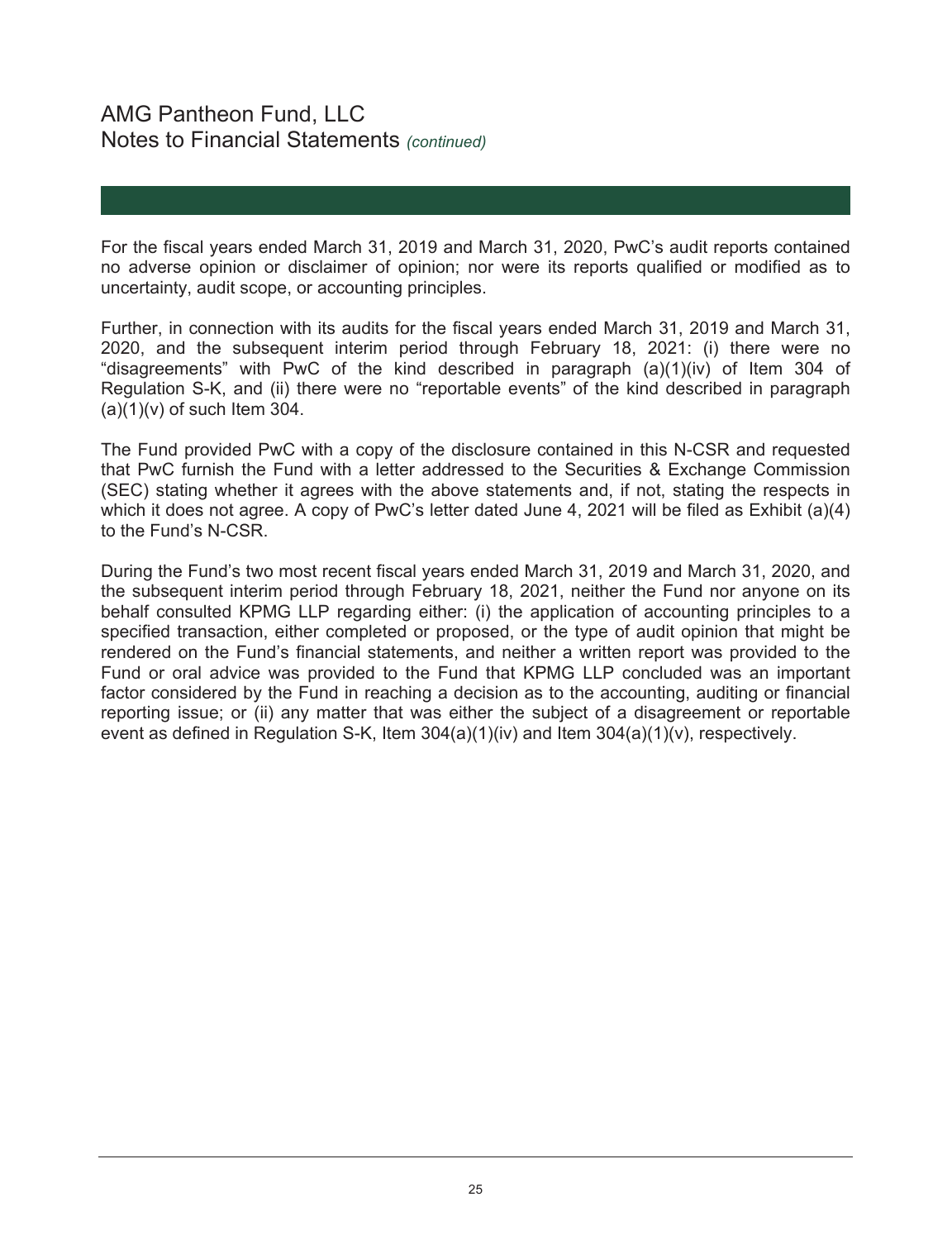# Report of Independent Registered Public Accounting Firm

## **To the Board of Directors and Unitholders of AMG Pantheon Fund, LLC:**

### *Opinion on the Financial Statements*

We have audited the accompanying statement of assets and liabilities of AMG Pantheon Fund, LLC (the Fund) as of March 31, 2021, the related statement of operations and cash flows for the year then ended, the statement of changes in net assets for the year then ended, and the related notes (collectively, the financial statements) and the financial highlights for the year then ended. In our opinion, the financial statements and financial highlights present fairly, in all material respects, the financial position of the Fund as of March 31, 2021, the results of its operations and its cash flows for the year then ended, the changes in its net assets for the year then ended, and the financial highlights for the year then ended, in conformity with U.S. generally accepted accounting principles. The statement of changes in net assets for the year ended March 31, 2020, and the financial highlights for each of the years in the four year period ended March 31, 2020, were audited by other auditors. Those auditors expressed an unqualified opinion on the statement of changes in net assets and those financial highlights in their report dated June 26, 2020.

#### *Basis for Opinion*

These financial statements and financial highlights are the responsibility of the Fund's management. Our responsibility is to express an opinion on these financial statements and financial highlights based on our audit. We are a public accounting firm registered with the Public Company Accounting Oversight Board (United States) (PCAOB) and are required to be independent with respect to the Fund in accordance with the U.S. federal securities laws and the applicable rules and regulations of the Securities and Exchange Commission and the PCAOB.

We conducted our audit in accordance with the standards of the PCAOB. Those standards require that we plan and perform the audit to obtain reasonable assurance about whether the financial statements and financial highlights are free of material misstatement, whether due to error or fraud. Our audit included performing procedures to assess the risks of material misstatement of the financial statements and financial highlights, whether due to error or fraud, and performing procedures that respond to those risks. Such procedures included examining, on a test basis, evidence regarding the amounts and disclosures in the financial statements and financial highlights. Such procedures also included confirmation of investments owned as of March 31, 2021, by correspondence with the transfer agent. Our audit also included evaluating the accounting principles used and significant estimates made by management, as well as evaluating the overall presentation of the financial statements and financial highlights. We believe that our audit provide a reasonable basis for our opinion.

#### /s/KPMG LLP

We have served as the auditor of one or more AMG Funds investment companies since 2021.

New York, New York June 4, 2021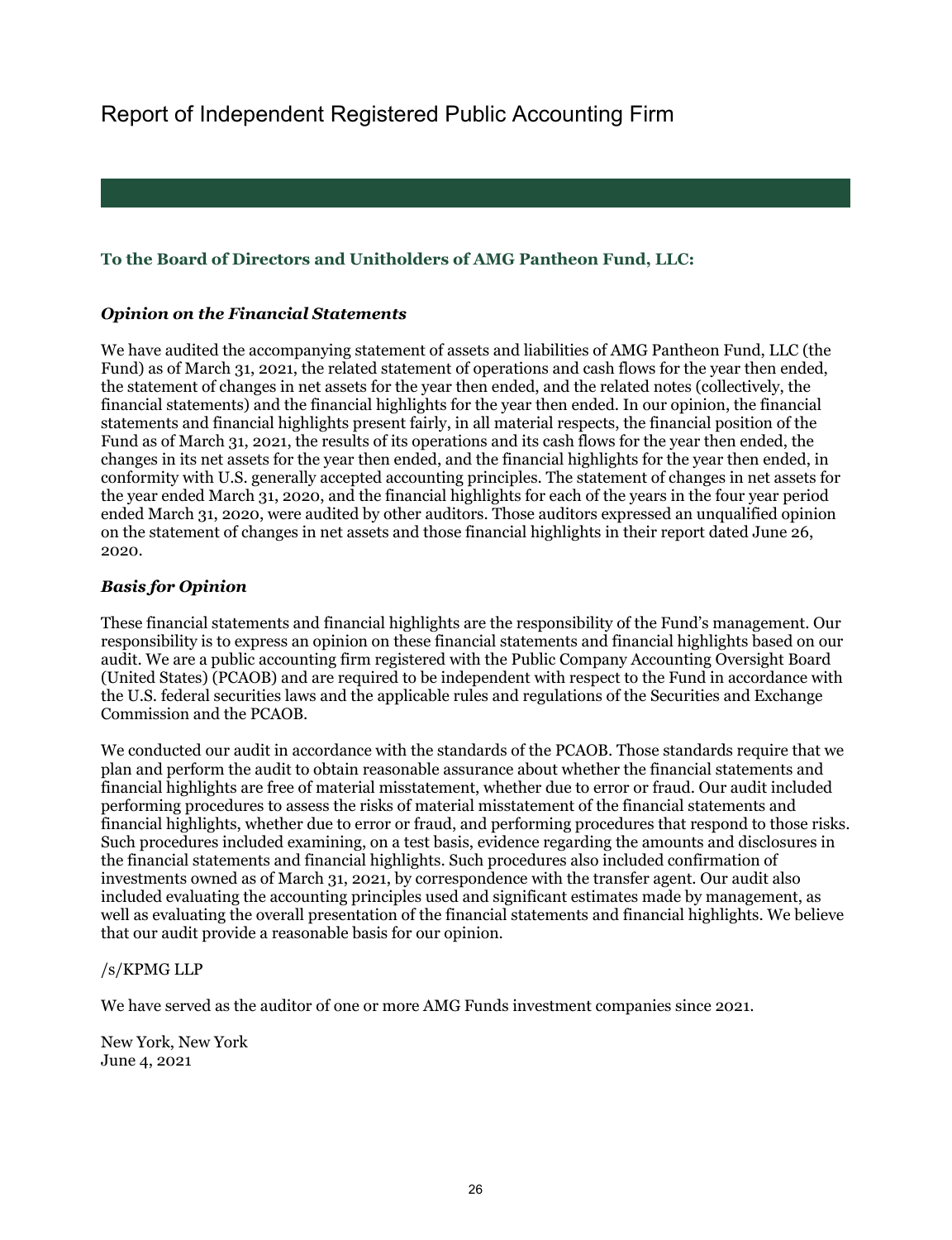AMG Pantheon Fund, LLC hereby designates the maximum amount allowable of its net taxable income as qualified dividends as provided in the Jobs and Growth Tax Relief Reconciliation Act of 2003. The 2019/2020 Form 1099-DIV you received for the Fund showed the tax status of all distributions paid to you during the year.

Pursuant to section 852 of the Internal Revenue Code, AMG Pantheon Fund, LLC hereby designates \$5,118,636 as a capital gain distribution with respect to the taxable fiscal year ended September 30, 2020, or if subsequently determined to be different, the net capital gains of such year.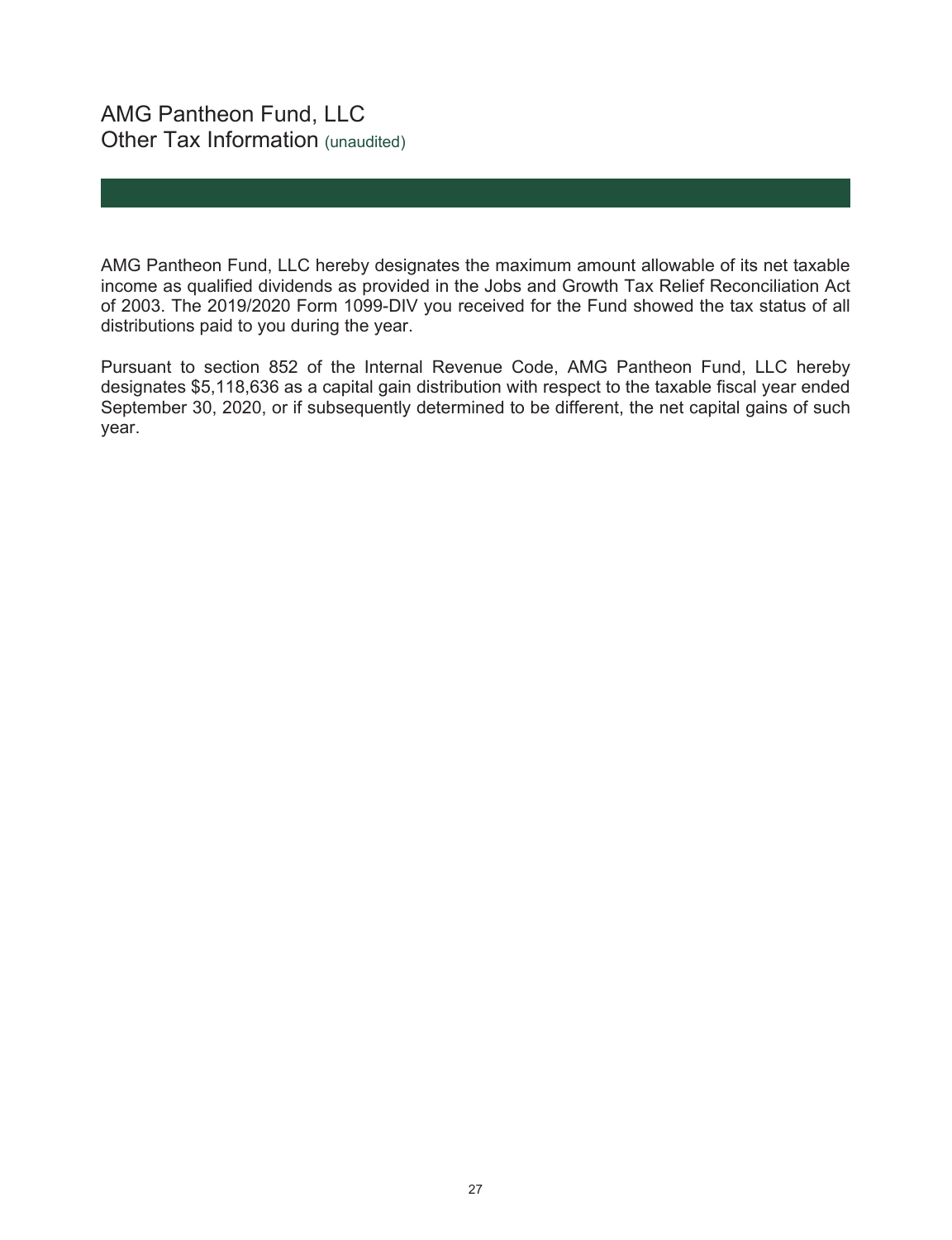# AMG Pantheon Fund, LLC Directors and Officers (unaudited)

The Directors and Officers, their business addresses, principal occupations for the past five years and ages are listed below. The Directors provide broad supervision over the affairs of the Fund. The Directors are experienced executives who meet periodically throughout the year to oversee the Fund's activities, review contractual arrangements with companies that provide services to the Fund, and review the Fund's performance. Unless otherwise noted, the address of each Director or Officer is the address of the Fund: One Stamford Plaza, 263 Tresser Boulevard, Suite 949, Stamford, Connecticut 06901. There is no stated term of office for Directors. Directors serve until their resignation, retirement or removal in accordance with the Fund's organizational documents and policies adopted by the Board from time to time. The President, Treasurer and Secretary of the Fund are elected by the Directors annually. The Officers hold office at the pleasure of the Directors.

#### **Independent Directors**

The following Directors are not "interested persons" of the Fund within the meaning of the 1940 Act:

| <b>Number of Funds</b><br><b>Overseen in Fund Complex</b>                                               | Name, Age, Principal Occupation(s) During Past 5 Years and Other Directorships Held by<br><b>Director</b>                                                                                                                                                                                                                                                                                                                                                                                                                                                                                                                                                                                                                                                                                                                                                                                                                                                                                                                                                  |
|---------------------------------------------------------------------------------------------------------|------------------------------------------------------------------------------------------------------------------------------------------------------------------------------------------------------------------------------------------------------------------------------------------------------------------------------------------------------------------------------------------------------------------------------------------------------------------------------------------------------------------------------------------------------------------------------------------------------------------------------------------------------------------------------------------------------------------------------------------------------------------------------------------------------------------------------------------------------------------------------------------------------------------------------------------------------------------------------------------------------------------------------------------------------------|
| Director since 2014<br>$\bullet$<br>Oversees 46 Funds in<br><b>Fund Complex</b>                         | Kurt A. Keilhacker, 57<br>Managing Partner, TechFund Europe (2000-Present); Managing Partner, TechFund Capital<br>(1997-Present); Managing Partner, Elementum Ventures (2013-Present); Director, MetricStory,<br>Inc. (2017-Present); Trustee, Wheaton College (2018-Present); Trustee, Gordon College (2001-<br>2016); Board Member, 6wind SA (2002-2019).                                                                                                                                                                                                                                                                                                                                                                                                                                                                                                                                                                                                                                                                                                |
| Independent Chairman<br>$\bullet$<br>Director since 2014<br>Oversees 46 Funds in<br><b>Fund Complex</b> | Eric Rakowski, 62<br>Professor of Law, University of California at Berkeley School of Law (1990-Present); Tax<br>Attorney at Davis Polk & Wardwell and clerked for Judge Harry T. Edwards of the U.S. Court of<br>Appeals for the District of Columbia Circuit and for Justice William J. Brennan Jr. of the U.S.<br>Supreme Court; Director of Harding, Loevner Funds, Inc. (10 portfolios); Trustee of Third<br>Avenue Trust (3 portfolios) (2002-2019); Trustee of Third Avenue Variable Trust (1 portfolio)<br>(2002-2019).                                                                                                                                                                                                                                                                                                                                                                                                                                                                                                                            |
| Director since 2014<br>$\bullet$<br>Oversees 46 Funds in<br><b>Fund Complex</b>                         | Victoria L. Sassine, 55<br>Adjunct Professor, Babson College (2007-Present); Director, Board of Directors, PRG Group<br>(2017-Present); CEO, Founder, Scale Smarter Partners, LLC (2018-Present); Adviser, EVOFEM<br>Biosciences (2019-Present); Chairperson, Board of Directors, Business Management<br>Associates (2018-2019).                                                                                                                                                                                                                                                                                                                                                                                                                                                                                                                                                                                                                                                                                                                           |
| <b>Interested Directors</b>                                                                             |                                                                                                                                                                                                                                                                                                                                                                                                                                                                                                                                                                                                                                                                                                                                                                                                                                                                                                                                                                                                                                                            |
| <b>Number of Funds</b><br><b>Overseen in Fund Complex</b>                                               | Name, Age, Principal Occupation(s) During Past 5 Years and Other Directorships Held by<br><b>Director</b>                                                                                                                                                                                                                                                                                                                                                                                                                                                                                                                                                                                                                                                                                                                                                                                                                                                                                                                                                  |
| Director since 2014<br>Oversees 46 Funds in<br><b>Fund Complex</b>                                      | <b>Christine C. Carsman, 69</b><br>Senior Policy Advisor, Affiliated Managers Group, Inc. (2019-Present); Chair of the Board of<br>Directors, AMG Funds plc (2015-2018); Director, AMG Funds plc (2010-2018); Executive Vice<br>President, Deputy General Counsel and Chief Regulatory Counsel, Affiliated Managers Group,<br>Inc. (2017-2018); Senior Vice President and Deputy General Counsel, Affiliated Managers<br>Group, Inc. (2011-2016); Senior Vice President and Chief Regulatory Counsel, Affiliated<br>Managers Group, Inc. (2007-2011); Vice President and Chief Regulatory Counsel, Affiliated<br>Managers Group, Inc. (2004-2007); Secretary and Chief Legal Officer, AMG Funds, AMG Funds<br>I, AMG Funds II and AMG Funds III (2004-2011); Senior Counsel, Vice President and Director of<br>Operational Risk Management and Compliance, Wellington Management Company, LLP;<br>Director Emeritus of Harding, Loevner Funds, Inc. (0 portfolios) (2021-Present); Director of<br>Harding, Loevner Funds, Inc. (9 portfolios) (2017-2020). |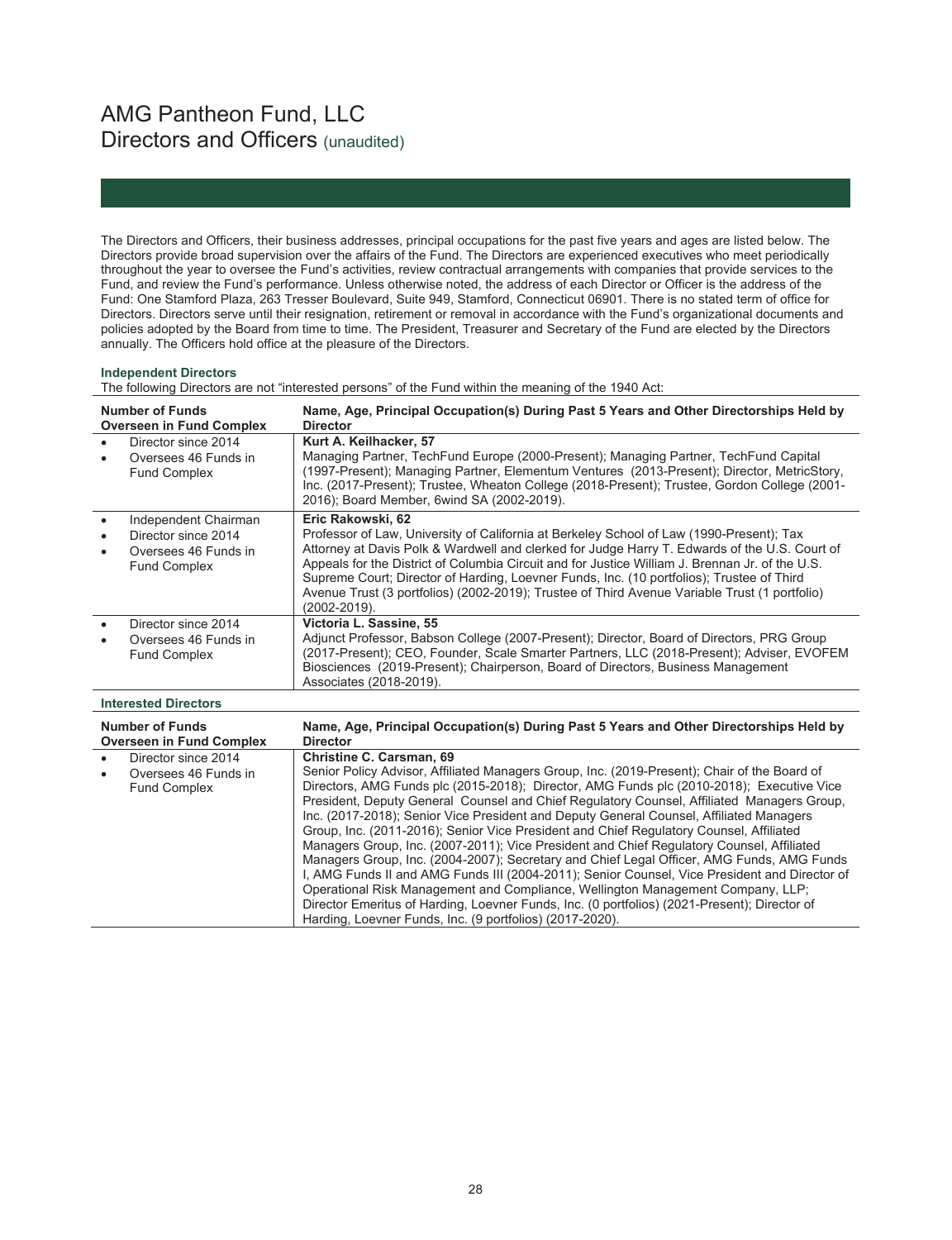# AMG Pantheon Fund, LLC Directors and Officers *(continued)*

## **Officers**

|           | Position(s) Held with Fund<br>and Length of Time Served                                           | Name, Age, Principal Occupation(s) During Past 5 Years                                                                                                                                                                                                                                                                                                                                                                                                                                                                                                                                                                                                                                                         |
|-----------|---------------------------------------------------------------------------------------------------|----------------------------------------------------------------------------------------------------------------------------------------------------------------------------------------------------------------------------------------------------------------------------------------------------------------------------------------------------------------------------------------------------------------------------------------------------------------------------------------------------------------------------------------------------------------------------------------------------------------------------------------------------------------------------------------------------------------|
|           | President since 2018                                                                              | Keitha L. Kinne, 63                                                                                                                                                                                                                                                                                                                                                                                                                                                                                                                                                                                                                                                                                            |
| $\bullet$ | <b>Principal Executive Officer</b><br>since 2018                                                  | Chief Operating Officer, AMG Funds LLC (2007-Present); Chief Investment Officer, AMG Funds<br>LLC (2008-Present); President and Principal, AMG Distributors, Inc. (2018-Present); Chief                                                                                                                                                                                                                                                                                                                                                                                                                                                                                                                        |
|           | <b>Chief Executive Officer</b><br>since 2018                                                      | Operating Officer, AMG Distributors, Inc. (2007-Present); President, Chief Executive Officer and<br>Principal Executive Officer, AMG Funds, AMG Funds I, AMG Funds II, AMG Funds III and AMG                                                                                                                                                                                                                                                                                                                                                                                                                                                                                                                   |
|           | <b>Chief Operating Officer</b><br>since 2014                                                      | Funds IV (2018-Present); Chief Operating Officer, AMG Funds, AMG Funds I, AMG Funds II,<br>and AMG Funds III (2007-Present); Chief Operating Officer, AMG Funds IV (2016-Present);<br>Chief Operating Officer and Chief Investment Officer, Aston Asset Management, LLC (2016);<br>President and Principal Executive Officer, AMG Funds, AMG Funds I, AMG Funds II and AMG<br>Funds III (2012-2014); Managing Partner, AMG Funds LLC (2007-2014); President and<br>Principal, AMG Distributors, Inc. (2012-2014); Managing Director, Legg Mason & Co., LLC<br>(2006-2007); Managing Director, Citigroup Asset Management (2004-2006).                                                                          |
|           | Secretary and Chief Legal<br>Officer since 2015                                                   | Mark J. Duggan, 56<br>Managing Director and Senior Counsel, AMG Funds LLC (2021-Present); Senior Vice President<br>and Senior Counsel, AMG Funds LLC (2015-2021); Secretary and Chief Legal Officer, AMG<br>Funds, AMG Funds I, AMG Funds II, AMG Funds III and AMG Funds IV (2015-Present);<br>Attorney, K&L Gates, LLP (2009-2015).                                                                                                                                                                                                                                                                                                                                                                          |
|           | <b>Chief Financial Officer</b><br>since 2017<br>Treasurer since 2017                              | Thomas G. Disbrow. 55<br>Vice President, Mutual Fund Treasurer & CFO, AMG Funds, AMG Funds LLC (2017-Present);<br>Chief Financial Officer, Principal Financial Officer, Treasurer and Principal Accounting Officer,                                                                                                                                                                                                                                                                                                                                                                                                                                                                                            |
|           | <b>Principal Financial Officer</b><br>since 2017                                                  | AMG Funds, AMG Funds I, AMG Funds II, AMG Funds III and AMG Funds IV (2017-Present);<br>Managing Director - Global Head of Traditional Funds Product Control, UBS Asset Management                                                                                                                                                                                                                                                                                                                                                                                                                                                                                                                             |
|           | <b>Principal Accounting</b><br>Officer since 2017                                                 | (Americas), Inc. (2015-2017); Managing Director - Head of North American Funds Treasury,<br>UBS Asset Management (Americas), Inc. (2011-2015).                                                                                                                                                                                                                                                                                                                                                                                                                                                                                                                                                                 |
|           | Deputy Treasurer since<br>2017                                                                    | John A. Starace, 50<br>Vice President, Mutual Fund Accounting, AMG Funds LLC (2021-Present); Director, Mutual<br>Fund Accounting, AMG Funds LLC (2017-2021); Vice President, Deputy Treasurer of Mutual<br>Funds Services, AMG Funds LLC (2014-2017); Deputy Treasurer, AMG Funds, AMG Funds I,<br>AMG Funds II, AMG Funds III and AMG Funds IV (2017-Present); Vice President, Citi Hedge<br>Fund Services (2010-2014); Audit Senior Manager (2005-2010) and Audit Manager (2001-<br>2005), Deloitte & Touche LLP.                                                                                                                                                                                            |
|           | Chief Compliance Officer<br>and Sarbanes-Oxley Code<br>of Ethics Compliance<br>Officer since 2019 | Patrick J. Spellman, 47<br>Vice President, Chief Compliance Officer, AMG Funds LLC (2017-Present); Chief Compliance<br>Officer and Sarbanes-Oxley Code of Ethics Compliance Officer, AMG Funds, AMG Funds I,<br>AMG Funds II, AMG Funds III and AMG Funds IV (2019-Present); Chief Compliance Officer,<br>AMG Distributors, Inc., (2010-Present); Senior Vice President, Chief Compliance Officer, AMG<br>Funds LLC (2011-2017); Anti-Money Laundering Compliance Officer, AMG Funds, AMG Funds<br>I, AMG Funds II, and AMG Funds III (2014-2019); Anti-Money Laundering Officer, AMG Funds<br>IV, (2016-2019); Compliance Manager, Legal and Compliance, Affiliated Managers Group, Inc.<br>$(2005 - 2011)$ . |
|           | Anti-Money Laundering<br>Compliance Officer since<br>2019                                         | Hector D. Roman, 43<br>Director, Legal and Compliance, AMG Funds LLC (2020-Present); Manager, Legal and<br>Compliance, AMG Funds LLC (2017-2019); Anti-Money Laundering Compliance Officer, AMG<br>Funds, AMG Funds I, AMG Funds II, AMG Funds III and AMG Funds IV (2019-Present); Director<br>of Compliance, Morgan Stanley Investment Management (2015-2017); Senior Advisory,<br>PricewaterhouseCoopers LLP (2014-2015); Risk Manager, Barclays Investment Bank (2008-<br>2014).                                                                                                                                                                                                                           |
|           | <b>Executive Vice President</b><br>since 2021                                                     | <b>Susan Long McAndrews, 54</b><br>Partner of U.S. Investment and Global Business Development, Pantheon Ventures (US) LP<br>(2002-Present); Chief Executive Officer, Pantheon Securities, LLC (2002-Present); Principal,<br>Capital Z Partners (1998-2001); Director, Private Equity Group, Russell Investments (1995-<br>1998).                                                                                                                                                                                                                                                                                                                                                                               |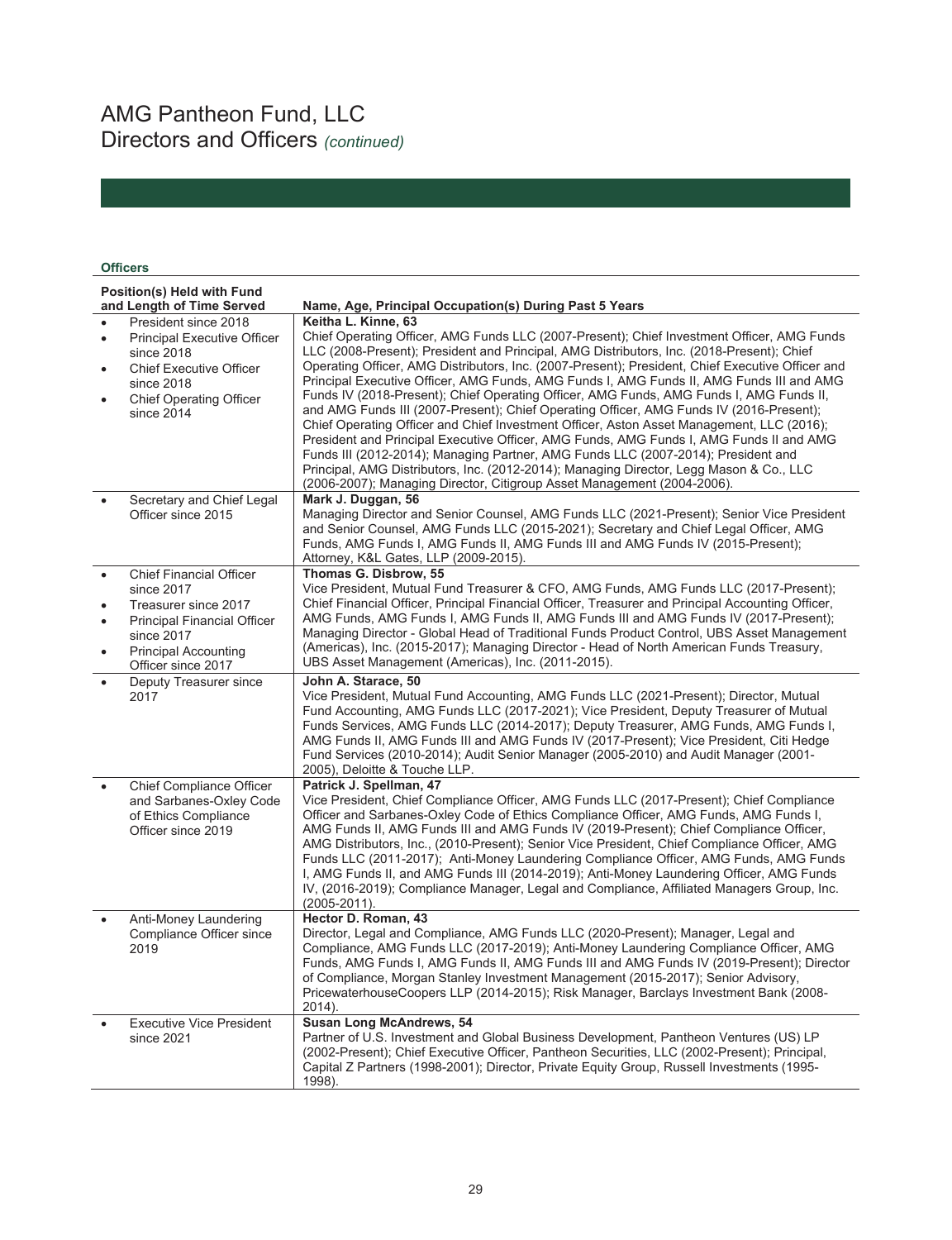

Appendix

# **AMG Funds**

March 31, 2021

 $1 \mid 1$ **PANTHEON** 

AMG Pantheon Master Fund, LLC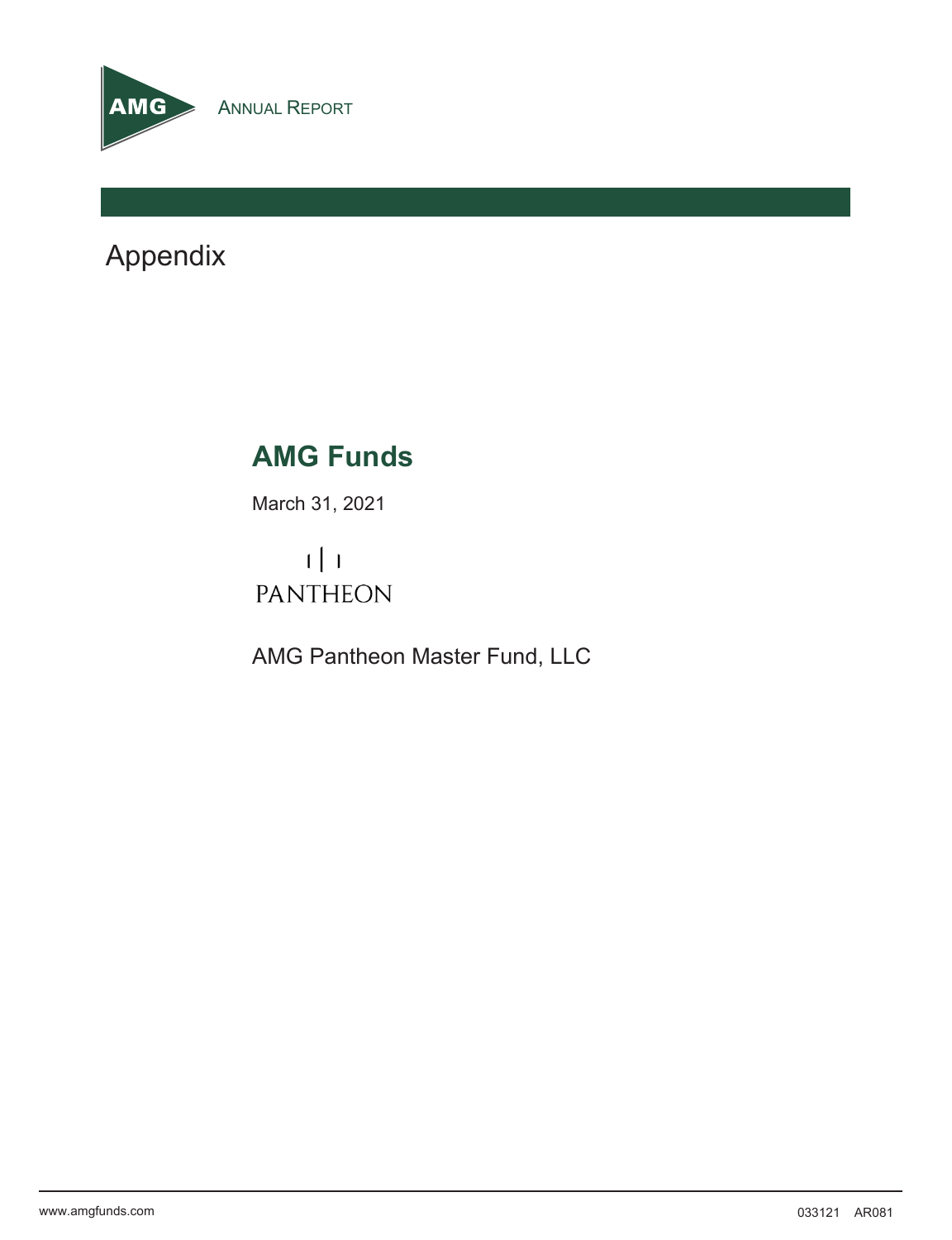AMG Funds AMG Pantheon Master Fund, LLC Annual Report—March 31, 2021

| <b>TABLE OF CONTENTS</b>                                                                                                                                                                                                         | <b>PAGE</b> |
|----------------------------------------------------------------------------------------------------------------------------------------------------------------------------------------------------------------------------------|-------------|
| <b>PORTFOLIO MANAGER'S COMMENTS (unaudited)</b>                                                                                                                                                                                  | 3           |
| <b>CONSOLIDATED FINANCIAL STATEMENTS</b>                                                                                                                                                                                         |             |
| <b>Consolidated Schedule of Investments</b>                                                                                                                                                                                      | 5           |
| <b>Consolidated Statement of Assets and Liabilities</b><br>Balance sheet, net asset value (NAV) per Unit computation and<br>cumulative undistributed amounts                                                                     | 13          |
| <b>Consolidated Statement of Operations</b><br>Detail of sources of income, expenses, and realized and<br>unrealized gains (losses) during the fiscal year                                                                       | 14          |
| <b>Consolidated Statements of Changes in Net Assets</b><br>Detail of changes in assets for the past two fiscal years                                                                                                             | 15          |
| <b>Consolidated Statement of Cash Flows</b><br>Detail of cash movements during the fiscal year                                                                                                                                   | 16          |
| <b>Financial Highlights</b><br>Historical net asset values per Unit, distributions, total returns, income and<br>expense ratios, turnover ratios and net assets                                                                  | 17          |
| <b>NOTES TO CONSOLIDATED FINANCIAL STATEMENTS</b><br>Accounting and distribution policies, details of agreements and<br>transactions with Master Fund management and affiliates, and descriptions of<br>certain investment risks | 18          |
| REPORT OF INDEPENDENT REGISTERED PUBLIC ACCOUNTING FIRM                                                                                                                                                                          | 34          |
| <b>OTHER TAX INFORMATION (unaudited)</b>                                                                                                                                                                                         | 35          |
| <b>DIRECTORS AND OFFICERS (unaudited)</b>                                                                                                                                                                                        | 36          |
| <b>INVESTMENT PROGRAM (unaudited)</b>                                                                                                                                                                                            | 38          |
| <b>TYPES OF INVESTMENTS AND RELATED RISK FACTORS (unaudited)</b>                                                                                                                                                                 | 46          |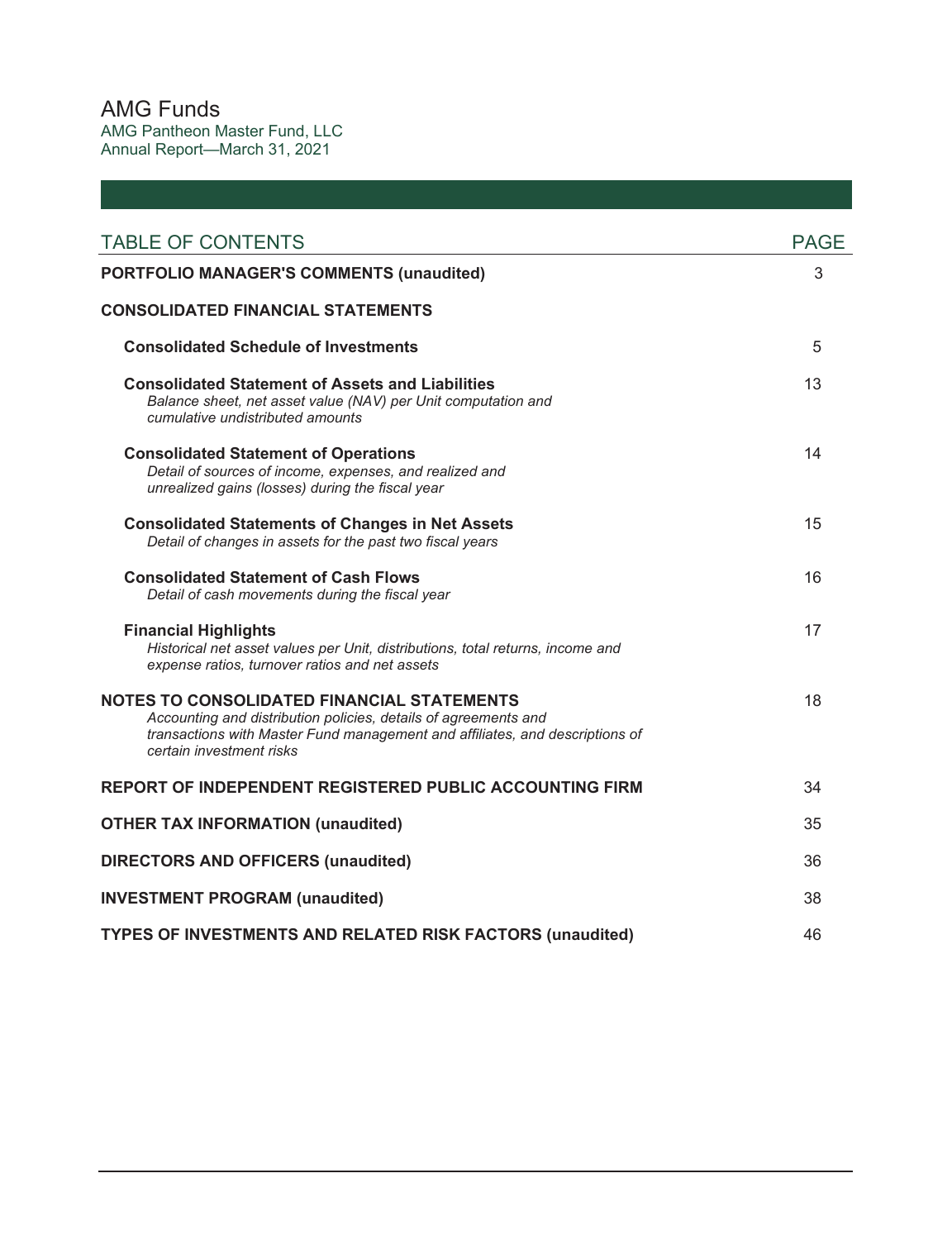### **Overview**

For the year ended March 31, 2021, AMG Pantheon Master Fund, LLC (the "Master Fund") returned 35.90%, while the MSCI World Index returned 54.03% on a 12-month trailing basis.

#### **Market Review and Outlook**

The business and economic environment over the last year has been characterized by the ongoing global COVID-19 pandemic and associated business disruption due to the virus and associated prevention measures. Businesses experienced heightened disruption due to social distancing measures and mandated closures of all non-essential businesses for a period in 2020 throughout much of the world. A transition to remote working and learning also had a significant impact on business outcomes. This has been a headwind for certain businesses while providing a tailwind to other areas of the economy such as ecommerce and software.

#### **Performance and Positioning**

The Master Fund returned 35.90% over the fiscal year versus a 54.03% return for the MSCI World Index. Much of the COVID-19 related volatility in the MSCI World Index preceded the start of this fiscal year and the last 12 months have been largely characterized by rising equity markets. Comparatively larger sector allocations in information technology and healthcare along with smaller exposures in businesses that derive revenue from physical locations helped the Master Fund avoid some headwinds relating to COVID-19 prevention measures. The Master Fund made 31 new investments over the last 12 months, resulting in approximately \$102 million of new capital commitments. 24 of these investments were secondary investments and 7 were co-investments. We believe the Master Fund was able to execute on its mandate to provide a globally diversified portfolio to investors over the last year. Of the new deals that were completed over the last 12 months, 21 were in North America, 8 were in Europe, and 2 were in Asia. The Master Fund continues to seek opportunities on a global basis. As of March 31, 2021, the top four sector exposures in the Master Fund were as follows: Information Technology (33%), Healthcare (14%), Consumer Discretionary (16%), and Financials (15%). Information technology and healthcare remain two favored sectors with ample opportunity for investment. The Master Fund continues to deemphasize certain cyclical areas of the economy and sectors such as energy that are exposed to unpredictable commodity price risk.

*This commentary reflects the viewpoints of Pantheon Ventures (US) LP as of March 31, 2021 and is not intended as a forecast or guarantee of future results.*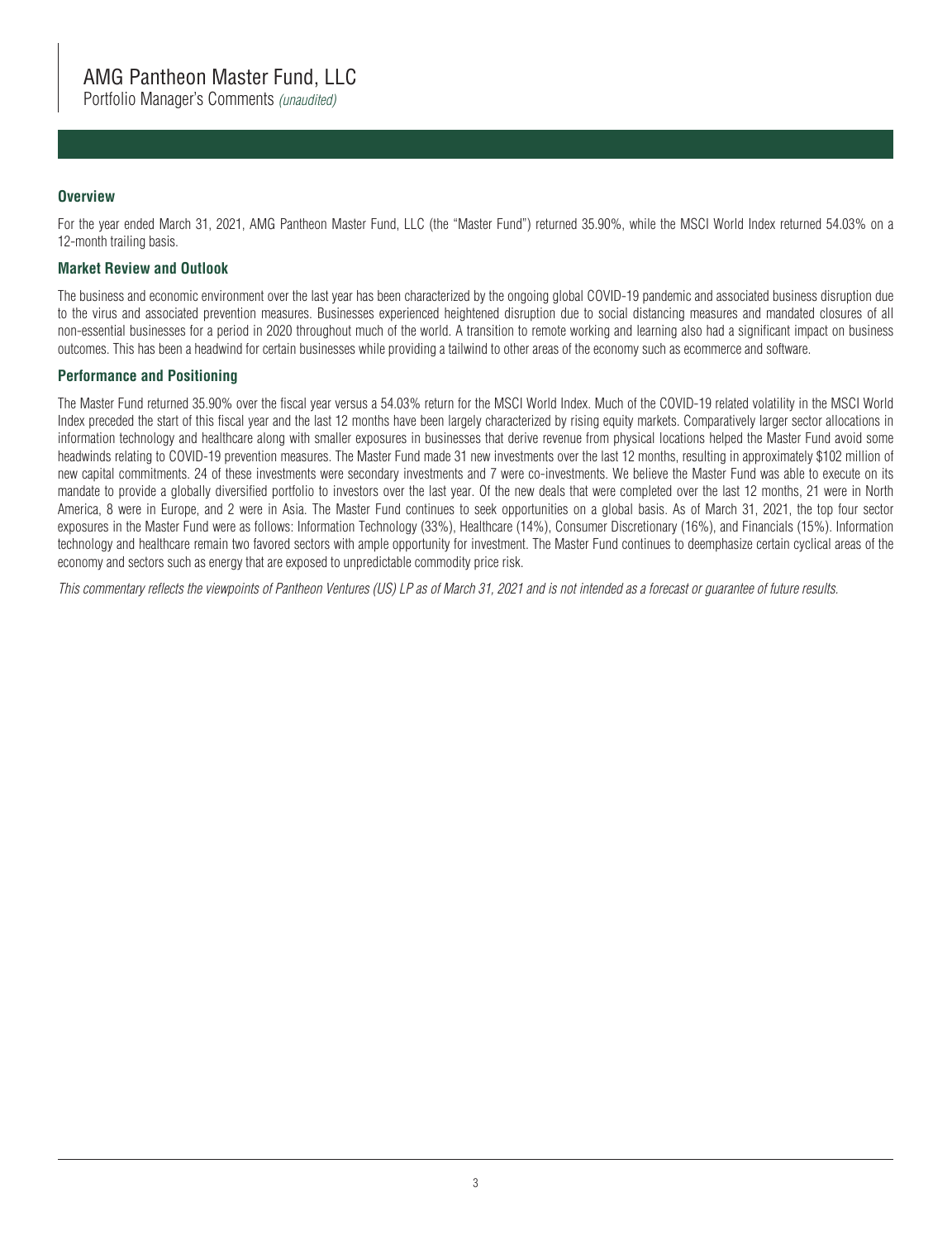Portfolio Manager's Comments *(continued)*

#### **CUMULATIVE TOTAL RETURN PERFORMANCE**

AMG Pantheon Master Fund, LLC's cumulative total return is based on the monthly change in net asset value (NAV), and assumes that all dividends and distributions were reinvested. This graph compares a hypothetical \$10,000 investment made in AMG Pantheon Master Fund, LLC's units on October 1, 2014 to a \$10,000 investment made in the MSCI World Index for the same time period. The graph and table do not reflect the deduction of taxes that a unitholder would pay on a Master Fund distribution or redemption of units. The listed returns for the Master Fund are net of expenses and the returns for the index exclude expenses. Total returns would have been lower had certain expenses not been reduced.



The table below shows the average annual total returns for AMG Pantheon Master Fund, LLC and MSCI World Index for the same time periods ended March 31, 2021.

| Five<br>One<br>Year<br>Average Annual Total Returns <sup>1</sup><br>Years | <b>Inception</b> | <b>Date</b> |
|---------------------------------------------------------------------------|------------------|-------------|
| AMG Pantheon Master Fund, LLC<br>35.90%<br>15.30%                         | 12.13%           | 10/01/14    |
| MSCI World Index <sup>2,3</sup><br>54.03%<br>13.36%                       | 10.28%           | 10/01/14†   |

*The performance data shown represents past performance. Past performance is not a guarantee of future results. Current performance may be lower or higher than the performance data quoted. The investment return and principal value of an investment will fluctuate so that an investor's units, when redeemed, may be worth more or less than their original cost.*

*Investors should carefully consider the Master Fund's investment objectives, risks, charges and expenses before investing. For performance information through the most recent month end, current net asset values per unit for the Master Fund and other information, please call 877.355.1566 or visit our website at amgfunds.com for a free prospectus. Read it carefully before investing or sending money.*

- † Date reflects inception date of the Fund, not the index.
- 1 Total return equals income yield plus unit price change and assumes reinvestment of all dividends and capital gain distributions. Returns are net of fees and may reflect offsets of Master Fund expenses as described in the prospectus. No adjustment has been made for taxes payable by unitholders on their reinvested dividends and capital gain distributions. Returns for periods greater than one year are annualized. The listed returns on the Master Fund are net of expenses. All returns are in U.S. dollars (\$).
- 2 The MSCI World Index is a free float-adjusted market capitalization weighted index that is designed to measure the equity market performance of developed markets. The MSCI World Index consists of 23 developed market country indices. Please go to msci.com for most current list of countries represented by the index. Unlike the Fund, MSCI World Index is unmanaged, is not available for investment and does not incur fees.
- 3 All MSCI data is provided "as is". The products described herein are not sponsored or endorsed and have not been reviewed or passed on by MSCI. In no event shall MSCI, its affiliates or any MSCI data provider have any liability of any kind in connection with the MSCI data or the products described herein. Copying or redistributing the MSCI data is strictly prohibited.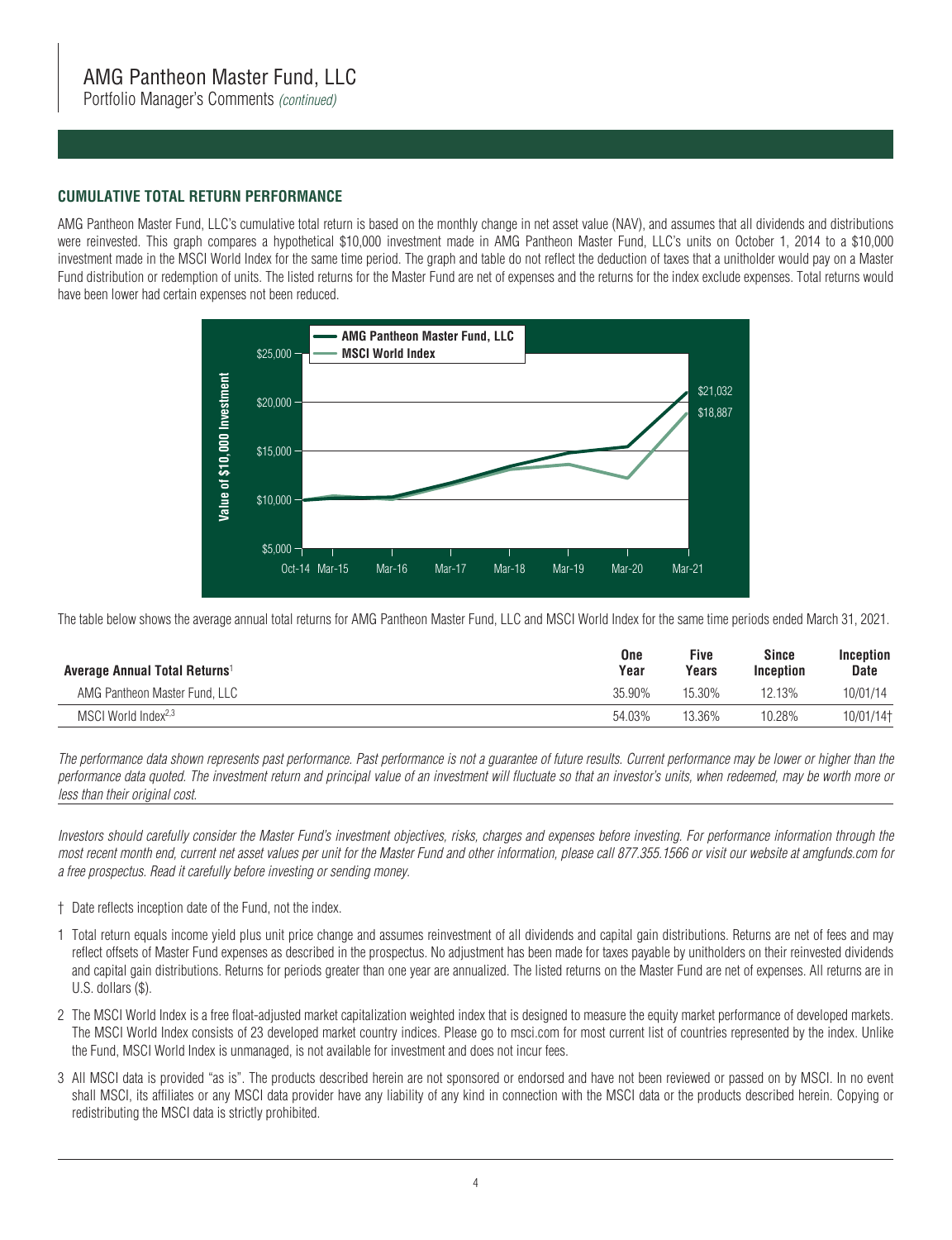## AMG Pantheon Master Fund, LLC Consolidated Schedule of Investments March 31, 2021

|                                                                                          | <b>Initial</b><br><b>Acquisition</b><br>Date | <b>Shares</b> | Value      |
|------------------------------------------------------------------------------------------|----------------------------------------------|---------------|------------|
| Co-Investments - 43.1%                                                                   |                                              |               |            |
| ACOF IV ATD Co-Invest LP (Consumer<br>Discretionary) <sup>(a),*</sup>                    | 02/27/2015                                   | (c)           | \$0        |
| AIX Pride Syndication L.P. (Information<br>Technology) <sup>(a),*</sup>                  | 11/16/2018                                   | (c)           | 11,629,706 |
| AP VIII Prime Security Services Holdings, L.P.<br>(Industrials) <sup>*</sup>             | 04/26/2016                                   | (c)           | 1,947,235  |
| APH CUBS Co-invest LP (Financials)*                                                      | 11/16/2018                                   | (c)           | 5,450,741  |
| APIA Graitec FPCI (Information Technology)<br>$(France)^{(a),*}$                         | 02/25/2020                                   | (c)           | 3,591,787  |
| APIA Odigo FPCI (Information Technology)<br>$(France)^{(a),(b),*}$                       | 12/22/2020                                   | (c)           | 3,358,869  |
| Apollo DSB Co-Invest, L.P (Healthcare) <sup>(a),*</sup>                                  | 11/14/2018                                   | (c)           | 8,023,633  |
| Armis Investors Holdings, L.P. (Information<br>Technology) <sup>(a),(b),*</sup>          | 02/03/2020                                   | (c)           | 4,249,131  |
| CB Ignite Holdings, LLC (Consumer<br>Discretionary) <sup>(a),(b),*</sup>                 | 08/12/2016                                   | (c)           | 1,306,020  |
| Diamond LS I LP (Financials) <sup>(a),*</sup>                                            | 12/28/2016                                   | (c)           | 2,456,805  |
| Digital Bridge Small Cell Holdings, LLC (Information<br>Technology) <sup>(a),(b),*</sup> | 11/06/2015                                   | 35            | 590,534    |
| Digital Bridge U.S. Tower Holdings, LLC<br>(Communication Services) <sup>(a),(b),'</sup> | 11/03/2014                                   | 50            | 714,224    |
| Epsilon Topco Limited (Information Technology) <sup>(a),(b),*</sup>                      | 10/03/2018                                   | (c)           | 1,737,749  |
| EQT Deck Co-Investment Limited Partnership<br>$($ Industrials $)^{(a),*}$                | 02/03/2017                                   | (c)           | 449,376    |
| ESCP PPG Holdings, LLC (Industrials) <sup>(a),(b),*</sup>                                | 12/14/2016                                   | 2,171,429     | 1,967,532  |
| H&F Flashdance Partners I, L.P. (Financials) <sup>(a),*</sup>                            | 07/16/2018                                   | (c)           | 2,330,397  |
| Hg Athena Co-Invest L.P. (Information Technology)<br>(United Kingdom) <sup>(a),*</sup>   | 03/18/2020                                   | (c)           | 4,519,065  |
| Hg Secular Co-Invest L.P.<br>(Information Technology) <sup>(a),*</sup>                   | 09/16/2020                                   | (c)           | 3,434,998  |
| Hg Spider Co-Invest L.P. (Information Technology)<br>(United Kingdom) <sup>(a),*</sup>   | 03/18/2019                                   | (c)           | 3,561,148  |
| Hg Vivaldi 2 Co-Invest L.P. (Information Technology)<br>$(Norway)^{(a),*}$               | 06/10/2019                                   | (c)           | 5,649,341  |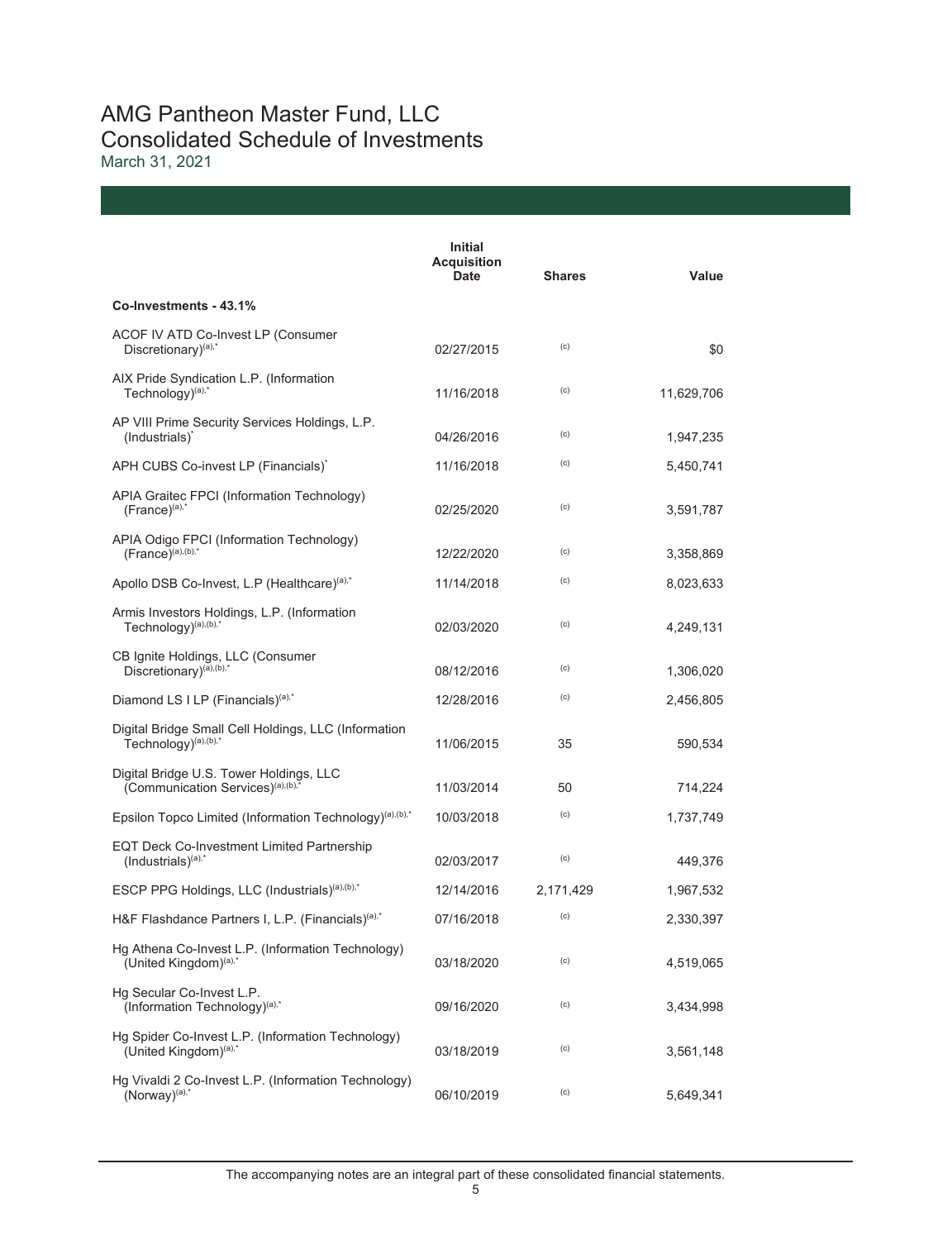# AMG Pantheon Master Fund, LLC Consolidated Schedule of Investments *(continued)*

|                                                                                                    | Initial<br><b>Acquisition</b><br><b>Date</b> | <b>Shares</b> | Value       |
|----------------------------------------------------------------------------------------------------|----------------------------------------------|---------------|-------------|
| Co-Investments - 43.1% (continued)                                                                 |                                              |               |             |
| HT Global Co-investment, L.P.2 (Information<br>Technology) (India) <sup>(a),*</sup>                | 12/30/2020                                   | (c)           | \$3,450,037 |
| Hygee International SARL (Materials) (France) <sup>(a),(b),*</sup>                                 | 12/17/2020                                   | (c)           | 4,482,779   |
| Incline A Aviation Co-Investment Fund<br>$($ lndustrials $)$ <sup>(b),*</sup>                      | 05/15/2020                                   | (c)           | 1,468,000   |
| Incline B Aviation Aladdin Co-Investment Limited<br>Partnership (Industrials) <sup>(a),(b),*</sup> | 06/26/2018                                   | (c)           | 1,770,000   |
| Insight RF Holdings, LLC (Information<br>Technology) <sup>(a),*</sup>                              | 07/03/2019                                   | (c)           | 11,017,551  |
| JP Co-Invest, LLC (Consumer Staples) <sup>(a),*</sup>                                              | 11/13/2018                                   | (c)           | 2,243,603   |
| LEP Prelude Co-Invest, L.P. (Healthcare) <sup>(a),*</sup>                                          | 07/05/2017                                   | (c)           | 2,698,951   |
| Logan Co-Invest, L.P. (Information Technology) <sup>(a),*</sup>                                    | 08/27/2020                                   | (c)           | 5,497,227   |
| Mercury Co-Investment Fund 2, LP (Healthcare) <sup>(a),*</sup>                                     | 12/20/2019                                   | (c)           | 1,036,813   |
| Oak HC/FT TB SPV B, LLC (Information<br>Technology $)^{(a),(b),*}$                                 | 07/20/2018                                   | (c)           | 5,001,206   |
| Ocean Alliance III, L.P. (Communication Services)<br>$(China)^{(a),*}$                             | 09/04/2020                                   | (c)           | 4,812,000   |
| PSG LM Co-Investors L.P. (Information<br>Technology) <sup>(a),*</sup>                              | 05/24/2016                                   | (c)           | 8,557,882   |
| Quantum Parallel Partners VI-C(A), LP (Energy) <sup>(a),*</sup>                                    | 10/16/2015                                   | (c)           | 328,441     |
| Quantum QEP VII Co-Investment Fund, L.P.<br>$(Energy)^{(a),*}$                                     | 08/30/2018                                   | (c)           | 1,479,945   |
| RCP Artemis Co-Invest LP (Financials) <sup>(a),*</sup>                                             | 08/01/2019                                   | (c)           | 6,064,165   |
| Roark Capital Partners II Sidecar LP (Consumer<br>Discretionary) <sup>(a),*</sup>                  | 11/26/2018                                   | (c)           | 6,480,598   |
| SDA Investors Group, LLC - Class A<br>(Healthcare) <sup>(a),(b),*</sup>                            | 08/03/2017                                   | (c)           | 3,575,716   |
| SDA Investors Group, LLC - Series A Pref<br>$(Healtbcare)^{(a),(b),*}$                             | 03/26/2019                                   | (c)           | 1,399,006   |
| SYFS Co-INVEST, LLC (Healthcare) <sup>(a),*</sup>                                                  | 09/01/2017                                   | (c)           | 1,448,207   |
| T-VI Co-Invest-A (Financials) <sup>(a),*</sup>                                                     | 08/12/2015                                   | (c)           | 1,084,041   |
| T-VII Mitchell/Genex Co-Invest, L.P. (Healthcare) <sup>(a),*</sup>                                 | 06/28/2018                                   | (c)           | 4,325,471   |
| TCP DJR Co-Invest, L.P (Energy)(a),*                                                               | 11/20/2018                                   | (c)           | 3,040,266   |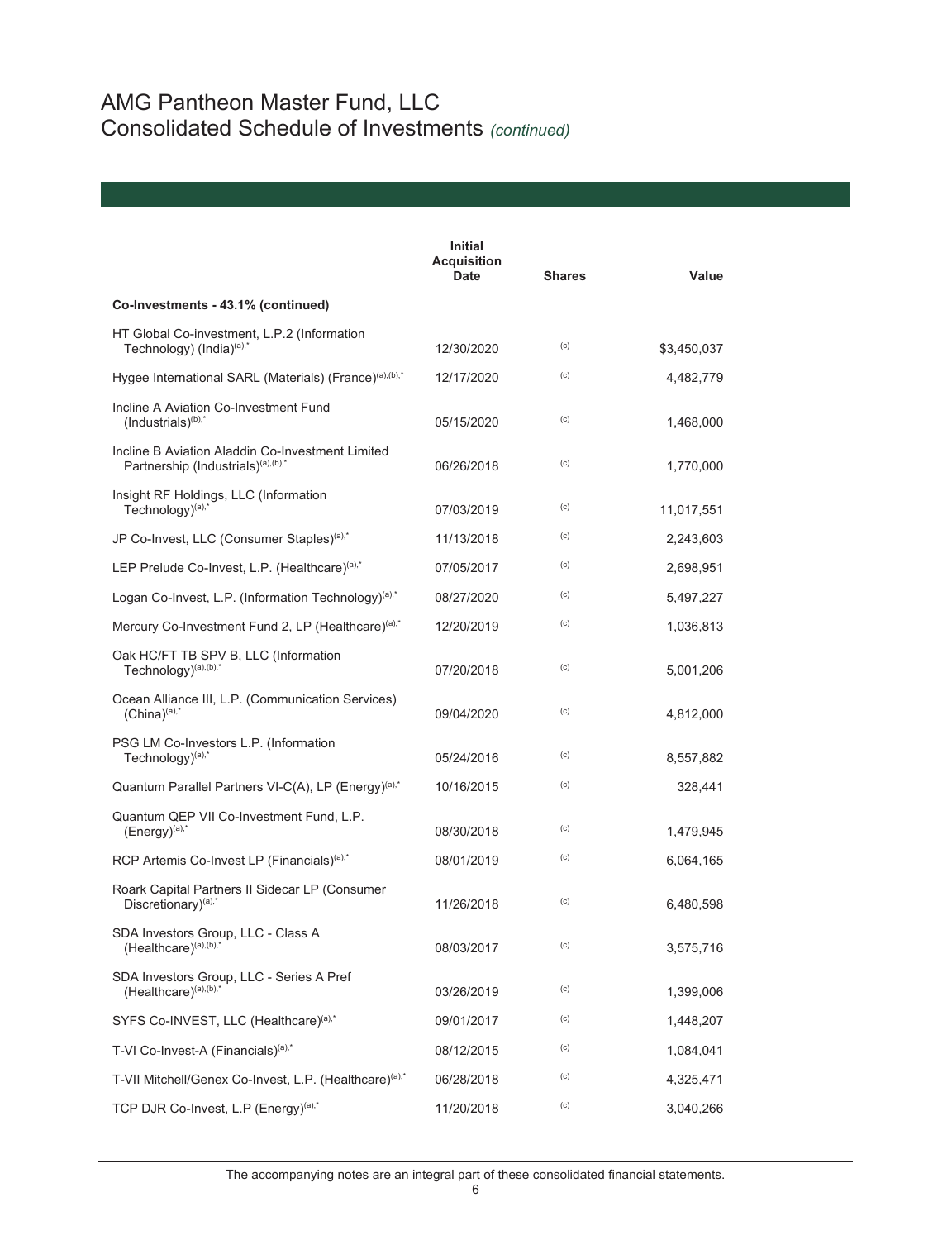|                                                                                     | Initial<br><b>Acquisition</b><br><b>Date</b> | <b>Shares</b> | Value       |
|-------------------------------------------------------------------------------------|----------------------------------------------|---------------|-------------|
| Co-Investments - 43.1% (continued)                                                  |                                              |               |             |
| TKC Investment Holdings, LLC (Consumer<br>Discretionary)*                           | 10/12/2016                                   | (c)           | \$5,026,272 |
| TPG Clarinet Co-Invest, LP (Consumer<br>Discretionary) (Australia) <sup>(a),*</sup> | 02/26/2019                                   | (c)           | 11,093,037  |
| TPG VII Renown Co-Invest I, L.P. (Consumer<br>Stationary) <sup>(a),*</sup>          | 05/09/2018                                   | (c)           | 1,046,532   |
| TVG-I-E-AEG Holdings (Consumer Discretionary) <sup>(a),*</sup>                      | 01/27/2017                                   | (c)           | 4,222,246   |
| Vistria AP Investment LLC (Consumer<br>Discretionary) <sup>(b),*</sup>              | 12/12/2019                                   | (c)           | 2,675,879   |
| WP Triton Investment, L.P. (Communication<br>Services) (United Kingdom)*            | 12/10/2019                                   | (c)           | 2,914,921   |
| WP-LH Co-Invest, L.P. (Consumer Discretionary) <sup>(a),*</sup>                     | 06/25/2015                                   | (c)           | 261,796     |
| <b>Total Co-Investments</b>                                                         |                                              |               | 175,470,879 |
| <b>Primary Private Investment Funds - 1.9%</b>                                      |                                              |               |             |
| Abry Advanced Securities Fund IV, L.P. (a),*                                        | 02/19/2019                                   | (c)           | 2,567,767   |
| Banc Fund IX L.P. $(a)$ ,*                                                          | 01/19/2016                                   | (c)           | 152,874     |
| BroadRiver III, L.P. <sup>(a),*</sup>                                               | 03/27/2018                                   | (c)           | 2,917,040   |
| Calera Capital Partners V L.P.                                                      | 04/25/2016                                   | (c)           | 91,237      |
| GSO Capital Opportunities Fund III, L.P.                                            | 09/22/2016                                   | (c)           | 1,059,269   |
| Incline Aviation I(b),*                                                             | 03/09/2017                                   | (c)           | 1,125,000   |
| <b>Total Primary Private Investment Funds</b>                                       |                                              |               | 7,913,187   |
| <b>Secondary Private Investment Funds - 27.5%</b>                                   |                                              |               |             |
| 1901 Partners LP(a),*                                                               | 07/16/2015                                   | (c)           | 109,296     |
| 3i Venice SCSp (United Kingdom) <sup>(a),*</sup>                                    | 01/15/2020                                   | (c)           | 6,291,618   |
| Abry Advanced Securities Fund III, L.P. (a),*                                       | 03/31/2021                                   | (c)           | 7,409,418   |
| ABRY Heritage Partners, L.P. (a), (d),*                                             | 03/31/2021                                   | (c)           | 287,722     |
| ABRY Partners IX, L.P. (a), (d),*                                                   | 03/31/2021                                   | (c)           | 987,185     |
| ABRY Partners VI, L.P. (a), (d),*                                                   | 03/31/2021                                   | (c)           | 16,356      |
| ABRY Partners VII, L.P. (a), (d),*                                                  | 03/31/2021                                   | (c)           | 465,587     |
| ABRY Partners VIII, L.P. (a), (d),*                                                 | 03/31/2021                                   | (c)           | 1,106,150   |
| ABRY Senior Equity II, L.P. (a), (d),*                                              | 03/31/2021                                   | (c)           | 37,619      |

The accompanying notes are an integral part of these consolidated financial statements.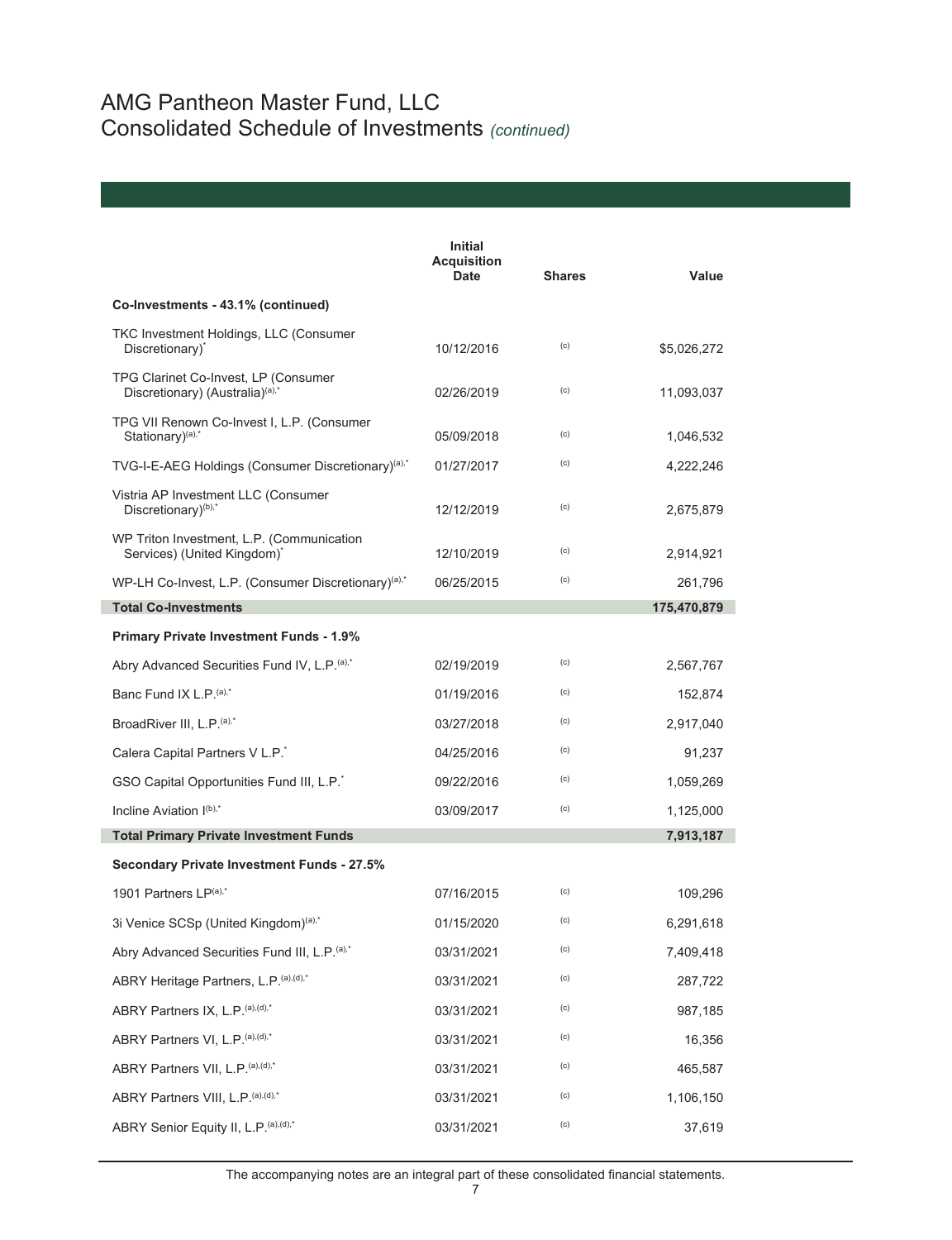|                                                                       | <b>Initial</b><br><b>Acquisition</b><br>Date | <b>Shares</b> | Value     |
|-----------------------------------------------------------------------|----------------------------------------------|---------------|-----------|
| Secondary Private Investment Funds - 27.5% (continued)                |                                              |               |           |
| ABRY Senior Equity IV, L.P. (a), (d),*                                | 03/31/2021                                   | (c)           | \$394,065 |
| ABRY Senior Equity V, L.P. (a), (d),*                                 | 03/31/2021                                   | (c)           | 1,424,030 |
| Allegro Private Equity Fund II, L.P. (Australia) <sup>*</sup>         | 03/04/2020                                   | (c)           | 3,239,548 |
| Alpine Investors TEAM CV Feeder, LLC(a),*                             | 12/17/2020                                   | (c)           | 3,004,460 |
| Antin Infrastructure Partners III-B SCSp (Spain) <sup>(a),*</sup>     | 11/04/2020                                   | (c)           | 4,006,590 |
| Apax France VIII-A FCPR (France)(a),*                                 | 01/22/2019                                   | (c)           | 1,086,717 |
| Archer Capital GF Trust 2B (Australia) <sup>(a),*</sup>               | 03/04/2020                                   | (c)           | 2,567,052 |
| Archer Capital Trust 5B (Australia) <sup>*</sup>                      | 03/04/2020                                   | (c)           | 961,588   |
| Ares Corporate Opportunities Fund IV, L.P.                            | 04/13/2017                                   | (c)           | 1,389,086 |
| Avenue Pantheon Broadway Fund, L.P.<br>(United Kingdom) $(a)$ ,*      | 03/07/2019                                   | (c)           | 3,181,479 |
| Aztig Fund I(a),*                                                     | 05/13/2019                                   | (c)           | 6,767,797 |
| Banc Fund VIII L.P. <sup>(a),*</sup>                                  | 12/31/2015                                   | (c)           | 73,288    |
| CapVest Strategic Opportunities 2 SCSp (United<br>Kingdom $)^{(a),*}$ | 12/01/2020                                   | (c)           | 3,483,509 |
| CBPE Capital Fund IX B, L.P. (United Kingdom) <sup>(a),*</sup>        | 12/31/2020                                   | (c)           | 5,327,878 |
| Crescent Credit Opportunities Fund AIF, SCSp <sup>(a),*</sup>         | 06/02/2020                                   | (c)           | 2,402,286 |
| Ergon svt Long Term Value Fund SCSp<br>$(Germany)^{(a),*}$            | 02/24/2021                                   | (c)           | 3,995,813 |
| Francisco Partners III, L.P. (a),*                                    | 01/05/2015                                   | (c)           | 221,553   |
| Greenbriar Equity Fund III, L.P. (a), (d),*                           | 03/31/2021                                   | (c)           | 4,547,027 |
| H&F Arrow 2, L.P. (a),*                                               | 08/28/2020                                   | (c)           | 180,533   |
| Hellman & Friedman Capital Partners VII, L.P.                         | 10/01/2019                                   | (c)           | 397,969   |
| Idinvest Growth Secondary SLP (France) <sup>(a),*</sup>               | 05/21/2020                                   | (c)           | 7,231,650 |
| Insight Venture Partners IX, L.P.                                     | 01/02/2020                                   | (c)           | 7,718,702 |
| MC Private Equity Partners I-A LP(a),(d),*                            | 03/31/2021                                   | (c)           | 6,680,822 |
| Medicxi Secondary I, L.P. (United Kingdom) <sup>(a),*</sup>           | 09/21/2020                                   | (c)           | 3,691,277 |
| Oaktree Ports American Fund LP(a),*                                   | 05/01/2019                                   | (c)           | 5,219,457 |
| P-O Senior Loan Opportunity Fund L.P.*                                | 09/08/2020                                   | (c)           | 3,614,226 |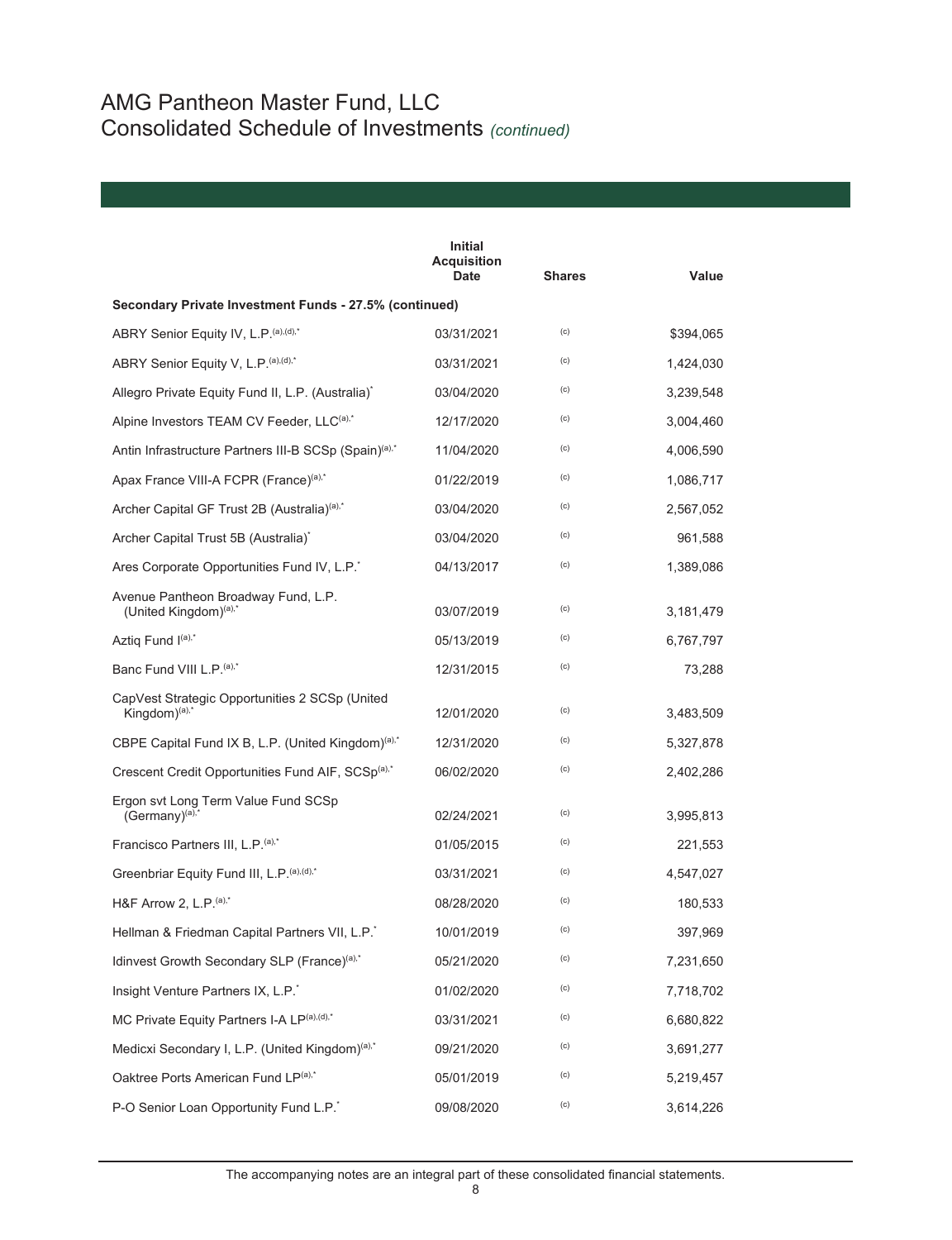|                                                                                                 | <b>Initial</b><br><b>Acquisition</b><br><b>Date</b> | <b>Shares</b> | Value         |
|-------------------------------------------------------------------------------------------------|-----------------------------------------------------|---------------|---------------|
| Secondary Private Investment Funds - 27.5% (continued)                                          |                                                     |               |               |
| PAI Strategic Partnerships SCSp (United<br>Kingdom $)^{(a),*}$                                  | 12/10/2019                                          | (c)           | \$5,405,539   |
| Providence Equity Partners VI, L.P.                                                             | 12/12/2014                                          | (c)           | 45,976        |
| Samson Brunello 2, L.P. (a),*                                                                   | 02/19/2021                                          | (c)           | 96,181        |
| Samson Hockey 2, L.P. <sup>(a),*</sup>                                                          | 12/23/2020                                          | (c)           | 148,440       |
| Samson Shield 2, L.P. <sup>*</sup>                                                              | 12/23/2020                                          | (c)           | 378,685       |
| TPG Growth Gator GenPar II, L.P. (a),*                                                          | 12/23/2019                                          | (c)           | 6,001,382     |
| TPG Partners V, L.P. <sup>(a),*</sup>                                                           | 10/31/2015                                          | (c)           | 1,992         |
| TPG Partners VI, L.P.                                                                           | 10/31/2015                                          | (c)           | 146,268       |
| <b>Total Secondary Private Investment Funds</b>                                                 |                                                     |               | 111,743,816   |
| Common Stock - $0.0\%$ <sup>(1)</sup>                                                           |                                                     |               |               |
| Tenable Holdings Inc. (Technology) <sup>(a)</sup>                                               |                                                     | 772           | 27,935        |
| <b>Total Common Stock</b>                                                                       |                                                     |               | 27,935        |
| Short-Term Investments - 25.2%                                                                  |                                                     |               |               |
| <b>Other Investment Companies - 25.2%</b>                                                       |                                                     |               |               |
| Dreyfus Government Cash Management Fund,<br>Institutional Class, 0.03% <sup>(2)</sup>           |                                                     | 33,831,444    | 33,831,444    |
| Dreyfus Institutional Preferred Government Money<br>Market Fund, Institutional Class, 0.01% (2) |                                                     | 33,831,444    | 33,831,444    |
| JPMorgan U.S. Government Money Market Fund, IM<br>Class, $0.04\%$ <sup>(2)</sup>                |                                                     | 34,856,639    | 34,856,639    |
| <b>Total Other Investment Companies</b>                                                         |                                                     |               | 102,519,527   |
|                                                                                                 |                                                     |               |               |
| Total Investments - 97.7% (cost \$301,639,185)                                                  |                                                     |               | 397,675,344   |
| Other Assets, less Liabilities - 2.3%                                                           |                                                     |               | 9,462,966     |
| <b>Net Assets - 100.0%</b>                                                                      |                                                     |               | \$407,138,310 |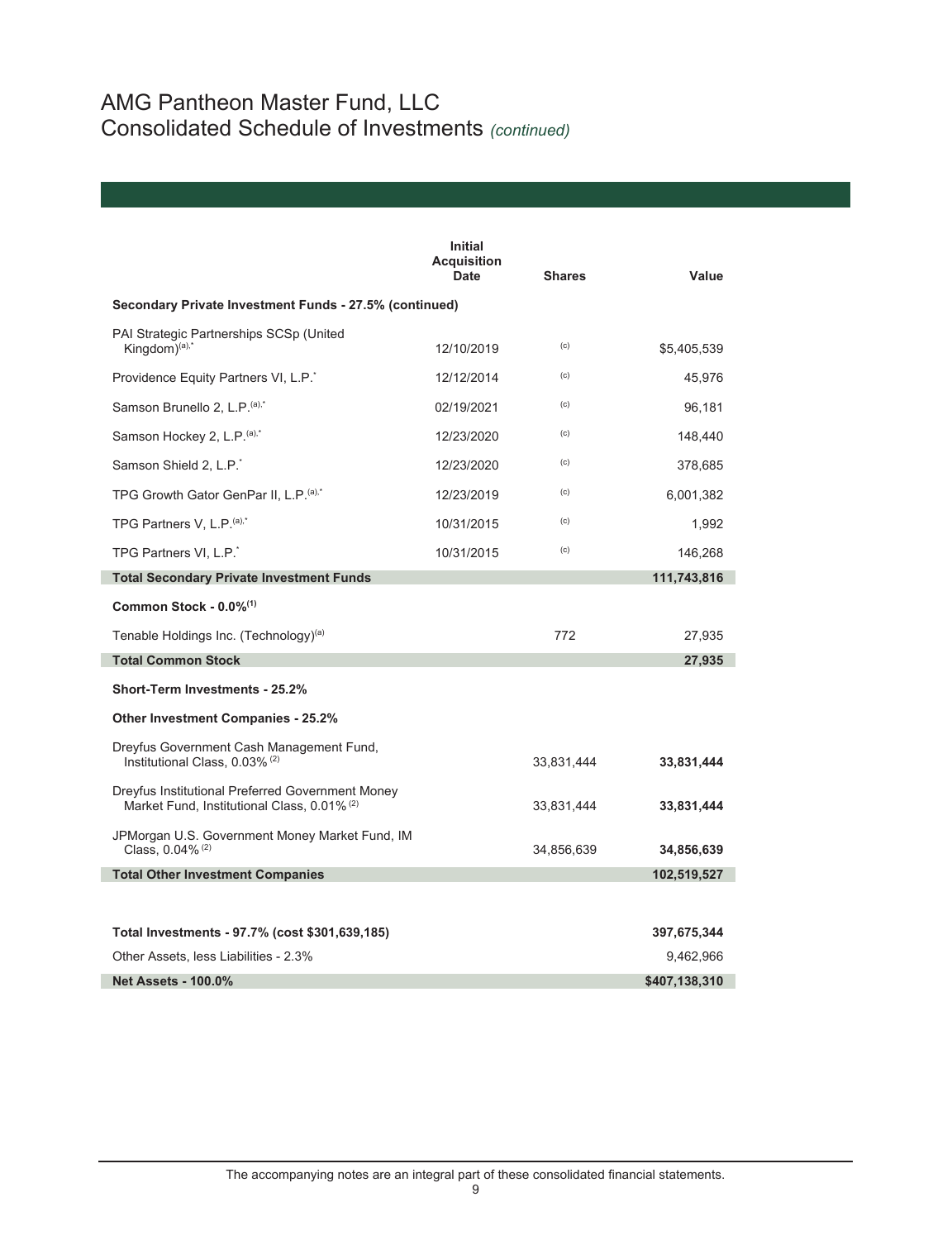#### Cost of Investments by asset type is as follows:

| Co-Investments                          | 106.595.234 |
|-----------------------------------------|-------------|
| <b>Primary Private Investment Funds</b> | 7.600.255   |
| Secondary Private Investment Funds      | 84,890,317  |
| Common Stock                            | 33.852      |
| Short-Term Investments                  | 102,519,527 |
| Total                                   | 301,639,185 |

- (a) Non-income producing.
- (b) The investment's value was determined using significant unobservable inputs.
- (c) Investment does not issue shares.
- (d) Investment is held by AMG Pantheon Subsidiary Fund, LLC (the "Subsidiary Fund"), a wholly-owned subsidiary of the Master Fund.
- (1) Less than 0.05%.
- (2) Yield shown represents the March 31, 2021, seven-day average yield, which refers to the sum of the previous seven days' dividends paid, expressed as an annual percentage.

Investment is issued in a private placement offering and is restricted to resale. Each investment may have been purchased on various dates and for different amounts. The date of the first purchase is reflected under Initial Acquisition Date as shown in the Consolidated Schedule of Investments. As of March 31, 2021, the aggregate cost of each investment restricted to resale was \$500,000, \$3,088,460, \$1,383,561, \$4,057,409, \$3,335,836, \$3,496,384, \$4,023,888, \$3,307,369, \$1,295,640, \$1,291,817, \$208,816, \$346,321, \$1,783,591, \$367,521, \$2,174,345, \$1,240,245, \$3,378,493, \$3,033,908, \$2,330,057, \$2,537,113, \$2,822,051, \$4,699,631, \$1,152,643, \$1,743,820, \$3,376,573, \$2,188,776, \$1,842,781, \$4,065,782, \$15,434, \$1,598,735, \$4,091,836, \$1,157,906, \$216,532, \$1,171,261, \$3,890,745, \$4,973,072, \$3,561,702, \$989,849, \$2,642,265, \$196,441, \$3,012,109, \$3,393,333, \$1,551, \$3,198,256, \$1,429,616, \$1,191,349, \$1,727,490, \$2,799,759, \$263,162, \$2,339,263, \$125,416, \$2,902,081, \$63,402, \$1,108,549, \$1,061,544, \$446,563, \$4,354,226, \$5,656,939, \$223,883, \$918,842, \$18,788, \$385,400, \$968,261, \$31,307, \$305,472, \$1,241,888, \$2,942,575, \$2,883,952, \$3,364,023, \$623,905, \$1,249,472, \$984,483, \$1,642,256, \$3,490,584, \$3,979,504, \$77,821, \$3,599,106, \$3,886,229, \$2,195,521, \$4,165,990, \$114,286, \$2,490,235, \$138,502, \$836,368, \$2,788,539, \$5,023,508, \$3,844,096, \$3,554,349, \$3,283,133, \$3,170,456, \$4,788,435, \$134,275, \$99,470, \$132,055, \$445,660, \$3,944,616, \$36,155 and \$429,189, respectively, totaling \$199,085,806.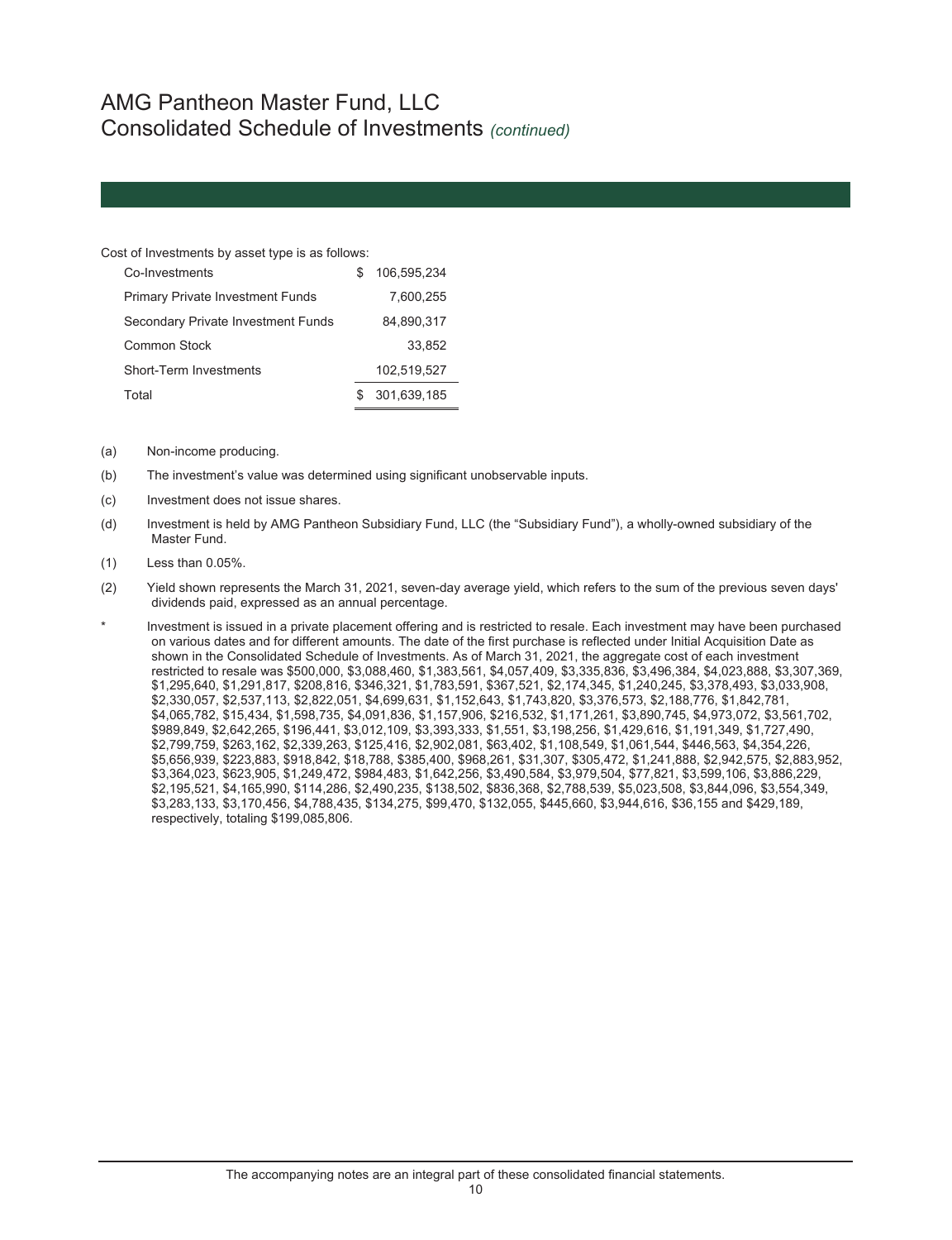The following table summarizes the inputs used to value AMG Pantheon Master Fund, LLC's (the "Master Fund") investments by the fair value hierarchy levels as of March 31, 2021:

|                                                   |               |         |     |            | <b>Investments</b><br><b>Valued at</b> |               |
|---------------------------------------------------|---------------|---------|-----|------------|----------------------------------------|---------------|
|                                                   | Level 1       | Level 2 |     | Level 3    | <b>NAV</b>                             | <b>Total</b>  |
| Investments                                       |               |         |     |            |                                        |               |
| Co-Investments                                    |               |         | \$  | 34.296.645 | \$141,174,234                          | \$175,470,879 |
| <b>Primary Private</b><br><b>Investment Funds</b> |               |         |     | 1,125,000  | 6,788,187                              | 7,913,187     |
| Secondary Private<br><b>Investment Funds</b>      |               |         |     | -          | 111,743,816                            | 111,743,816   |
| <b>Common Stock</b>                               | \$<br>27.935  |         |     |            |                                        | 27,935        |
| Short-Term Investments                            |               |         |     |            |                                        |               |
| Other Investment<br>Companies                     | 102,519,527   |         |     | -          |                                        | 102,519,527   |
| <b>Total Investments</b>                          | \$102.547.462 |         | \$. | 35.421.645 | \$259,706,237                          | \$397.675.344 |

The reconciliation of Level 3 investments is presented when the Master Fund had a significant amount of Level 3 investments at the beginning and/or end of the period in relation to net assets. The following table is a reconciliation of Level 3 investments for which significant unobservable inputs were used in determining fair value:

|                                                                                                | <b>Co-Investments</b> | <b>Primary Private</b><br><b>Investment</b><br><b>Funds</b> | <b>Secondary</b><br><b>Private</b><br><b>Investment</b><br><b>Funds</b> |     | <b>Total</b>   |
|------------------------------------------------------------------------------------------------|-----------------------|-------------------------------------------------------------|-------------------------------------------------------------------------|-----|----------------|
| Balance as of March 31, 2020                                                                   | \$<br>24,295,678      | \$<br>696,000                                               | \$                                                                      | \$  | 24,991,678     |
| Purchases                                                                                      | 12,846,669            | 1,141,758                                                   |                                                                         |     | 13,988,427     |
| Sales & Distributions                                                                          | (12,716,910)          | (717, 285)                                                  |                                                                         |     | (13, 434, 195) |
| Transfers into Level 3                                                                         | 4,553,482             |                                                             |                                                                         |     | 4,553,482      |
| Transfers out of Level 3                                                                       | (8, 170, 420)         |                                                             |                                                                         |     | (8, 170, 420)  |
| Net realized gain                                                                              | 6,848,808             | 5,556                                                       |                                                                         |     | 6,854,364      |
| Net change in unrealized<br>appreciation/depreciation                                          | 6,639,338             | (1,029)                                                     |                                                                         |     | 6,638,309      |
| Balance as of March 31, 2021                                                                   | 34,296,645            | \$<br>1,125,000                                             | \$                                                                      | \$. | 35,421,645     |
| Net change in unrealized<br>appreciation/depreciation on<br>investments held at March 31, 2021 | \$<br>6.639.338       | \$<br>(1,029)                                               | \$                                                                      | S   | 6.638.309      |

For the period ended March 31, 2021, transfers into Level 3 occurred due to an increase in the significance of an unobservable input to the estimate of fair value, while transfers out of Level 3 were due to increased price transparency.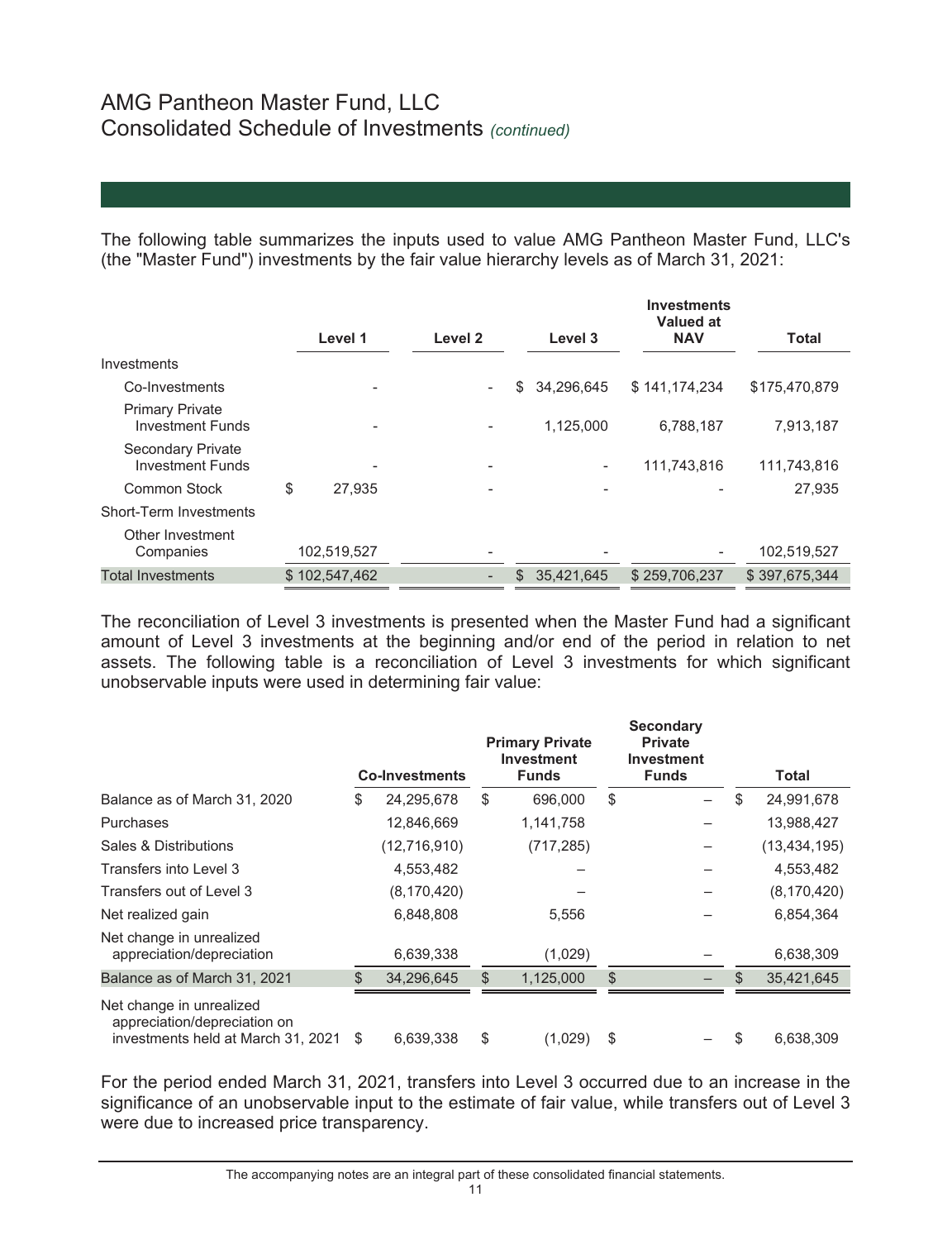The following table summarizes the quantitative inputs and assumptions used for items categorized in Level 3 of the fair value hierarchy as of March 31, 2021. The table below is not intended to be all inclusive, but rather provides information on the significant Level 3 inputs as they relate to the Master Fund's fair value measurements:

|                                               | <b>Fair Value as</b><br>of March 31,<br>2021 | Valuation<br>Technique(s)             | Unobservable<br>Input(s)                                    | Range                         | Average          | Impact to<br><b>Valuation</b><br>from an<br>Increase in<br>Input <sup>(a)</sup> |
|-----------------------------------------------|----------------------------------------------|---------------------------------------|-------------------------------------------------------------|-------------------------------|------------------|---------------------------------------------------------------------------------|
| Co-Investments                                | \$9,250,337                                  | <b>Recent Round</b><br>of Financing   | Recent round<br>of financing /<br>expected sale             | N/A                           | N/A              | Increase                                                                        |
| Co-Investments                                | 130,476<br>14,312,982                        | Market<br>Comparables                 | Public<br>Company<br>Multiples:<br>Revenue<br><b>EBITDA</b> | 19.60x-20.20x<br>7.60x-30.50x | 19.87x<br>12.81x | Increase<br>Increase                                                            |
|                                               | 521.903<br>130,476                           |                                       | <b>Tower Cash</b><br>Flow<br><b>Total Assets</b>            | 25.90x-26.60x<br>3.40x-3.70x  | 26.22x<br>3.54x  | Increase<br>Increase                                                            |
| Co-Investments                                | 5,843,596                                    | Guideline<br>Transactions<br>Multiple | <b>EBITDA</b>                                               | 10.80x-19.20x                 | 12.05x           | Increase                                                                        |
| Co-Investments                                | 4,106,875                                    | Discounted                            | Discount Rate                                               | 9.0%-20.0%                    | 12.2%            | Decrease                                                                        |
| Cash Flows                                    | <b>Terminal Value</b>                        | 15.00x-15.00x                         | 15.00x                                                      | Increase                      |                  |                                                                                 |
|                                               |                                              |                                       | Terminal<br><b>Growth Rate</b>                              | 23.4%-23.4%                   | 23.4%            | Increase                                                                        |
| <b>Primary Private</b><br>Investment<br>Funds | 1,125,000                                    | <b>Discounted</b><br>Cash Flows       | Discount<br>Rate                                            | $9.0\% - 9.0\%$               | 9.0%             | Decrease                                                                        |
|                                               |                                              |                                       |                                                             |                               |                  |                                                                                 |

### **Quantitative Information about Level 3 Fair Value Measurements**

Total \$35,421,645

(a) Represents the directional change in the fair value of the Level 3 investments that could have resulted from an increase in the corresponding input as of period end. A decrease to the unobservable input would have had the opposite effect. Significant changes in these inputs may have resulted in a significantly higher or lower fair value measurement at period end.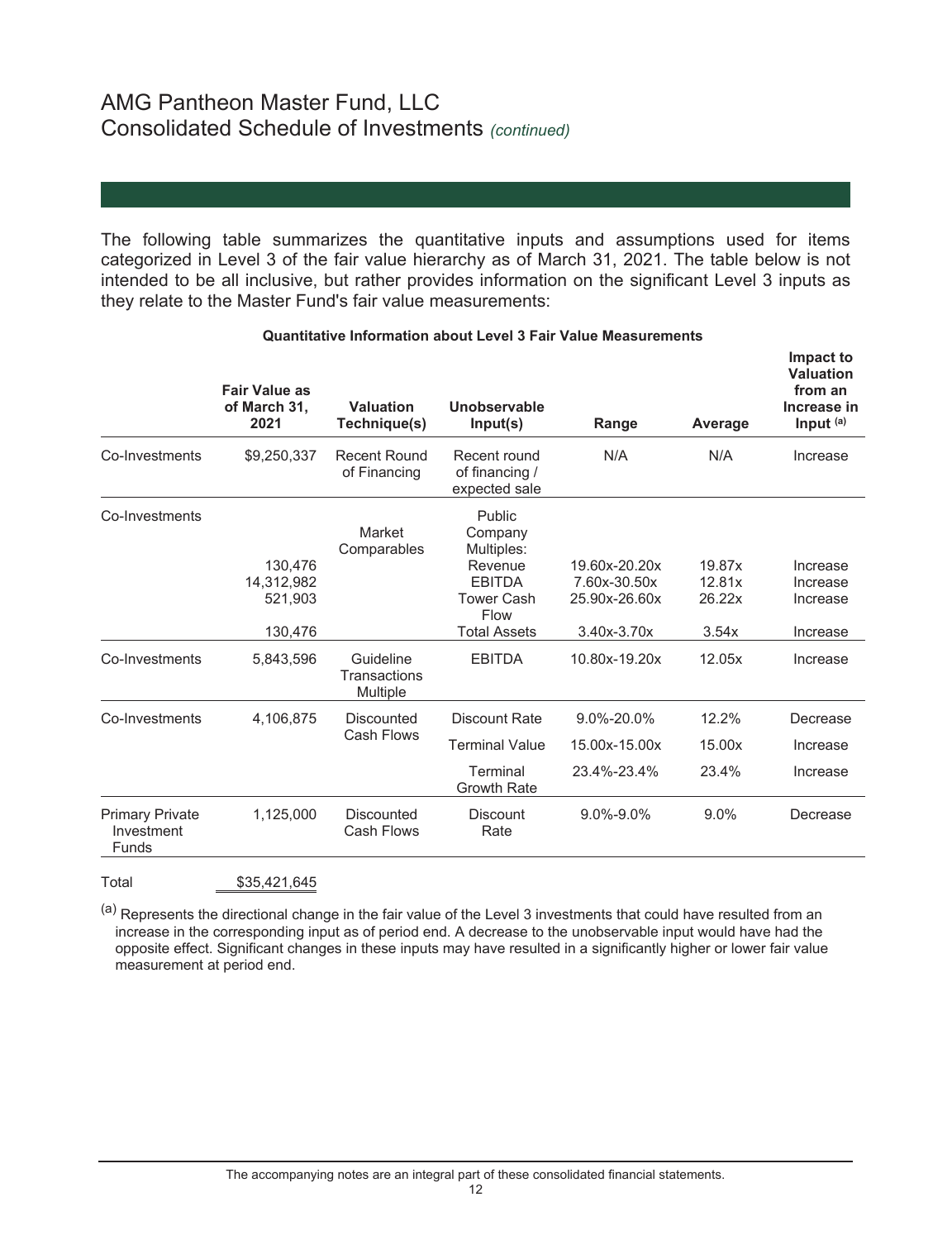## AMG Pantheon Master Fund, LLC Consolidated Statement of Assets and Liabilities

March 31, 2021

| Assets:                                                    |               |
|------------------------------------------------------------|---------------|
| Investments at value***                                    | \$397,675,344 |
| Cash, including foreign cash of \$611,131 (cost \$595,191) | 1,352,405     |
| Receivable for distributions from investments              | 10,339,202    |
| Dividends receivable                                       | 2,532         |
| Prepaid expenses and other assets                          | 10,493        |
| <b>Total Assets</b>                                        | 409,379,976   |
| Liabilities:                                               |               |
| Payable for investments purchased                          | 633,333       |
| Deferred income tax liability                              | 1,120,790     |
| Accrued expenses:                                          |               |
| Investment advisory and management fees                    | 228,459       |
| Administrative fees                                        | 65,274        |
| Other                                                      | 193,810       |
| <b>Total Liabilities</b>                                   | 2,241,666     |
| <b>Commitments and contingencies (see Note 3)</b>          |               |
| <b>Net Assets</b>                                          | \$407,138,310 |
| <b>Net Assets Represent:</b>                               |               |
| Paid-in capital                                            | \$301,223,136 |
| Distributable earnings                                     | 105,915,174   |
| <b>Net Assets</b>                                          | \$407,138,310 |
|                                                            |               |
| *** Investments at cost                                    | \$301,639,185 |
| Units outstanding                                          | 22,702,190    |
| Net asset value, offering and redemption price per Unit    | \$17.93       |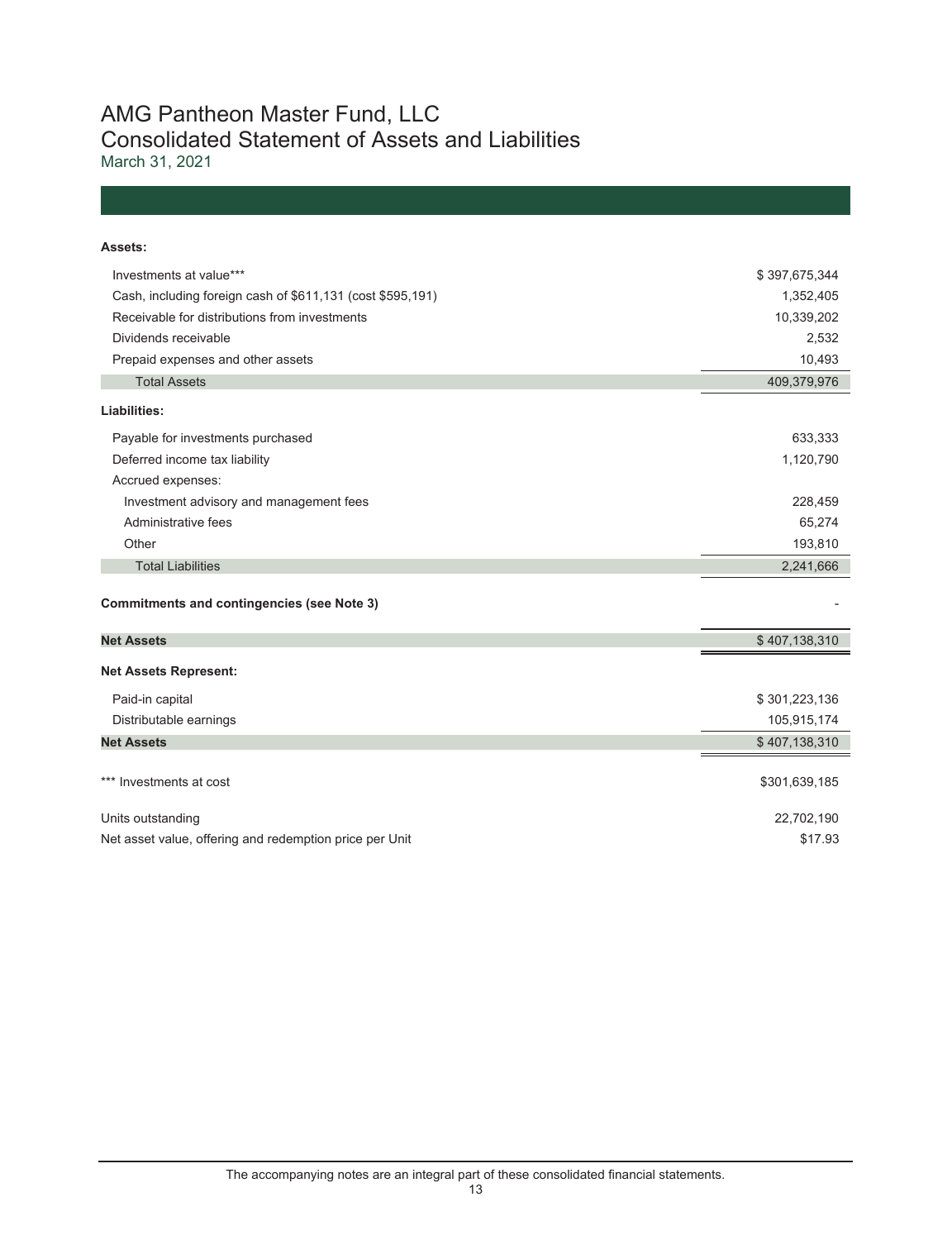# AMG Pantheon Master Fund, LLC Consolidated Statement of Operations

For the fiscal year ended March 31, 2021

| <b>Investment Income:</b>                                                           |               |
|-------------------------------------------------------------------------------------|---------------|
| Dividend income                                                                     | \$2,660,378   |
| Total investment income                                                             | 2,660,378     |
|                                                                                     |               |
| <b>Expenses:</b>                                                                    |               |
| Investment advisory and management fees                                             | 1,866,457     |
| Administrative fees                                                                 | 530,476       |
| Professional fees                                                                   | 1,008,008     |
| Custody fees                                                                        | 153,166       |
| Directors fees and expenses                                                         | 42,634        |
| Reports to Investors                                                                | 8,351         |
| Transfer agent fees                                                                 | 123           |
| Miscellaneous expenses                                                              | 14,452        |
| Recoupment of prior expense reimbursements                                          | 548,124       |
| Total expenses before offsets                                                       | 4,171,791     |
|                                                                                     |               |
| Fee waiver                                                                          | (9, 792)      |
| Net expenses                                                                        | 4,161,999     |
|                                                                                     |               |
| Net investment loss                                                                 | (1,501,621)   |
|                                                                                     |               |
| Net Realized and Unrealized Gain (Loss):                                            |               |
| Capital gain distributions received                                                 | 16,819,398    |
| Net realized gain from foreign currency transactions                                | 68,168        |
|                                                                                     |               |
| Net change in unrealized appreciation/depreciation of investments                   | 77,828,656    |
| Deferred income tax expense                                                         | (1, 120, 790) |
| Net change in unrealized appreciation/depreciation of investments, net of taxes     | 76,707,866    |
|                                                                                     |               |
| Net change in unrealized appreciation/depreciation of foreign currency translations | 15,940        |
| Net realized and unrealized gain                                                    | 93,611,372    |
|                                                                                     |               |
| Net increase in net assets resulting from operations                                | \$92.109.751  |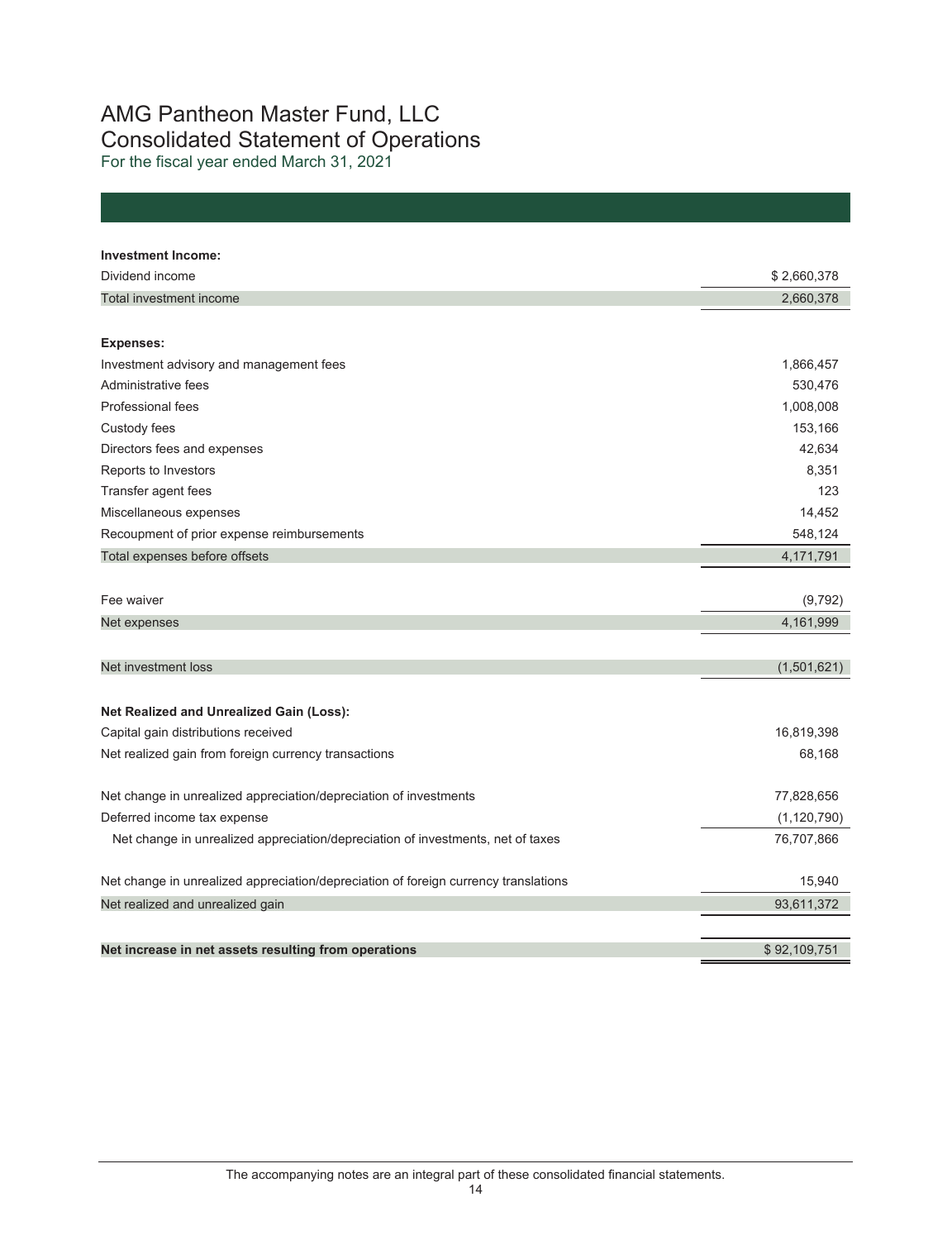# AMG Pantheon Master Fund, LLC Consolidated Statements of Changes in Net Assets

For the fiscal years ended March 31, 2021 and March 31, 2020

| Increase (Decrease) in Net Assets Resulting From Operations:<br>Net investment loss<br>\$(1,501,621)<br>\$ (605, 675)<br>Net realized gain from investments<br>16,887,566<br>4,809,735<br>76,723,806<br>Net change in unrealized appreciation/depreciation of investments<br>1,703,345<br>Net increase in net assets resulting from operations<br>92,109,751<br>5,907,405<br><b>Distributions to Investors</b><br>(3, 141, 732)<br>(6,901,065)<br>Capital Unit Transactions: <sup>1</sup><br>Net increase from capital Unit transactions<br>121,529,508<br>78,058,693<br>Total increase in net assets<br>210,497,527<br>77,065,033 | For the fiscal<br>year ended<br>March 31, 2021 | For the fiscal<br>year ended<br>March 31, 2020 |
|------------------------------------------------------------------------------------------------------------------------------------------------------------------------------------------------------------------------------------------------------------------------------------------------------------------------------------------------------------------------------------------------------------------------------------------------------------------------------------------------------------------------------------------------------------------------------------------------------------------------------------|------------------------------------------------|------------------------------------------------|
|                                                                                                                                                                                                                                                                                                                                                                                                                                                                                                                                                                                                                                    |                                                |                                                |
|                                                                                                                                                                                                                                                                                                                                                                                                                                                                                                                                                                                                                                    |                                                |                                                |
|                                                                                                                                                                                                                                                                                                                                                                                                                                                                                                                                                                                                                                    |                                                |                                                |
|                                                                                                                                                                                                                                                                                                                                                                                                                                                                                                                                                                                                                                    |                                                |                                                |
|                                                                                                                                                                                                                                                                                                                                                                                                                                                                                                                                                                                                                                    |                                                |                                                |
|                                                                                                                                                                                                                                                                                                                                                                                                                                                                                                                                                                                                                                    |                                                |                                                |
|                                                                                                                                                                                                                                                                                                                                                                                                                                                                                                                                                                                                                                    |                                                |                                                |
|                                                                                                                                                                                                                                                                                                                                                                                                                                                                                                                                                                                                                                    |                                                |                                                |
|                                                                                                                                                                                                                                                                                                                                                                                                                                                                                                                                                                                                                                    |                                                |                                                |
|                                                                                                                                                                                                                                                                                                                                                                                                                                                                                                                                                                                                                                    |                                                |                                                |
| <b>Net Assets:</b>                                                                                                                                                                                                                                                                                                                                                                                                                                                                                                                                                                                                                 |                                                |                                                |
| 196,640,783<br>119,575,750<br>Beginning of year                                                                                                                                                                                                                                                                                                                                                                                                                                                                                                                                                                                    |                                                |                                                |
| End of year<br>\$407,138,310<br>\$196,640,783                                                                                                                                                                                                                                                                                                                                                                                                                                                                                                                                                                                      |                                                |                                                |

 $1$  See Note 1(g) of the Notes to Consolidated Financial Statements.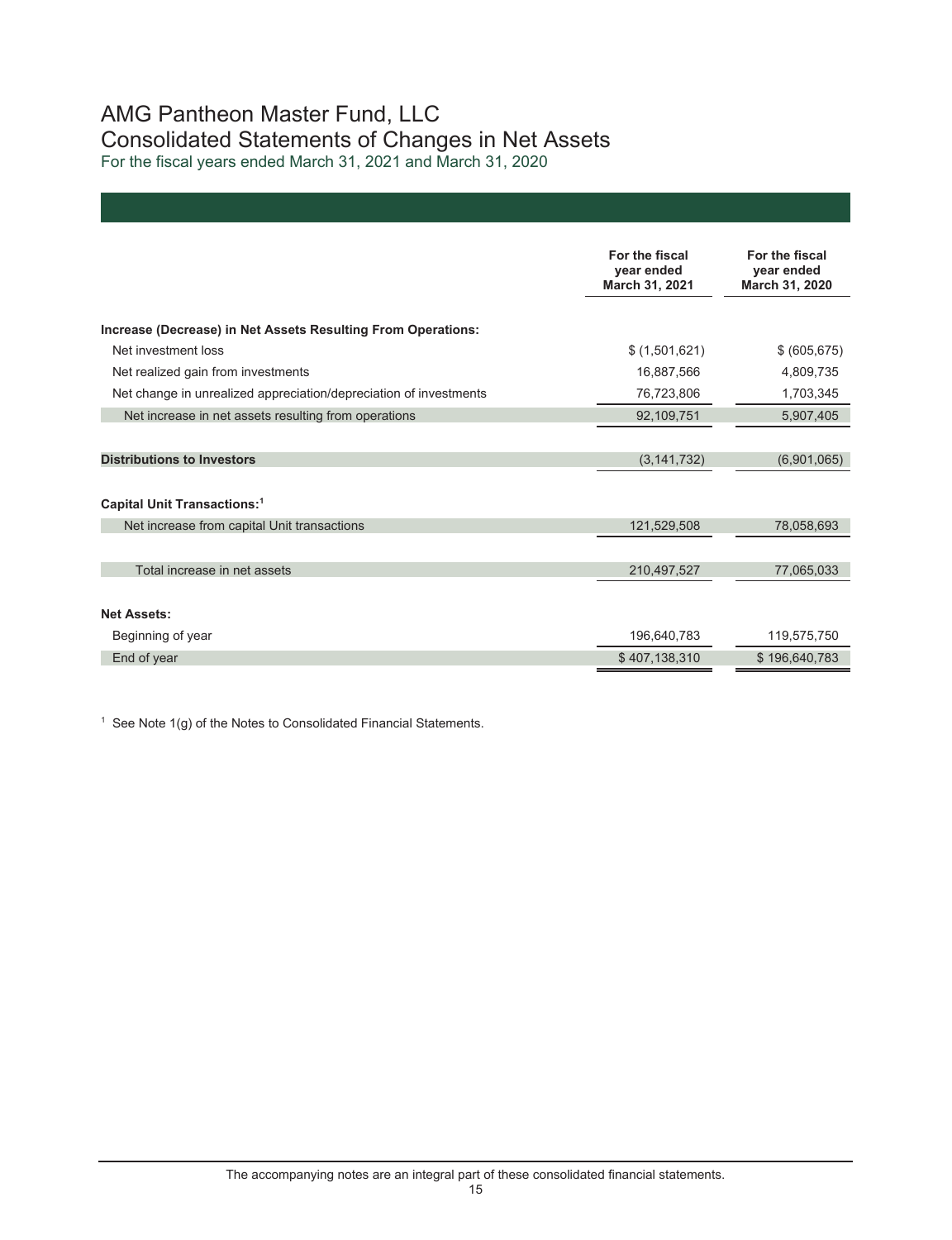# AMG Pantheon Master Fund, LLC Consolidated Statement of Cash Flows

For the fiscal year ended March 31, 2021

| <b>Cash Flows from Operating Activities:</b>                                                                               |                 |
|----------------------------------------------------------------------------------------------------------------------------|-----------------|
| Net increase in net assets resulting from operations                                                                       | \$92,109,751    |
| Adjustments to reconcile net increase in net assets resulting from operations to net cash used in<br>operating activities: |                 |
| Net realized gain from investments                                                                                         | (16, 819, 398)  |
| Net change in unrealized appreciation/depreciation of investments                                                          | (77,828,656)    |
| Decrease in dividends receivable                                                                                           | 32,316          |
| Decrease in prepaid expenses and other assets                                                                              | 11,352          |
| Increase in deferred income tax liability                                                                                  | 1,120,790       |
| Increase in investment advisory and management fees payable                                                                | 98,831          |
| Increase in administrative fees payable                                                                                    | 31,775          |
| Decrease in other accrued expenses                                                                                         | (43,902)        |
| Purchases of investments                                                                                                   | (83,092,969)    |
| Distributions from investments                                                                                             | 23, 159, 212    |
| Net purchases of short-term investments                                                                                    | (55,823,499)    |
| Net cash used in operating activities                                                                                      | (117, 044, 397) |
| <b>Cash Flows from Financing Activities:</b>                                                                               |                 |
| Proceeds from capital Unit transactions                                                                                    | 118,387,776     |
| Net cash provided by financing activities                                                                                  | 118,387,776     |
|                                                                                                                            |                 |
| Net increase in cash                                                                                                       | 1,343,379       |
| Cash at beginning of year                                                                                                  | 9,026           |
| Cash at end of year                                                                                                        | \$1,352,405     |
| <b>Supplemental Disclosure of Cash Flow Information</b>                                                                    |                 |
| <b>Non-Cash Transactions:</b>                                                                                              |                 |
| Stock distributions received in-kind from investments                                                                      | \$33.852        |
|                                                                                                                            |                 |

Reinvestment of capital gain distributions **\$ 3,141,732**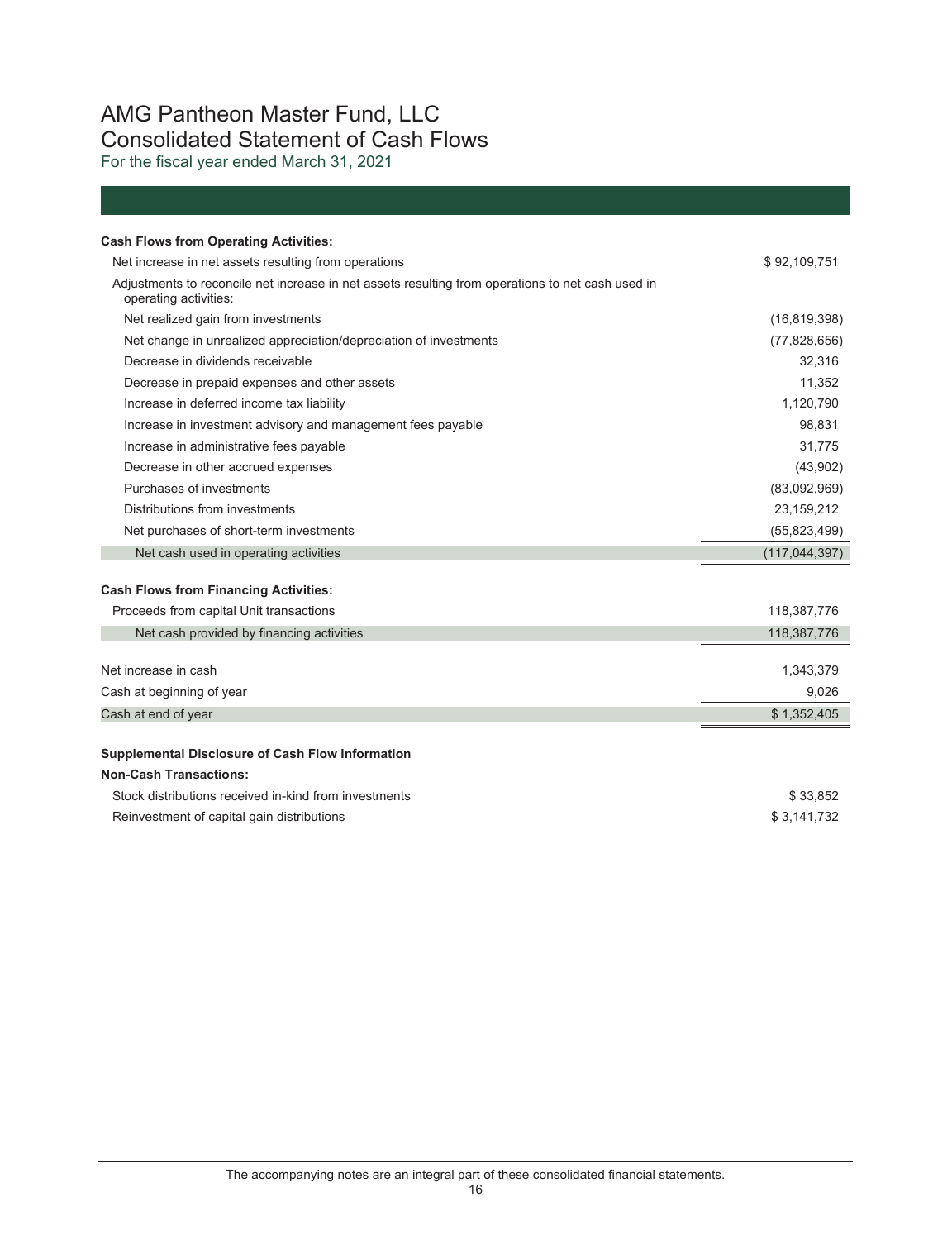# AMG Pantheon Master Fund, LLC Financial Highlights

For a Unit outstanding throughout each fiscal year

|                                                                           | 2021*          | 2020*      | For the fiscal years ended March 31,<br>2019 | 2018               | 2017               |
|---------------------------------------------------------------------------|----------------|------------|----------------------------------------------|--------------------|--------------------|
| Net Asset Value, Beginning of Year                                        | \$13.34        | \$13.30    | \$13.25                                      | \$11.78            | \$10.32            |
| Income (Loss) from Investment Operations:                                 |                |            |                                              |                    |                    |
| Net investment loss <sup>1,2</sup>                                        | (0.09)         | (0.05)     | (0.07)                                       | (0.03)             | (0.03)             |
| Net realized and unrealized gain from<br>investments                      | 4.85           | 0.62       | 1.31                                         | 1.71               | 1.50               |
| Total from investment operations                                          | 4.76           | 0.57       | 1.24                                         | 1.68               | 1.47               |
| Less Distributions to Investors from:<br>Net realized gain on investments | (0.17)         | (0.53)     | (1.19)                                       | (0.21)             | (0.01)             |
| Net Asset Value, End of Year                                              | \$17.93        | \$13.34    | \$13.30                                      | \$13.25            | \$11.78            |
|                                                                           |                |            |                                              |                    |                    |
| Total Return <sup>1</sup>                                                 | 35.90%         | 4.21%      | 10.09%                                       | 14.39%             | 14.27%             |
| <b>Ratio/Supplemental Data:</b>                                           |                |            |                                              |                    |                    |
| Ratio of net expenses to average net<br>assets                            | $1.56\%^{3,4}$ | 1.48%      | 1.52%                                        | 1.12%              | 0.82%              |
| Ratio of gross expenses to average<br>net assets <sup>5</sup>             | $1.56\%^{3,4}$ | 1.48%      | 1.70%                                        | 1.79%              | 2.24%              |
| Ratio of net investment loss to<br>average net assets <sup>1</sup>        | $(0.56\%)$     | $(0.38\%)$ | $(0.51\%)$                                   | $(0.24\%)$         | (0.27%)            |
| Portfolio turnover rate                                                   | 0%             | 0%         | 59%                                          | $0\%$ <sup>6</sup> | $0\%$ <sup>6</sup> |
| Net assets, end of year (in thousands)                                    | \$407,138      | \$196,641  | \$119,576                                    | \$88,262           | \$70,746           |

Consolidated.

<sup>1</sup> Total return and net investment income would have been lower had certain expenses not been offset.

<sup>2</sup> Per Unit numbers have been calculated using average Units.

<sup>3</sup> Such ratio includes recoupment of waived/reimbursed fees from prior periods amounting to 0.21% for the fiscal year ended March 31, 2021.

<sup>4</sup> Ratio excludes the deferred income tax expense related to the unrealized gain or loss from the Subsidiary Fund. For the year ended March 31, 2021, this amount was a tax expense of 0.42% of average net assets.

<sup>5</sup> Excludes the impact of expense reimbursements or fee waivers and expense reductions, but includes expense recoupments and non-reimbursable expenses, if any, such as interest and taxes.

 $6$  Less than 0.5%.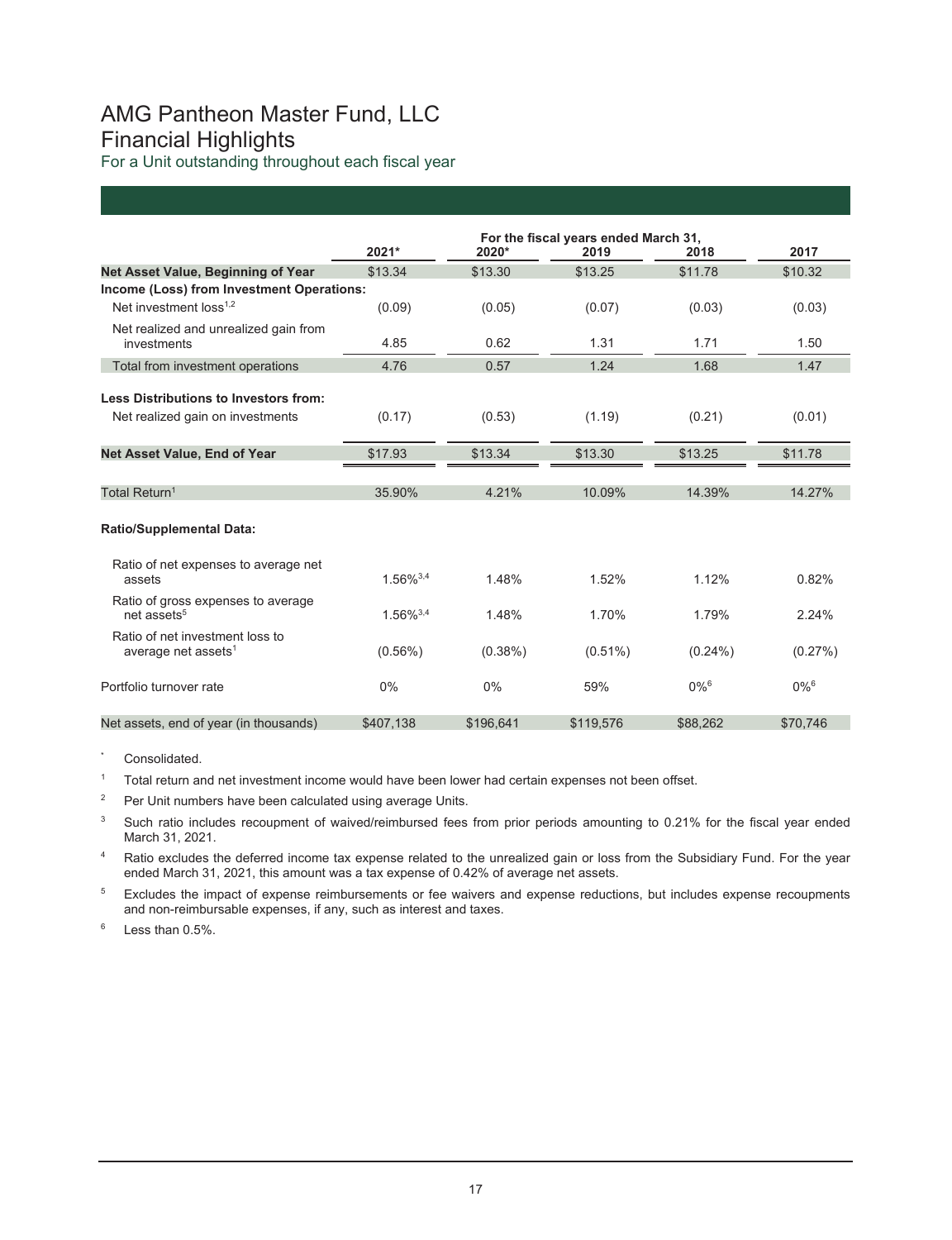## AMG Pantheon Master Fund, LLC Notes to Consolidated Financial Statements March 31, 2021

### **1. ORGANIZATION AND SUMMARY OF SIGNIFICANT ACCOUNTING POLICIES**

AMG Pantheon Master Fund, LLC (the "Master Fund") is organized as a Delaware limited liability company and is registered under the Investment Company Act of 1940, as amended (the "1940 Act"), as a closed-end, non-diversified management investment company. The Master Fund's investment objective is to seek long-term capital appreciation. The Master Fund expects to invest primarily in private equity investments, including primary and secondary investments in private equity, infrastructure, and other private asset funds ("Investment Funds") and co-investments in portfolio companies.

The Master Fund offers a single class of units ("Units") to "accredited investors" (as defined in Regulation D under the Securities Act of 1933, as amended (the "Securities Act")) (the "Investors"), which may be purchased as of the first business day of each month at the Master Fund's net asset value ("NAV") per Unit. The Master Fund may, from time to time, offer to repurchase Units pursuant to written tenders by the Investors. Repurchases will be made at such times, in such amounts and on such terms as may be determined by the Master Fund's Board of Directors (the "Board" or the "Directors").

**BASIS OF CONSOLIDATION:** The accompanying consolidated financial statements of the Master Fund include the account of AMG Pantheon Subsidiary Fund, LLC (the "Subsidiary Fund"), which is a wholly-owned subsidiary of the Master Fund and is organized as a Delaware limited liability company. The Subsidiary Fund has the same investment objective and strategies as the Master Fund, and like the Master Fund is managed by Pantheon Ventures (US) LP (the "Investment Manager"). The Master Fund may invest up to 25% of its total assets in the Subsidiary Fund and the Subsidiary Fund permits the Master Fund to pursue its investment objective and strategies in a potentially tax-efficient manner and to satisfy regulated investment company tax requirements. Intercompany accounts and transactions have been eliminated. As of March 31, 2021, the Subsidiary Fund holds investments in the amount of \$15,946,563. The net assets of the Subsidiary Fund were \$15,954,871, which is 3.92% of the Master Fund's consolidated net assets.

The Master Fund's consolidated financial statements are prepared in accordance with accounting principles generally accepted in the United States of America ("U.S. GAAP"), including accounting and reporting guidance pursuant to Accounting Standards Codification Topic 946 applicable to investment companies. U.S. GAAP requires management to make estimates and assumptions that affect the reported amounts of assets and liabilities and disclosure of contingent assets and liabilities at the date of the consolidated financial statements and the reported amounts of income and expenses during the reporting period. Actual results could differ from those estimates and such differences could be material. The following is a summary of significant accounting policies followed by the Master Fund in the preparation of its consolidated financial statements: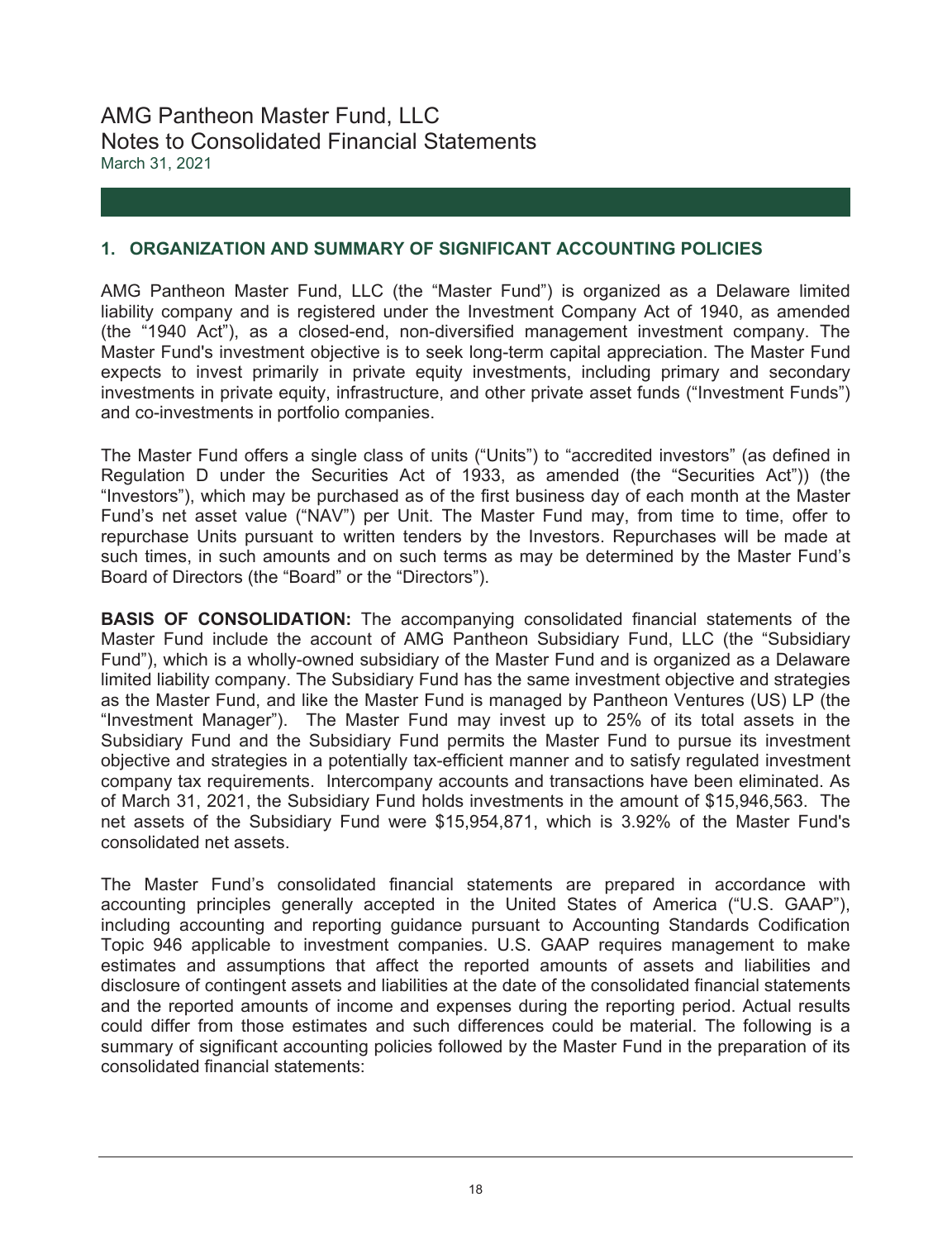**a. VALUATION OF INVESTMENTS:** Equity securities traded on a domestic or international securities exchange are valued at the last quoted sale price, or, lacking any sales, at the last quoted bid price. Equity securities traded on an international securities exchange and equity securities traded on NASDAQ or in a U.S. or non-U.S. over-thecounter market are valued at the market's official closing price, or, if there are no trades on the applicable date, at the last quoted bid price. In addition, if the applicable market does not offer an official closing price or if the official closing price is not representative of the overall market, equity securities traded on an international securities exchange and equity securities traded in a non-U.S. over-the-counter market are valued at the last quoted sales price. The Master Fund's listed equity investments are generally valued based on independent market quotations or prices or, if none, "evaluative" or other market based valuations provided by third-party pricing services approved by the Board.

Short-term debt obligations (debt obligations with maturities of one year or less at the time of issuance) that have 60 days or less remaining until maturity will be valued at amortized cost, provided that the amortized cost value is approximately the same as the fair value of the security valued without the use of amortized cost. Investments in other open-end registered investment companies are valued at their end of day NAV per share.

For direct investments and certain co-investments in portfolio companies, the Board primarily uses the market or income approach to estimate the fair value of private investments. The market approach utilizes prices and other relevant information generated by market transactions, type of security, size of the position, degree of liquidity, restrictions on the disposition, latest round of financing data, current financial position and operating results, among other factors.

Investment Funds and certain co-investments are generally based on the valuations provided by the general partners or managers of underlying fund investments as of the date investments are valued. If a valuation provided by general partners or managers of the underlying fund investments is not available as of the date investments are valued, the Master Fund will value the Investment Fund or co-investment using the latest valuation provided by the general partners or managers of the underlying fund investments adjusted for transaction and market activity, if applicable. The valuations provided by the general partners or managers typically reflect the fair value of the Master Fund's capital account balance of each Investment Fund, including unrealized gains and losses, as reported in the financial statements of the respective Investment Fund. In reviewing these underlying valuations, the Board is advised by the Valuation Committee of the Investment Manager, who reviews the capital account balances and may adjust the value of each Master Fund investment.

The values assigned to investments that are fair valued are based on available information and do not necessarily represent amounts that might ultimately be realized in the future, since such amounts depend on future developments inherent in long-term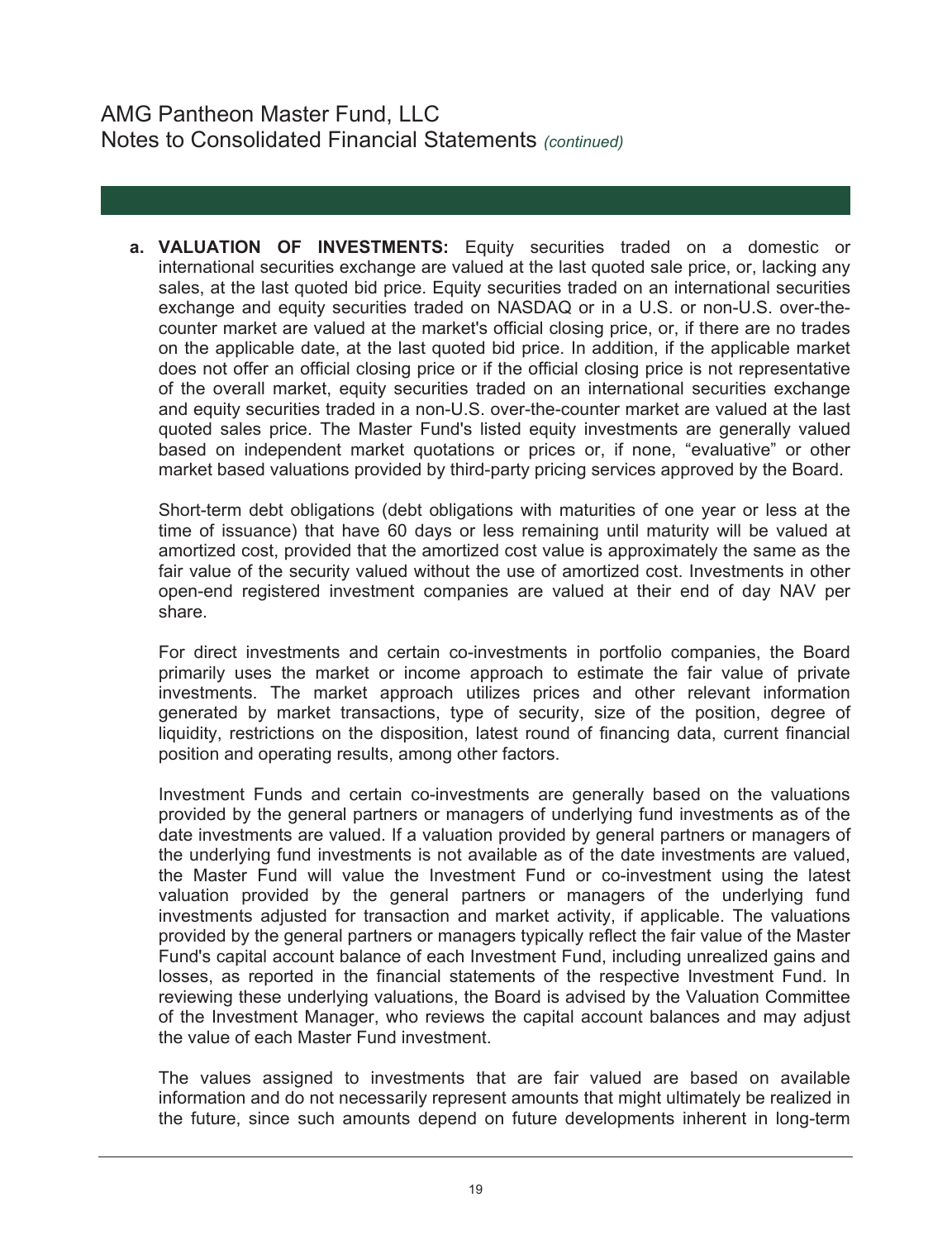investments. Because of the inherent uncertainty of valuation, those estimated values may differ significantly from the values that would have been used had a ready market for the investments existed, and the differences could be material. The Board is presented with a monthly analysis showing all outstanding investments fair valued by the Investment Manager, including a comparison with the prior month end.

U.S. GAAP defines fair value as the price that a fund would receive to sell an asset or pay to transfer a liability in an orderly transaction between market participants at the measurement date. U.S. GAAP also establishes a framework for measuring fair value, and a three-level hierarchy for fair value measurements based upon the transparency of inputs to the valuation of an asset or liability. Inputs may be observable or unobservable and refer broadly to the assumptions that market participants would use in pricing the asset or liability. Observable inputs reflect the assumptions market participants would use in pricing the asset or liability based on market data obtained from sources independent of the Master Fund. Unobservable inputs reflect the Master Fund's own assumptions about the assumptions that market participants would use in pricing the asset or liability developed based on the best information available in the circumstances. Each investment is assigned a level based upon the observability of the inputs which are significant to the overall valuation.

The three-tier hierarchy of inputs is summarized below:

Level 1 – inputs are quoted prices in active markets for identical investments (e.g., listed equity securities, open-end investment companies)

Level 2 – other observable inputs (including, but not limited to: quoted prices for similar assets or liabilities in markets that are active, quoted prices for identical or similar assets or liabilities in markets that are not active, inputs other than quoted prices that are observable for the assets or liabilities (such as interest rates, yield curves, volatilities, prepayment speeds, loss severities, credit risks and default rates) or other market corroborated inputs) (e.g., debt securities, government securities, foreign currency exchange contracts, foreign securities utilizing international fair value pricing, brokerquoted securities, fair valued securities with observable inputs)

Level 3 – inputs are significant unobservable inputs (including the Master Fund's own assumptions used to determine the fair value of investments) (e.g., fair valued securities with unobservable inputs)

Changes in inputs or methodologies used for valuing investments may result in a transfer in or out of levels within the fair value hierarchy. The inputs or methodologies used for valuing investments may not necessarily be an indication of the risk associated with investing in those investments.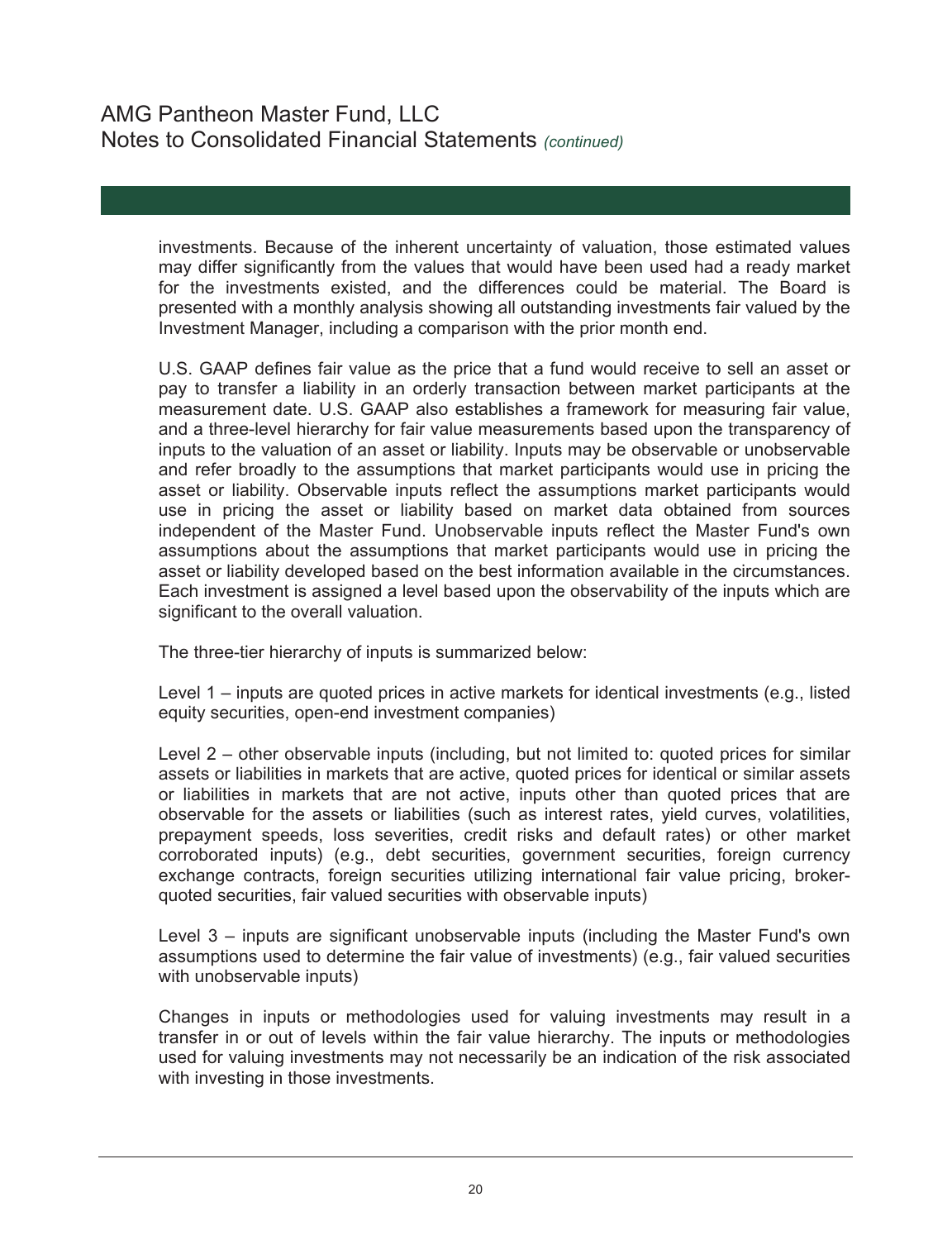- **b. SECURITY TRANSACTIONS:** Security transactions are accounted for as of the trade/effective date. Realized gains and losses on securities sold are determined on the basis of identified cost. The payable for investments purchased for security transactions with an original settlement period of over one year are reflected at net present value.
- **c. INVESTMENT INCOME AND EXPENSES:** Dividend income is recorded on the exdividend date. Dividend and interest income on foreign securities is recorded gross of any withholding tax. Interest income, which includes amortization of premium and accretion of discount on debt securities, is accrued as earned. Non-cash dividends included in dividend income, if any, are reported at the fair market value of the securities received. Distributions from Investment Funds and co-investments occur at irregular intervals and the exact timing of distribution from the Investment Funds and coinvestments cannot be determined. The classification of income received from the Investment Funds and co-investments are based on the investment distribution notices received from the investment's general partner or investment manager. Expenses are recorded on an accrual basis.
- **d. DIVIDENDS AND DISTRIBUTIONS:** The Master Fund distributions resulting from either net investment income or realized net capital gains, if any, will normally be declared and paid at least annually as described in the Master Fund's registration statement. Distributions to Investors are recorded on the ex-dividend date. Distributions are determined in accordance with federal income tax regulations, which may differ from net investment income and net realized capital gains for financial statement purposes (U.S. GAAP). Differences may be permanent or temporary. Permanent differences, including book tax differences relating to Investors' distributions, are reclassified among capital accounts in the consolidated financial statements to reflect their tax character. Temporary differences arise when certain items of income, expense and gain or loss are recognized in different periods for financial statement and tax purposes; these differences will reverse at some time in the future. As of September 30, 2020, the Master Fund had permanent differences relating to the tax treatment of its investments in the Subsidiary Fund and certain investment partnerships. The Master Fund had temporary differences relating to organization and offering costs, qualified late year ordinary loss deferral and differences between book and tax treatment of investments in certain investment partnerships.

 The tax character of distributions paid during the tax years ended September 30, 2020 and September 30, 2019 was as follows:

| Distributions paid from: | 2020        | 2019        |
|--------------------------|-------------|-------------|
| Ordinary income          | $\sim$      |             |
| Long-term capital gains  | \$6,901,065 | \$9,569,765 |
| Total                    | \$6,901,065 | \$9,569,765 |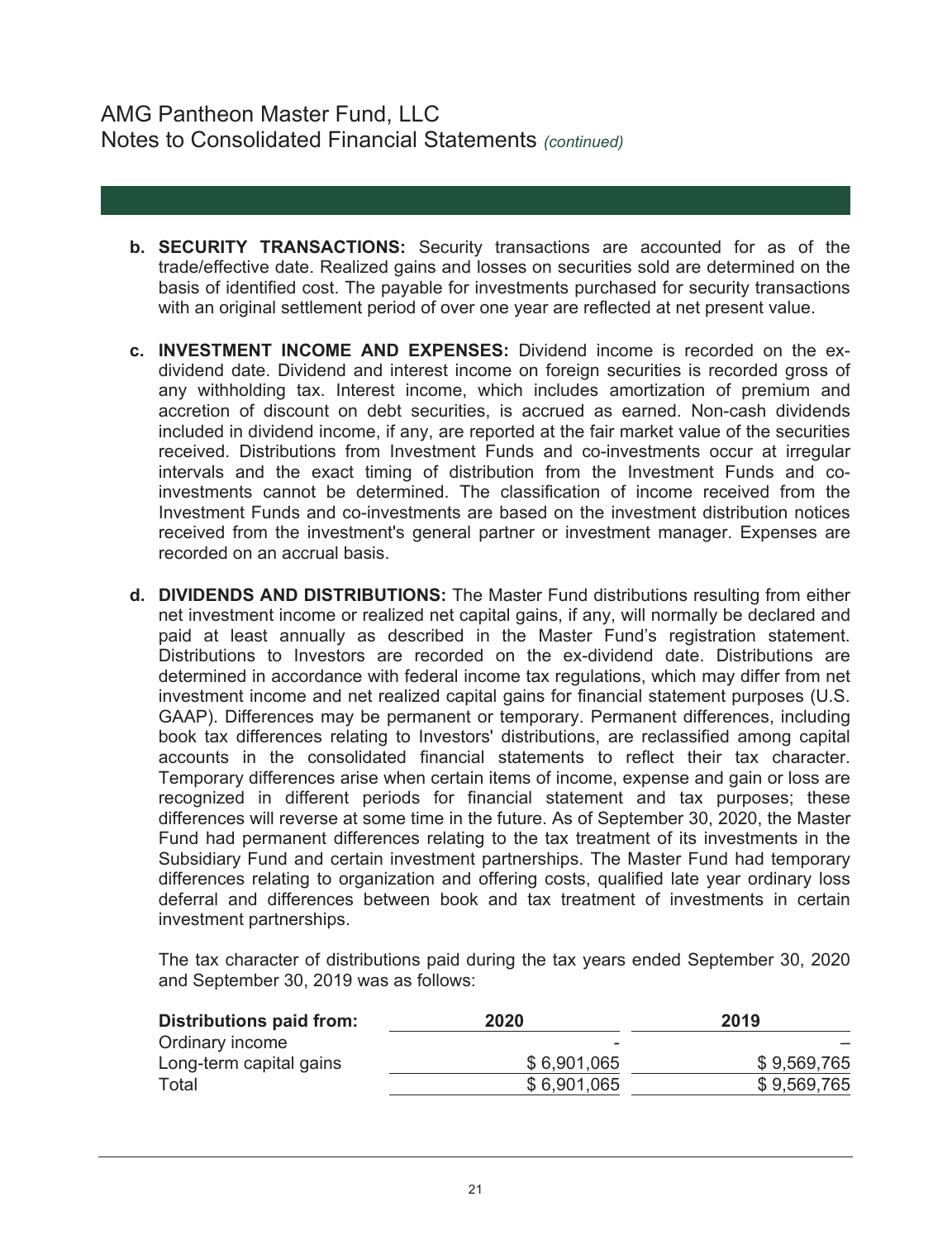As of September 30, 2020, the components of accumulated earnings on a tax basis were as follows:

| Undistributed net investment income   |               |
|---------------------------------------|---------------|
| Undistributed long-term capital gains | \$1,723,274   |
| Late year loss deferral               | \$(1,056,349) |

Based on the approximate cost of investments for federal income tax purposes at September 30, 2020, of \$208,422,322, the Master Fund's aggregate gross unrealized appreciation and depreciation were \$47,214,761 and \$(2,353,103) respectively, resulting in net unrealized appreciation of \$44,861,658.

**e. FEDERAL TAXES:** The Master Fund qualifies as an investment company and intends to comply with the requirements under Subchapter M of the Internal Revenue Code of 1986, as amended (the "IRC"), and to distribute substantially all of its taxable income and gains to its Investors and to meet certain diversification and income requirements with respect to investment companies. Therefore, no provision for federal income or excise tax is included in the accompanying consolidated financial statements. If the Master Fund were to fail to meet the requirements of Subchapter M of the IRC to qualify as a regulated investment company, and if the Master Fund were ineligible to or otherwise were not to cure such failure, the Master Fund would be subject to tax on its taxable income at corporate rates, whether or not distributed to its Investors, and all distributions out of income and profits would be taxable to Investors as ordinary income. In addition, the Master Fund could be required to recognize unrealized gains, pay substantial taxes and interest and make substantial distributions before requalifying as a regulated investment company that is accorded special tax treatment under Subchapter M of the IRC.

Additionally, based on the Master Fund's understanding of the tax rules and rates related to income, gains and transactions for the foreign jurisdictions in which it invests, the Master Fund will provide for foreign taxes, and where appropriate, deferred foreign taxes.

The Master Fund's tax year end is September 30. Management has analyzed the Master Fund's tax positions as of March 31, 2021, and for all open tax years (generally, the three prior taxable years), and has concluded that no provision for federal income tax is required in the Master Fund's consolidated financial statements. Additionally, the Master Fund is not aware of any tax position for which it is reasonably possible that the total amounts of unrecognized tax benefits will change materially in the next twelve months.

The Subsidiary Fund is subject to U.S. federal and state income taxes. This taxable entity is not consolidated for income tax purposes and may generate income tax assets or liabilities that reflect the net tax effect of temporary differences between the carrying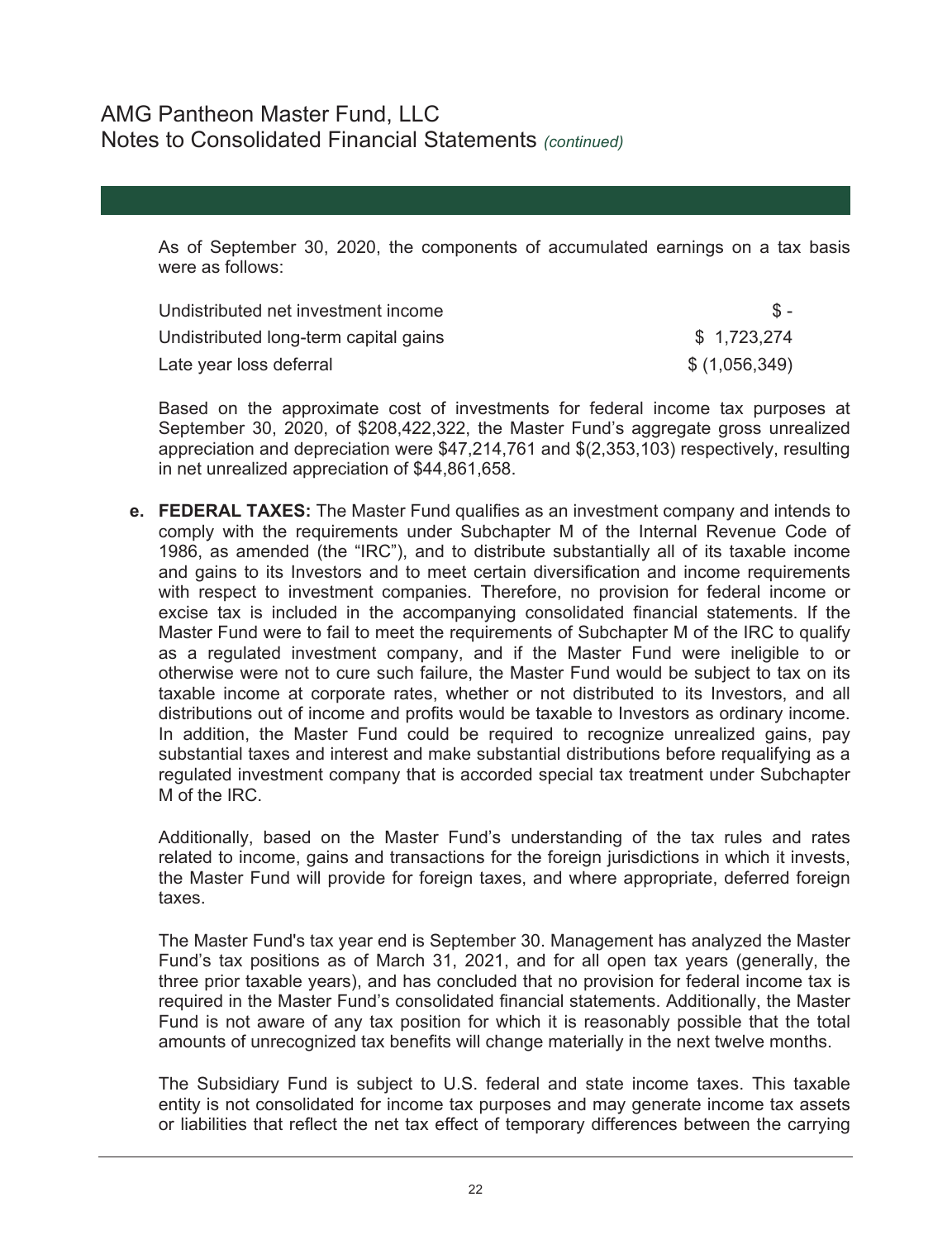**Deferred Tax Assets:** 

amount of the assets and liabilities for financial reporting and tax purposes and tax loss carryforwards.

The Subsidiary Fund recorded a provision for income tax expense (benefit) for the year ended March 31, 2021. This provision for income tax expense (benefit) is comprised of the following current and deferred income tax expense (benefit):

|                       | <b>Current</b>           | <b>Deferred</b> | Total       |
|-----------------------|--------------------------|-----------------|-------------|
| Tax expense/(benefit) | $\overline{\phantom{a}}$ | \$1,120,790     | \$1,120,790 |
| Valuation allowance   |                          | -               |             |
|                       |                          | \$1,120,790     | \$1,120,790 |

Components of the Subsidiary Fund's deferred tax assets and liabilities as of March 31, 2021 are as follows:

| PUIVIIVU IUA AJJULU.                                                   |               |
|------------------------------------------------------------------------|---------------|
| Net Operating Loss Carryforward                                        | \$38,072      |
| <b>Less Deferred Tax Liabilities:</b>                                  |               |
| Unrealized appreciation on investments                                 | (1, 158, 862) |
| Total net deferred tax asset/(liability) before valuation<br>allowance | (1, 120, 790) |
| <b>Less: Valuation Allowance</b>                                       |               |
| Net deferred tax asset/(liability)                                     | \$(1,120,790) |
|                                                                        |               |

Net operating loss carryforwards are available to offset future taxable income of the Subsidiary Fund subject to limitations. Prior to the passing of the Coronavirus Aid, Relief, and Economic Security ("CARES") Act on March 27, 2020, these net operating losses would have been limited to 80% of federal taxable income generated in the year these net operating losses are eligible to be utilized. The CARES Act delays the application of the 80% net operating loss limitation to tax years ending September 30, 2022 and beyond. For the tax year ended September 30, 2019, the tax year ended September 30, 2020, and the six month period ended March 31, 2021, the Subsidiary Fund has net operating loss and tentative net operating loss carryforward balances as follows. These net operating losses are carried forward indefinitely.

| <b>Net Operating Loss</b> | <b>Amount</b> |
|---------------------------|---------------|
| September 30, 2019        | \$130,220     |
| September 30, 2020        | 30,444        |
| March 31, 2021            | 20,632        |
|                           | \$181,296     |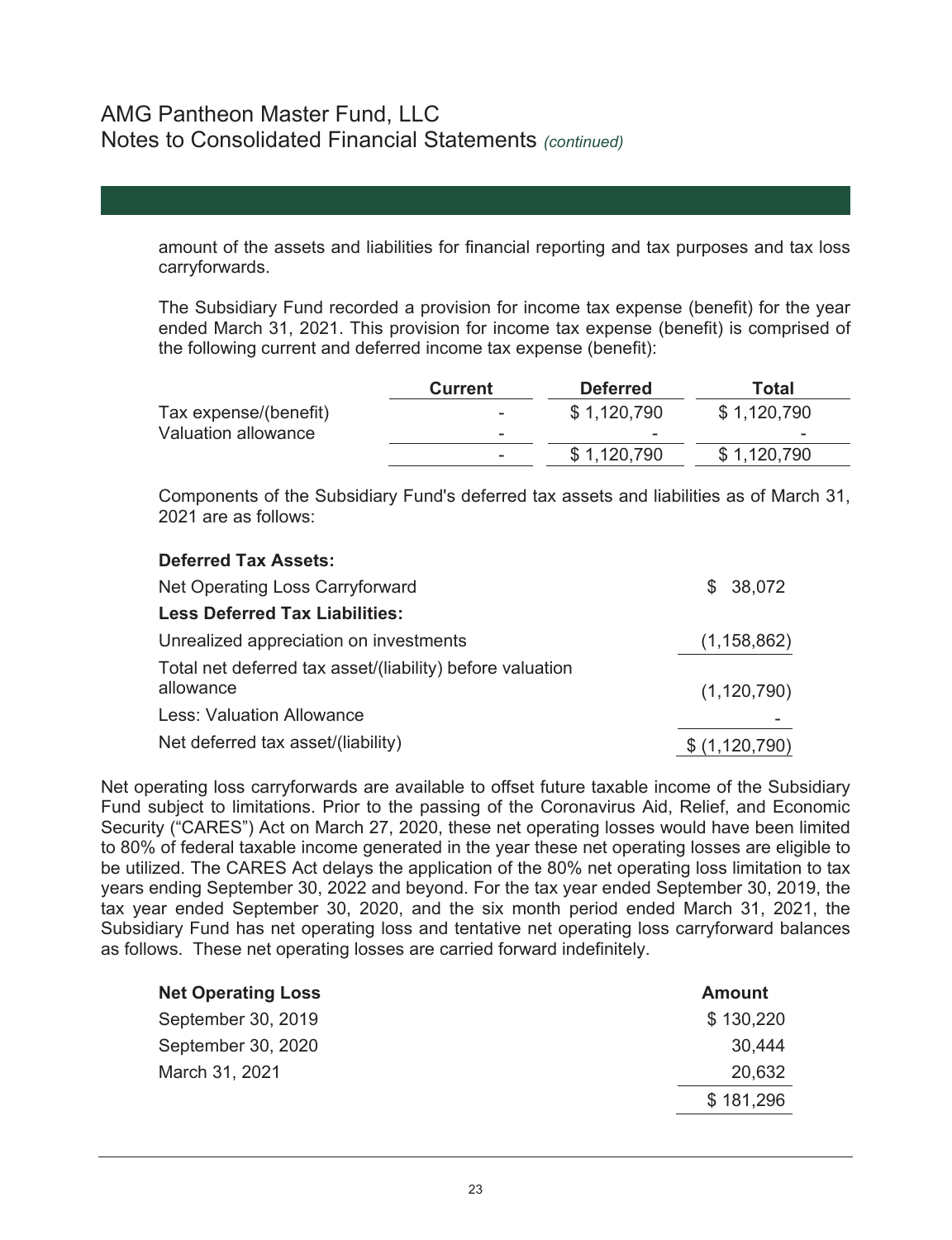Total income tax (current and deferred) is computed by applying the federal statutory income tax rate of 21% and estimated applicable state tax statutory rates (net of federal tax benefit) to net investment income and realized and unrealized gains/(losses) on investments before taxes for the year ended March 31, 2021 as follows:

| Income tax expense at statutory rate of 21%                        | \$1,152,328 |
|--------------------------------------------------------------------|-------------|
| Valuation allowance changes affecting the provision for income tax | (31,538)    |
| Total income tax expense                                           | \$1,120,790 |

The Subsidiary Fund recognizes the tax benefits of uncertain tax positions only where the position is "more likely than not" to be sustained assuming examination by tax authorities. Management has analyzed the Subsidiary Fund's tax positions, and has concluded that no liability for unrecognized tax benefits should be recorded related to uncertain tax positions taken on U.S. tax returns and state tax returns filed since inception of the Subsidiary Fund. The Subsidiary Fund is not aware of any tax positions for which it is reasonably possible that the total amounts of unrecognized tax benefits will change materially in the next 12 months.

- **f. CAPITAL LOSS CARRYOVERS AND DEFERRALS:** As of September 30, 2020, the Master Fund had no capital loss carryovers for federal income tax purposes. Should the Master Fund incur net capital losses for the tax year ended September 30, 2021, such amounts may be used to offset future realized capital gains for an unlimited time period and retain their character as short-term and/or long-term.
- **g. CAPITAL STOCK:** The Master Fund's Limited Liability Company Agreement authorizes an issuance of an unlimited number of Units, without par value. The Master Fund records sales and repurchases of its capital stock on the trade date.

For the fiscal years ended March 31, 2021 and March 31, 2020, the Master Fund's capital Unit transactions were as follows:

|                             | March 31, 2021  |               | March 31, 2020 |               |
|-----------------------------|-----------------|---------------|----------------|---------------|
|                             | Units<br>Amount |               | Units          | Amount        |
|                             |                 |               |                |               |
| Proceeds from sale of Units | 7,752,557       | \$118,387,776 | 5,938,491      | \$80,353,579  |
| Reinvestment of dividends   | 203,480         | 3,141,732     | 504,833        | 6,901,065     |
| Cost of Units tendered      |                 |               | (686,149)      | (9, 195, 951) |
| Net increase                | 7,956,037       | \$121,529,508 | 5,757,175      | \$78,058,693  |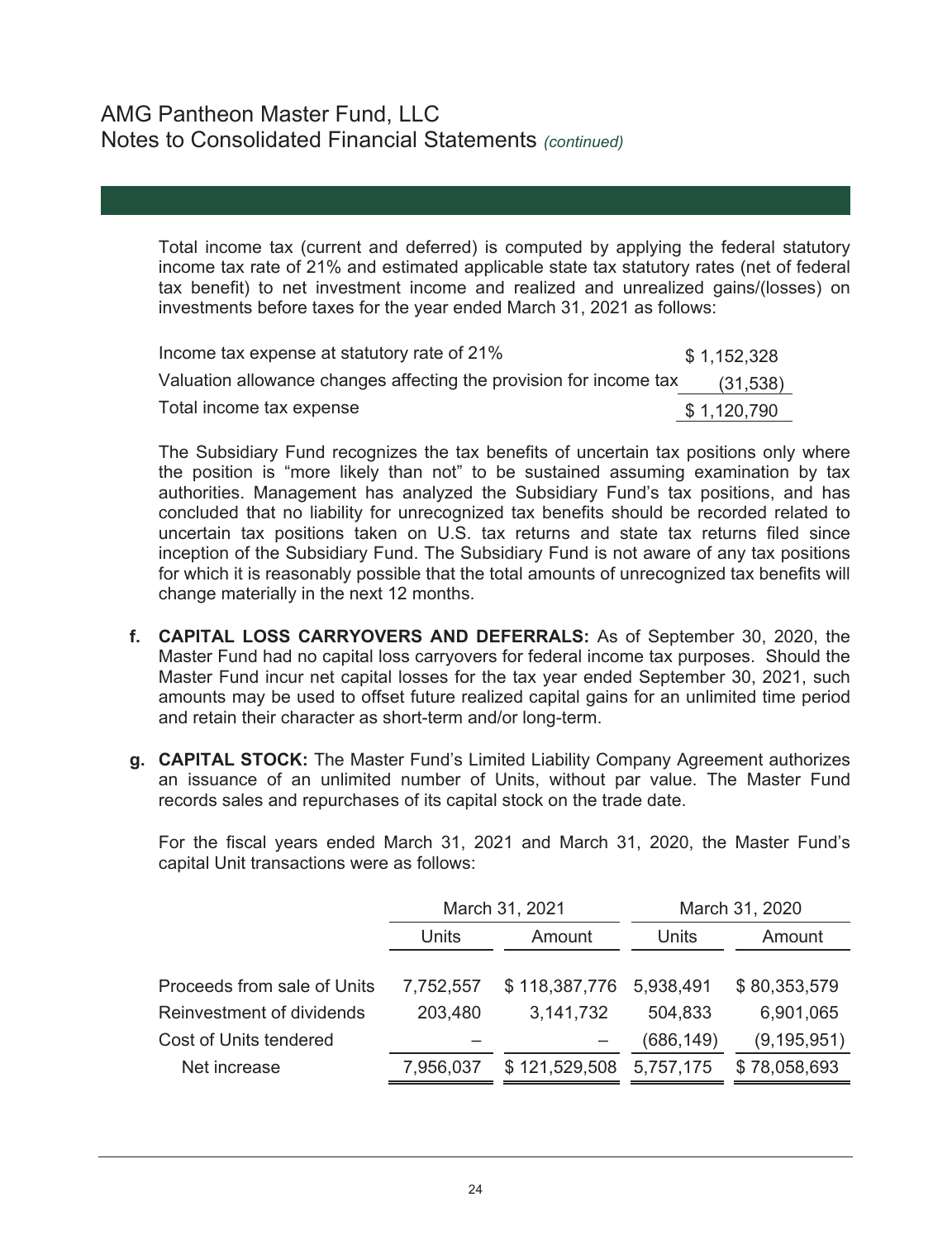At March 31, 2021, one affiliated Investor of record, AMG Pantheon Fund, LLC (the "Feeder Fund"), owned 66% of the Master Fund's net assets and one unaffiliated Investor owned 34% of the Master Fund's net assets. Transactions by these Investors may have a material impact on the Master Fund.

- **h. CASH AND CASH HELD IN ESCROW:** Cash consists of monies held at The Bank of New York Mellon (the "Custodian" or "BNYM"). Such cash, at times, may exceed federally insured limits. The Master Fund has not experienced any losses in such accounts and does not believe it is exposed to any significant credit risk on such accounts. There are no restrictions on the cash held by the Master Fund's Custodian. Cash held in escrow represents monies received in advance of the effective date of an Investor's subscription. The monies are deposited with the Master Fund's transfer agent, and will be released from escrow on the effective date of the subscription. There was no cash held in escrow at March 31, 2021.
- **i. REPURCHASE AGREEMENTS AND JOINT REPURCHASE AGREEMENTS:** The Master Fund may enter into third-party joint repurchase agreements for temporary cash management purposes and third-party joint repurchase agreements for reinvestment of cash collateral on securities lending transactions under the securities lending program offered by BNYM (the "Program") (collectively, "Repurchase Agreements"). The value of the underlying collateral, including accrued interest, must equal or exceed the value of the Repurchase Agreement during the term of the agreement. For joint repurchase agreements, the Master Fund participates on a pro rata basis with other clients of BNYM in its share of the underlying collateral under such joint repurchase agreements and in its share of proceeds from any repurchase or other disposition of the underlying collateral. The underlying collateral for all Repurchase Agreements is held in safekeeping by the Master Fund's Custodian or at the Federal Reserve Bank. If the seller defaults and the value of the collateral declines, or if bankruptcy proceedings commence with respect to the seller of the security, realization of the collateral by the Master Fund may be delayed or limited. Pursuant to the Program, the Master Fund is indemnified for such losses by BNYM on joint repurchase agreements. As of March 31, 2021, and during the year ended March 31, 2021, the Master Fund did not transact in any joint repurchase agreements.
- **j. FOREIGN CURRENCY TRANSLATION:** The books and records of the Master Fund are maintained in U.S. dollars. The value of investments, assets and liabilities denominated in currencies other than U.S. dollars is translated into U.S. dollars based upon current foreign exchange rates. Purchases and sales of foreign investments, income and expenses are converted into U.S. dollars based on currency exchange rates prevailing on the respective dates of such transactions. Net realized and unrealized gain (loss) on foreign currency transactions represents: (1) foreign exchange gains and losses from the sale and holdings of foreign currencies; (2) gains and losses between trade date and settlement date on investment securities transactions and foreign currency exchange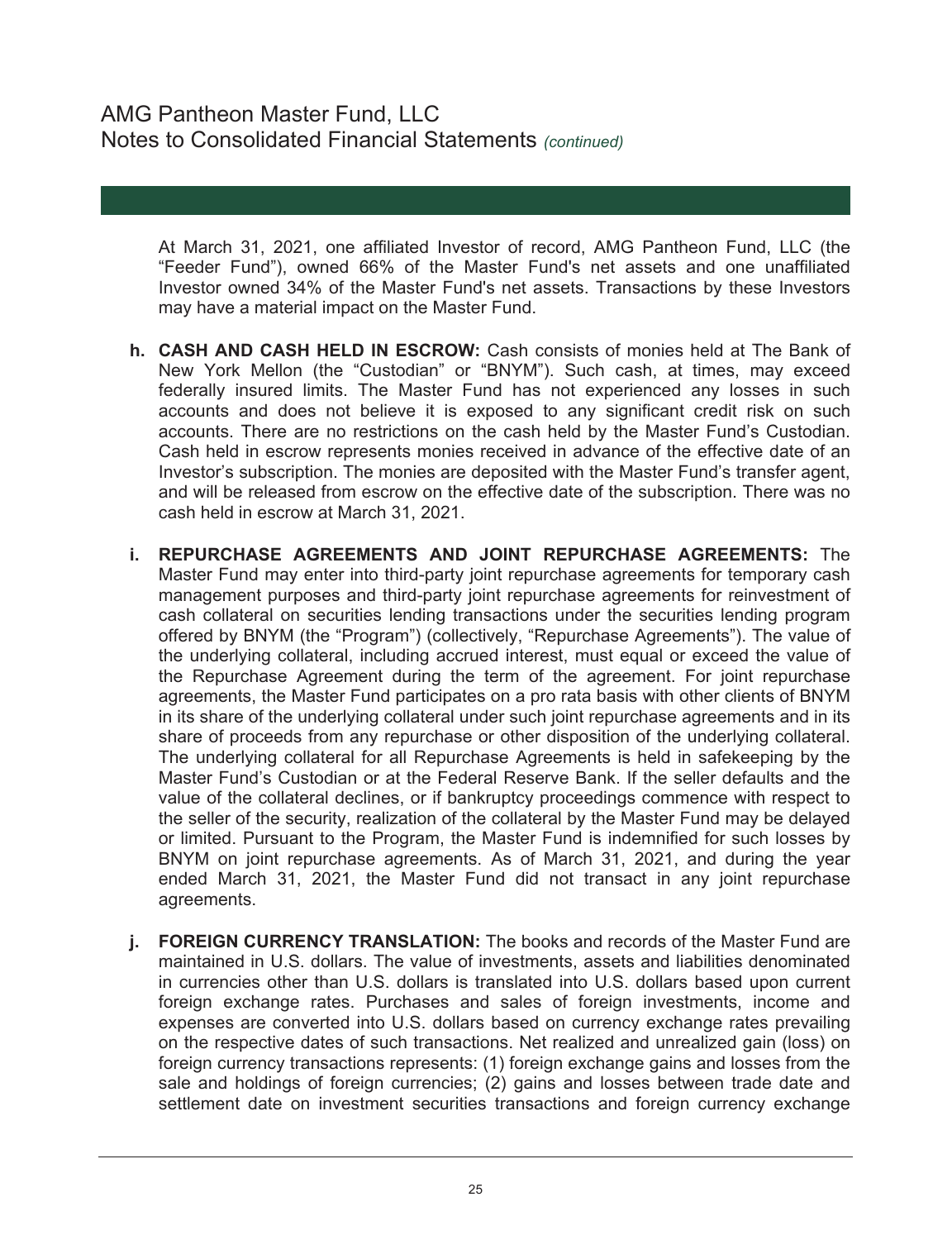contracts; and (3) gains and losses from the difference between amounts of interest and dividends recorded and the amounts actually received.

The Master Fund does not isolate the net realized and unrealized gain or loss resulting from changes in exchange rates from the fluctuations in market prices of securities held. Such fluctuations are included with the net realized and unrealized gain or loss on investments.

### **2. AGREEMENTS AND TRANSACTIONS WITH AFFILIATES**

Each of the Master Fund and Subsidiary Fund has entered into an investment management agreement with the Investment Manager, a limited partnership organized under the laws of the State of Delaware and registered as an investment adviser under the Investment Advisers Act of 1940, as amended. Affiliated Managers Group, Inc. ("AMG") indirectly owns a majority of the interests of the Investment Manager. Investment management fees are paid directly by each of the Master Fund and the Subsidiary Fund to the Investment Manager at the annual rate of 0.70% of the net assets of the Master Fund and Subsidiary Fund, respectively, as of the end of each month, determined before giving effect to the accrual of the investment management fee being calculated or to any purchases or repurchases of interests of the Master Fund and Subsidiary Fund or any distributions by the Master Fund and Subsidiary Fund. The Investment Manager has agreed to waive the portion of the management fee that the Investment Manager otherwise would have been entitled to receive with respect to any particular month from the Master Fund in an amount equal to the investment management fee paid to the Investment Manager under the Subsidiary Fund's investment management agreement with the Investment Manager with respect to such month. During the year ended March 31, 2021, the Investment Manager waived investment management fees payable by the Master Fund in the amount of \$9,792.

The Investment Manager has entered into an Expense Limitation and Reimbursement Agreement with the Master Fund to pay, waive, or reimburse the Master Fund's expenses such that the aggregate of Master Fund's total annual operating expenses and the Subsidiary Fund's total annual operating expenses (exclusive of certain "Excluded Expenses" listed below) do not exceed 0.75% per annum of the Master Fund's net assets as of the end of each calendar month (the "Expense Cap"). "Excluded Expenses" is defined to include (i) the investment management fees paid by the Master Fund and the Subsidiary Fund and any payments made by the Master Fund in respect of any investment management fee that had been previously waived by the Investment Manager; (ii) fees, expenses, allocations, carried interests, etc. of the private equity investment funds and co-investments in portfolio companies in which the Master Fund and the Subsidiary Fund invest (including all acquired fund fees and expenses); (iii) transaction costs, including legal costs and brokerage commissions, of the Master Fund and the Subsidiary Fund associated with the acquisition and disposition of primary interests, secondary interests, coinvestments, exchange traded fund investments, and other investments; (iv) interest payments incurred by the Master Fund and the Subsidiary Fund; (v) fees and expenses incurred in connection with any credit facilities obtained by the Master Fund and the Subsidiary Fund;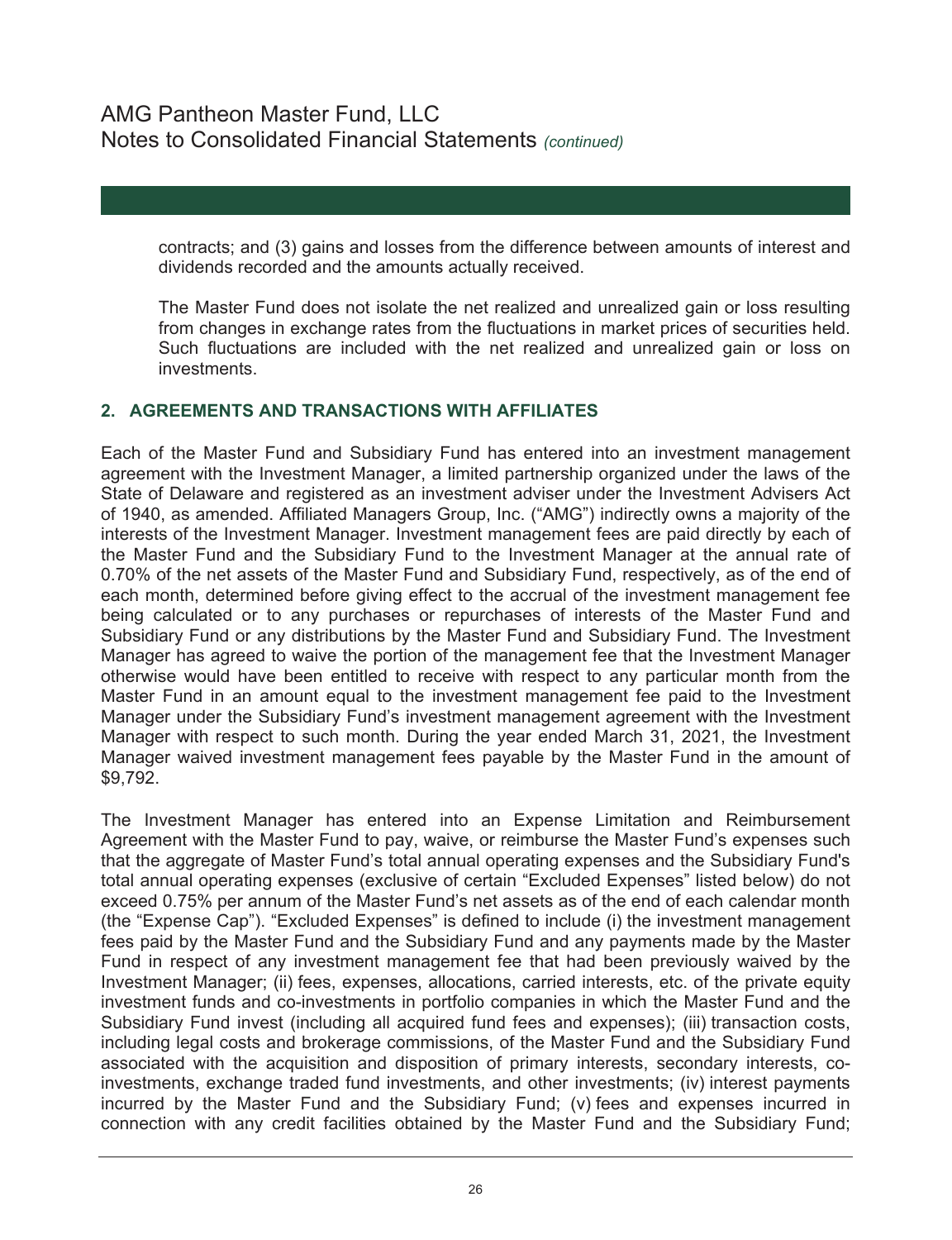(vi) taxes of the Master Fund and the Subsidiary Fund; (vii) extraordinary expenses (as determined in the sole discretion of the Investment Manager) of the Master Fund and the Subsidiary Fund; (viii) fees and expenses billed directly to the Subsidiary Fund by any accounting firm for auditing, tax and other professional services provided to the Subsidiary Fund; and (ix) fees and expenses paid by the Subsidiary Fund for custody and fund administration services provided to the Subsidiary Fund. To the extent that the Master Fund's total annual operating expenses for any month exceed the Expense Cap, the Investment Manager will pay, waive, or reimburse the Master Fund for expenses to the extent necessary to eliminate such excess.

The Master Fund will be obligated to pay the Investment Manager all amounts previously paid, waived, or reimbursed by the Investment Manager with respect to the Master Fund and the Subsidiary Fund pursuant to such Expense Cap, provided that (a) the amount of such additional payment in any year, together with all expenses of the Master Fund and the Subsidiary Fund, in the aggregate, would not cause the aggregate of the Master Fund's total annual operating expenses and the Subsidiary Fund's total annual operating expenses, exclusive of Excluded Expenses, in any such year to exceed the amount of the Expense Cap, (b) the amount of such additional payment shall be borne pro rata by all Master Fund unitholders and (c) no additional payments by the Master Fund will be made with respect to amounts paid, waived, or reimbursed by the Investment Manager more than thirty-six (36) months after the date the Master Fund accrues a liability with respect to such amounts paid, waived, or reimbursed by the Investment Manager. The Expense Limitation and Reimbursement Agreement shall continue until such time that the Investment Manager ceases to be the investment manager of the Master Fund or upon mutual agreement between the Investment Manager and the Master Fund's Board. The investment advisory and management fees payable in the Consolidated Statement of Assets and Liabilities are inclusive of amounts owed to the Investment Manager under the Expense Limitation and Reimbursement Agreement.

For the fiscal year ended March 31, 2021, the Master Fund recouped \$548,124 of previous reimbursements, and at March 31, 2021, the Master Fund does not have any reimbursements subject to recoupment.

The Master Fund has entered into an Administration Agreement under which AMG Funds LLC, a subsidiary and the U.S. retail distribution arm of AMG, serves as the Master Fund's administrator (the "Administrator") and is responsible for all non-portfolio management aspects of managing the Master Fund's operations, including administration and Investor services to the Master Fund, its Investors, and certain institutions, such as broker-dealers and registered investment advisers, that advise or act as an intermediary with the Master Fund's Investors. The Master Fund pays a fee to the Administrator at the rate of 0.20% per annum of the Master Fund's average monthly net assets, with a minimum annual fee of \$344,000 for these services.

The Board provides supervision of the affairs of the Feeder Fund, the Master Fund, the Subsidiary Fund and other trusts within the AMG Funds family of mutual funds. The Directors of the Master Fund who are not affiliated with the Investment Manager receive an annual retainer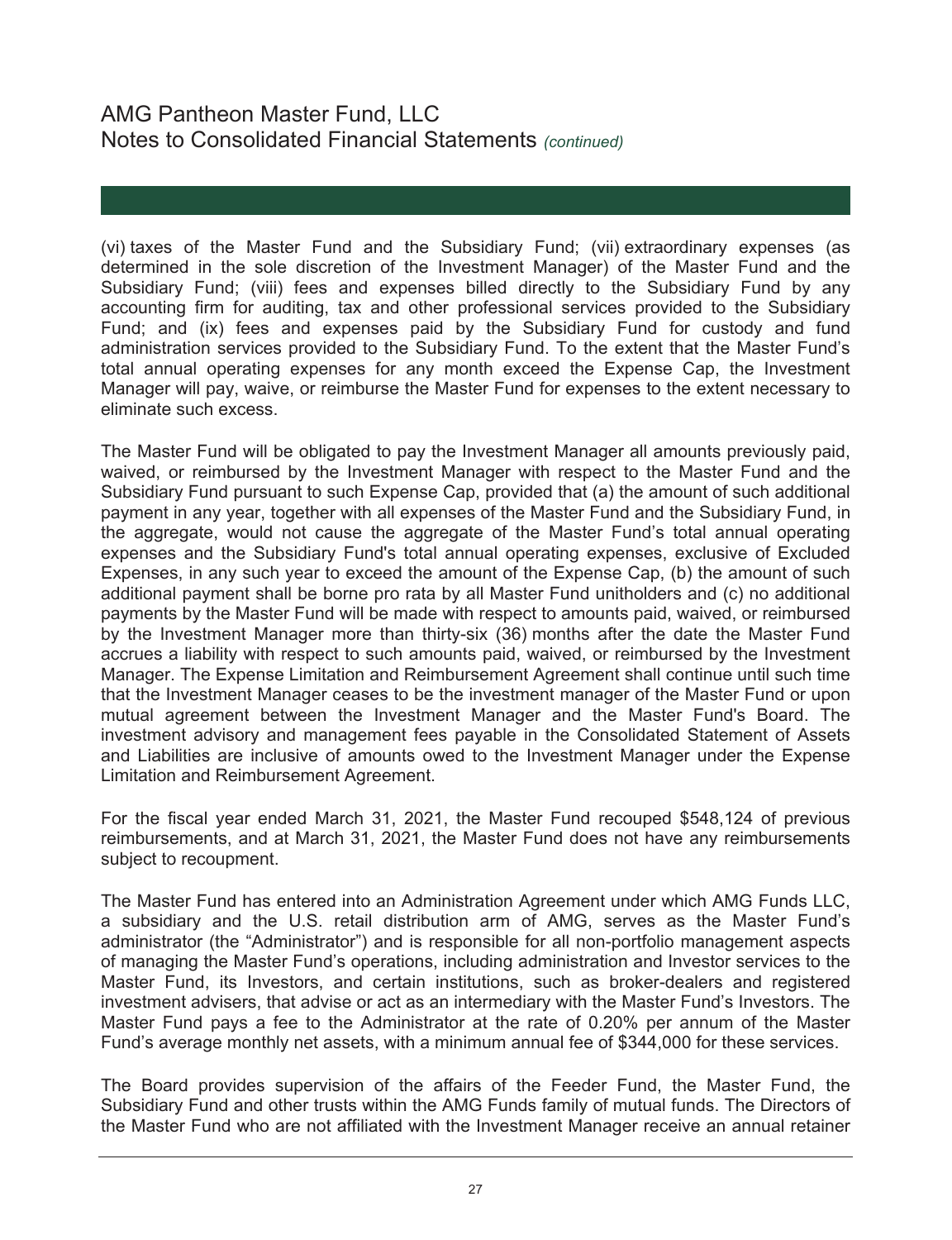and per meeting fees for regular, special and telephonic meetings, and they are reimbursed for out-of-pocket expenses incurred while carrying out their duties as Board members. The Chairperson of the Board and the Audit Committee Chair receive additional annual retainers. The Directors' fees and expenses are split evenly between the Master Fund and the Feeder Fund. Certain Directors and Officers of the Master Fund are Officers and/or Directors of the Feeder Fund, the Subsidiary Fund, the Administrator, the Investment Manager and AMG.

## **3. INVESTMENTS IN PRIVATE EQUITY AND INVESTMENT FUNDS**

Private equity investments are typically made in non-public companies through privately negotiated transactions. Private equity investments may be structured using a range of financial instruments, including common and preferred equity, convertible securities, subordinated debt and warrants or other derivatives.

Investment Funds, often organized as limited partnerships, are the most common vehicles for making private equity investments. In such Investment Funds, investors usually commit to provide up to a certain amount of capital when requested by the Investment Fund's manager or general partner. The general partner then makes private equity investments on behalf of the Investment Fund. The Investment Fund's investments are usually realized, or "exited", after a three- to seven-year holding period through a private sale, an initial public offering (IPO) or a recapitalization. Proceeds of such exits are then distributed to the Investment Fund's investors. The Investment Funds themselves typically have a term of ten to twelve years. The Investment Funds in which the Master Fund invests may charge a management fee of 1.00% - 2.00% and approximately 20% of net profits as a carried interest allocation, subject to a preferred return and a claw back. Detailed information about the Investment Funds' portfolios is not publicly available.

Some of the investments that the Investment Manager will consider with respect to the Master Fund include:

- o Primary Private Investment Funds: Primary investments (primaries) are interests or investments in newly established Investment Funds that are typically acquired by way of subscription during their fundraising period. Primary investors subscribe for interests during an initial fundraising period, and their capital commitments are then used to fund investments in a number of individual operating companies during a defined investment period. The investments of the fund are usually unknown at the time of commitment, and investors typically have little or no ability to influence the investments that are made during the fund's life.
- o Secondary Private Investment Funds: Secondary investments (secondaries) are interests in existing private equity funds that are typically acquired from existing investors in such Investment Funds in privately negotiated transactions, typically after the end of the private equity fund's fundraising period.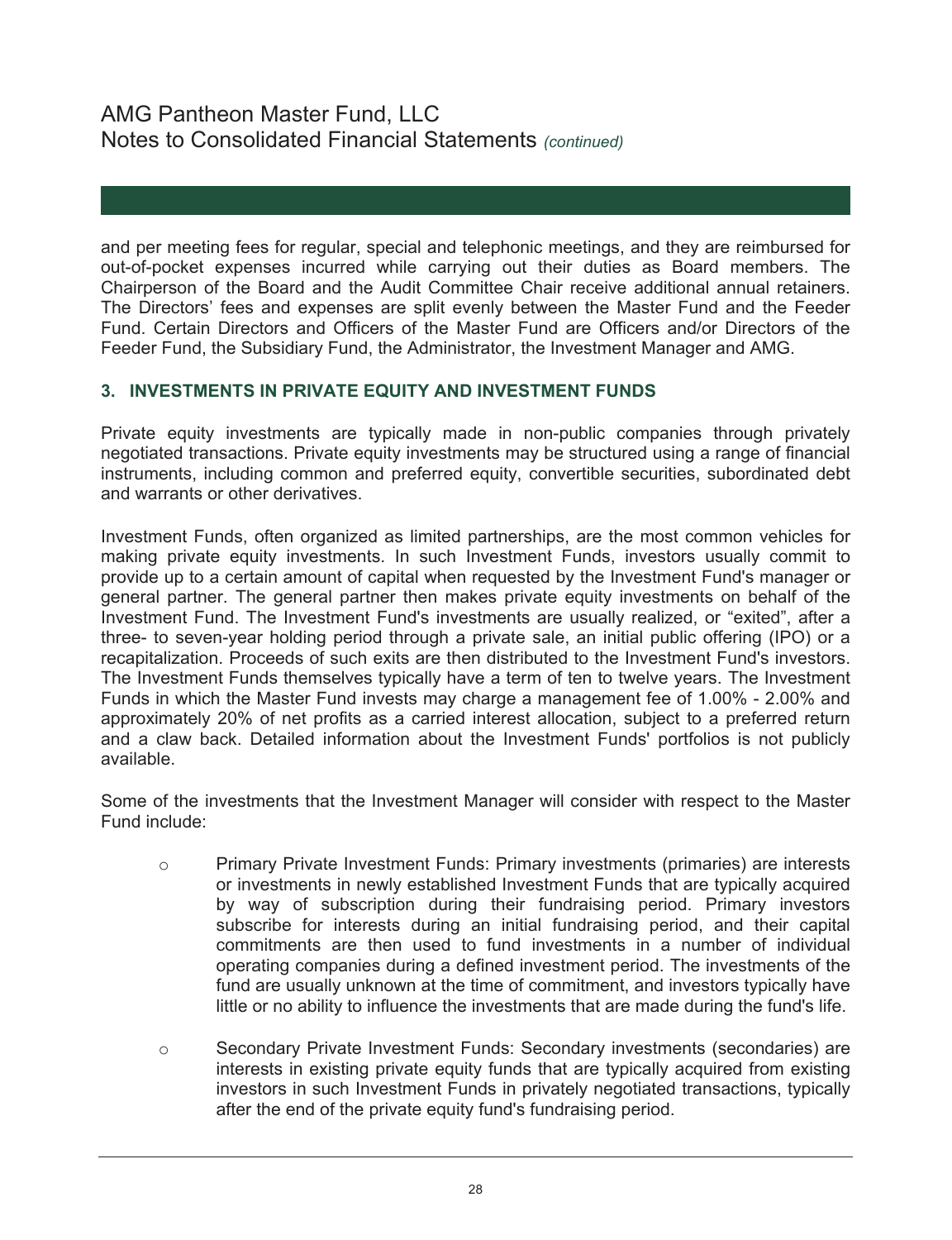o Direct Investments/Co-Investments: Direct investments involve acquiring (directly or indirectly) an interest in securities issued by an operating company. Coinvestments represent opportunities to separately invest in specific portfolio companies that are otherwise represented in an Investment Fund. Such investments are typically made as co-investments alongside Investment Funds, and are usually structured such that the lead investor holds a controlling interest. Co-investments are typically offered to Investment Fund investors when the Investment Fund manager believes that there is an attractive investment for the Investment Fund but the total size of the potential holding exceeds the targeted size for the Investment Fund. Direct investments and co-investments, unlike investments in Investment Funds, generally do not bear an additional layer of fees and bear significantly reduced fees.

A listing of the Co-Investments, Primary Private Investment Funds and Secondary Private Investment Funds held by the Master Fund and their attributes, as of March 31, 2021, is shown in the table below.

| Investment<br>Category        | <b>Fair Value</b> | <b>Unfunded</b><br><b>Commitments</b> | Remaining<br>life* | <b>Redemption</b><br>frequency | <b>Notice</b><br>(In days) | <b>Redemption</b><br><b>Restrictions</b> |
|-------------------------------|-------------------|---------------------------------------|--------------------|--------------------------------|----------------------------|------------------------------------------|
| Buyout <sup>(a)</sup>         | \$198,570,526     | \$<br>21.458.762**                    | $1-10$ years       | Not Redeemable                 | N/A                        | N/A                                      |
| Growth Equity <sup>(b)</sup>  | 54,453,654<br>\$  | \$<br>2.577.686                       | 1-6 years          | Not Redeemable                 | N/A                        | N/A                                      |
| Infrastructure <sup>(c)</sup> | 10.265.957<br>\$  | \$<br>1.430.280                       | 1-6 years          | Not Redeemable                 | N/A                        | N/A                                      |
| Private Debt <sup>(d)</sup>   | 15,993,697<br>\$  | \$<br>6.364.044                       | $1-13$ years       | Not Redeemable                 | N/A                        | N/A                                      |
| Real Assets <sup>(e)</sup>    | \$<br>4.363.000   | \$<br>2.836.923                       | $1-13$ years       | Not Redeemable                 | N/A                        | N/A                                      |
| Special Situations (f)        | 11,481,048<br>\$  | \$<br>3,875,100                       | $1-12$ years       | Not Redeemable                 | N/A                        | N/A                                      |
| Total                         | \$295,127,882     | \$<br>38,542,795                      |                    |                                |                            |                                          |

<sup>(a)</sup> Funds that acquire controlling interests in companies with a view towards later selling those companies or taking them public.

(b) Funds that invest in later-stage, pre-IPO companies.

<sup>(c)</sup> Funds that generally invest in long-term assets that provide stable cash flows with growth initiatives.

(d) Funds that invest in senior secured lending, mezzanine financing, as well as more opportunistic debt strategies such as distressed for control.

(e) Private equity funds that invest in target investments in infrastructure, renewables & energy infrastructure, natural resources, and asset-backed strategies.

 $(6)$  Particular circumstances that influence investment based on the situation, rather than its underlying fundamentals.

Co-Investments do not have contractual lives and generally terminate after the underlying investment is sold. Years shown below are reflective of the remaining lives of Primary Private Investment Funds and Secondary Private Investment Funds.

\*\* As of the fiscal year ended March 31, 2021, the unfunded commitment amount includes an unfunded commitment to MIC Capital Partners III Parallel (Cayman) LP, a Secondary Investment Fund of \$4,272,788. The first call was effective on April 14, 2021.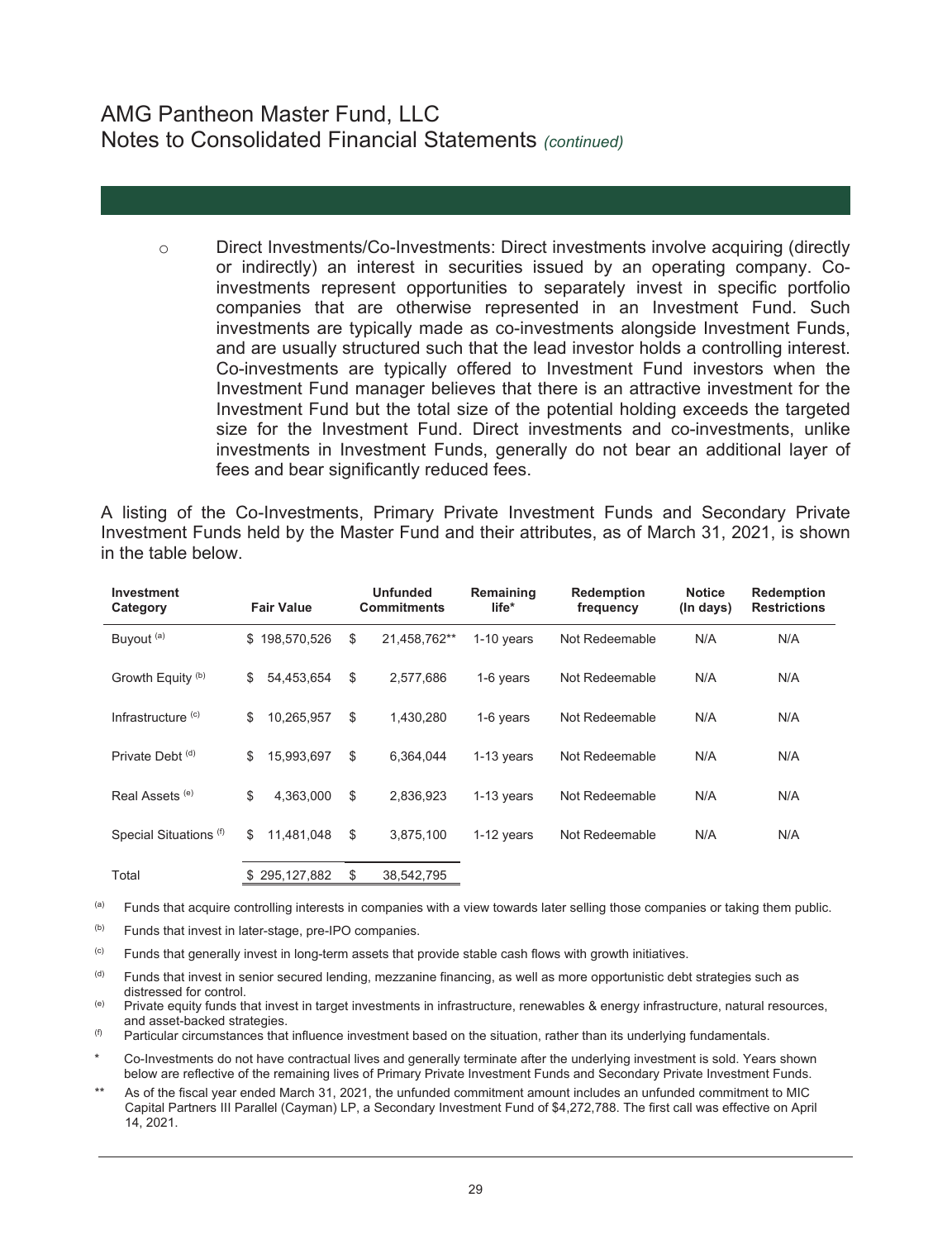## **4. PURCHASES AND SALES OF SECURITIES**

Purchases of securities (excluding short-term and U.S. Government obligations) for the fiscal year ended March 31, 2021 were \$84,027,938. There were no sales of securities and no purchases or sales of U.S. Government obligations for the Master Fund.

## **5. PORTFOLIO SECURITIES LOANED**

The Master Fund participates in the Program providing for the lending of securities to qualified brokers. Securities lending income includes earnings of such temporary cash investments, plus or minus any rebate to a borrower. These earnings (after any rebate) are then divided between BNYM, as a fee for its services under the Program, and the Master Fund, according to agreedupon rates. Collateral on all securities loaned is accepted in cash or U.S. Government and Agency Obligations. Collateral is maintained at a minimum level of 102% of the market value, plus interest, if applicable, of investments on loan. It is the Master Fund's policy to obtain additional collateral from or return excess collateral to the borrower by the end of the next business day, following the valuation date of the securities loaned. Therefore, the value of the collateral held may be temporarily less than the value of the securities on loan. Lending securities entails a risk of loss to the Master Fund if and to the extent that the market value of the securities loaned were to increase and the borrower did not increase the collateral accordingly, and the borrower fails to return the securities. Under the terms of the Program, the Master Fund is indemnified for such losses by BNYM. Cash collateral is held in a separate omnibus account managed by BNYM, who is authorized to exclusively enter into joint repurchase agreements. Securities collateral is held in separate omnibus accounts managed by BNYM that cannot be sold or pledged. BNYM bears the risk of any deficiency in the amount of the cash collateral available for return to the borrower due to any loss on the collateral invested. Loans of securities are terminable at any time and the borrower, after notice, is required to return borrowed securities as soon as is practical, which is normally within three business days. As of March 31, 2021, and during the year ended March 31, 2021, the Master Fund had no securities out on loan.

## **6. FOREIGN SECURITIES**

The Master Fund invests in Investment Funds and certain co-investments of foreign entities and in instruments denominated in foreign currencies which involve risks not typically associated with investments in domestic securities. Non-domestic securities carry special risks, such as exposure to currency fluctuations, less developed or less efficient trading markets, political instability, a lack of company information, differing auditing and legal standards, and, potentially, less liquidity. The Master Fund's investments in emerging market countries are exposed to additional risks. The Master Fund's performance will be influenced by political, social and economic factors affecting companies in emerging market countries. Emerging market countries generally have economic structures that are less diverse and mature, and political systems that are less stable, than those of developed countries. Realized gains in certain countries may be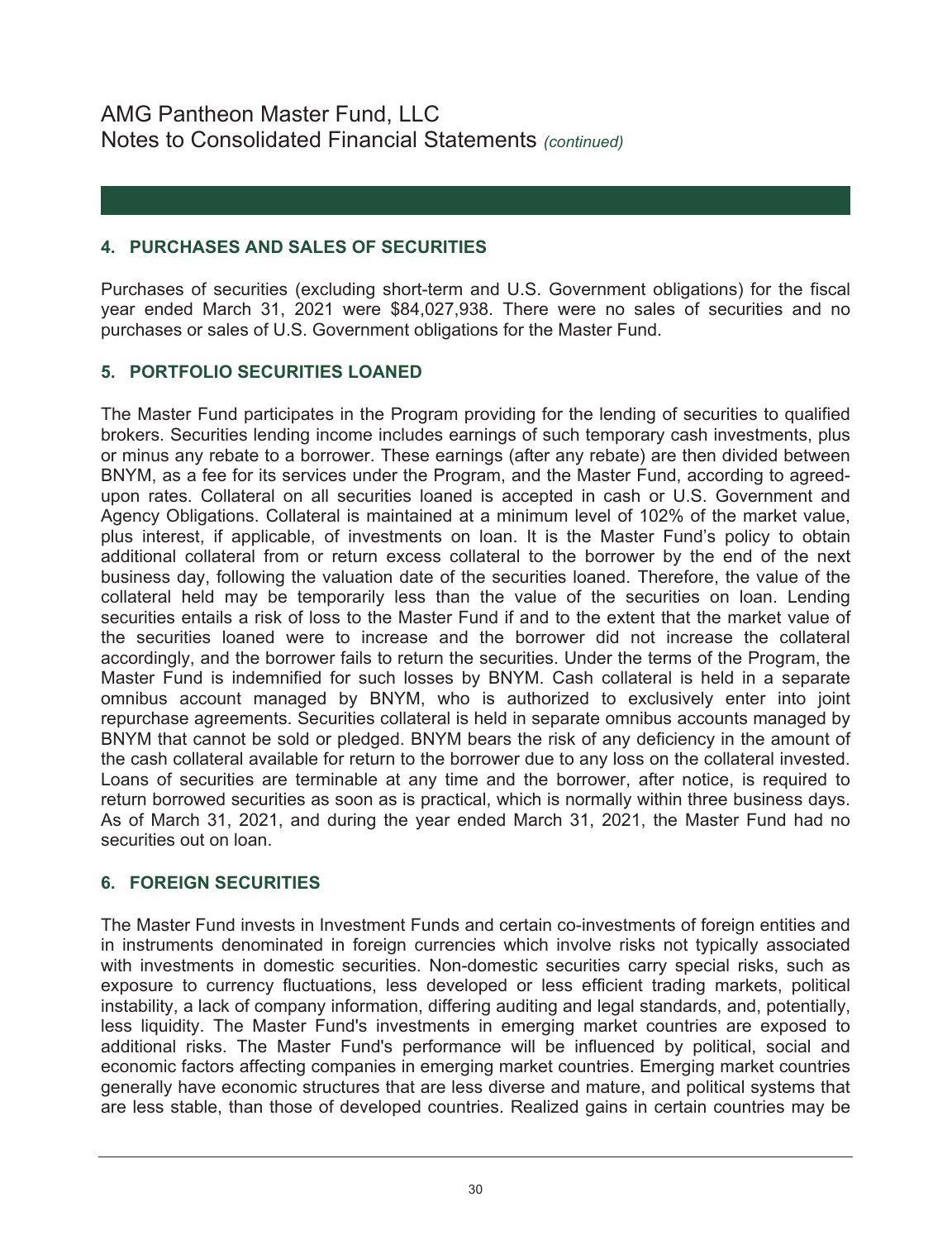subject to foreign taxes at the Master Fund level and the Master Fund would pay such foreign taxes at the appropriate rate for each jurisdiction.

### **7. COMMITMENTS AND CONTINGENCIES**

Under the Master Fund's organizational documents, its Directors and Officers are indemnified against certain liabilities arising out of the performance of their duties to the Master Fund. In addition, in the normal course of business, the Master Fund may enter into contracts and agreements that contain a variety of representations and warranties, which may provide general indemnifications. The maximum exposure to the Master Fund under these arrangements is unknown, as this would involve future claims that may be made against the Master Fund that have not yet occurred.

### **8. MASTER NETTING AGREEMENTS**

The Master Fund may enter into master netting agreements with its counterparties for the securities lending program, and Repurchase Agreements, which provide the right, in the event of default (including bankruptcy or insolvency) for the non-defaulting party to liquidate the collateral and calculate net exposure to the defaulting party or request additional collateral. For financial reporting purposes, the Master Fund does not offset financial assets and financial liabilities that are subject to master netting agreements in the Consolidated Statement of Assets and Liabilities. For securities lending transactions, see Note 5. At March 31, 2021, the Master Fund had no open repurchase agreements that were subject to a master netting agreement.

### **9. FINANCIAL AND OTHER RISK FACTORS**

An investment in the Master Fund involves significant risks, including industry risk, liquidity risk and economic conditions risk, that should be carefully considered prior to investing and should only be considered by persons financially able to maintain their investment and who can afford a loss of a substantial part or all of such investment.

The Master Fund intends to invest a substantial portion of its available capital in private equity securities including investments in private equity, infrastructure, and other private asset funds. These investments are generally restricted securities that are subject to substantial holding periods and are not traded in public markets so that the Master Fund may not be able to resell some of its holdings for extended periods, which may be several years. As a non-diversified fund, the Master Fund may have a concentration of investments in a limited number of portfolio securities. The Master Fund may also have a concentration of investments in a particular sector. Investment performance of the sector may have a significant impact on the performance of the Master Fund. The Master Fund's investments are also subject to the risk associated with investing in private equity securities. Private equity securities are illiquid and can be subject to various restrictions on resale. There can be no assurance that the Master Fund will be able to realize the value of any private equity investments in a timely manner. Additionally, Investment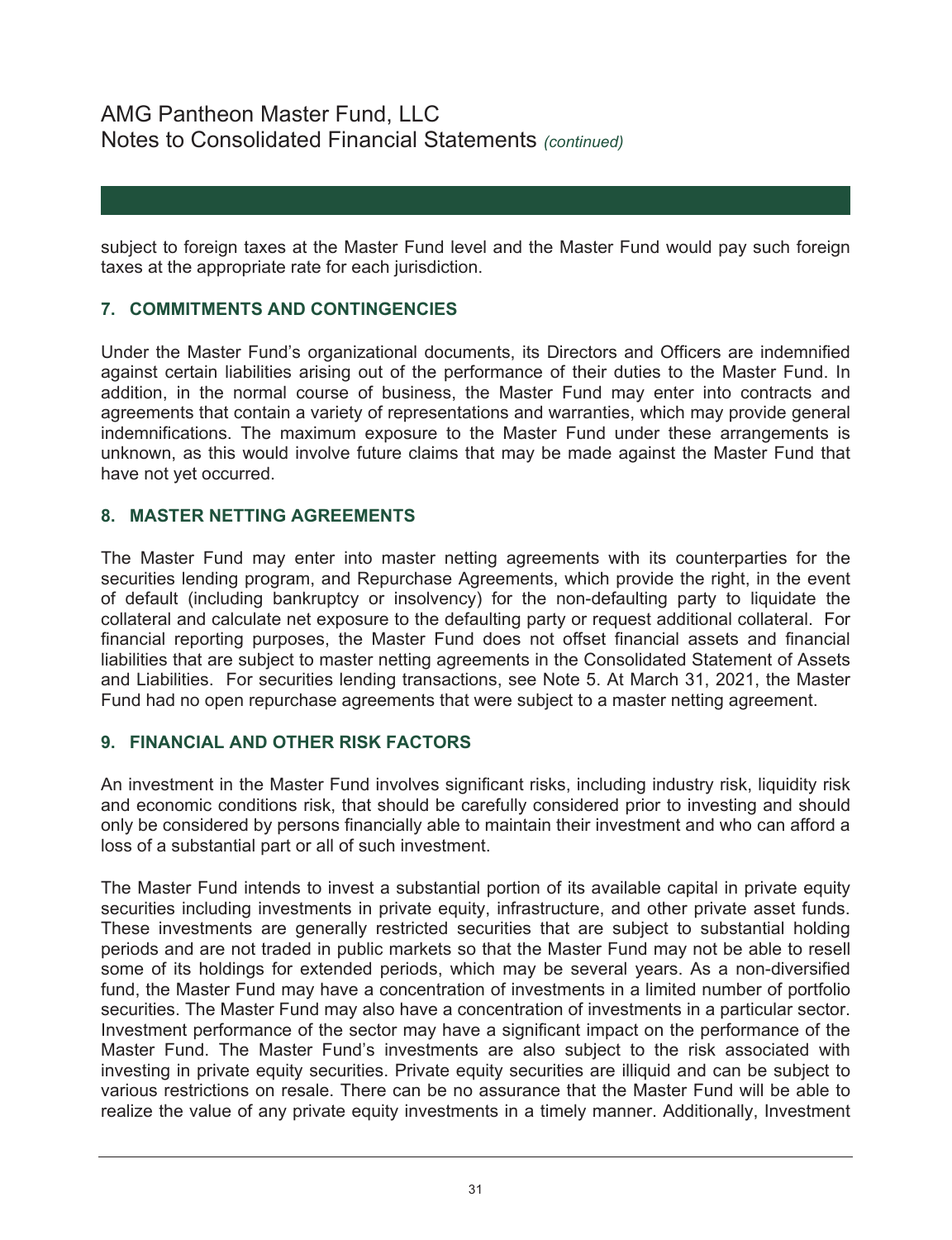Funds are generally closed-end private equity partnerships with no right to withdraw prior to the termination of the partnership. The frequency of withdrawals is dictated by the governing documents of the Investment Funds.

The COVID-19 pandemic has caused significant uncertainty and disruption in the global economy and financial markets that have impacted the operations and financial condition of the Master Fund and its underlying portfolio investments, and will continue to do so for some time. The effects of the pandemic on the core businesses of the Master Fund's investments and the resulting valuation effects will take time to manifest. Some of these companies may be harmed financially from the pandemic, while others may benefit financially. The Master Fund is unable to predict the full impact that COVID-19 will have on the Master Fund's operations and financial condition because of uncertainties about the duration and severity of the pandemic and its effects on the Master Fund's portfolio investments.

Units in the Master Fund provide limited liquidity because repurchases of Units are subject to approval of the Master Fund's Board. Therefore, an investment in the Master Fund is suitable only for investors who can bear the risks associated with limited liquidity of their investments and an investment in the Master Fund should be viewed as a long-term investment. No guarantee or representation is made that the investment objective will be met. A discussion of the risks associated with an investment in the Master Fund is provided in the Feeder Fund's Prospectus and Statement of Additional Information.

### **10. SUBSEQUENT EVENTS**

Subsequent events after March 31, 2021, have been evaluated through the date at which the consolidated financial statements were issued and the Master Fund has determined that no material events or transactions occurred.

### **11. CHANGE IN INDEPENDENT ACCOUNTANT (unaudited)**

On February 18, 2021, PricewaterhouseCoopers LLP ("PwC") resigned as the independent registered public accountants of the Master Fund. On February 18, 2021, the Audit Committee of the Board of the Master Fund accepted and recommended that the Board accept the resignation of PwC and approved and recommended that the Board approve the appointment of KPMG LLP as the independent registered public accountants for the Master Fund for the fiscal year ending March 31, 2021. On February 19, 2021, PwC provided a letter confirming that the client-auditor relationship between the Master Fund and PwC had ceased.

For the fiscal years ended March 31, 2019 and March 31, 2020, PwC's audit reports contained no adverse opinion or disclaimer of opinion; nor were its reports qualified or modified as to uncertainty, audit scope, or accounting principles.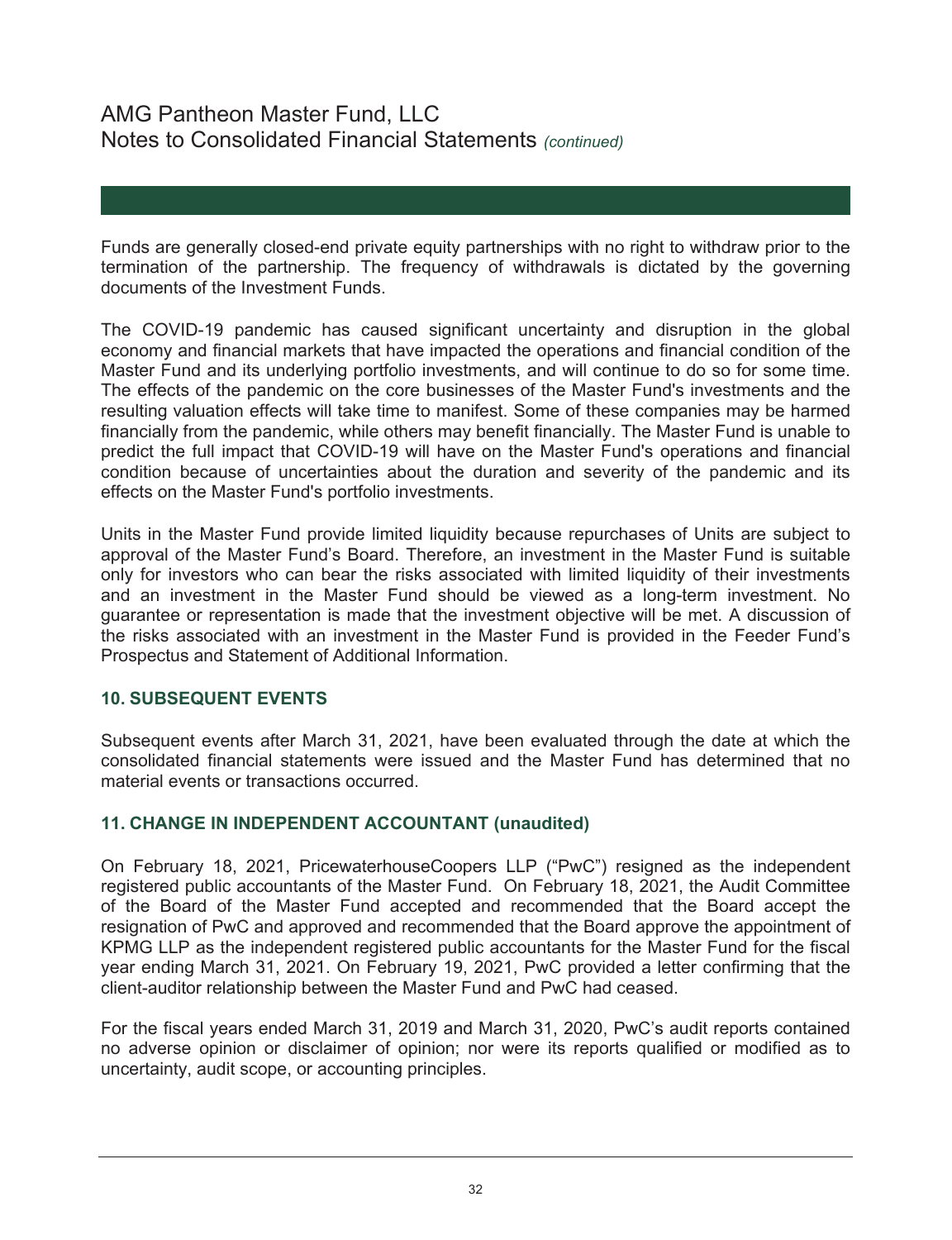Further, in connection with its audits for the fiscal years ended March 31, 2019 and March 31, 2020, and the subsequent interim period through February 18, 2021: (i) there were no "disagreements" with PwC of the kind described in paragraph  $(a)(1)(iv)$  of Item 304 of Regulation S-K, and (ii) there were no "reportable events" of the kind described in paragraph  $(a)(1)(v)$  of such Item 304.

The Master Fund provided PwC with a copy of the disclosure contained in this N-CSR and requested that PwC furnish the Master Fund with a letter addressed to the Securities & Exchange Commission (SEC) stating whether it agrees with the above statements and, if not, stating the respects in which it does not agree. A copy of PwC's letter dated June 4, 2021 will be filed as Exhibit (a)(4) to the Master Fund's N-CSR.

During the Master Fund's two most recent fiscal years ended March 31, 2019 and March 31, 2020, and the subsequent interim period through February 18, 2021, neither the Master Fund nor anyone on its behalf consulted KPMG LLP regarding either: (i) the application of accounting principles to a specified transaction, either completed or proposed, or the type of audit opinion that might be rendered on the Master Fund's consolidated financial statements, and neither a written report was provided to the Master Fund or oral advice was provided to the Master Fund that KPMG LLP concluded was an important factor considered by the Master Fund in reaching a decision as to the accounting, auditing or financial reporting issue; or (ii) any matter that was either the subject of a disagreement or reportable event as defined in Regulation S-K, Item 304(a)(1)(iv) and Item 304(a)(1)(v), respectively.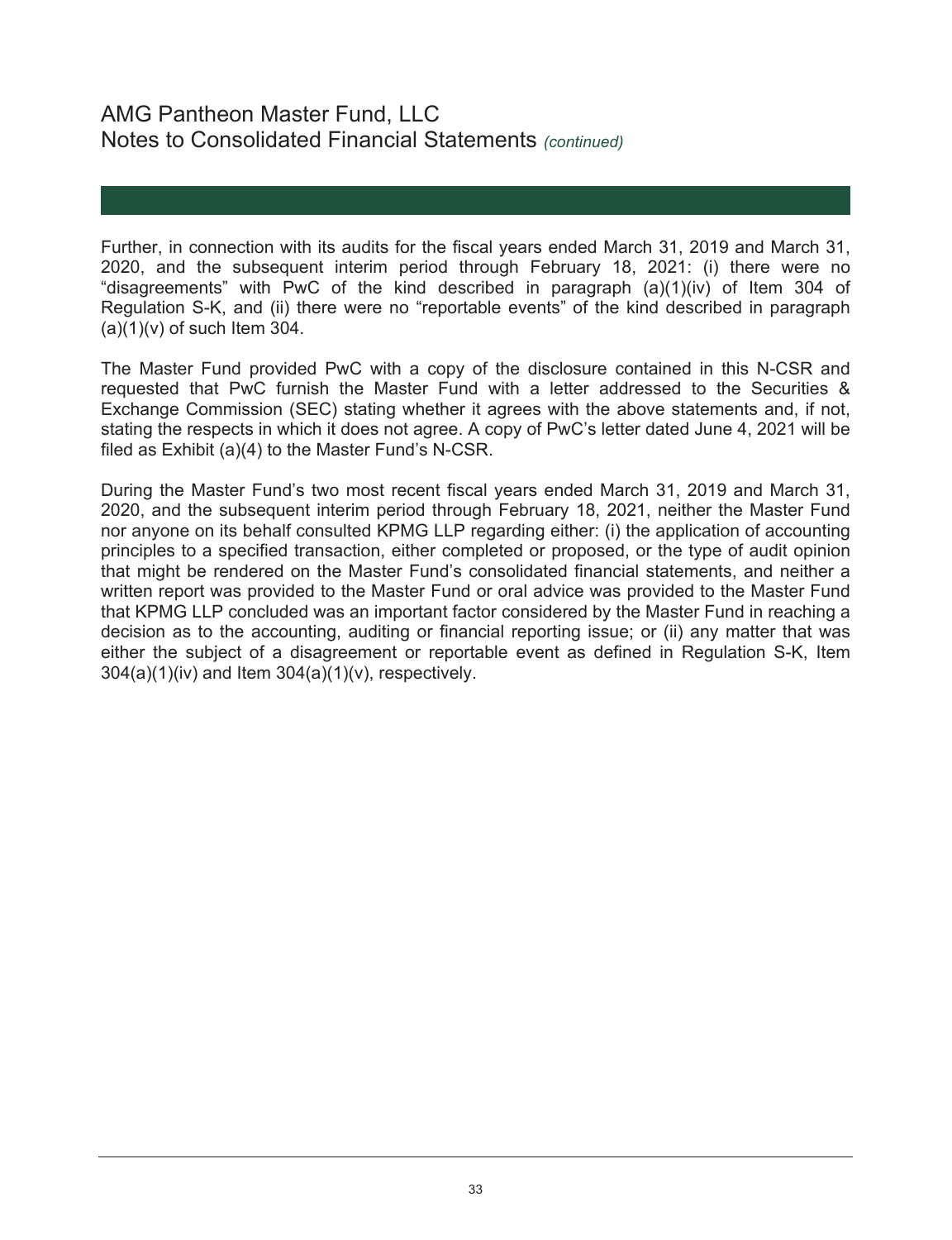## **To the Board of Directors and Unitholders of AMG Pantheon Master Fund, LLC:**

### *Opinion on the Financial Statements*

We have audited the accompanying consolidated statement of assets and liabilities of AMG Pantheon Master Fund, LLC (the Fund), including the consolidated schedule of investments, as of March 31, 2021, the related consolidated statements of operations and cash flows for the year then ended, the consolidated statement of changes in net assets for year then ended, and the related notes (collectively, the financial statements) and the financial highlights for the year then ended. In our opinion, the consolidated financial statements and financial highlights present fairly, in all material respects, the financial position of the Fund as of March 31, 2021, the results of its operations and its cash flows for the year then ended, the changes in its net assets for the year then ended, and the financial highlights for the year then ended, in conformity with U.S. generally accepted accounting principles. The consolidated statement of changes in net assets for the year ended March 31, 2020, and the financial highlights for each of the years in the four year period ended March 31, 2020, were audited by other auditors. Those auditors expressed an unqualified opinion on the consolidated statement of changes in net assets and those financial highlights in their report dated June 26, 2020.

### *Basis for Opinion*

These financial statements and financial highlights are the responsibility of the Fund's management. Our responsibility is to express an opinion on these financial statements and financial highlights based on our audit. We are a public accounting firm registered with the Public Company Accounting Oversight Board (United States) (PCAOB) and are required to be independent with respect to the Fund in accordance with the U.S. federal securities laws and the applicable rules and regulations of the Securities and Exchange Commission and the PCAOB.

We conducted our audit in accordance with the standards of the PCAOB. Those standards require that we plan and perform the audit to obtain reasonable assurance about whether the financial statements and financial highlights are free of material misstatement, whether due to error or fraud. Our audit included performing procedures to assess the risks of material misstatement of the financial statements and financial highlights, whether due to error or fraud, and performing procedures that respond to those risks. Such procedures included examining, on a test basis, evidence regarding the amounts and disclosures in the financial statements and financial highlights. Such procedures also included confirmation of investments owned as of March 31, 2021, by correspondence with the custodian, general partners or managers of underlying investments, or by other appropriate auditing procedures when replies were not received. Our audit also included evaluating the accounting principles used and significant estimates made by management, as well as evaluating the overall presentation of the financial statements and financial highlights. We believe that our audit provide a reasonable basis for our opinion.

### /s/KPMG LLP

We have served as the auditor of one or more AMG Funds investment companies since 2021.

New York, New York June 4, 2021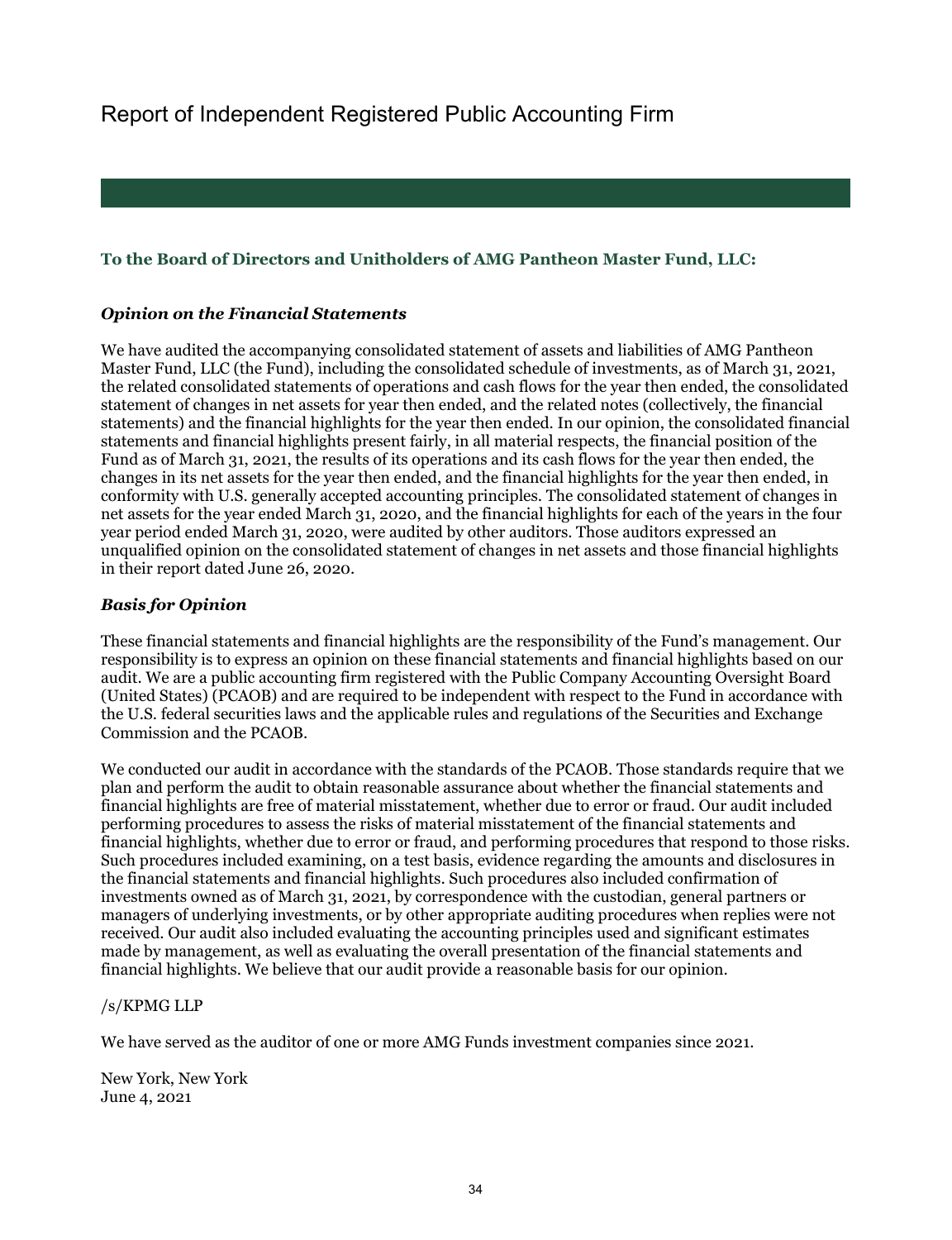## AMG Pantheon Master Fund, LLC Other Tax Information (unaudited)

AMG Pantheon Master Fund, LLC hereby designates the maximum amount allowable of its net taxable income as qualified dividends as provided in the Jobs and Growth Tax Relief Reconciliation Act of 2003. The 2019/2020 Form 1099-DIV you received for the Fund showed the tax status of all distributions paid to you during the year.

Pursuant to section 852 of the Internal Revenue Code, AMG Pantheon Master Fund, LLC hereby designates \$6,901,065 as a capital gain distribution with respect to the taxable fiscal year ended September 30, 2020, or if subsequently determined to be different, the net capital gains of such year.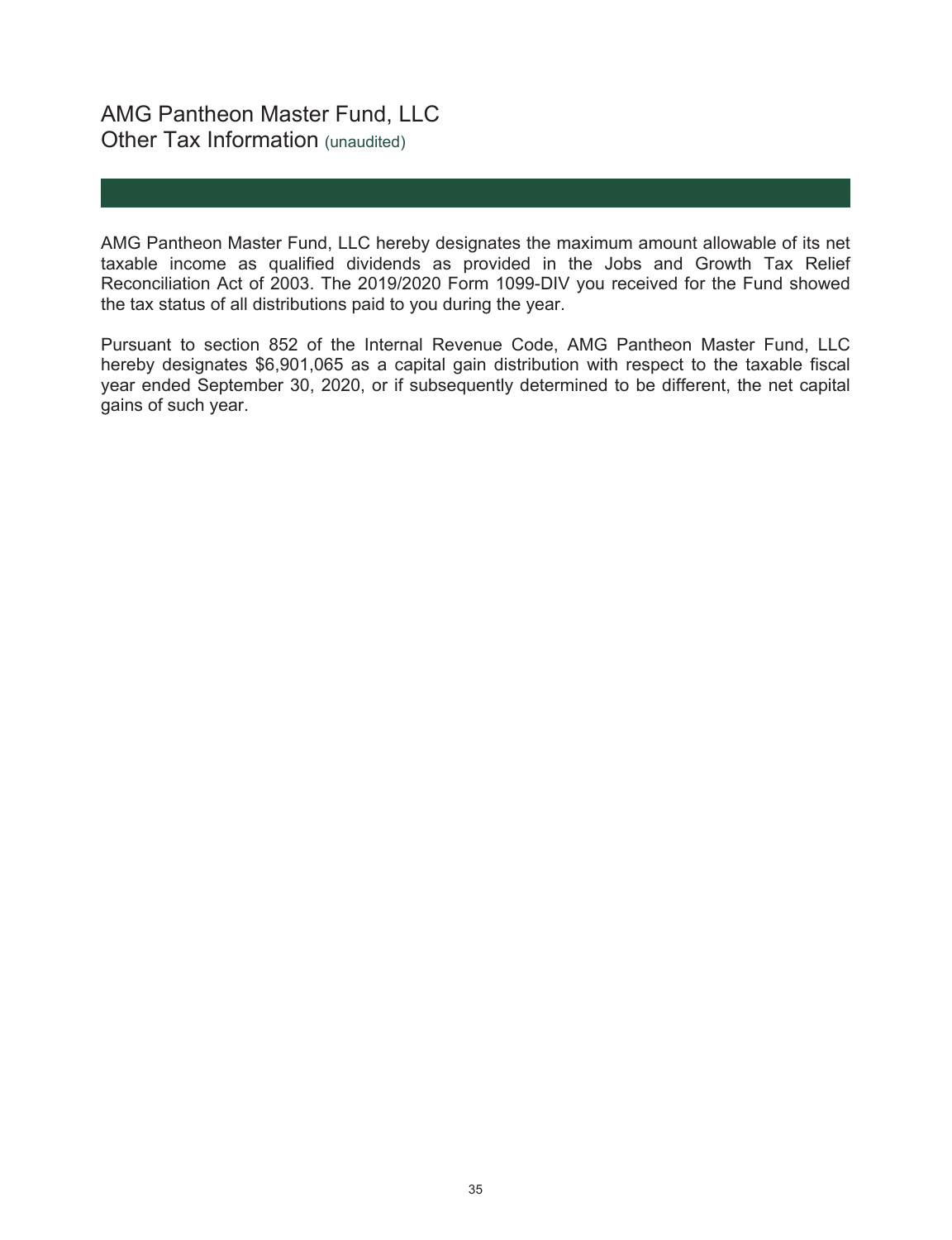# AMG Pantheon Master Fund, LLC Directors and Officers (unaudited)

The Directors and Officers, their business addresses, principal occupations for the past five years and ages are listed below. The Directors provide broad supervision over the affairs of the Fund. The Directors are experienced executives who meet periodically throughout the year to oversee the Fund's activities, review contractual arrangements with companies that provide services to the Fund, and review the Fund's performance. Unless otherwise noted, the address of each Director or Officer is the address of the Fund: One Stamford Plaza, 263 Tresser Boulevard, Suite 949, Stamford, Connecticut 06901. There is no stated term of office for Directors. Directors serve until their resignation, retirement or removal in accordance with the Fund's organizational documents and policies adopted by the Board from time to time. The President, Treasurer and Secretary of the Fund are elected by the Directors annually. The Officers hold office at the pleasure of the Directors.

#### **Independent Directors**

The following Directors are not "interested persons" of the Fund within the meaning of the 1940 Act:

| <b>Number of Funds</b><br><b>Overseen in Fund Complex</b>                                  | Name, Age, Principal Occupation(s) During Past 5 Years and Other Directorships Held by<br><b>Director</b>                                                                                                                                                                                                                                                                                                                                                                                                                                                                                                                                                                                                                                                                                                                                                                                                                                                                                                                                                  |
|--------------------------------------------------------------------------------------------|------------------------------------------------------------------------------------------------------------------------------------------------------------------------------------------------------------------------------------------------------------------------------------------------------------------------------------------------------------------------------------------------------------------------------------------------------------------------------------------------------------------------------------------------------------------------------------------------------------------------------------------------------------------------------------------------------------------------------------------------------------------------------------------------------------------------------------------------------------------------------------------------------------------------------------------------------------------------------------------------------------------------------------------------------------|
| Director since 2014<br>Oversees 46 Funds in<br><b>Fund Complex</b>                         | Kurt A. Keilhacker, 57<br>Managing Partner, TechFund Europe (2000-Present); Managing Partner, TechFund Capital<br>(1997-Present); Managing Partner, Elementum Ventures (2013-Present); Director, MetricStory,<br>Inc. (2017-Present); Trustee, Wheaton College (2018-Present); Trustee, Gordon College (2001-<br>2016); Board Member, 6wind SA (2002-2019).                                                                                                                                                                                                                                                                                                                                                                                                                                                                                                                                                                                                                                                                                                |
| Independent Chairman<br>Director since 2014<br>Oversees 46 Funds in<br><b>Fund Complex</b> | Eric Rakowski, 62<br>Professor of Law, University of California at Berkeley School of Law (1990-Present); Tax<br>Attorney at Davis Polk & Wardwell and clerked for Judge Harry T. Edwards of the U.S. Court of<br>Appeals for the District of Columbia Circuit and for Justice William J. Brennan Jr. of the U.S.<br>Supreme Court; Director of Harding, Loevner Funds, Inc. (10 portfolios); Trustee of Third<br>Avenue Trust (3 portfolios) (2002-2019); Trustee of Third Avenue Variable Trust (1 portfolio)<br>(2002-2019).                                                                                                                                                                                                                                                                                                                                                                                                                                                                                                                            |
| Director since 2014<br>Oversees 46 Funds in<br><b>Fund Complex</b>                         | Victoria L. Sassine, 55<br>Adjunct Professor, Babson College (2007-Present); Director, Board of Directors, PRG Group<br>(2017-Present); CEO, Founder, Scale Smarter Partners, LLC (2018-Present); Adviser, EVOFEM<br>Biosciences (2019-Present); Chairperson, Board of Directors, Business Management<br>Associates (2018-2019).                                                                                                                                                                                                                                                                                                                                                                                                                                                                                                                                                                                                                                                                                                                           |
| <b>Interested Directors</b>                                                                |                                                                                                                                                                                                                                                                                                                                                                                                                                                                                                                                                                                                                                                                                                                                                                                                                                                                                                                                                                                                                                                            |
| <b>Number of Funds</b><br><b>Overseen in Fund Complex</b>                                  | Name, Age, Principal Occupation(s) During Past 5 Years and Other Directorships Held by<br><b>Director</b>                                                                                                                                                                                                                                                                                                                                                                                                                                                                                                                                                                                                                                                                                                                                                                                                                                                                                                                                                  |
| Director since 2014<br>Oversees 46 Funds in<br><b>Fund Complex</b>                         | <b>Christine C. Carsman, 69</b><br>Senior Policy Advisor, Affiliated Managers Group, Inc. (2019-Present); Chair of the Board of<br>Directors, AMG Funds plc (2015-2018); Director, AMG Funds plc (2010-2018); Executive Vice<br>President, Deputy General Counsel and Chief Regulatory Counsel, Affiliated Managers Group,<br>Inc. (2017-2018); Senior Vice President and Deputy General Counsel, Affiliated Managers<br>Group, Inc. (2011-2016); Senior Vice President and Chief Regulatory Counsel, Affiliated<br>Managers Group, Inc. (2007-2011); Vice President and Chief Regulatory Counsel, Affiliated<br>Managers Group, Inc. (2004-2007); Secretary and Chief Legal Officer, AMG Funds, AMG Funds<br>I, AMG Funds II and AMG Funds III (2004-2011); Senior Counsel, Vice President and Director of<br>Operational Risk Management and Compliance, Wellington Management Company, LLP;<br>Director Emeritus of Harding, Loevner Funds, Inc. (0 portfolios) (2021-Present); Director of<br>Harding, Loevner Funds, Inc. (9 portfolios) (2017-2020). |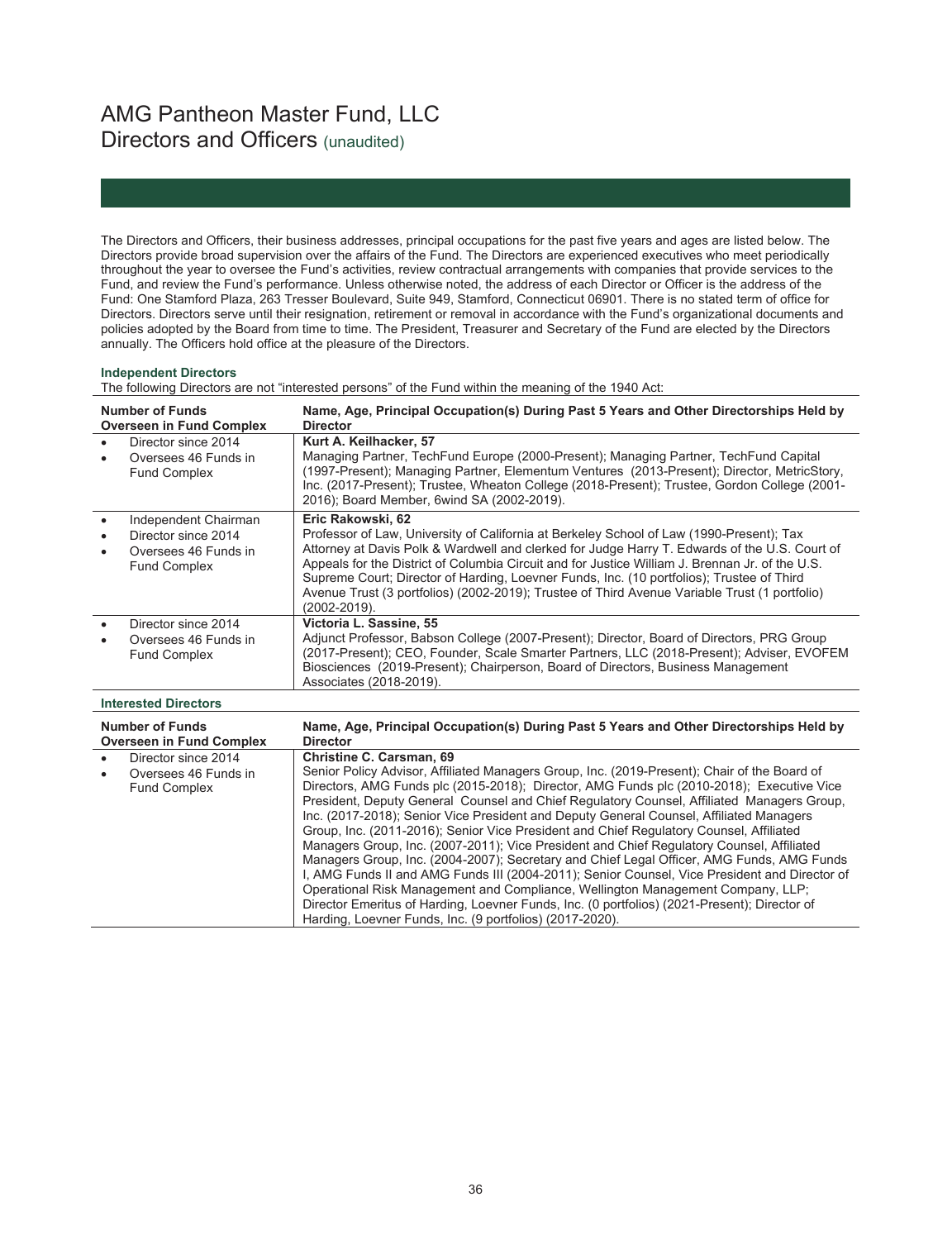# AMG Pantheon Master Fund, LLC Directors and Officers *(continued)*

### **Officers**

|   | Position(s) Held with Fund<br>and Length of Time Served | Name, Age, Principal Occupation(s) During Past 5 Years                                            |
|---|---------------------------------------------------------|---------------------------------------------------------------------------------------------------|
|   | President since 2018                                    | Keitha L. Kinne, 63                                                                               |
| ٠ | <b>Principal Executive Officer</b>                      | Chief Operating Officer, AMG Funds LLC (2007-Present); Chief Investment Officer, AMG Funds        |
|   | since 2018                                              | LLC (2008-Present): President and Principal, AMG Distributors, Inc. (2018-Present): Chief         |
|   | <b>Chief Executive Officer</b>                          | Operating Officer, AMG Distributors, Inc. (2007-Present); President, Chief Executive Officer and  |
|   |                                                         | Principal Executive Officer, AMG Funds, AMG Funds I, AMG Funds II, AMG Funds III and AMG          |
|   | since 2018                                              | Funds IV (2018-Present); Chief Operating Officer, AMG Funds, AMG Funds I, AMG Funds II,           |
|   | <b>Chief Operating Officer</b>                          | and AMG Funds III (2007-Present); Chief Operating Officer, AMG Funds IV (2016-Present);           |
|   | since 2014                                              | Chief Operating Officer and Chief Investment Officer, Aston Asset Management, LLC (2016);         |
|   |                                                         | President and Principal Executive Officer, AMG Funds, AMG Funds I, AMG Funds II and AMG           |
|   |                                                         | Funds III (2012-2014); Managing Partner, AMG Funds LLC (2007-2014); President and                 |
|   |                                                         | Principal, AMG Distributors, Inc. (2012-2014); Managing Director, Legg Mason & Co., LLC           |
|   |                                                         | (2006-2007); Managing Director, Citigroup Asset Management (2004-2006).                           |
|   | Secretary and Chief Legal                               | Mark J. Duggan, 56                                                                                |
|   | Officer since 2015                                      | Managing Director and Senior Counsel, AMG Funds LLC (2021-Present); Senior Vice President         |
|   |                                                         | and Senior Counsel, AMG Funds LLC (2015-2021); Secretary and Chief Legal Officer, AMG             |
|   |                                                         | Funds, AMG Funds I, AMG Funds II, AMG Funds III and AMG Funds IV (2015-Present);                  |
|   |                                                         | Attorney, K&L Gates, LLP (2009-2015).                                                             |
|   | <b>Chief Financial Officer</b>                          | Thomas G. Disbrow, 55                                                                             |
|   | since 2017                                              | Vice President, Mutual Fund Treasurer & CFO, AMG Funds, AMG Funds LLC (2017-Present);             |
|   | Treasurer since 2017                                    | Chief Financial Officer, Principal Financial Officer, Treasurer and Principal Accounting Officer, |
|   | <b>Principal Financial Officer</b>                      | AMG Funds, AMG Funds I, AMG Funds II, AMG Funds III and AMG Funds IV (2017-Present);              |
|   | since 2017                                              | Managing Director - Global Head of Traditional Funds Product Control, UBS Asset Management        |
|   | <b>Principal Accounting</b>                             | (Americas), Inc. (2015-2017); Managing Director - Head of North American Funds Treasury,          |
|   | Officer since 2017                                      | UBS Asset Management (Americas), Inc. (2011-2015).                                                |
|   | Deputy Treasurer since                                  | John A. Starace, 50                                                                               |
|   | 2017                                                    | Vice President, Mutual Fund Accounting, AMG Funds LLC (2021-Present); Director, Mutual            |
|   |                                                         | Fund Accounting, AMG Funds LLC (2017-2021); Vice President, Deputy Treasurer of Mutual            |
|   |                                                         | Funds Services, AMG Funds LLC (2014-2017); Deputy Treasurer, AMG Funds, AMG Funds I,              |
|   |                                                         | AMG Funds II, AMG Funds III and AMG Funds IV (2017-Present); Vice President, Citi Hedge           |
|   |                                                         | Fund Services (2010-2014); Audit Senior Manager (2005-2010) and Audit Manager (2001-              |
|   | <b>Chief Compliance Officer</b>                         | 2005), Deloitte & Touche LLP.<br>Patrick J. Spellman, 47                                          |
|   | and Sarbanes-Oxley Code                                 | Vice President, Chief Compliance Officer, AMG Funds LLC (2017-Present); Chief Compliance          |
|   | of Ethics Compliance                                    | Officer and Sarbanes-Oxley Code of Ethics Compliance Officer, AMG Funds, AMG Funds I,             |
|   | Officer since 2019                                      | AMG Funds II, AMG Funds III and AMG Funds IV (2019-Present); Chief Compliance Officer,            |
|   |                                                         | AMG Distributors, Inc., (2010-Present); Senior Vice President, Chief Compliance Officer, AMG      |
|   |                                                         | Funds LLC (2011-2017); Anti-Money Laundering Compliance Officer, AMG Funds, AMG Funds             |
|   |                                                         | I, AMG Funds II, and AMG Funds III (2014-2019); Anti-Money Laundering Officer, AMG Funds          |
|   |                                                         | IV, (2016-2019); Compliance Manager, Legal and Compliance, Affiliated Managers Group, Inc.        |
|   |                                                         | $(2005 - 2011)$ .                                                                                 |
|   | Anti-Money Laundering                                   | Hector D. Roman, 43                                                                               |
|   | Compliance Officer since                                | Director, Legal and Compliance, AMG Funds LLC (2020-Present); Manager, Legal and                  |
|   | 2019                                                    | Compliance, AMG Funds LLC (2017-2019); Anti-Money Laundering Compliance Officer, AMG              |
|   |                                                         | Funds, AMG Funds I, AMG Funds II, AMG Funds III and AMG Funds IV (2019-Present); Director         |
|   |                                                         | of Compliance, Morgan Stanley Investment Management (2015-2017); Senior Advisory,                 |
|   |                                                         | PricewaterhouseCoopers LLP (2014-2015); Risk Manager, Barclays Investment Bank (2008-             |
|   |                                                         | 2014).                                                                                            |
|   | <b>Executive Vice President</b>                         | Susan Long McAndrews, 54                                                                          |
|   | since 2021                                              | Partner of U.S. Investment and Global Business Development, Pantheon Ventures (US) LP             |
|   |                                                         | (2002-Present); Chief Executive Officer, Pantheon Securities, LLC (2002-Present); Principal,      |
|   |                                                         | Capital Z Partners (1998-2001); Director, Private Equity Group, Russell Investments (1995-        |
|   |                                                         | 1998).                                                                                            |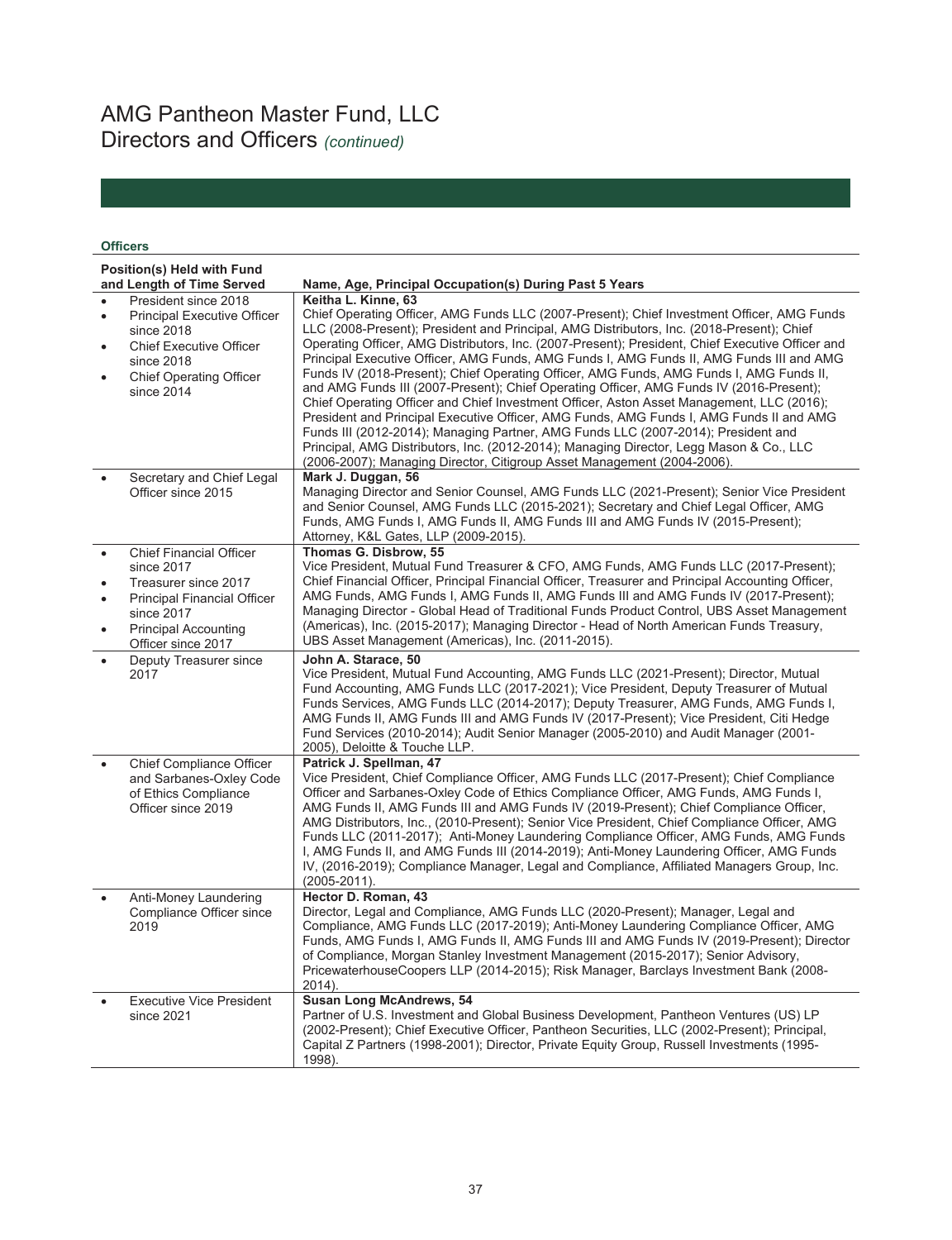# Investment Program (unaudited)

The Master Fund's investment objective is to seek long-term capital appreciation. The Master Fund will seek to achieve its investment objective by investing predominantly in interests in private equity investments, including primary and secondary investments in private equity, infrastructure, and other private asset funds ("Investment Funds") and co-investments in portfolio companies. Each Investment Fund is managed by the general partner or manager (or equivalent) of the Investment Fund (such general partner, manager, or equivalent in respect of any Investment Fund being hereinafter referred to as the "Investment Fund Manager" of such Investment Fund) under the direction of the portfolio managers or investment teams selected by the Investment Fund Manager.

Under normal circumstances, the Master Fund expects to invest primarily in any of (i) private equity investments of any type, including primary and secondary investments in Investment Funds and investments in companies that are typically made alongside one or more Investment Funds, (ii) exchange-traded funds ("ETFs") designed to track equity indexes and (iii) cash, cash equivalents and other short-term investments. The allocation among these types of investments may vary from time to time.

The Master Fund may invest up to 25% of its total assets in a wholly-owned subsidiary organized as a Delaware limited liability company (the "Subsidiary Fund"). The Subsidiary Fund has the same investment objective and strategies as the Master Fund and, like the Master Fund, is managed by Pantheon Ventures (US) LP (the "Investment Manager"). The Master Fund's investment in the Subsidiary Fund permits the Master Fund to pursue its investment objective and strategies in a potentially tax-efficient manner. Except as otherwise provided, references to the Master Fund's investments include the Subsidiary Fund's investments for the convenience of the reader.

The Investment Manager believes that the Master Fund's investment program will offer a unique approach to private equity investing for "accredited investors" (as used in this report, "Eligible Investors") who previously have not had access to high quality private equity Investment Funds. In pursuing the Master Fund's investment objective, the Investment Manager will allocate capital in the private equity portion of the portfolio across primary and secondary investments in Investment Funds and co-investments in portfolio companies. The Investment Manager will seek to invest across a broad spectrum of Investment Funds (e.g., buyout, growth capital, special situations, credit, private infrastructure, real estate, real assets, and other private asset funds), determined by a diverse selection of geographies (e.g., North America, Europe, Asia, and emerging markets) and vintage years. Notwithstanding the foregoing, while the Master Fund seeks opportunities to deploy capital in any way consistent with its investment objectives and strategies, the Investment Manager anticipates investing the private equity portion of its portfolio primarily in co-investments and/or secondaries of Investment Funds. The Master Fund is not currently allocating capital to real estate investments but reserves the right to hold such investments in the future. At any given time, the Master Fund's geographic diversification may be overweighted to one geography, with a corresponding underweighting of, or potentially even the exclusion of, other geographies. In addition, the Master Fund's ability to access certain types of investment opportunities, including secondary investments, may be limited by legal, regulatory or tax considerations related to the Master Fund's status as a registered investment company, resulting in periods during which the Master Fund may not have any exposure to such investments.

The Master Fund has been structured with the intent of seeking to alleviate or reduce a number of the burdens typically associated with private equity investing, such as funding capital calls on short notice, reinvesting distribution proceeds, meeting large minimum commitment amounts, and receiving tax reporting on potentially late Schedule K-1s. To maintain liquidity and to fund Investment Fund capital calls, the Master Fund may invest in ETFs designed to track equity indexes and in cash and short-term securities. In addition, the Master Fund may use derivative instruments, primarily equity options and swaps (and, to a lesser extent, futures and forwards), for hedging purposes to help protect the value of its ETF investments, and may also invest in dividend paying equities or ETFs of dividend paying equities. Furthermore, while the Master Fund seeks opportunities to deploy capital in any way consistent with its investment objectives and strategies, the Master Fund may hold a substantial portion of its assets in ETFs, cash and short term investments as it seeks desirable investments for the private equity portion of the Master Fund's portfolio.

The Master Fund has obtained an exemptive order from the SEC that permits the Master Fund to invest alongside affiliates, including certain public or private funds managed by the Investment Manager and its affiliates, subject to certain terms and conditions.

#### **Investment Philosophy**

Registered investment companies, such as the Master Fund, are generally subject to significant regulatory restrictions with respect to selling securities short and using leverage and derivatives. The Investment Funds generally are not subject to the same investment restrictions as the Master Fund, and are generally subject to few investment limitations, including investment limitations under the Investment Company Act of 1940, as amended (the "1940 Act"), or the Internal Revenue Code of 1986, as amended (the "IRC"). While the 1940 Act applies to the Master Fund, the Investment Funds are not subject to the 1940 Act.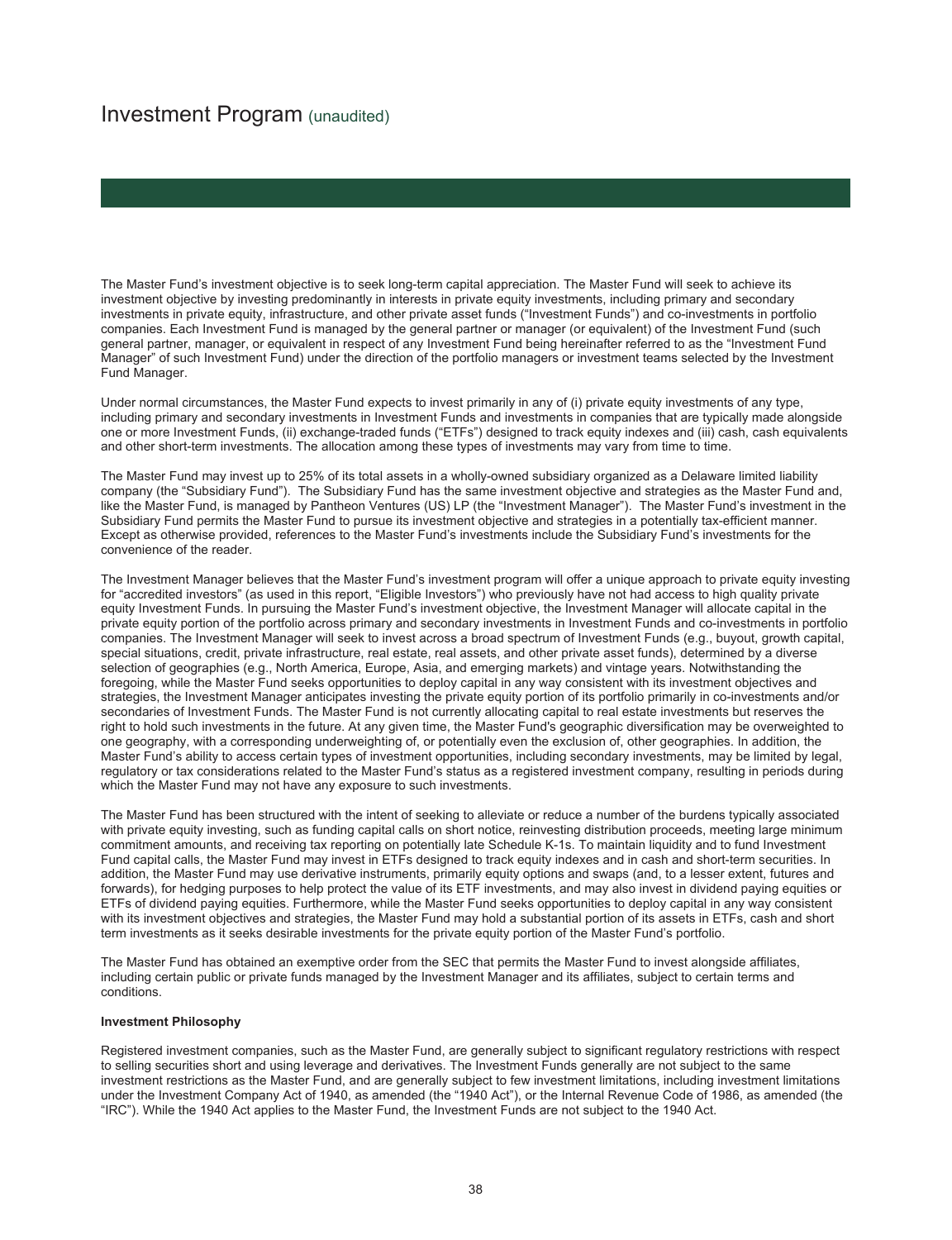Units of the Master Fund ("Units") are issued solely in private placement transactions that do not involve any "public offering" within the meaning of Section 4(2) of, and/or Regulation D under the Securities Act of 1933, as amended (the "Securities Act"). By investing in the Master Fund, "accredited investors" (as defined in Regulation D under the Securities Act) ("Investors") gain access to funds managed by Investment Fund Managers whose services are generally not available to the investing public, or who may otherwise restrict the number and type of persons whose money will be managed. Investing in the Master Fund also permits Investors to invest with Investment Fund Managers without being subject to the high minimum investment requirements typically charged by such Investment Fund Managers. The Master Fund should also benefit from its exposure to a number of different investment styles. Investing through various Investment Fund Managers that employ different strategies may reduce the volatility inherent in a direct investment by the Master Fund with a single Investment Fund Manager.

#### **Investment Strategies**

The Master Fund seeks to provide investors with long-term capital appreciation by investing a substantial portion of its assets in a diverse portfolio of Investment Funds.

The principal elements of the Investment Manager's investment strategy include: (i) allocating the assets of the Master Fund across Investment Funds, portfolio companies, and other assets; (ii) seeking to secure access to attractive investment opportunities that the Investment Manager believes offer attractive value; (iii) seeking to manage the Master Fund's investment level and liquidity using the Investment Manager's commitment strategy; and (iv) seeking to manage risk through ongoing monitoring of the portfolio.

• *Asset Allocation*. With respect to Investment Funds, the Master Fund will define a strategic asset allocation that seeks to benefit from long-term diverse investments through exposure to different geographic markets, investment types, and vintage years. The Investment Manager seeks to implement a proactive approach to portfolio construction, defining strategic goals and reviewing the portfolio's development on an on-going basis. This approach enables the Investment Manager to construct portfolios that the Investment Manager believes are appropriately diverse and reflect the Investment Manager's assessment of sector and valuation themes. To seek to achieve the targeted strategic asset allocation, the Master Fund will allocate its capital among primary and secondary investments in Investment Funds and pursue co-investment opportunities alongside Investment Funds.

• *Access.* The Master Fund will seek to provide Investors with access to investments that are generally unavailable to the investing public due to resource requirements and high investment minimums.

•*Commitment Strategy.* The Investment Manager intends to manage the Master Fund's commitment strategy with a view towards balancing liquidity while maintaining a high level of investment.

• *Risk Management.* The long-term nature of private equity investments requires a commitment to ongoing risk management. The Investment Manager seeks to maintain close contact with the Investment Fund Managers and to monitor the performance of individual Investment Funds and co-investments by tracking operating information and other pertinent details.

**No guarantee or representation is made that the investment program of the Master Fund or any Investment Fund will be successful, that the various Investment Funds selected will produce positive returns or that the Master Fund will achieve its investment objective. The Investment Manager also may invest the Master Fund's assets in Investment Funds that engage in investment strategies other than those described in this report, and may sell the Master Fund's portfolio holdings at any time.** 

#### **Private Equity**

Private equity is a common term for investments that are typically made in non-public companies through privately negotiated transactions. Private equity investors generally seek to acquire quality assets at attractive valuations and use operational expertise to enhance value and improve portfolio company performance. Buyout funds acquire private and public companies, as well as divisions of larger companies. Private equity specialists then seek to uncover value enhancing opportunities in portfolio companies, unlock the value of the portfolio company and reposition it for sale at a multiple of invested equity.

Private equity investments are typically made in non-public companies through privately negotiated transactions. Private equity investments may be structured using a range of financial instruments, including common and preferred equity, convertible securities, subordinated debt and warrants or other derivatives.

Private equity funds, often organized as limited partnerships, are the most common vehicles for making private equity investments. In such funds, investors usually commit to provide up to a certain amount of capital when requested by the fund's manager or general partner. The general partner then makes private equity investments on behalf of the fund. The fund's investments are usually realized, or "exited" after a three to seven year holding period through a private sale, an initial public offering (IPO) or a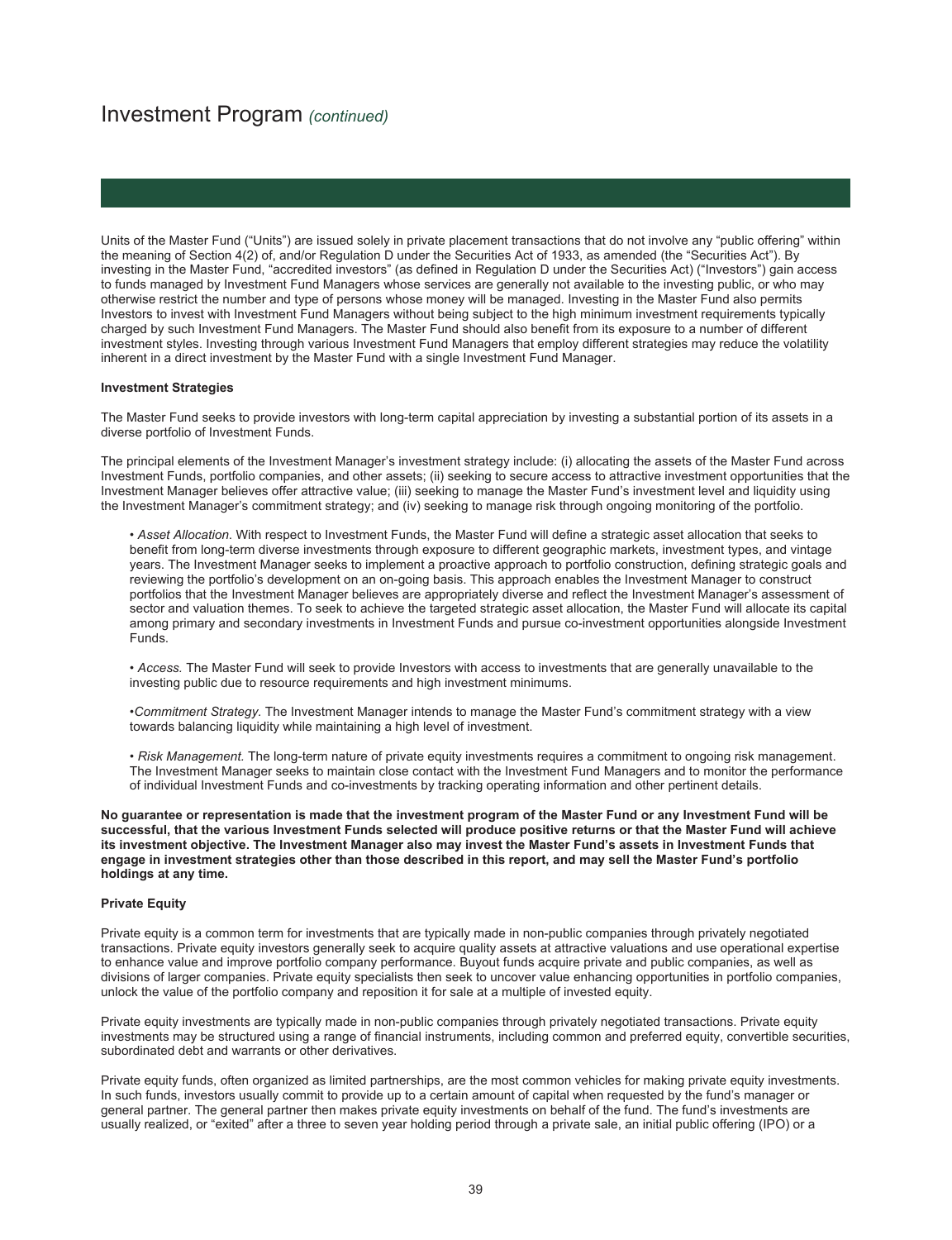recapitalization. Proceeds of such exits are then distributed to the fund's investors. The funds themselves typically have a term of ten to thirteen years.

The private equity market is diverse and can be divided into several different segments. These include the type and financing stage of the investment, the geographic region in which the investment is made and the vintage year. Investments in private equity have increased significantly over the last 20 years, driven principally by large institutional investors seeking increased returns and portfolio efficiency. It is now common for large pension funds, endowments and other institutional investors to allocate significant assets to private equity.

#### **Buyouts, Growth Capital, Special Situations, Venture Capital/Other**

In the private equity asset class, the term "financing stage" is used to describe investments (or funds that invest) in companies at a certain stage of development. The different financing stages may have distinct risk, return and correlation characteristics, and play different roles within a diverse private equity portfolio. Broadly speaking, private equity investments can be broken down into four financing stages: buyout, growth capital, special situations, and venture capital. These categories may be further subdivided based on the investment strategies that are employed (e.g., credit investments or real estate investments).

• *Buyouts*. Control investments in established, cash flow positive companies are usually classified as buyouts. Buyout investments may focus on small-, mid-, large-, or mega-capitalization companies, and such investments collectively represent a substantial majority of the capital deployed in the overall private equity market. The use of debt financing, or leverage, is prevalent in buyout transactions – particularly in the large- and mega-cap segment. Overall, debt financing typically makes up 50-70% of the price paid for a company.

•*Growth Capital.* Typically involves minority investments in established companies with strong growth characteristics. Companies that receive growth capital investments typically are profitable businesses that need capital for organic and acquisition growth strategies and shareholder liquidity.

•*Special Situations.* A broad range of investments including mezzanine, distressed debt, infrastructure, energy/utility investing and turnarounds may be classified as special situations.

• *Venture Capital/Other.* Investments in new and emerging companies are usually classified as venture capital. Such investments are often in technology and healthcare-related industries. Companies financed by venture capital are generally not cash flow positive at the time of investment and may require several rounds of financing before the company can be sold privately or taken public. Venture capital investors may finance companies along the full path of development or focus on certain sub-stages (usually classified as seed, early and late stage) in partnership with other investors. It is not anticipated that venture capital will be a meaningful portion of the Master Fund's allocations.

#### **Private Equity Investment Types**

Some of the investments that the Investment Manager will consider with respect to the Master Fund include, but are not limited to:

•*Primary Investments.* Primary investments (primaries) are interests or investments in newly established private equity funds that are typically acquired by way of subscription during their fundraising period. Most private equity fund sponsors raise new funds only every two to four years, and many top-performing funds are closed to new investors. Because of the limited windows of opportunity for making primary investments in particular funds, strong relationships with leading fund sponsors are highly important for primary investors.

Primary investors subscribe for interests during an initial fundraising period, and their capital commitments are then used to fund investments in a number of individual operating companies during a defined investment period. The investments of the fund are usually unknown at the time of commitment, and investors typically have little or no ability to influence the investments that are made during the fund's life. Because primary investors must rely on the expertise of the fund manager, an accurate assessment of the manager's capabilities is essential.

Primary investments typically exhibit a value development pattern, commonly known as the "J-curve," in which the fund's net asset value typically declines moderately during the early years of the fund's life as investment-related fees and expenses are incurred before investment gains have been realized. As the fund matures and portfolio companies are sold, the pattern typically reverses with increasing net asset value and distributions to fund investors. There can be no assurance, however, that any or all primary investments made by the Master Fund will exhibit this pattern of investment development. Primary investments are usually ten to thirteen years in duration, while underlying investments in portfolio companies generally have a three to seven year duration, if not longer.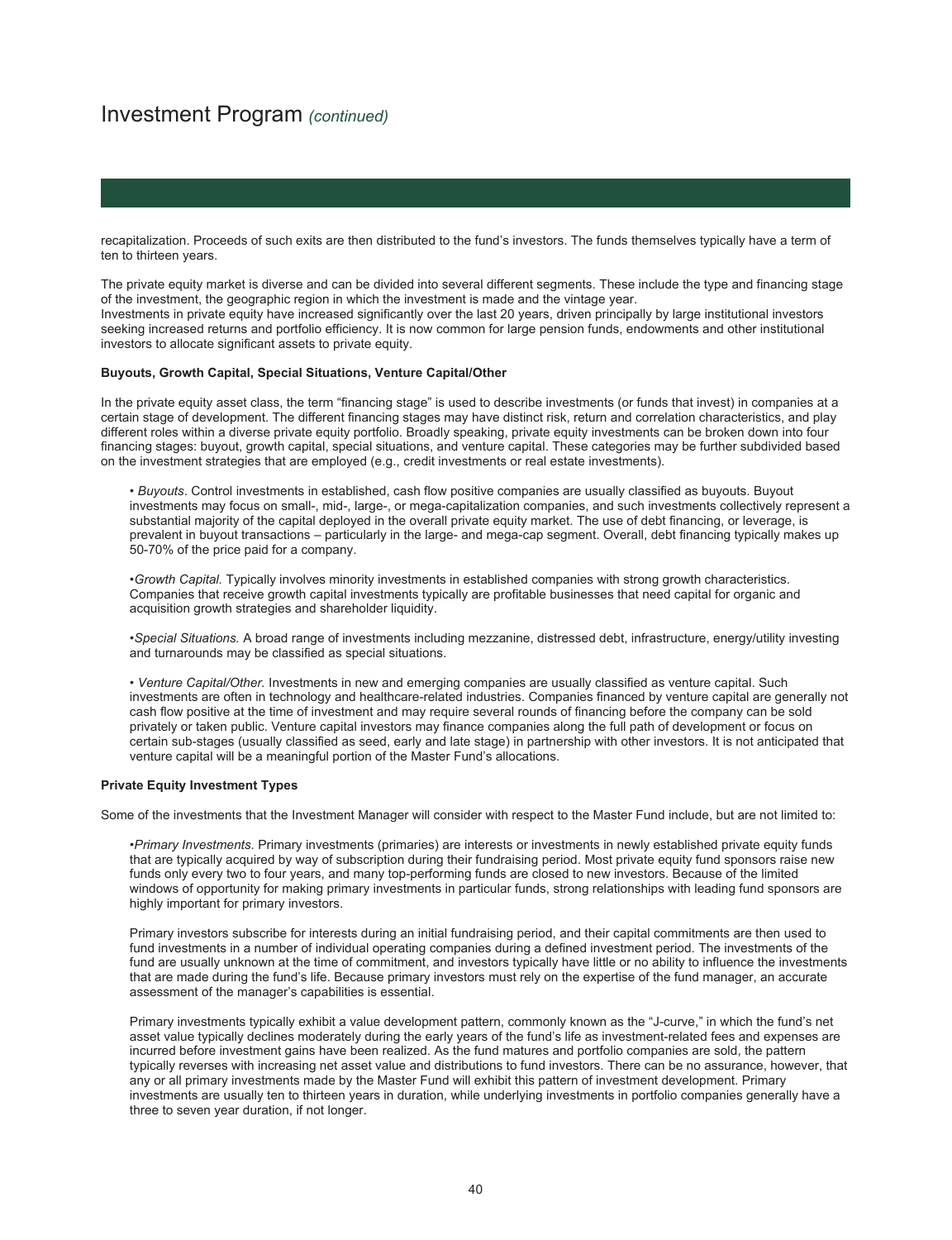•*Secondary Investments*. Secondary investments (secondaries) are interests in existing private equity funds that are acquired in privately negotiated transactions, typically after the end of the private equity fund's fundraising period. Secondary investments may play an important role in a diverse private equity portfolio. Because secondaries typically already have invested in portfolio companies, they are viewed as more mature investments than primaries and further along in their development pattern. As a result, their investment returns may not exhibit a pronounced J-curve pattern expected to be achieved by primaries in their early stages. In addition, secondaries typically provide earlier distributions than primaries. Past performance is not indicative of future results. There can be no assurance, however, that any or all secondary investments made by the Master Fund will exhibit this pattern of investment development. In addition, the Master Fund's ability to access secondary investments may be limited by legal, regulatory or tax considerations related to the Master Fund's status as a registered investment company, resulting in periods during which the Master Fund may not have any exposure to such investments.

• *Direct Investments/Co-Investments*. Direct investments involve acquiring (directly or indirectly) an interest in securities issued by an operating company. Co-investments represent opportunities to separately invest in specific portfolio companies that are otherwise represented in an Investment Fund. Such investments are typically made as co-investments alongside private equity funds, and are usually structured such that the lead investor holds a controlling interest. Co-investments are typically offered to Investment Fund investors when the Investment Fund Manager believes that there is an attractive investment for the Investment Fund but the total size of the potential holding exceeds the targeted size for the Investment Fund. Direct investments and co-investments, unlike investments in Investment Funds, generally do not bear an additional layer of fees or bear significantly reduced fees. It is anticipated that Co-Investment Vehicles (defined below) will be formed and managed by third-party fund managers and that neither the Investment Manager nor the Master Fund will be able to exercise day to day control over the Co-Investment Vehicles.

#### **Portfolio Allocation**

The Master Fund's investment process will begin with an allocation framework among: (i) primary and secondary private equity investments and co-investments in portfolio companies; (ii) buyout, growth capital, credit, distressed investments, special situations investments, private infrastructure funds, real estate, real assets, and other private asset funds; and (iii) investments focused in North America, Europe, Asia, and emerging markets. The framework also provides for diverse allocations over vintage years and with respect to individual investments. It is expected that through such diversification, the Master Fund may be able to achieve more consistent returns and lower volatility than would generally be expected if its portfolio were more concentrated in a single fund, geography, sector, vintage year, or a smaller number of funds.

Because of the distinct cash flow characteristics associated with different types of private equity investments, asset allocation is based on both quantitative and qualitative factors.

Over time, the allocation ranges and commitment strategy may be adjusted based on the Investment Manager's analysis of the private equity market, the Master Fund's existing portfolio at the relevant time, or other pertinent factors.

The Investment Manager intends to manage the Master Fund's commitment strategy with a view towards balancing liquidity while maintaining a high level of investment. Commitments to private equity funds generally are not immediately invested. Instead, committed amounts are drawn down by private equity funds and invested over time, as underlying investments are identified—a process that may take a period of several years. As a result, without an appropriate commitment strategy, a significant exposure to private equity investments could be difficult to achieve. The Investment Manager will seek to address this challenge using a commitment strategy designed to provide an appropriate investment level. Currently, the private equity portion of the Master Fund's portfolio is primarily comprised of co-investments and secondaries and will evolve over time to include primary investments. As such, the proportion of assets allocated to secondary investments, primary investments, and co-investments will depend on the maturity profile of the existing portfolio and the cash flows into the Master Fund and will be managed to achieve a stated investment strategy. Furthermore, the Master Fund may over-commit to private equity investments—both primaries and secondaries—to provide an appropriate investment level. The Master Fund's exposure to certain types of investments (particularly secondaries) has been minimal at times and may continue to vary depending on legal, regulatory or tax considerations. See "Types of Investments and Related Risk Factors."

To maintain liquidity and to fund Investment Fund capital calls, the Master Fund may invest in ETFs designed to track equity indexes and cash and short term securities. In addition, the Master Fund may use derivative instruments, primarily equity options and swaps, for hedging purposes to help protect the value of its ETF investments, and may also invest in dividend paying equities or ETFs of dividend paying equities. Furthermore, and as described previously, while the Master Fund seeks opportunities to deploy capital in any way consistent with its investment objectives and strategies, the Master Fund may hold a substantial portion of the Master Fund's assets in ETFs, cash and short term investments as it seeks desirable investments for the private equity portion of the Master Fund's portfolio.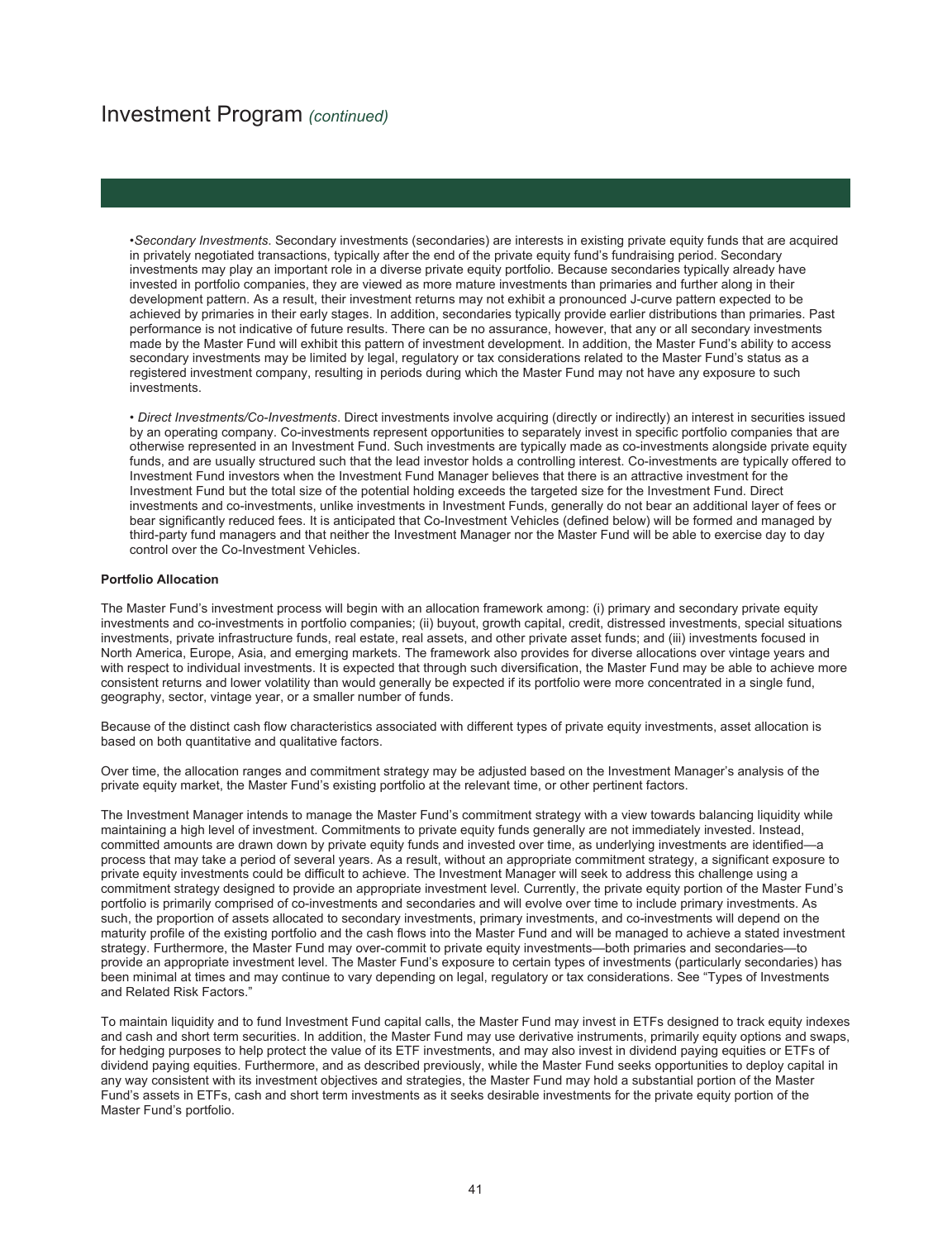The Master Fund's asset allocation with respect to the private equity portion of its portfolio, when fully deployed, is expected to be as noted below. The Investment Manager expects that even when the Master Fund's assets are fully invested, a substantial portion of the Master Fund's assets may consist of liquid assets, including ETFs, high quality fixed income securities, money market instruments, money market mutual funds, and other short-term securities, and cash or cash equivalents. At any given time, the Master Fund's geographic diversification may be overweighted to one geography, with a corresponding underweighting of, or potentially even the exclusion of, other geographies.

#### **Asset Allocation**

| <b>Financing Stage</b>                              |          |
|-----------------------------------------------------|----------|
| Buyout                                              | 40%-100% |
| Growth Capital                                      | 0%-20%   |
| Special Situations/Real Estate/Other Private Assets | 0%-40%   |
| Geographic Region                                   |          |
| North America                                       | 20%-100% |
| Europe                                              | 0%-40%   |
| Asia and Rest of World                              | 0%-40%   |

#### **Hedging Techniques**

From time to time, the Investment Manager may employ various hedging techniques in an attempt to reduce certain potential risks to which the Master Fund's portfolio may be exposed. These hedging techniques may involve the use of derivative instruments, including swaps, exchange-listed and over-the-counter put and call options, futures, and forward contracts.

To the extent that the Master Fund's potential exposure in a derivatives transaction is covered by the segregation of cash or liquid assets or otherwise, the Master Fund believes that such instruments do not constitute senior securities under the 1940 Act and, accordingly, will not treat them as being subject to the borrowing restrictions of the Master Fund.

#### **Temporary Defensive Strategies**

The Master Fund may, from time to time in its sole discretion, significantly alter its portfolio as a temporary defensive strategy. A defensive strategy may be employed as an alternative to, or in conjunction with, an option hedging strategy if, in the judgment of the Investment Manager, the performance of ETFs is likely to be adversely affected by current or anticipated economic, financial, political, or social factors. For defensive purposes, the Master Fund may invest without limit in short-term securities, including highquality commercial paper, obligations of banks and savings institutions, U.S. Government securities, government agency securities, and repurchase agreements, or it may retain funds in cash. When the Master Fund is invested defensively, it may not meet its investment objective. In addition, the Master Fund may, in the Investment Manager's sole discretion, hold cash, cash equivalents, other short-term securities or investments in money market funds in significant amount while the Master Fund seeks opportunities to deploy capital in any way consistent with its investment objectives and strategies, pending investment, in order to fund anticipated repurchases, expenses of the Master Fund, or other operational needs, or otherwise in the sole discretion of the Investment Manager.

#### **Investment Selection**

#### Primaries

The Investment Manager intends to invest in a broad spectrum of Investment Funds, determined by a diverse selection of strategies, Investment Fund Managers, geographies, and vintage years. The Investment Manager's manager selection process seeks to pick high-quality Investment Fund Managers from a broad range of opportunities by incorporating both a top-down and a bottom-up approach. The top-down process seeks to analyze whether each Investment Fund Manager fits within the overall target strategy allocations for the Master Fund, while the bottom-up process seeks to identify the relevant strengths and weaknesses of each Investment Fund Manager and identify the Investment Fund Managers with the greatest potential to deliver superior performance within a given market. The Investment Manager will select Investment Funds on the basis of strategy, availability, pricing (in the case of secondaries and co-investments), and various qualitative and quantitative criteria, including its analysis of actual and projected cash flows and past performance of an Investment Fund Manager during various time periods and market cycles; and an Investment Fund Manager's reputation, experience, expertise, and adherence to its investment philosophy. Opportunities are sourced through a network of relationships with intermediaries, agents, and investors, and then individually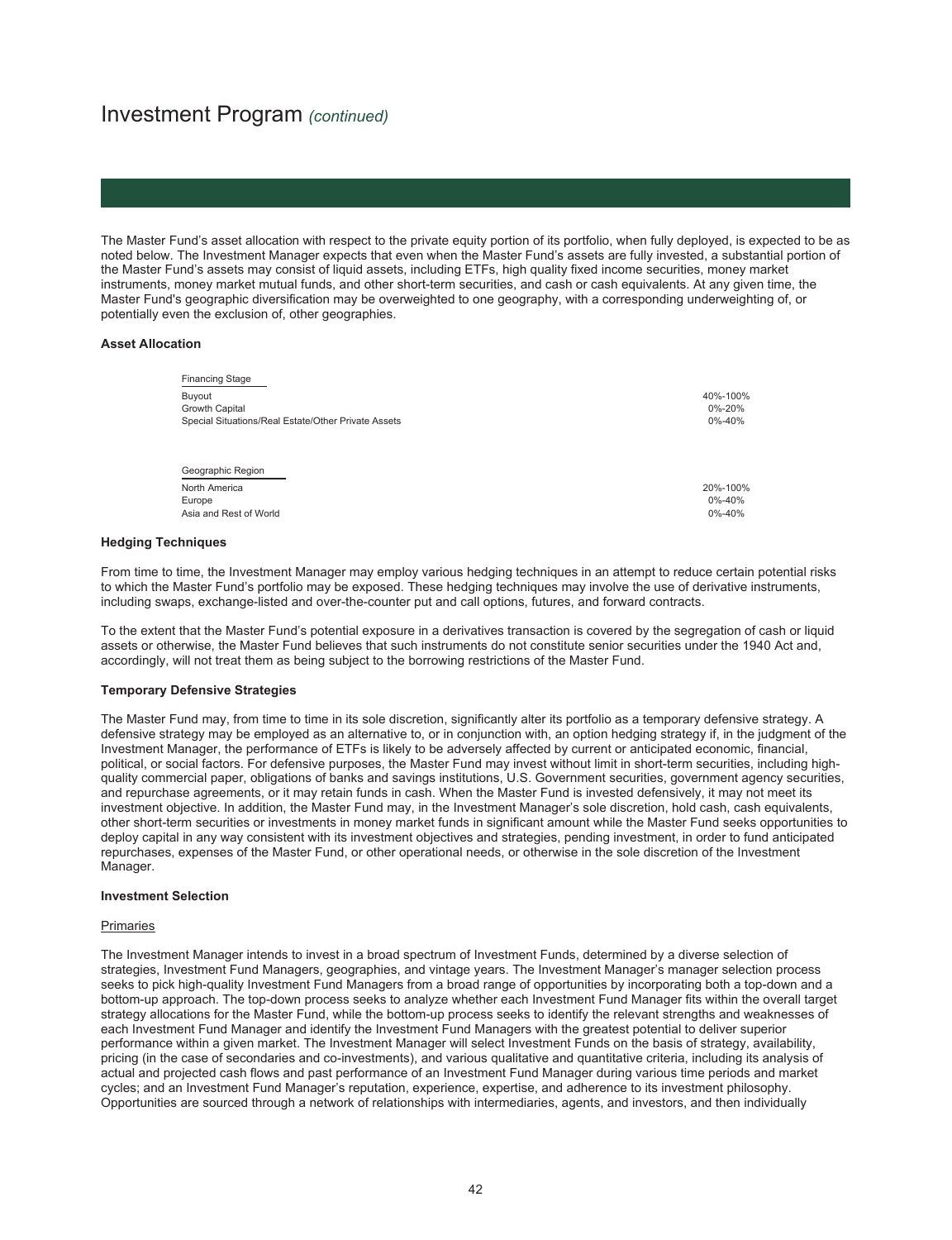#### Investment Program *(continued)*

evaluated by the Investment Manager's and its affiliates' investment professionals using its selection process. See "Investment Program—Due Diligence" below.

#### **Secondaries**

With respect to investments in secondaries, the Investment Manager's approach to the market is driven by a strategic approach to asset allocation, value investing, and a focus on asset quality. The Investment Manager seeks to implement a proactive approach to asset allocation, deciding on strategic goals and reviewing the portfolio's development on an on-going basis. This approach enables the Investment Manager to construct portfolios it believes are appropriately diverse and reflect the Investment Manager's assessment of sector and valuation themes. The Investment Manager seeks opportunities to invest in portfolios of assets at a discount to their intrinsic worth, with an emphasis on finding relative value across markets. Opportunities are assessed by reference to cyclically adjusted measures of value on a sector basis, incorporating earnings multiples, dividend ratios, and book value measures, as appropriate. These valuation metrics are used to help support the Investment Manager's philosophy of focusing on and prioritizing entry value, and helping to identify and favor those assets that the Investment Manager believes are the most attractively priced secondary transaction opportunities available in the market for the Master Fund at a particular point in time. A key consideration informing the Investment Manager's secondary investment strategy is manager and asset quality. In sourcing opportunities, the Investment Manager focuses on funds from historically high-performing management groups, with a close alignment of the Investment Fund Manager's incentives with those of investors, and on developing a diverse portfolio of quality underlying assets with the characteristics to provide upside potential as well as resilience in downside scenarios.

#### Co-Investments

The Investment Manager seeks to identify co-investment opportunities for the Master Fund from a select group of Investment Fund Managers with which the Investment Manager generally has long-standing relationships. Co-investments are managed by primary fund managers that are screened, analyzed, and monitored by the Investment Manager. The Investment Manager focuses on Investment Fund Managers with strong sector expertise and resulting operational capabilities that are well positioned to source, operationally improve, and exit companies successfully. This framework of manager selection within the Investment Manager's investment programs, and the Investment Manager's evaluation of current market conditions, determines the amount, quality, and type of co-investments the Investment Manager is likely to originate.

#### **Affiliated Transactions**

The Master Fund has obtained exemptive relief from the SEC permitting the Master Fund to invest alongside other funds managed by the Investment Manager or its affiliates in a manner consistent with the Master Fund's investment objective and strategies. Pursuant to such exemptive relief, the Master Fund generally is permitted to invest alongside such affiliates if a "required majority" (as defined in Section 57(o) of the 1940 Act) of the Master Fund's Independent Directors concludes that (1) the terms of the transaction, including the consideration to be paid, are reasonable and fair to the Master Fund and its shareholders and do not involve overreaching in respect of the Master Fund or its shareholders on the part of any person concerned, (2) the transaction is consistent with the interests of the Master Fund's shareholders and is consistent with the Master Fund's investment objective and strategies, and (3) the investment by any of the Investment Manager's affiliates would not disadvantage the Master Fund, and the Master Fund's participation would not be on a basis different from or less advantageous than that on which any of the Investment Manager's affiliates are investing.

#### **Due Diligence**

The Investment Manager and its personnel use a range of resources to identify and source the availability of promising Investment Funds and co-investment opportunities. The Investment Manager's diligence process focuses on risk management and investment and operational diligence. The Investment Manager will select investment strategies and Investment Funds on the basis of availability, pricing in the case of secondaries and various qualitative and quantitative criteria, including the Investment Manager's analysis of actual and projected cash flows and past performance of an Investment Fund Manager during various time periods and market cycles; and the Investment Fund Managers' reputation, experience, expertise, and adherence to investment philosophy. After making an investment in an Investment Fund, and as part of its ongoing diligence process, the Investment Manager will seek to: track operating information and other pertinent details; participate in periodic conference calls with Investment Fund Managers and onsite visits where appropriate; review audited and unaudited reports; and monitor turnover in senior Investment Fund personnel and changes in policies. In conjunction with the due diligence process, the tax treatment and legal terms of the investment are considered.

The Investment Manager and its personnel use a range of sources to identify, evaluate, select, and monitor investments for the Master Fund. The Investment Manager's investment professionals are involved throughout the process, and draw on the significant resources and insights available through its relationships with Investment Fund Managers. The Investment Manager's investment committees are responsible for portfolio allocation and final investment decisions.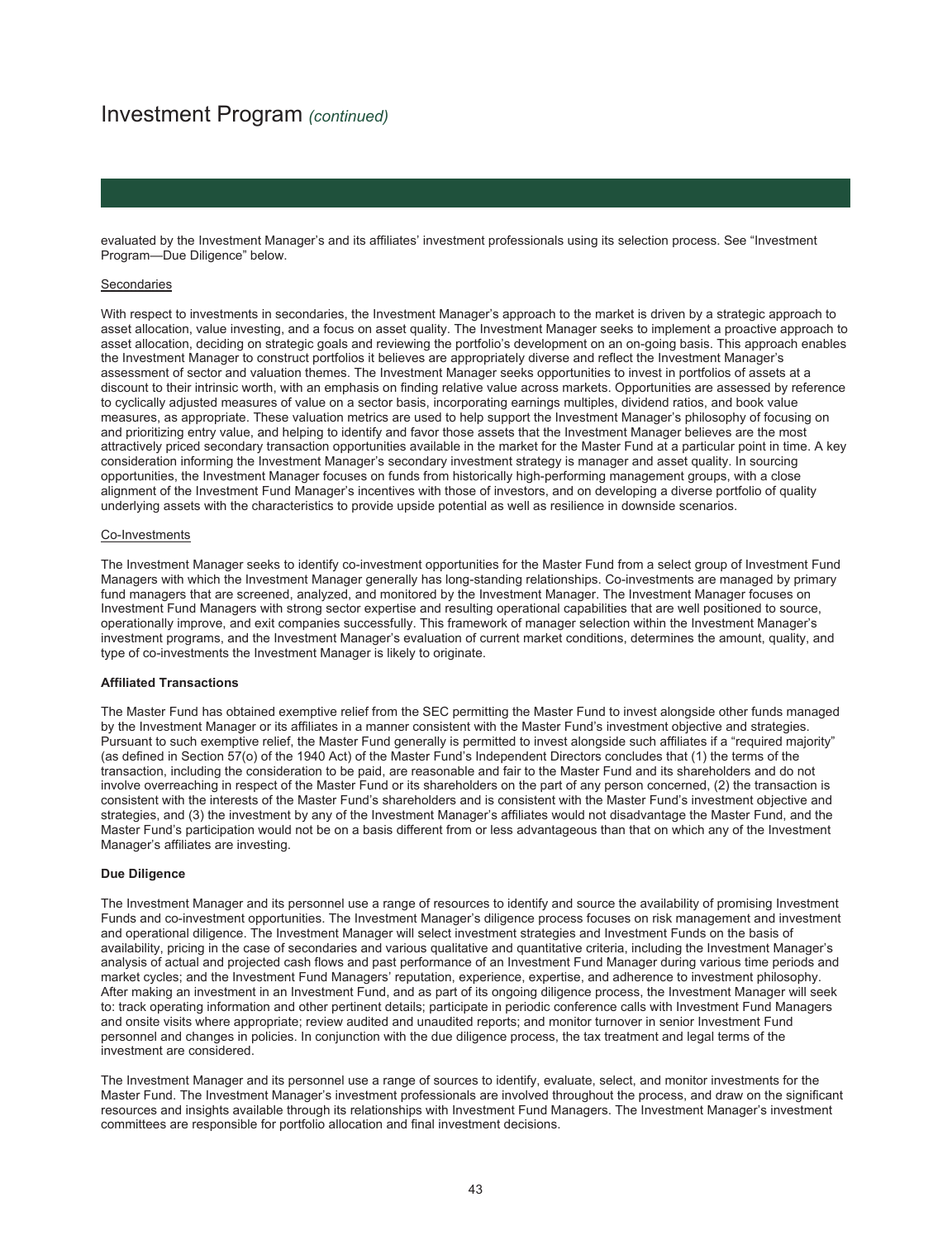#### Investment Program *(continued)*

The Investment Manager typically identifies prospective investments from multiple sources, including a network of intermediaries, agents, and investors. The Investment Manager seeks to maximize the number of available investment opportunities through active research of the market, industry relationships, meetings with managers before they become investable, and knowledge acquired throughout the primary, secondary, and co-investment teams.

Investment opportunities are typically subjected to initial screening. For primary investments, the initial screening is based on initial quantitative research and an introductory meeting with Investment Fund Managers. For secondary investments, deals are screened for other pertinent information, such as vendor motivations and objectives of the vendor, transaction details, and nature of the sale (proprietary or otherwise). For co-investments, the screening process is two-fold, taking account of both the Investment Fund Manager's credentials and the investment opportunity in the target portfolio company. The initial screening process for primary and secondary investment opportunities also incorporates the results of both bottom-up and top-down analyses. The Investment Manager's bottom-up investment process seeks to identify the Investment Fund Managers with the greatest potential to deliver superior performance within a given market and includes set of investment criteria designed to assess the likelihood of a manager generating superior returns in the future. Top-down analysis seeks to identify themes relevant to portfolio construction, such as key sectors, stages, and strategies, and includes consideration of macroeconomic outlook; strength of financial markets, in particular the strength and depth of the IPO and debt markets; merger and acquisitions activity; regulatory and political environment and deal flow in the underlying private equity market and market of potential private equity targets.

During its due diligence process for primary investments, the Investment Manager expects to hold a series of onsite meetings with prospective Investment Fund Managers during which qualitative and quantitative evaluation processes may be applied. The Investment Manager may also hold discussions with underlying portfolio companies of the target Investment Fund or any predecessor fund. The Investment Manager typically reviews offering documents, performs a systematic analysis of an Investment Fund Manager's track record using proprietary due diligence models, and considers terms of the investment.

During its due diligence process for secondary investments, the Investment Manager conducts an evaluation of individual companies within the portfolio of the target Investment Funds and seeks to understand key terms, cash flows, valuations, performance, large portfolio company developments, availability of discounts, and historical performance of prior funds, if any. The Investment Manager also considers the tax issues and legal terms of the investment.

During its due diligence process for co-investments, the Investment Manager engages in a combination of qualitative and quantitative analysis, assessing the merits and risks of an investment opportunity as well as the capability and experience of the Investment Fund Manager. The Investment Manager will engage with the lead private equity firm to assess the risks of the business, the value creation thesis, financial performance, and market position. The Investment Manager typically will meet with management of the target operating company, review due diligence reports prepared on the target operating company, analyze the capital structure and the valuation of the target operating company, conduct financial modeling under various investment cases, and consider the exit strategies for the target company and the terms of the proposed investment.

While the summary above provides an overall framework of diligence processes anticipated to be used by the Investment Manager, it is not intended to be prescriptive or restrictive to the Investment Manager's investment work, as flexibility of approach is required. In particular, it should be noted that due diligence is necessarily and deliberately tailored to each investment and may differ across regions and in different situations, based on the experience and judgment of the investment professionals concerned.

After making an investment, and as part of its ongoing monitoring process, the Investment Manager will seek to (i) track operating information and other information regarding the investment; (ii) participate in periodic conference calls with Investment Fund Managers and conduct onsite visits where appropriate; (iii) review audited and unaudited reports relating to the investment; and (iv) monitor turnover in senior Investment Fund Manager personnel and changes in investment and operational policies and guidelines. In performing some of its due diligence activities, the Investment Manager will be required to rely on the Investment Fund Managers. No assurance can be given that all performance and other data sought by the Investment Manager will be accurate or will be provided on a timely basis or in the manner requested.

The Investment Manager uses its private equity investment experience through various economic cycles and in different regional markets to inform its diversification strategies, thematic investment strategies, and due diligence process, and to seek to produce attractive risk-adjusted returns. The Investment Manager utilizes its due diligence and monitoring processes in assessing the past performance and future potential of investments.

#### **Portfolio Construction**

The Investment Manager manages the Master Fund's portfolio with a view towards managing liquidity and maintaining a high investment level and maximizing capital appreciation. Accordingly, the Investment Manager may make investments and commitments based, in part, on anticipated future distributions from investments. The Investment Manager also takes other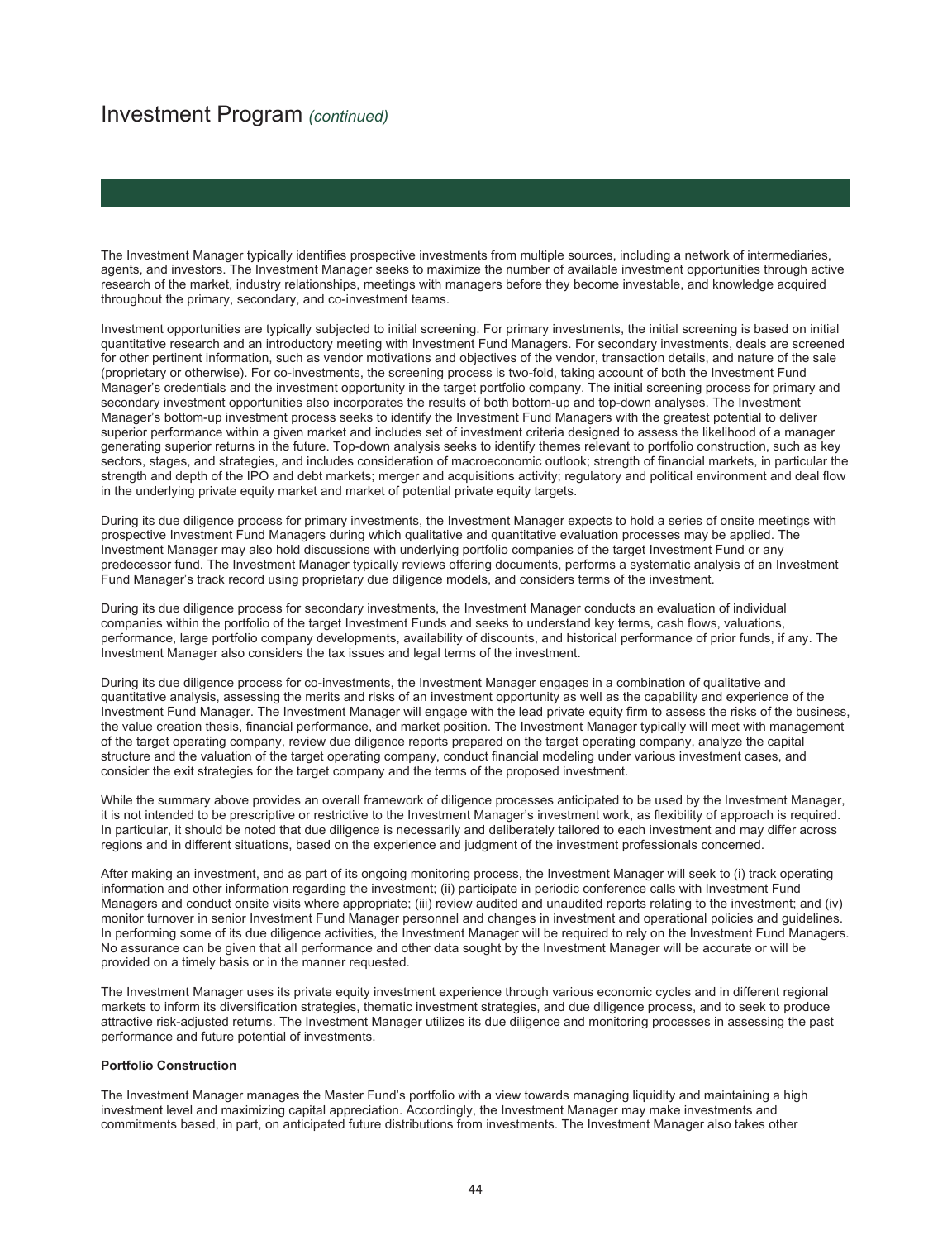#### Investment Program *(continued)*

anticipated cash flows into account, such as those relating to new subscriptions, the tender of Units by Investors and any distributions made to Investors.

The Investment Manager intends to use a range of techniques to reduce the risk associated with the Master Fund's investment strategy. From time to time, these techniques may include, without limitation: (i) diversifying commitments across several geographies and vintage years; (ii) allocating capital among primary investments, secondary investments, and co-investment opportunities; (iii) actively managing cash and liquid assets; (iv) actively monitoring cash flows; (v) seeking to establish a credit line to provide liquidity to satisfy tender requests and capital call obligations, consistent with the limitations and requirements of the 1940 Act; (vi) seeking to invest in ETFs, cash, and short-term securities to provide liquidity to satisfy tender requests and capital calls, consistent with the limitations and requirements of the 1940 Act; and (vii) seeking the use of derivative instruments, primarily equity options and swaps, for hedging purposes to help protect the value of its ETF investments.

The Master Fund expects that a portion of its holdings will consist of liquid assets for purposes of liquidity management. To enhance the Master Fund's liquidity, particularly in times of possible net outflows through the tender of Units by investors, the Investment Manager may sell certain of the Master Fund's assets.

The Investment Manager will seek to allocate Master Fund assets among the Investment Funds that, in its view, represent attractive investment opportunities. Allocation depends on the Investment Manager's assessment of the potential risks and returns of various investment strategies that the Investment Funds utilize as well as expected cash flows of such strategies. The Investment Manager generally seeks to invest the Master Fund's assets in Investment Funds whose expected risk-adjusted returns are deemed attractive.

The Master Fund is a "non-diversified" fund under the 1940 Act. See "Types of Investments and Related Risk Factors—Non-Diversified Status." The Investment Manager believes, however, that the Master Fund should generally maintain a portfolio of Investment Funds varied by underlying investment strategies, vintage year, geography, and financing stage to diminish the impact on the Master Fund of any one Investment Fund's losses or poor returns. There is no guarantee that the Master Fund will be able to avoid substantial losses as a result of poor returns with regards to any Investment Funds.

The Investment Manager will seek to limit the Master Fund's investment in any one Investment Fund or co-investment to no more than 25% of the Master Fund's gross assets (measured at the time of investment). Where only voting securities may be available for purchase by the Master Fund, the Master Fund may seek to create by contract the same result as owning a non-voting security by entering into a contract, typically before the initial purchase, to relinquish the right to vote in respect of its investment.

The Investment Funds generally are not subject to the Master Fund's investment restrictions and are generally subject to few investment limitations, including investment limitations under the 1940 Act or the IRC. While the 1940 Act applies to the Master Fund, the Investment Funds are not subject to the 1940 Act.

There can be no assurance that the Master Fund's investment program will be successful, that the objectives of the Master Fund with respect to liquidity management will be achieved or that the Master Fund's portfolio design and risk management strategies will be successful. Prospective Investors should refer to the discussion of the risks associated with the investment strategy and structure of the Master Fund found under "Types of Investments and Related Risk Factors."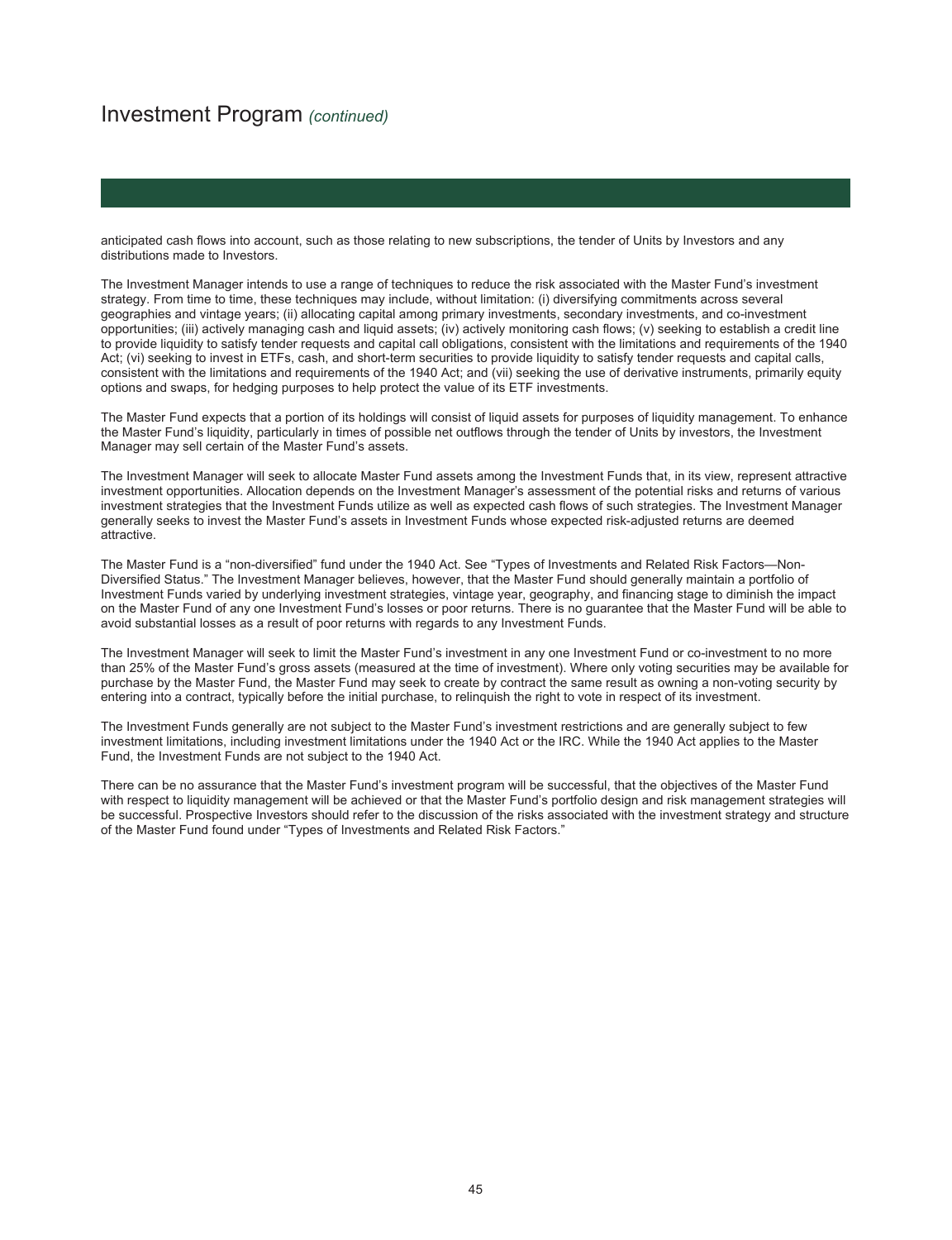#### **General Risks**

Investing in the Master Fund involves risks, including those associated with investments made by the Investment Funds in which the Master Fund invests. References in this section to the "Master Fund" also include the Subsidiary Fund, which shares the same risks as the Master Fund.

Investment Risk. All investments risk the loss of capital. The value of the Master Fund's total net assets should be expected to fluctuate. To the extent that the Master Fund's portfolio (which, for this purpose, means the aggregate investments held by the Master Fund) is concentrated in securities of a single issuer or issuers in a single sector, the risk of any investment decision is increased. An Investment Fund's use of leverage is likely to cause the Master Fund's average net assets to appreciate or depreciate at a greater rate than if leverage were not used.

An investment in the Master Fund involves a high degree of risk, including the risk that the Investor's entire investment may be lost. No assurance can be given that the Master Fund's investment objective will be achieved. The Master Fund's performance depends upon the Investment Manager's selection of Investment Funds, the allocation of offering proceeds thereto and the performance of the Investment Funds. The Investment Funds' investment activities involve the risks associated with private equity investments generally. Risks include adverse changes in national or international economic conditions, adverse local market conditions, the financial conditions of portfolio companies, changes in the availability or terms of financing, changes in interest rates, exchange rates, corporate tax rates and other operating expenses, environmental laws and regulations, and other governmental rules and fiscal policies, energy prices, changes in the relative popularity of certain industries or the availability of purchasers to acquire companies, and dependence on cash flow, as well as acts of God, uninsurable losses, labor strikes, war, terrorism, cyberterrorism, major or prolonged power outages or network interruptions, earthquakes, hurricanes, floods, fires, epidemics or pandemics and other factors which are beyond the control of the Master Fund or the Investment Funds. Although the Investment Manager will attempt to moderate these risks, no assurance can be given that (i) the Investment Funds' investment programs, investment strategies and investment decisions will be successful; (ii) the Investment Funds will achieve their return expectations; (iii) the Investment Funds will achieve any return of capital invested; (iv) the Master Fund's investment activities will be successful; or (v) Investors will not suffer losses from an investment in the Master Fund.

All investments made by the Investment Funds risk the loss of capital. The Investment Funds' results may vary substantially over time.

Investment Discretion; Dependence on the Investment Manager. The Investment Manager has complete discretion to select the Investments Funds as opportunities arise. The Master Fund, and, accordingly, Investors, must rely upon the ability of the Investment Manager to identify and implement investments for the Master Fund consistent with the Master Fund's investment objective and consistent with prospectus disclosure. Investors will not receive or otherwise be privy to due diligence or risk information prepared by or for the Investment Manager in respect of the Master Fund investments. The Investment Manager has the authority and responsibility for portfolio construction, the selection of Master Fund investments and all other investment decisions for the Master Fund. The success of the Master Fund depends upon the ability of the Investment Manager to develop and implement investment strategies that achieve the investment objective of the Master Fund. Investors will have no right or power to participate in the management or control of the Master Fund or the Master Fund investments, or the terms of any such investments. There can be no assurance that the Investment Manager will be able to select or implement successful strategies or achieve their respective investment objectives. The Master Fund is organized to provide Investors access to a multi-strategy investment program and not an indirect way for Investors to gain access to any particular Investment Fund.

Master-Feeder Structure. The Master Fund and AMG Pantheon Fund, LLC (the "Feeder Fund") are part of a "master-feeder" structure. The Feeder Fund invests substantially all of its assets in the Master Fund. The Master Fund may accept investments from other investors, including other investment vehicles that are managed or sponsored by the Investment Manager or AMG Funds LLC (the "Administrator"),, or an affiliate thereof, which may or may not be registered under the 1940 Act and which may be established in jurisdictions outside of the U.S.

Substantial repurchase requests by investors of the Master Fund in a concentrated period of time could require the Master Fund to raise cash by liquidating certain of its investments more rapidly than might otherwise be desirable. This may limit the ability of the Investment Manager to successfully implement the investment program of the Master Fund and could have a material adverse impact on the Master Fund. Moreover, regardless of the time period over which substantial repurchase requests are fulfilled, the resulting reduction in the Master Fund's asset base could make it more difficult for the Master Fund to generate profits or recover losses. Investors will not receive notification of such repurchase requests and, therefore, may not have the opportunity to redeem their Units prior to or at the same time as the investors of the Master Fund that are requesting to have their Units repurchased.

Limitations on Transfer; Units Not Listed; No Market for Units. The transferability of Units is subject to certain restrictions contained in the limited liability company agreement of the Master Fund (the "LLC Agreement"). Units are not traded on any securities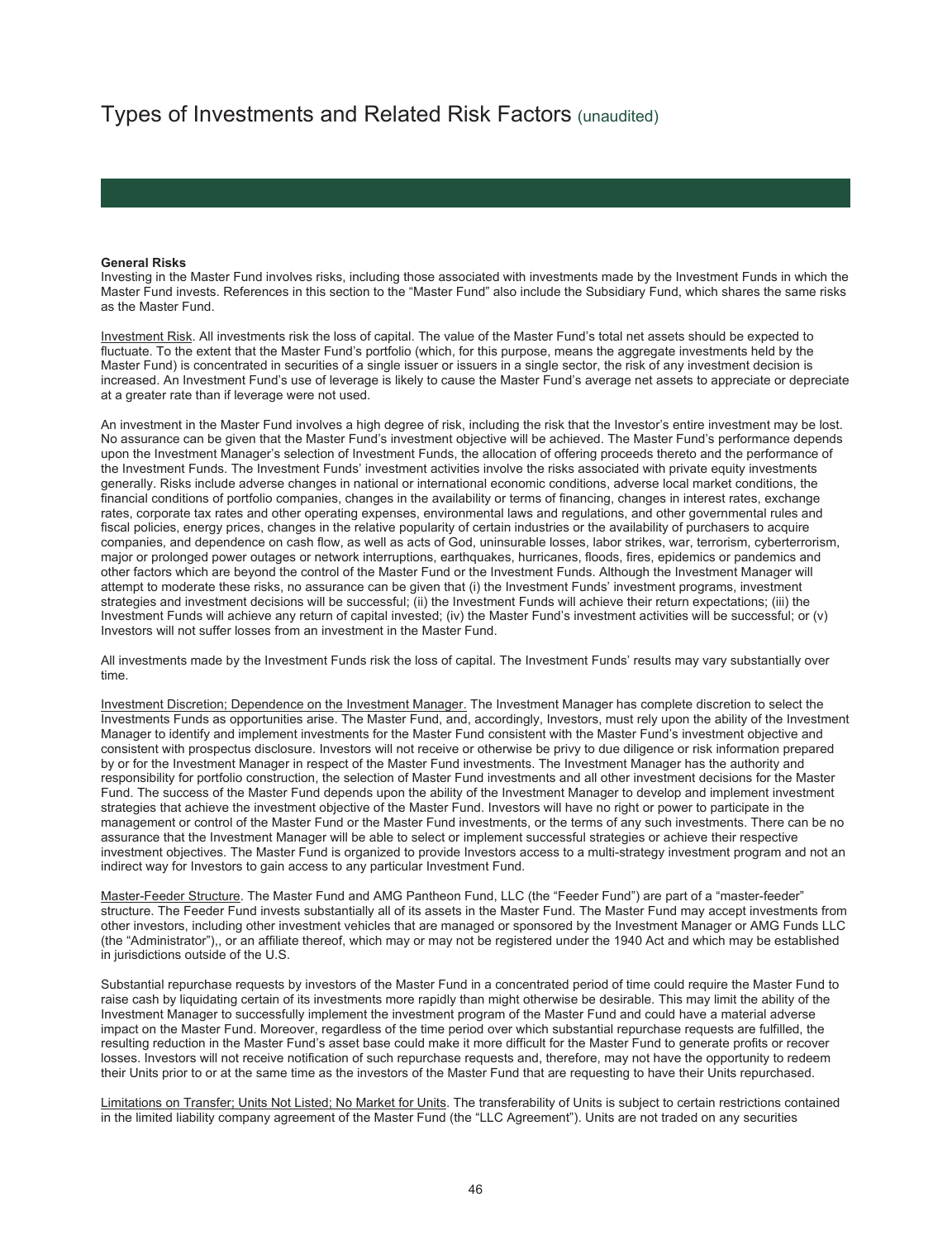exchange or other market. No secondary market currently exists for Units. Although the Investment Manager and the Master Fund expect to recommend to the Master Fund's Board of Directors (the "Board") that the Master Fund offer to repurchase 5% of the Units on a quarterly basis, no assurances can be given that the Master Fund will do so and any particular recommendation may exceed such percentage. Consequently, Units should only be acquired by Investors able to commit their funds for an indefinite period of time.

Closed-End Fund; Liquidity Risks. The Master Fund is a non-diversified, closed-end management investment company designed primarily for long-term investors and is not intended to be a trading vehicle. An Investor should not invest in the Master Fund if the Investor needs a liquid investment. Closed-end funds differ from open-end management investment companies (commonly known as mutual funds) in that investors in a closed-end fund do not have the right to redeem their units on a daily basis at a price based on net asset value. Units in the Master Fund are not traded on any securities exchange or other market and are subject to substantial restrictions on transfer. Although the Master Fund may offer to repurchase Units from time to time, an Investor may not be able to tender its Units in the Master Fund for a substantial period of time.

Repurchase Risks. To provide liquidity to Investors, the Master Fund may, from time to time, offer to repurchase Units pursuant to written tenders by Investors. Repurchases will be made at such times, in such amounts and on such terms as may be determined by the Board, in its sole discretion. With respect to any future repurchase offer, Investors tendering Units for repurchase must do so by a date specified in the notice describing the terms of the repurchase offer, which will generally be approximately 75 days prior to the date that the Units to be repurchased are valued by the Master Fund (the "Valuation Date"). Investors that elect to tender any Units for repurchase will not know the price at which such Units will be repurchased until the Master Fund's net asset value as of the Valuation Date is able to be determined.

The Master Fund may be limited in its ability to liquidate its holdings in Investment Funds to meet repurchase requests. Repurchase offers principally will be funded by cash and cash equivalents, as well as by the sale of certain liquid securities. Accordingly, the Master Fund may tender fewer Units than Investors may wish to sell, resulting in the proration of Investor repurchases, or the Master Fund may need to suspend or postpone repurchase offers if it is required to dispose of interests in Investment Funds and is not able to do so in a timely manner.

Substantial requests for the Feeder Fund to repurchase Units could require the Master Fund to liquidate certain of its investments more rapidly than otherwise desirable for the purpose of raising cash to fund the repurchases and could cause the Investment Manager to sell investments at different times than similar investments are sold by other investment vehicles advised by the Investment Manager. This could have a material adverse effect on the value of the Units and the performance of the Master Fund. In addition, substantial repurchases of Units may decrease the Master Fund's total assets and accordingly may increase its expenses as a percentage of average net assets. If a repurchase offer is oversubscribed by Investors who tender Units, the Master Fund may extend the repurchase offer, repurchase a pro rata portion of the Units tendered, or take any other action permitted by applicable law. Under unusual market conditions, the Investment Manager and the Administrator anticipate that they may not recommend to the Board that the Master Fund conduct a repurchase offer in any particular quarter if the Master Fund's repurchase offers in the two immediately preceding quarters were oversubscribed by a substantial amount in the opinion of the Investment Manager and the Administrator. If a repurchase offer is oversubscribed, or if the Master Fund does not conduct a repurchase offer in any particular quarter, investors will have to wait until the next repurchase offer to make another repurchase request. As a result, investors may be unable to liquidate all or a given percentage of their investment in the Master Fund during a particular quarter.

Distributions In-Kind. The Master Fund generally expects to distribute to the holder of Units that are repurchased cash or a debt obligation, which may or may not be certificated, and which would entitle such holder to the payment of cash in satisfaction of such repurchase. However, there can be no assurance that the Master Fund will have sufficient cash to pay for Units that are being repurchased or that it will be able to liquidate investments at favorable prices to pay for repurchased Units. The Master Fund has the right to distribute securities as payment for repurchased Units in unusual circumstances, including if making a cash payment would result in a material adverse effect on the Master Fund. For example, it is possible that the Master Fund may receive securities from an Investment Fund that are illiquid or difficult to value. In such circumstances, the Investment Manager would seek to dispose of these securities in a manner that is in the best interests of the Master Fund, which may include a distribution in-kind to the Master Fund's Investors. In the event that the Master Fund makes a distribution of such securities, Investors will bear any risks of the distributed securities and may be required to pay a brokerage commission or other costs in order to dispose of such securities.

Exchange-Traded Funds. To maintain liquidity and to fund Investment Fund capital calls, the Master Fund may invest in ETFs designed to track equity indexes. ETFs are hybrid investment companies that are registered as open-end investment companies or unit investment trusts ("UITs") but possess some of the characteristics of closed-end funds. ETFs in which the Master Fund may invest typically hold a portfolio of common stocks that is intended to track the price and dividend performance of a particular equity index.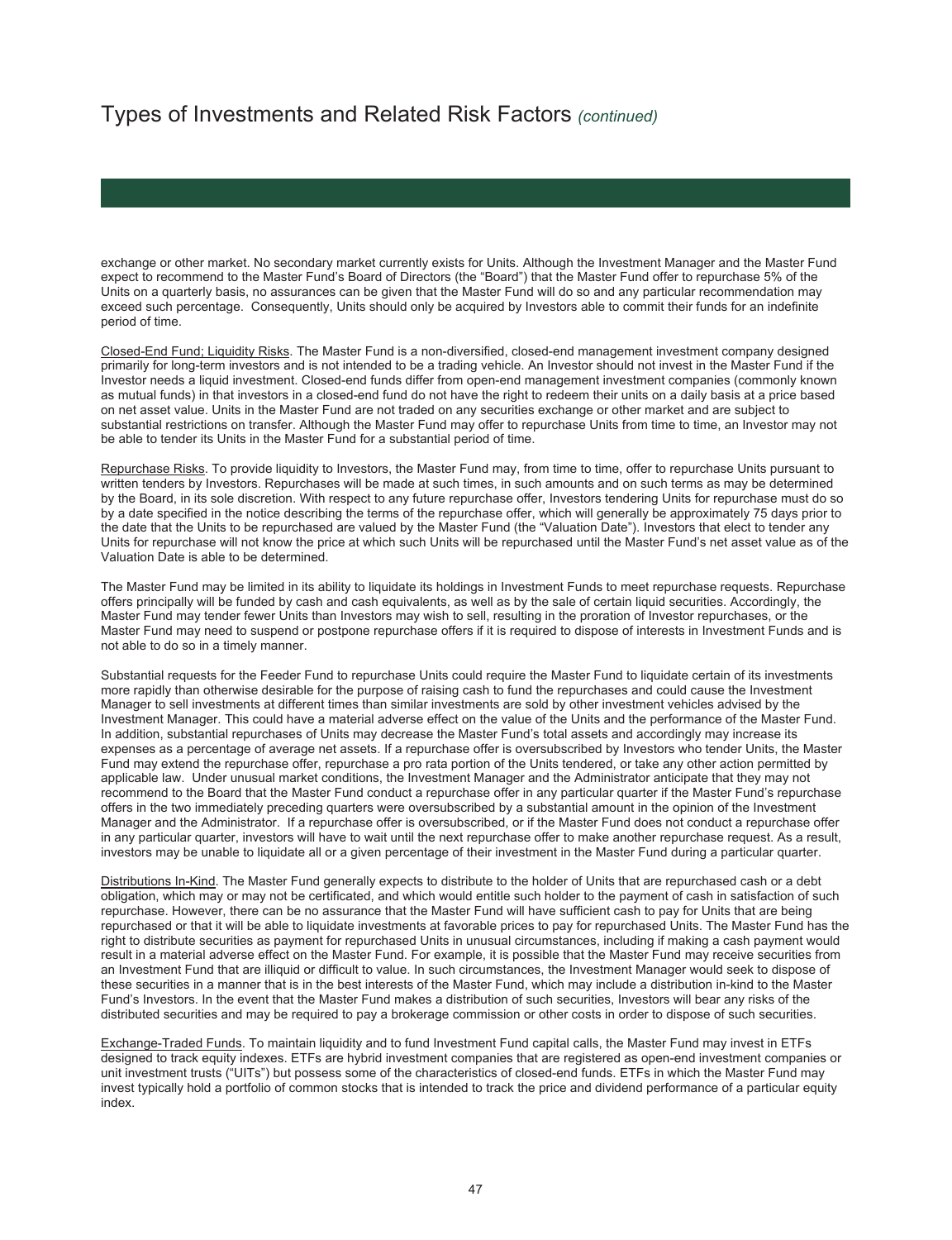The risks of investment in an ETF typically reflect the risks of the types of instruments in which the ETF invests. When the Master Fund invests in ETFs, Investors of the Master Fund bear indirectly their proportionate share of their fees and expenses, as well as their share of the Master Fund's fees and expenses. As a result, an investment by the Master Fund in an ETF could cause the Master Fund's operating expenses (taking into account indirect expenses such as the fees and expenses of the ETF) to be higher and, in turn, performance to be lower than if it were to invest directly in the instruments underlying the investment company or ETF. The trading in an ETF may be halted if the trading in one or more of the ETF's underlying securities is halted.

The risks of ETFs designed to track equity indexes may include passive strategy risk (the ETF may hold constituent securities of an index regardless of the current or projected performance of a specific security or a particular industry, market sector, country, or currency, which could cause returns to be lower or higher than if an active strategy were used), non-correlation risk (the ETF's return may not match the returns of the relevant index), equity securities risk (the value of equity securities will rise and fall in response to the activities of the company that issued them, general market conditions, and/or economic conditions), market trading risks (the ETF faces market trading risks, including losses from trading in secondary markets and disruption in the creation/redemption process of the ETF), and concentration risk (to the extent the ETF or underlying index's portfolio is concentrated in the securities of a particular geography or market segment, the ETF may be adversely affected by the performance of that market, may be subject to increased price volatility, and may be more susceptible to adverse economic, market, political, or regulatory occurrences affecting that market). The market value of ETF shares may differ from their net asset value per share. This difference in price may be due to the fact that the supply and demand in the market for ETF shares at any point in time is not always identical to the value of the underlying investments that the ETF holds. There may be times when an ETF share trades at a premium or discount to its net asset value.

The provisions of the 1940 Act may impose certain limitations on the Master Fund's investments in other investment companies, including ETFs. In particular, the 1940 Act, subject to certain exceptions, generally limits a fund's investments in ETFs to no more than (i) 3% of the total outstanding voting stock of any one ETF, (ii) 5% of the fund's total assets with respect to any one ETF, and (iii) 10% of the fund's total assets with respect to ETFs or other investment companies in the aggregate. Notwithstanding the foregoing, the Master Fund may be able to rely on an exemption from some or all of these limitations in accordance with generally available limited exemptions under the 1940 Act or if (i) the ETF in which the Master Fund would like to invest has received an order for exemptive relief from such limitations from the SEC that is applicable to the Master Fund; and (ii) the ETF and the Master Fund take appropriate steps to comply with any terms and conditions in such order. The Master Fund may seek to invest in ETFs that have received an exemptive order from the SEC permitting investment by other funds in the ETFs in excess of the limitations described above, provided that the Master Fund enters into and complies with the terms and conditions of an agreement with each ETF, and the Master Fund complies with the ETF's exemptive order.

The Master Fund's purchase of shares of ETFs may result in the payment by a shareholder of duplicative management fees. The Investment Manager will consider such fees in determining whether to invest in other mutual funds. The return on the Master Fund's investments in investment companies will be reduced by the operating expenses, including investment advisory and administrative fees, of such companies.

Wholly-Owned Subsidiary Risk. By investing in the Subsidiary Fund, the Master Fund is indirectly exposed to the risks associated with the Subsidiary Fund's investments, which are the same risks associated with the Master Fund's investments. The Subsidiary Fund is not registered under the 1940 Act, but the Subsidiary Fund will comply with certain sections of the 1940 Act (e.g., it will enter into an investment management agreement with the Investment Manager that contains the provisions required by Section 15(a) of the 1940 Act (including the requirement of annual renewal), will have an eligible custodian or otherwise meet the criteria of Section 17(f) of the 1940 Act, and, together with the Master Fund on a consolidated basis, will comply with the provisions of Section 8 of the 1940 Act relating to fundamental investment policies, Section 17 relating to affiliated transactions and fidelity bond requirements, Section 18 relating to capital structure and leverage, and Section 31 regarding books and records) and be subject to the same policies and restrictions as the Master Fund as they relate to the investment portfolio. The Master Fund wholly owns and controls the Subsidiary Fund, which, like the Master Fund, is managed by the Investment Manager, making it unlikely that the Subsidiary Fund will take action contrary to the interests of the Master Fund and its members. In managing the Subsidiary Fund's investment portfolio, the Investment Manager will manage the Subsidiary Fund's portfolio in accordance with the Master Fund's investment policies and restrictions. There can be no assurance that the Subsidiary Fund's investment objective will be achieved. Changes in the laws of the United States and/or the State of Delaware, under which the Master Fund and the Subsidiary Fund, respectively, are organized, could result in the inability of the Master Fund and/or the Subsidiary Fund to operate as described in this report and could adversely affect the Master Fund and its members.

Borrowing. The Master Fund may borrow money in connection with its investment activities—i.e., the Master Fund may utilize leverage. The Master Fund may also borrow money to satisfy repurchase requests from Fund Investors, to pay operating expenses, to fund capital commitments to Investment Funds, and to otherwise provide temporary liquidity. The Master Fund may borrow money through a credit facility to manage timing issues in connection with the acquisition of its investments, such as providing the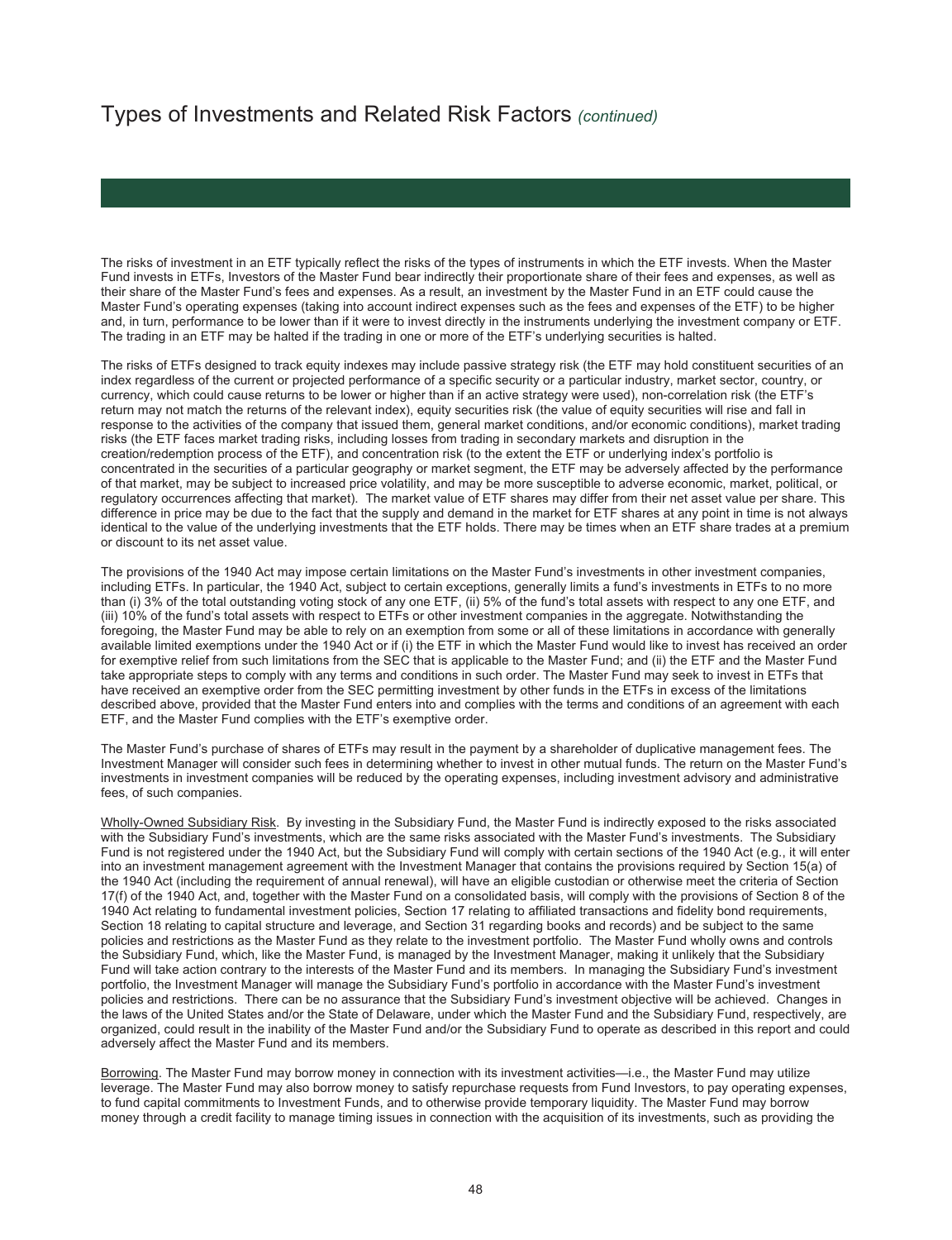Master Fund with temporary liquidity to fund investments in Investment Funds in advance of the Master Fund's receipt of distributions from another Investment Fund. The Master Fund may be required to maintain minimum average balances in connection with borrowings or to pay a commitment or other fee to maintain a line of credit. Either of these requirements would increase the cost of borrowing over the stated interest rate. In addition, a lender may terminate or not renew any credit facility. If the Master Fund is unable to access additional credit, it may be forced to sell investments in Investment Funds at inopportune times, which may further depress returns. The 1940 Act requires a registered investment company to satisfy an asset coverage requirement of 300% of its indebtedness, including amounts borrowed, measured at the time the indebtedness is incurred. This means that the value of the Master Fund's total indebtedness may not exceed one-third of the value of its total assets, including the value of the assets purchased with the proceeds of its indebtedness. The 1940 Act also generally restricts the Master Fund from declaring cash distributions on, or repurchasing, shares unless senior securities representing indebtedness have an asset coverage of not less than 300% after giving effect to such distribution or repurchase.

The Master Fund may be required to pay commitment fees and other costs of borrowings under the terms of a credit facility. Moreover, interest on borrowings will be an expense of the Master Fund. With the use of borrowings, there is a risk that the interest rates paid by the Master Fund on the amount it borrows will be higher than the return on the Master Fund's investments. Such additional costs and expenses may affect the operating results of the Master Fund. If the Master Fund cannot generate sufficient cash flow from investments, it may need to refinance all or a portion of indebtedness on or before maturity. Additionally, uncertainty in the debt and equity markets may negatively impact the Master Fund's ability to access financing on favorable terms or at all. The inability to obtain additional financing could have a material adverse effect on the Master Fund's operations and on its ability to meet its debt obligations. If it is unable to refinance any of its indebtedness on commercially reasonable terms or at all, the Master Fund's returns may be harmed.

Hedging. Subject to the limitations and restrictions of the 1940 Act, the Master Fund may use derivative transactions, primarily equity options and swaps (and, to a lesser extent, futures and forwards contracts) for hedging purposes. Options and swaps transactions present risks arising from the use of leverage (which increases the magnitude of losses), volatility, the possibility of default by a counterparty, and illiquidity. Use of options and swaps transactions for hedging purposes by the Master Fund could present significant risks, including the risk of losses in excess of the amounts invested.

*Options.* There are various risks associated with transactions in options. The value of options written by the Master Fund will be affected by many factors, including changes in the value of underlying securities or indices, changes in the dividend rates of underlying securities (or in the case of indices, the securities comprising such indices), changes in interest rates, changes in the actual or perceived volatility of the stock market and underlying securities, and the remaining time to an option's expiration. The Master Fund's ability to use options as part of its investment program depends on the liquidity of the markets in those instruments. There can be no assurance that a liquid market will exist when the Master Fund seeks to close out an option position. If no liquid offset market exists, the Master Fund might not be able to effect an offsetting transaction in a particular option. To realize any profit in the case of an option, therefore, the option holder would need to exercise the option and comply with margin requirements for the underlying instrument. If the Master Fund were unable to close out an option that it had purchased on a security, it would have to exercise the option in order to realize any profit or the option may expire worthless. As the writer of a call option on a portfolio security, during the option's life, the Master Fund forgoes the opportunity to profit from increases in the market value of the security underlying the call option above the sum of the premium and the strike price of the call, but retains the risk of loss (net of premiums received) should the price of the underlying security decline. Similarly, as the writer of a call option on a securities index, the Master Fund forgoes the opportunity to profit from increases in the index over the strike price of the option, though it retains the risk of loss (net of premiums received) should the price of the index decline. If the Master Fund writes a call option and does not hold the underlying security or instrument, the amount of the Investment Fund's potential loss is theoretically unlimited. Stock or index options that may be purchased or sold by the Master Fund may include options not traded on a securities exchange. The risk of nonperformance by the obligor on such an option may be greater and the ease with which the Master Fund can dispose of or enter into closing transactions with respect to such an option may be less than in the case of an exchange-traded option.

*Swap Agreements*. Swap agreements are two-party contracts entered into primarily by institutional investors for periods ranging from a few weeks to more than a year. In a standard swap transaction, two parties agree to exchange the returns earned on specified assets, such as the return on, or increase in value of, a particular dollar amount invested at a particular interest rate, in a particular non-U.S. currency, or in a "basket" of securities representing a particular index. The use of swaps is a highly specialized activity that involves investment techniques and risks different from those associated with ordinary securities transactions. The Master Fund's use of swaps could create significant investment leverage.

*Futures and Forwards*. Futures contracts markets are highly volatile and are influenced by a variety of factors, including national and international political and economic developments. In addition, because of the low margin deposits normally required in futures trading, a high degree of leverage is typical of a futures trading account. As a result, a relatively small price movement in a futures contract may result in substantial losses. Positions in futures contracts may be closed out only on the exchange on which they were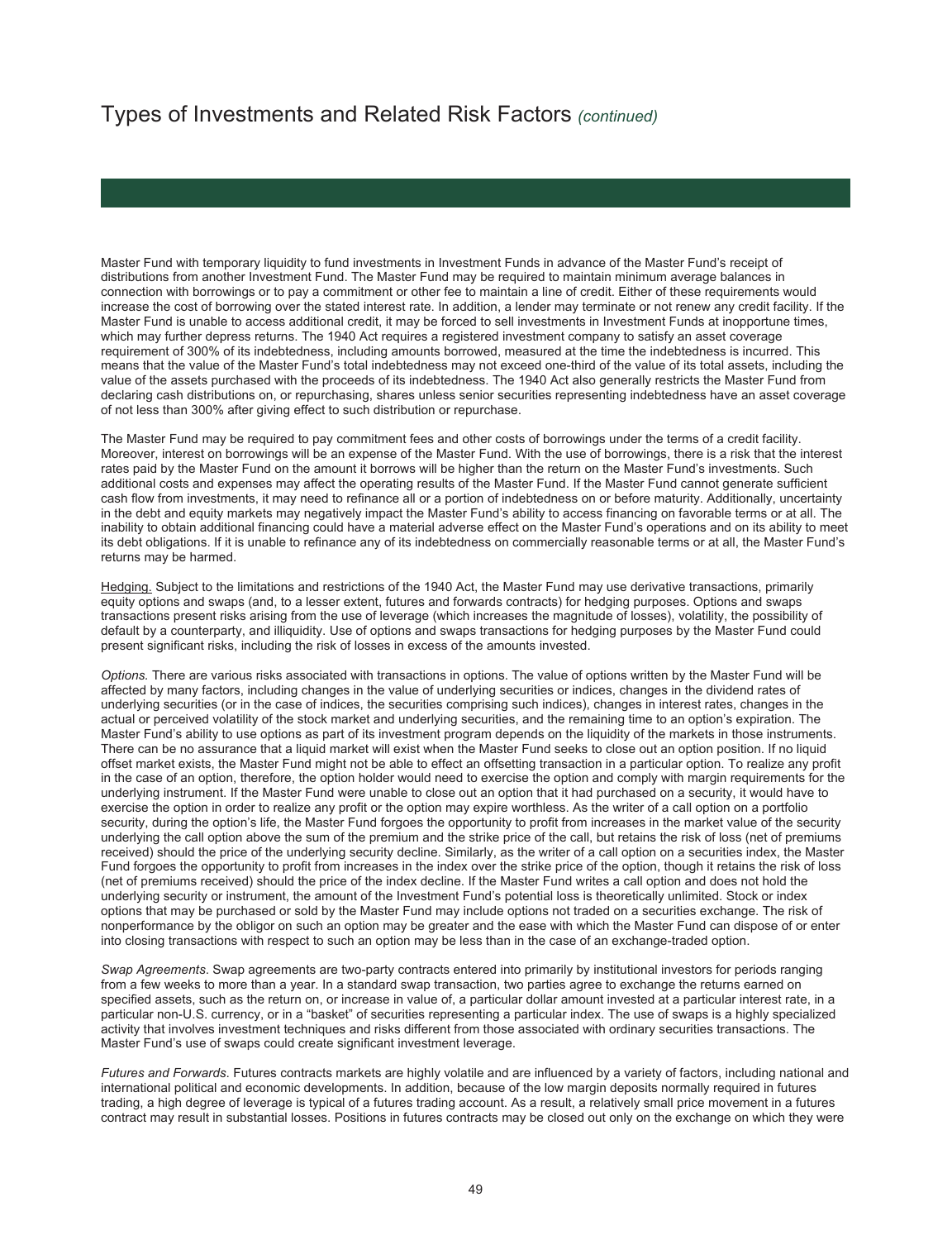entered into or through a linked exchange, and no secondary market exists for such contracts. Certain futures exchanges do not permit trading in particular futures contracts at prices that represent a fluctuation in price during a single day's trading beyond certain set limits. If prices fluctuate during a single day's trading beyond those limits, the Master Fund could be prevented from promptly liquidating unfavorable positions and thus be subjected to substantial losses. When used for hedging purposes, an imperfect or variable degree of correlation between price movements of the futures contracts and the underlying investment sought to be hedged may prevent the Master Fund from achieving the intended hedging effect or expose the Master Fund to the risk of loss.

Forward contracts, unlike futures contracts, are not traded on exchanges and are not standardized; rather, banks and dealers act as principals in these markets, negotiating each transaction on an individual basis. Forward trading is substantially unregulated; there is no limitation on daily price movements and speculative position limits are not applicable. Disruptions can occur in any market traded by the Master Fund due to unusually high trading volume, political intervention, or other factors. The imposition of controls by governmental authorities might also limit such forward (and futures) trading to less than that which the Master Fund would otherwise recommend, to the possible detriment of the Master Fund. Market illiquidity or disruption could result in major losses to the Master Fund. In addition, the Master Fund may be exposed to credit risks with regard to counterparties with whom the Master Fund trade as well as risks relating to settlement default. Such risks could result in substantial losses to the Master Fund.

Legal and Regulatory Risks. Recent legal and regulatory changes, and additional legal and regulatory changes that could occur during the term of the Master Fund, may substantially affect private equity funds and such changes may adversely impact the performance of the Master Fund. The regulation of the U.S. and non-U.S. securities and futures markets and investment funds has undergone substantial change in recent years and such change may continue. Greater regulatory scrutiny may increase the Master Fund's and the Investment Manager's exposure to potential liabilities. Increased regulatory oversight can also impose administrative burdens on the Master Fund and the Investment Manager, including, without limitation, responding to examinations or investigations and implementing new policies and procedures.

With the passage of the Dodd-Frank Wall Street Reform and Consumer Protection Act (the "Dodd-Frank Act"), there have been extensive rulemaking and regulatory changes that affect private fund managers, the funds that they manage, and the financial industry as a whole. The Dodd-Frank Act, among other things, grants regulatory authorities broad rulemaking authority to implement various provisions of the Act. The impact of the Dodd-Frank Act, and of follow-on regulation, is impossible to predict. There can be no assurance that future regulatory actions authorized by the Dodd-Frank Act will not have a material adverse effect on the Master Fund and the Investment Funds, significantly reduce the profitability of the Master Fund, or impair the ability of the Master Fund and the Investment Funds to achieve their investment objectives. The implementation of the Dodd-Frank Act also could adversely affect the Master Fund by increasing transaction and/or regulatory compliance costs. In addition, greater regulatory scrutiny may increase the Master Fund's and the Investment Manager's exposure to potential liabilities. Increased regulatory oversight can also impose administrative burdens on the Master Fund and the Investment Manager, including, without limitation, responding to examinations or investigations and implementing new policies and procedures.

Substantial Fees and Expenses. An Investor in the Master Fund meeting the eligibility conditions imposed by the Investment Funds, including minimum initial investment requirements that may be substantially higher than those imposed by the Master Fund, could invest directly in the Investment Funds. In addition, by investing in the Investment Funds through the Master Fund, an Investor in the Master Fund will bear a portion of the management fee and other expenses of the Master Fund. An Investor in the Master Fund will also indirectly bear a portion of the asset-based fees, incentive allocations, carried interests or fees and operating expenses borne by the Master Fund as an investor in the Investment Funds. In addition, to the extent that the Master Fund invests in an Investment Fund that is itself a "fund of funds," the Master Fund will bear a second layer of fees. Each Investment Fund Manager receives any incentive-based allocations to which it is entitled irrespective of the performance of the other Investment Funds and the Master Fund generally. As a result, an Investment Fund with positive performance may receive compensation from the Master Fund, even if the Master Fund's overall returns are negative. The operating expenses of an Investment Fund may include, but are not limited to, organizational and offering expenses; the cost of investments; administrative, legal and internal and external accounting fees; and extraordinary or non-recurring expenses (such as litigation or indemnification expenses). It is difficult to predict the future expenses of the Master Fund.

Investments in Non-Voting Stock; Inability to Vote. The Master Fund may hold its interests in the Investment Funds in non-voting form in order to avoid becoming (i) an "affiliated person" of any Investment Fund within the meaning of the 1940 Act and (ii) subject to the 1940 Act limitations and prohibitions on transactions with affiliated persons. Where only voting securities are available for purchase, the Master Fund may seek to create by contract the same result as owning a non-voting security by agreeing to relinquish the right to vote in respect of its investment. The Master Fund may irrevocably waive its rights (if any) to vote its interest in an Investment Fund. The Master Fund will not receive any consideration in return for entering into a voting waiver arrangement. To the extent that the Master Fund contractually forgoes the right to vote Investment Fund securities, the Master Fund will not be able to vote on matters that may be adverse to the Master Fund's interests. As a result, the Master Fund's influence on an Investment Fund could be diminished, which may consequently adversely affect the Master Fund and its Investors. Any such waiver arrangement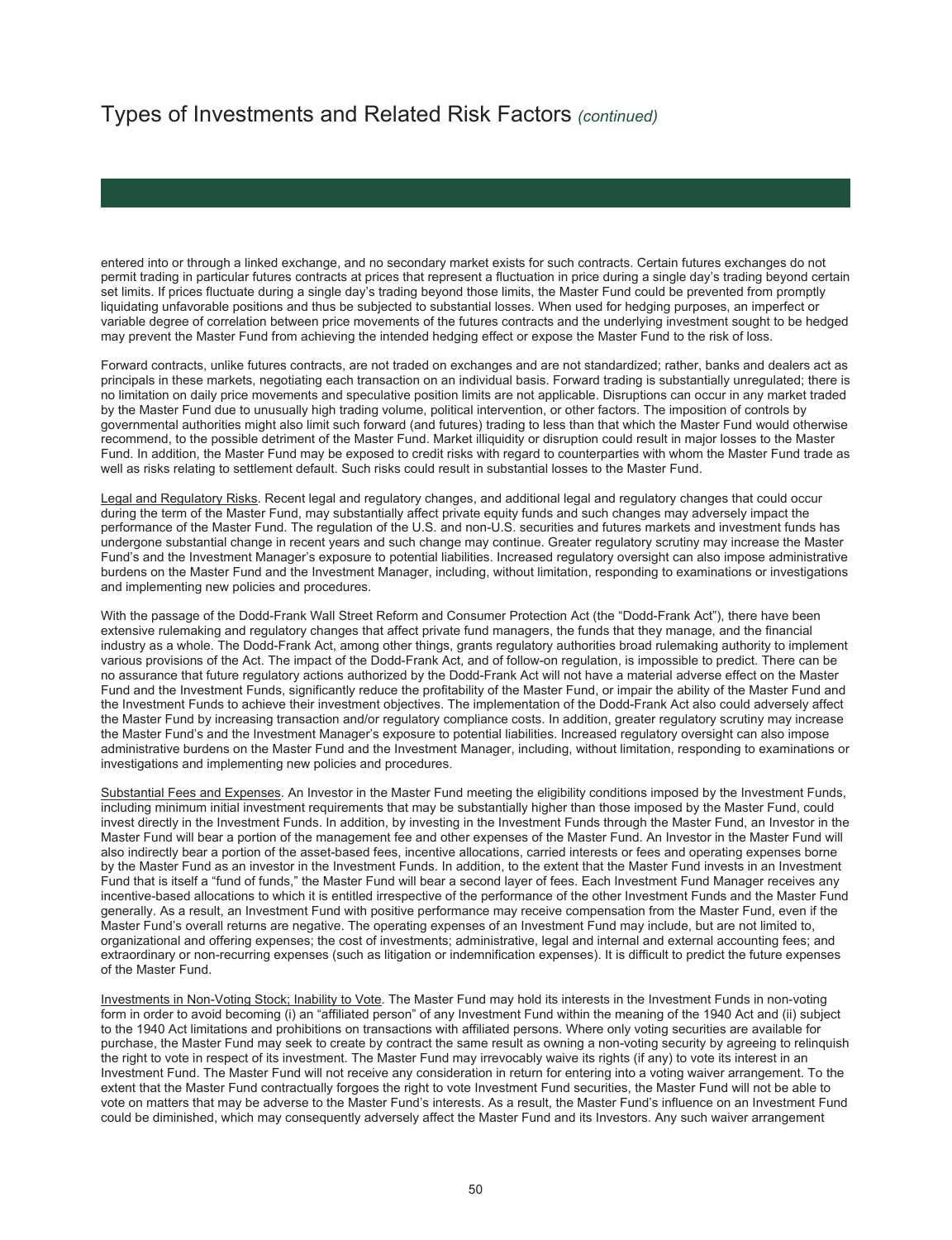should benefit the Master Fund, as it will enable the Master Fund to acquire more interests of an Investment Fund that the Investment Manager believes is desirable than the Master Fund would be able to if it were deemed to be an "affiliate" of the Investment Fund within the meaning of the 1940 Act.

Non-Diversified Status. The Master Fund is a "non-diversified" investment company for purposes of the 1940 Act, which means it is not subject to percentage limitations under the 1940 Act on assets that may be invested in the securities of any one issuer. As a result, the Master Fund's net asset value may be subject to greater volatility than that of an investment company that is subject to diversification limitations. The Master Fund will not, however, invest more than 25% of its gross assets (measured at the time of investment) in any one Investment Fund.

Dilution from Subsequent Offering of Units. The Master Fund generally accepts additional investments in Units as determined by the Board, in its sole discretion. Such additional investments in the Master Fund may dilute the indirect interests of existing investors of the Master Fund in the Investment Funds made prior to such purchases, which could have an adverse impact on the Units of the existing investors of the Master Fund if subsequent Investment Funds underperform the prior investments in the Investment Funds.

Valuations Subject to Adjustment. The valuations reported by the Investment Funds based upon which the Master Fund determines its month-end net asset value may be subject to later adjustment or revision. For example, net asset value calculations may be revised as a result of fiscal year-end audits. Other adjustments may occur from time to time. Because such adjustments or revisions, whether increasing or decreasing the net asset value of the Master Fund at the time they occur, relate to information available only at the time of the adjustment or revision, the adjustment or revision may not affect the amount of the repurchase proceeds of the Master Fund received by Investors who had their Units repurchased prior to such adjustments and received their repurchase proceeds, subject to the ability of the Master Fund to adjust or recoup the repurchase proceeds received by Investors under certain circumstances. As a result, to the extent that such subsequently adjusted valuations from the Investment Funds, direct private equity investments, or the Master Fund adversely affect the Master Fund's net asset value, the outstanding Units may be adversely affected by prior repurchases to the benefit of Investors who had their Units repurchased at a net asset value higher than the adjusted amount. Conversely, any increases in the net asset value resulting from such subsequently adjusted valuations may be entirely for the benefit of the outstanding Units and to the detriment of Investors who previously had their Units repurchased at a net asset value lower than the adjusted amount. The same principles apply to the purchase of Units. New Investors may be affected in a similar way.

Reporting Requirements. Investors who beneficially own Units that constitute more than 5% or 10% of the Units may be subject to certain requirements under the Securities Exchange Act of 1934, as amended (the "Exchange Act"), and the rules promulgated thereunder. These include requirements to file certain reports with the SEC. The Master Fund has no obligation to file such reports on behalf of such Investors or to notify Investors that such reports are required to be made. Investors who may be subject to such requirements should consult with their legal advisors.

Limited Operating History of Master Fund Investments. Many of the Investment Funds may have limited operating histories and the information the Master Fund will obtain about such investments may be limited. As such, the ability of the Investment Manager to evaluate past performance or to validate the investment strategies of such Investment Funds will be limited. Moreover, even to the extent an Investment Fund has a longer operating history, the past investment performance of any of the Master Fund investments should not be construed as an indication of the future results of such investments or the Master Fund, particularly as the investment professionals responsible for the performance of such Investment Funds may change over time. This risk is related to, and enhanced by, the risks created by the fact that the Investment Manager relies upon information provided to it by the Investment Fund that is not, and cannot be, independently verified.

Nature of Portfolio Companies. The Master Fund may make co-investments in, and the Investment Funds will make direct and indirect investments in, various companies, ventures, and businesses ("Portfolio Companies"). This may include Portfolio Companies in the early phases of development, which can be highly risky due to the lack of a significant operating history, fully developed product lines, experienced management, or a proven market for their products. The Master Fund investments may also include Portfolio Companies that are in a state of distress or which have a poor record and which are undergoing restructuring or changes in management, and there can be no assurances that such restructuring or changes will be successful. The management of such Portfolio Companies may depend on one or two key individuals, and the loss of the services of any of such individuals may adversely affect the performance of such Portfolio Companies.

Co-Investment Vehicles. The Master Fund may invest indirectly in Portfolio Companies with third party co-investors by means of coinvestment vehicles formed to facilitate such investments ("Co-Investment Vehicles"). It is anticipated that Co-Investment Vehicles will be formed and managed by third-party fund managers and that neither the Investment Manager nor the Master Fund will be able to exercise day to day control over the Co-Investment Vehicles. The realization of Portfolio Company investments made as coinvestments may take longer than would the realization of investments under the sole control of the Investment Manager or the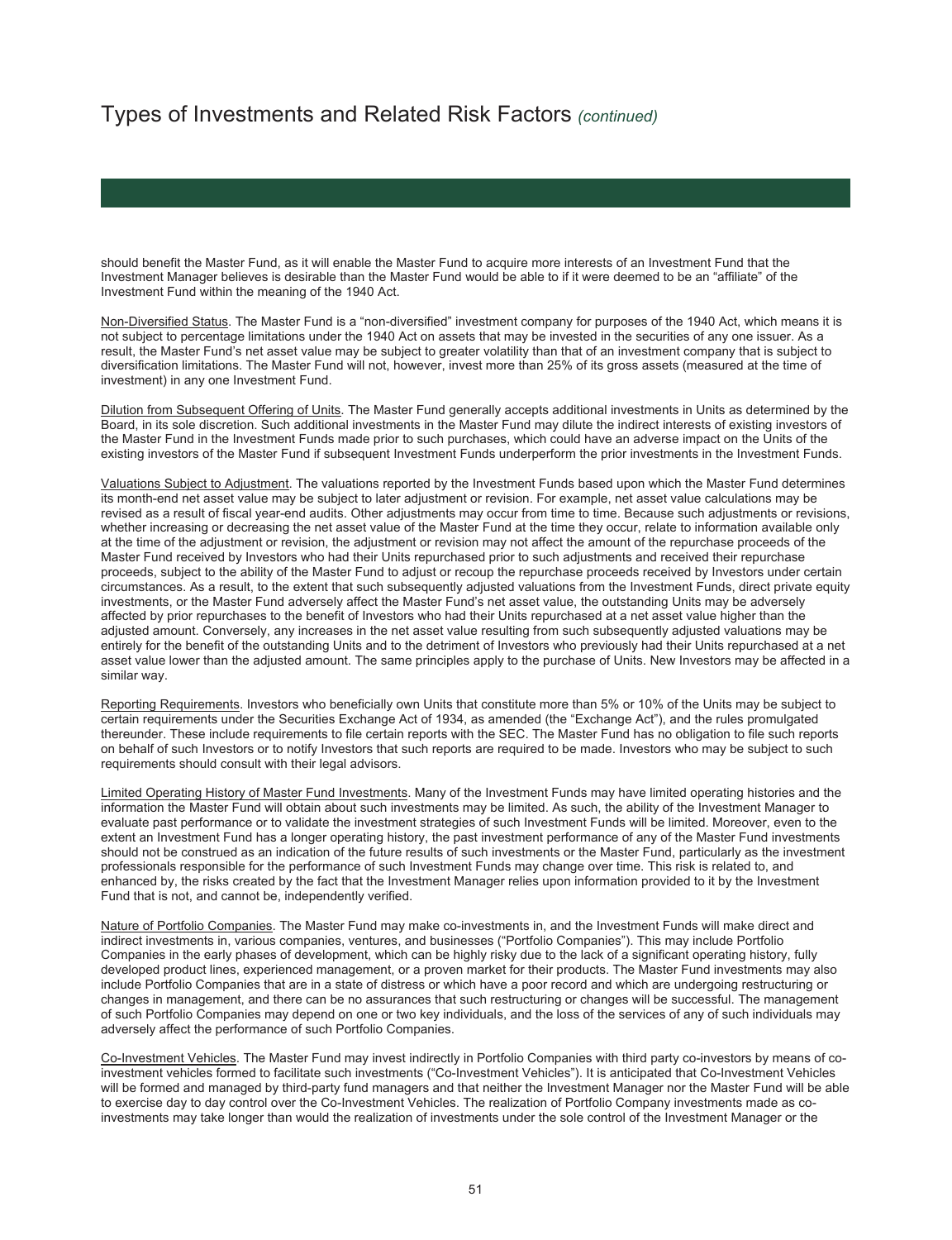Master Fund because the co-investors may require an exit procedure requiring notification of the other co-investors and possibly giving the other co-investors a right of first refusal or a right to initiate a buy-sell procedure (i.e., one party specifying the terms upon which it is prepared to purchase the other party's or parties' participation in the investment and the non-initiating party or parties having the option of either buying the initiating party's participation or selling its or their participation in the investment on the specified terms).

Co-Investment Vehicles may involve risks in connection with such third-party involvement, including the possibility that a third-party may have financial difficulties, resulting in a negative impact on such investment, or that the Master Fund may in certain circumstances be held liable for the actions of such third-party co-investor. Third-party co-investors may also have economic or business interests or goals which are inconsistent with those of the Master Fund, or may be in a position to take or block action in a manner contrary to the Master Fund's investment objective. In circumstances where such third parties involve a management group, such third parties may receive compensation arrangements relating to the Co-Investment Vehicles, including incentive compensation arrangements, and the interests of such third parties may not be aligned with the interests of the Master Fund.

With respect to Co-Investment Vehicles, the Master Fund will be highly dependent upon the capabilities of the private equity fund managers alongside whom the investment is made. The Master Fund may indirectly make binding commitments to Co-Investment Vehicles without an ability to participate in their management and control and with no or limited ability to transfer its interests in such Co-Investment Vehicles. In some cases, the Master Fund will be obligated to fund its entire investment for a Co-Investment Vehicle up front, and in other cases the Master Fund will make commitments to fund from time to time as called by the managers of the underlying Co-Investment Vehicles. Neither the Investment Manager nor the Master Fund will have control over the timing of capital calls or distributions received from Co-Investment Vehicles, or over investment decisions made by such Co-Investment Vehicles.

Through Co-Investment Vehicles and co-investments, the Master Fund also generally will not have control over any of the underlying Portfolio Companies and will not be able to direct the policies or management decisions of such Portfolio Companies. Thus, the returns to the Master Fund from any such investments will be dependent upon the performance of the particular Portfolio Company and its management and the Master Fund will not be able to direct the policies or management decisions of such Portfolio Companies.

Defaulted Debt Securities and Other Securities of Distressed Companies. The Investment Funds may invest in low grade or unrated debt securities (i.e., "high yield" or "junk" bonds) or investments in securities of distressed companies. Such investments involve substantial risks. For example, high yield bonds are regarded as being predominantly speculative as to the issuer's ability to make payments of principal and interest. Issuers of high yield debt may be highly leveraged and may not have available to them more traditional methods of financing. Therefore, the risks associated with acquiring the securities of such issuers generally are greater than is the case with higher rated securities. In addition, the risk of loss due to default by the issuer is significantly greater for the holders of high yield bonds because such securities may be unsecured and may be subordinated to other creditors of the issuer. Similar risks apply to other private debt securities. Successful investing in distressed companies involves substantial time, effort and expertise, as compared to other types of investments. Information necessary to properly evaluate a distress situation may be difficult to obtain or be unavailable and the risks attendant to a restructuring or reorganization may not necessarily be identifiable or susceptible to considered analysis at the time of investment.

Private Equity Investments. Private equity is a common term for investments that are typically made in private or public companies through privately negotiated transactions, and generally involve equity-related finance intended to bring about some kind of change in a private business (e.g., providing growth capital, recapitalizing a company or financing an acquisition). Private equity funds, often organized as limited partnerships, are the most common vehicles for making private equity investments. Investment in private equity involves the same types of risks associated with an investment in any operating company. However, securities issued by private partnerships tend to be more illiquid, and highly speculative. Private equity has generally been dependent on the availability of debt or equity financing to fund the acquisitions of their investments. Depending on market conditions, however, the availability of such financing may be reduced dramatically, limiting the ability of private equity to obtain the required financing.

Venture Capital. An Investment Fund may invest in venture capital. Venture capital is usually classified by investments in private companies that have a limited operating history, are attempting to develop or commercialize unproven technologies or implement novel business plans or are not otherwise developed sufficiently to be self-sustaining financially or to become public. Although these investments may offer the opportunity for significant gains, such investments involve a high degree of business and financial risk that can result in substantial losses, which risks generally are greater than the risks of investing in public companies that may be at a later stage of development.

Mezzanine Investments. An Investment Fund may invest in mezzanine loans. Structurally, mezzanine loans usually rank subordinate in priority of payment to senior debt, such as senior bank debt, and are often unsecured. However, mezzanine loans rank senior to common and preferred equity in a borrower's capital structure. Mezzanine debt is often used in leveraged buyout and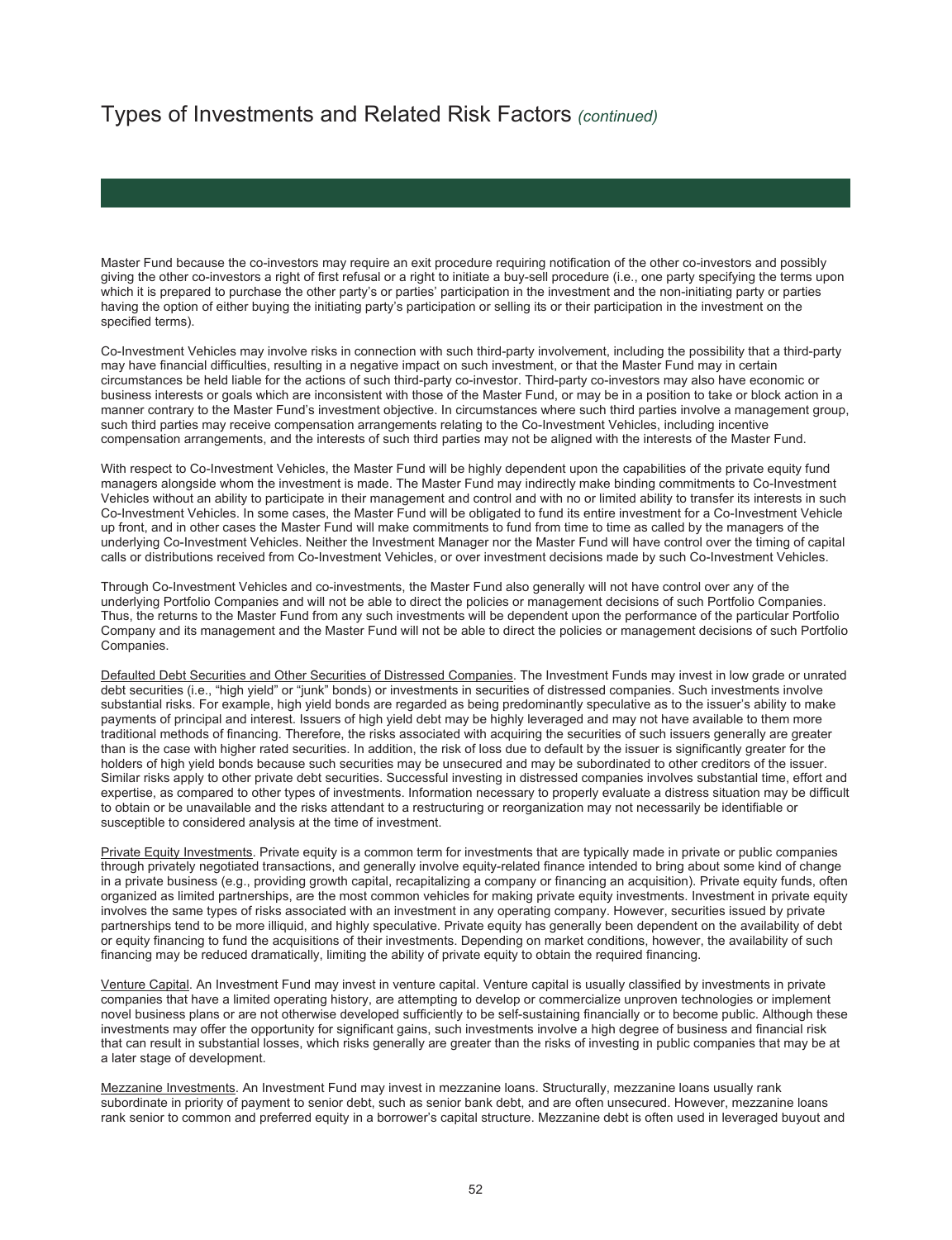real estate finance transactions. Typically, mezzanine loans have elements of both debt and equity instruments, offering the fixed returns in the form of interest payments associated with senior debt, while providing lenders an opportunity to participate in the capital appreciation of a borrower, if any, through an equity interest. This equity interest typically takes the form of warrants. Due to their higher risk profile and often less restrictive covenants as compared to senior loans, mezzanine loans generally earn a higher return than senior secured loans. The warrants associated with mezzanine loans are typically detachable, which allows lenders to receive repayment of their principal on an agreed amortization schedule while retaining their equity interest in the borrower. Mezzanine loans also may include a "put" feature, which permits the holder to sell its equity interest back to the borrower at a price determined through an agreed-upon formula. Mezzanine investments may be issued with or without registration rights. Similar to other high yield securities, maturities of mezzanine investments are typically seven to ten years, but the expected average life is significantly shorter at three to five years. Mezzanine investments are usually unsecured and subordinate to other obligations of the issuer.

Real Estate Investments. The Master Fund may be exposed to real estate risk through its allocation to real estate investments. The residential housing sector in the United States came under considerable pressure for a prolonged period beginning in 2007 and home prices nationwide were down significantly on average. In addition, the commercial real estate sector in the United States was under pressure with prices down significantly on average. Residential and commercial mortgage delinquencies and foreclosures increased over this time period, which led to widespread selling in the mortgage-related market and put downward pressure on the prices of many securities. Accordingly, the instability in the credit markets adversely affected, and could adversely affect in the future, the price at which real estate funds can sell real estate because purchasers may not be able to obtain financing on attractive terms or at all. These developments also adversely affected, and could adversely affect in the future, the broader economy, which in turn adversely affected, and could adversely affect in the future, the real estate markets. Such developments could, in turn, reduce returns from real estate funds or reduce the number of real estate funds brought to market during the investment period, thereby reducing the Master Fund's investment opportunities.

Real estate funds are subject to risks associated with the ownership of real estate, including terrorist attacks, war or other acts that destroy real property (in addition to market risks, such as the events described above). Some real estate funds may invest in a limited number of properties, in a narrow geographic area, or in a single property type, which increases the risk that such real estate fund could be unfavorably affected by the poor performance of a single investment or investment type. These companies are also sensitive to factors such as changes in real estate values and property taxes, interest rates, cash flow of underlying real estate assets, supply and demand, and the management skill and creditworthiness of the issuer. Borrowers could default on or sell investments that a real estate fund holds, which could reduce the cash flow needed to make distributions to investors. In addition, real estate funds may also be affected by tax and regulatory requirements impacting the real estate fund's ability to qualify for preferential tax treatments or exemptions. The Master Fund is not currently allocating capital to real estate investments but reserves the right to hold such investments in the future.

Small- and Medium-Capitalization Companies. Some Investment Funds may invest a portion of their assets in Portfolio Companies with small- to medium-sized market capitalizations. While such investments may provide significant potential for appreciation, they may also involve higher risks than do investments in securities of larger companies. For example, the risk of bankruptcy or insolvency is higher than for larger, "blue-chip" companies.

Geographic Concentration Risks. An Investment Fund may concentrate its investments in specific geographic regions. This focus may constrain the liquidity and the number of Portfolio Companies available for investment by an Investment Fund. In addition, the investments of such an Investment Fund will be disproportionately exposed to the risks associated with the region of concentration.

Foreign Investments. Investment in foreign issuers or securities principally traded outside the United States may involve special risks due to foreign economic, political, and legal developments, including favorable or unfavorable changes in currency exchange rates, exchange control regulations (including currency blockage), expropriation, nationalization or confiscatory taxation of assets, and possible difficulty in obtaining and enforcing judgments against foreign entities. The Master Fund and/or an Investment Fund may be subject to foreign taxation on realized capital gains, dividends or interest payable on foreign securities, on transactions in those securities and on the repatriation of proceeds generated from those securities. Transaction-based charges are generally calculated as a percentage of the transaction amount and are paid upon the sale or transfer of portfolio securities subject to such taxes. Any taxes or other charges paid or incurred by the Master Fund and/or an Investment Fund in respect of its foreign securities will reduce the Master Fund's yield.

Issuers of foreign securities are subject to different, often less comprehensive, accounting, custody, reporting, and disclosure requirements than U.S. issuers. The securities of some foreign governments, companies, and securities markets are less liquid, and at times more volatile, than comparable U.S. securities and securities markets. Foreign brokerage commissions and related fees also are generally higher than in the United States. Investment Funds that invest in foreign securities also may be affected by different custody and/or settlement practices or delayed settlements in some foreign markets. The laws of some foreign countries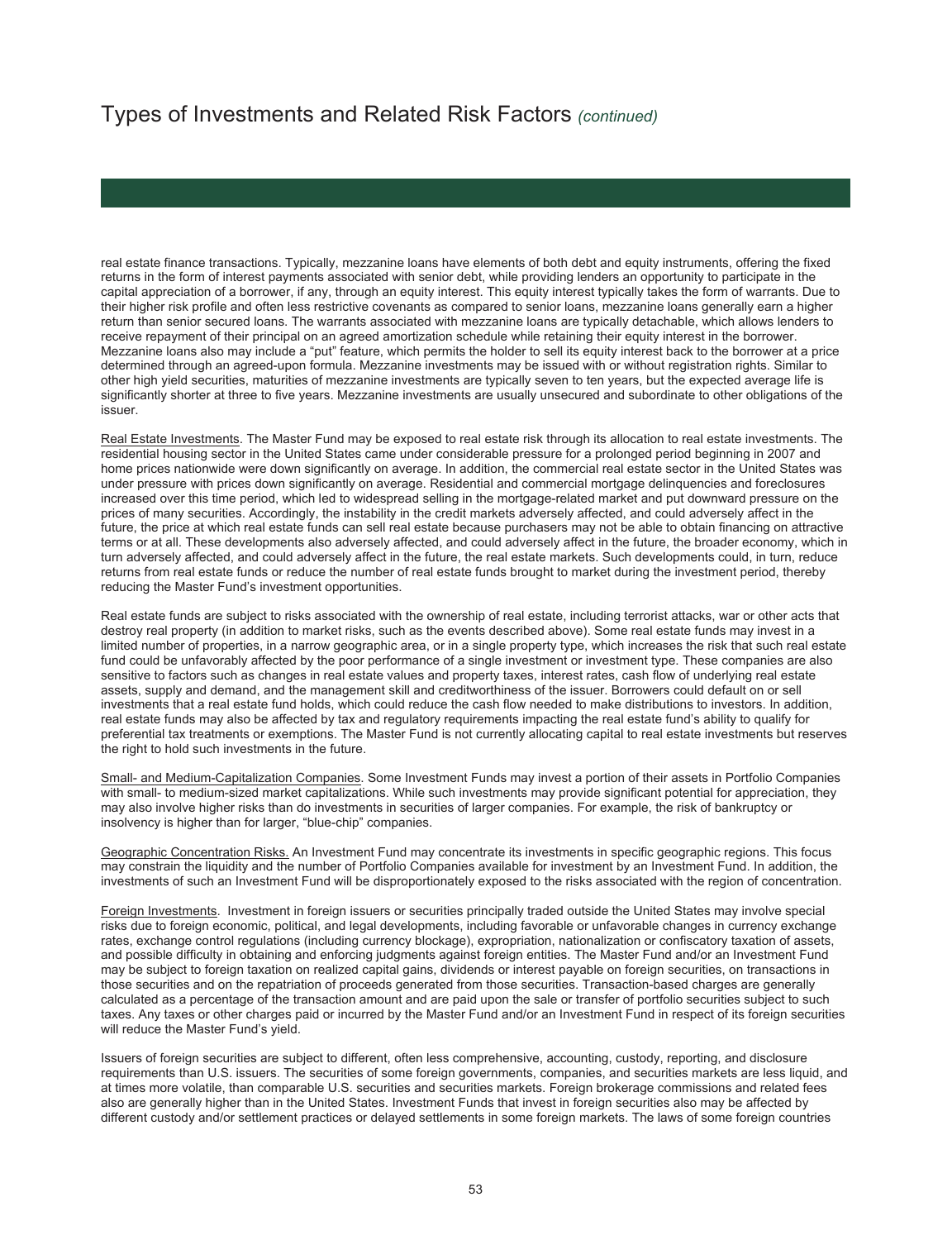may limit an Investment Fund's ability to invest in securities of certain issuers located in those countries. Foreign countries may have reporting requirements with respect to the ownership of securities, and those reporting requirements may be subject to interpretation or change without prior notice to investors. No assurance can be given that the Investment Funds will satisfy applicable foreign reporting requirements at all times.

In addition, the tax laws of some foreign jurisdictions in which an Investment Fund may invest are unclear and interpretations of such laws can change over time. As a result, in order to comply with guidance related to the accounting and disclosure of uncertain tax positions under U.S. generally accepted accounting principles ("GAAP"), an Investment Fund may be required to accrue for book purposes certain foreign taxes in respect of its foreign securities or other foreign investments that it may or may not ultimately pay. Such tax accruals will reduce an Investment Fund's net asset value at the time accrued, even though, in some cases, the Investment Fund ultimately will not pay the related tax liabilities. Conversely, an Investment Fund's net asset value will be increased by any tax accruals that are ultimately reversed.

Emerging Markets. Some Investment Funds may invest in Portfolio Companies located in emerging industrialized or less developed countries. Risks particularly relevant to such emerging markets may include greater dependence on exports and the corresponding importance of international trade, higher risk of inflation, more extensive controls on foreign investment and limitations on repatriation of invested capital, increased likelihood of governmental involvement in, and control over, the economies, decisions by the relevant government to cease its support of economic reform programs or to impose restrictions, and less established laws and regulations regarding fiduciary duties of officers and directors and protection of investors.

Sector Concentration. The 1940 Act requires the Master Fund to state the extent, if any, to which it concentrates investments in a particular industry or group of industries. While the 1940 Act does not define what constitutes "concentration" in an industry, the staff of the SEC takes the position that, in general, investments of more than 25% of a fund's assets in an industry constitutes concentration. The Master Fund or an Investment Fund may concentrate its investments in specific industry sectors, which means each may invest more than 25% of its assets in a specific industry sector. This focus may constrain the liquidity and the number of Portfolio Companies available for investment by an Investment Fund. In addition, the investments of such an Investment Fund will be disproportionately exposed to the risks associated with the industry sectors of concentration.

Utilities and Energy Sectors. Energy companies may be significantly affected by outdated technology, short product cycles, falling prices and profits, market competition and risks associated with using hazardous materials. Energy companies may also be negatively affected by legislation that results in stricter government regulations and enforcement policies or specific expenditures. The Master Fund may invest a significant portion of its assets in private infrastructure fund investments and co-investments, which may include investments with a focus on the utilities and energy sectors, thereby exposing the Master Fund to risks associated with these sectors. Additionally, an Investment Fund may invest in Portfolio Companies in the utilities and energy sectors, exposing the Investment Fund, and thereby the Master Fund, to risks associated with these sectors. Rates charged by traditional regulated utility companies are generally subject to review and limitation by governmental regulatory commissions, and the timing of rate changes will adversely affect such companies' earnings and dividends when costs are rising.

Transportation Sector. Transportation infrastructure companies are subject to a variety of factors that may adversely affect their business or operations, including high interest costs in connection with capital construction programs, the effects of economic slowdowns, adverse changes in fuel prices, labor relations, insurance costs, government regulations, political changes, and other factors. The Master Fund may invest a significant portion of its assets in private infrastructure fund investments and co-investments, which may include investments with a focus on the transportation sector, thereby exposing the Master Fund to risks associated with this sector. Additionally, an Investment Fund may invest in Portfolio Companies in the transportation sector, exposing the Investment Fund, and thereby the Master Fund, to risks associated with this sector.

Technology Sector. Certain technology companies may have limited product lines, markets or financial resources, or may depend on a limited management group. In addition, these companies are strongly affected by worldwide technological developments, and their products and services may not be economically successful or may quickly become outdated.

Financial Sector. Financial services companies are subject to extensive governmental regulation that may limit the amounts and types of loans and other financial commitments they can make, and the interest rates and fees they can charge. Profitability of such companies is generally dependent on the availability and cost of capital, and can fluctuate as a result of increased competition or changing interest rates.

Natural Resources Sector. Investments in securities of natural resource companies involve risks. The market value of securities of natural resource companies may be affected by numerous factors, including events occurring in nature, inflationary pressures, and international politics. If the Master Fund has significant exposure to natural resource companies, there is the risk that the Master Fund will perform poorly during a downturn in the natural resource sector. For example, events occurring in nature (such as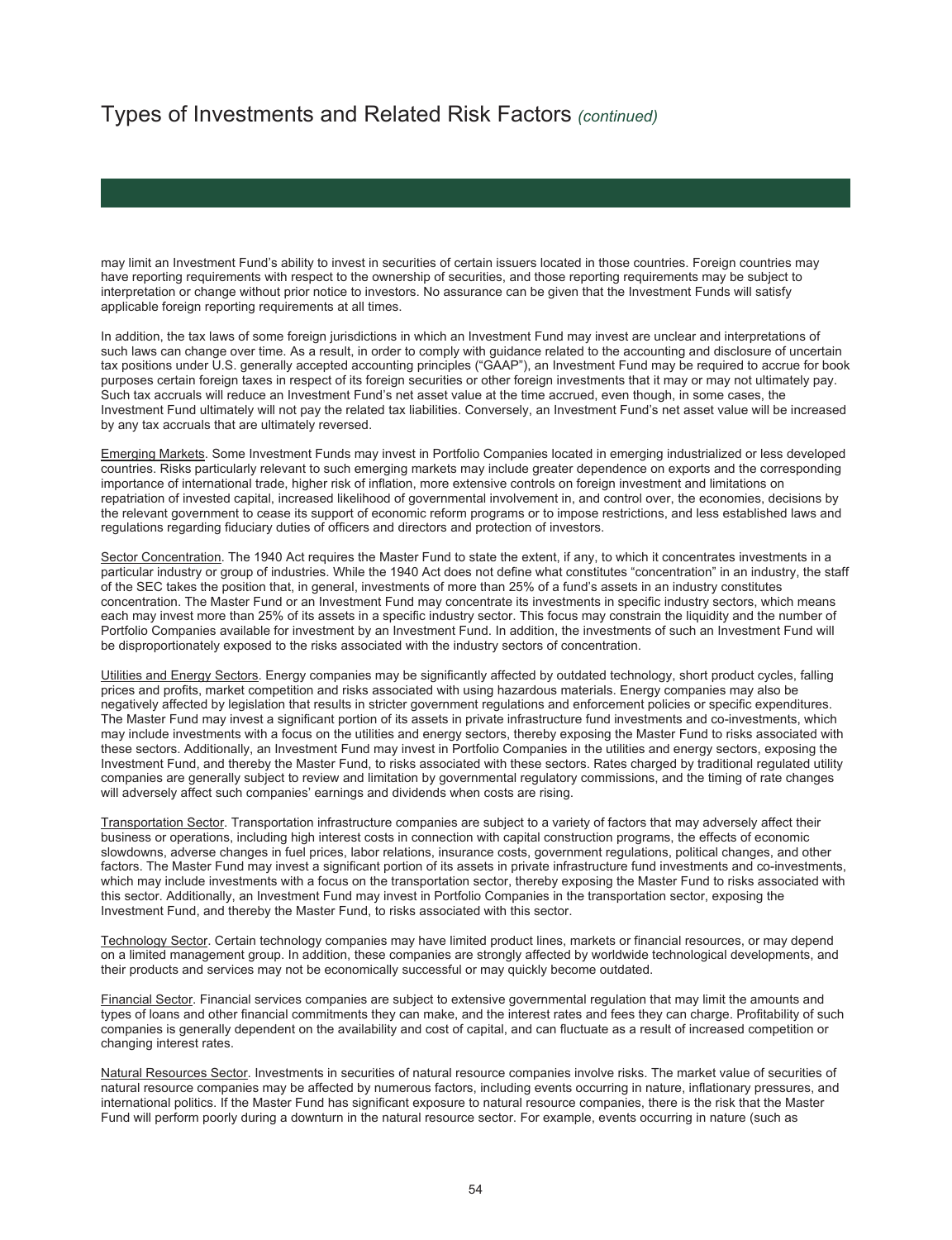earthquakes or fires in natural resource areas) and political events (such as coups, military confrontations, or acts of terrorism) can affect the overall supply of a natural resource and the value of companies involved in such natural resource. Rising interest rates and general economic conditions may also affect the demand for natural resources.

Precious Metals Sector. Investments related to gold and other precious metals are considered speculative and are affected by a variety of worldwide economic, financial, and political factors. The price of precious metals may fluctuate sharply over short periods of time due to changes in inflation or expectations regarding inflation in various countries, the availability of supplies of precious metals, changes in industrial and commercial demand, precious metals sales by governments, central banks, or international agencies, investment speculation, monetary and other economic policies of various governments, and government restrictions on private ownership of gold and other precious metals. No income is derived from holding physical gold or other precious metals, which is unlike securities that may pay dividends or make other current payments.

Currency Risk. Investment Funds may include direct and indirect investments in a number of different currencies. Any returns on, and the value of such investments may, therefore, be materially affected by exchange rate fluctuations, local exchange control, limited liquidity of the relevant foreign exchange markets, the convertibility of the currencies in question and/or other factors. A decline in the value of the currencies in which the Master Fund investments are denominated against the U.S. dollar may result in a decrease in the Master Fund's net asset value. Forward currency contracts and options may be utilized on behalf of the Master Fund by Investment Funds to hedge against currency fluctuations, but Investment Funds are not required to hedge and there can be no assurance that such hedging transactions, even if undertaken, will be effective. Accordingly, the performance of the Master Fund could be adversely affected by such currency fluctuations.

Risks Relating to Accounting, Auditing and Financial Reporting, etc. The Master Fund and certain of the Investment Funds may invest in Portfolio Companies that do not maintain internal management accounts or adopt financial budgeting, internal audit or internal control procedures to standards normally expected of companies in the United States. Accordingly, information supplied to the Master Fund and the Investment Funds may be incomplete, inaccurate and/or significantly delayed. The Master Fund and the Investment Funds may therefore be unable to take or influence timely actions necessary to rectify management deficiencies in such Portfolio Companies, which may ultimately have an adverse impact on the net asset value of the Master Fund.

Valuation of the Master Fund's Interests in Investment Funds. A large percentage of the securities in which the Master Fund invests will not have a readily determinable market price and will be fair valued by the Master Fund based on procedures approved by the Board. The valuation of the Master Fund's interests in Investment Funds is ordinarily determined monthly based in part on estimated valuations provided by Investment Fund Managers and also on valuation recommendations provided by the Investment Manager under the ultimate direction and approval of the Pricing Committee. The Administrator also assists the Pricing Committee in carrying out its duty to approve fair value determinations of the Master Fund's investments. Like the Master Fund's investments, a large percentage of the securities in which the Investment Funds invest will not have a readily determinable market price and will be valued periodically by the Investment Fund. In this regard, an Investment Fund Manager may face a conflict of interest in valuing the securities, as their value may affect the Investment Fund Manager's compensation or its ability to raise additional funds in the future. No assurances can be given regarding the valuation methodology or the sufficiency of systems utilized by any Investment Fund, the accuracy of the valuations provided by the Investment Funds, that the Investment Funds will comply with their own internal policies or procedures for keeping records or making valuations, or that the Investment Funds' policies and procedures and systems will not change without notice to the Master Fund. As a result, valuations of the securities may be subjective and could subsequently prove to have been wrong, potentially by significant amounts.

Securities valuation and pricing services policies and procedures adopted by the Board (the "Valuation Procedures") provide that valuations for Investment Funds will be determined based in part on estimated valuations provided by Investment Fund Managers and also on valuation recommendations provided by the Investment Manager pursuant to a valuation methodology that incorporates general private equity pricing principles and, for certain securities, may also incorporate a proprietary valuation model with a fundamental overlay, under the ultimate direction and approval of the Pricing Committee. The Investment Manager seeks to maintain accurate Investment Fund valuations by undertaking a detailed assessment of an Investment Fund's valuation procedures prior to investing in the Investment Fund. Based on the methodology, the Investment Manager may recommend that the Pricing Committee adjust an Investment Fund's periodic valuation, as appropriate. The Master Fund runs the risk that the Investment Manager's valuation techniques will fail to produce the desired results. Any imperfections, errors, or limitations in any model that is used could affect the ability of the Master Fund to accurately value Investment Fund assets. By necessity, models make simplifying assumptions that limit their efficacy. Models that appear to explain prior market data can fail to predict future market events. Further, the data used in models may be inaccurate and may not include all knowable information or the most recent information about a company, security, or market factor. In addition, the Investment Manager may face conflicts of interest in assisting with the valuation of the Master Fund's investments, as the value of the Master Fund's investments will affect the Investment Manager's compensation. Moreover, Investment Fund Managers typically provide estimated valuations on a quarterly basis whereas the Investment Manager will consider valuations on an ongoing basis and will recommend valuations on a monthly basis. While any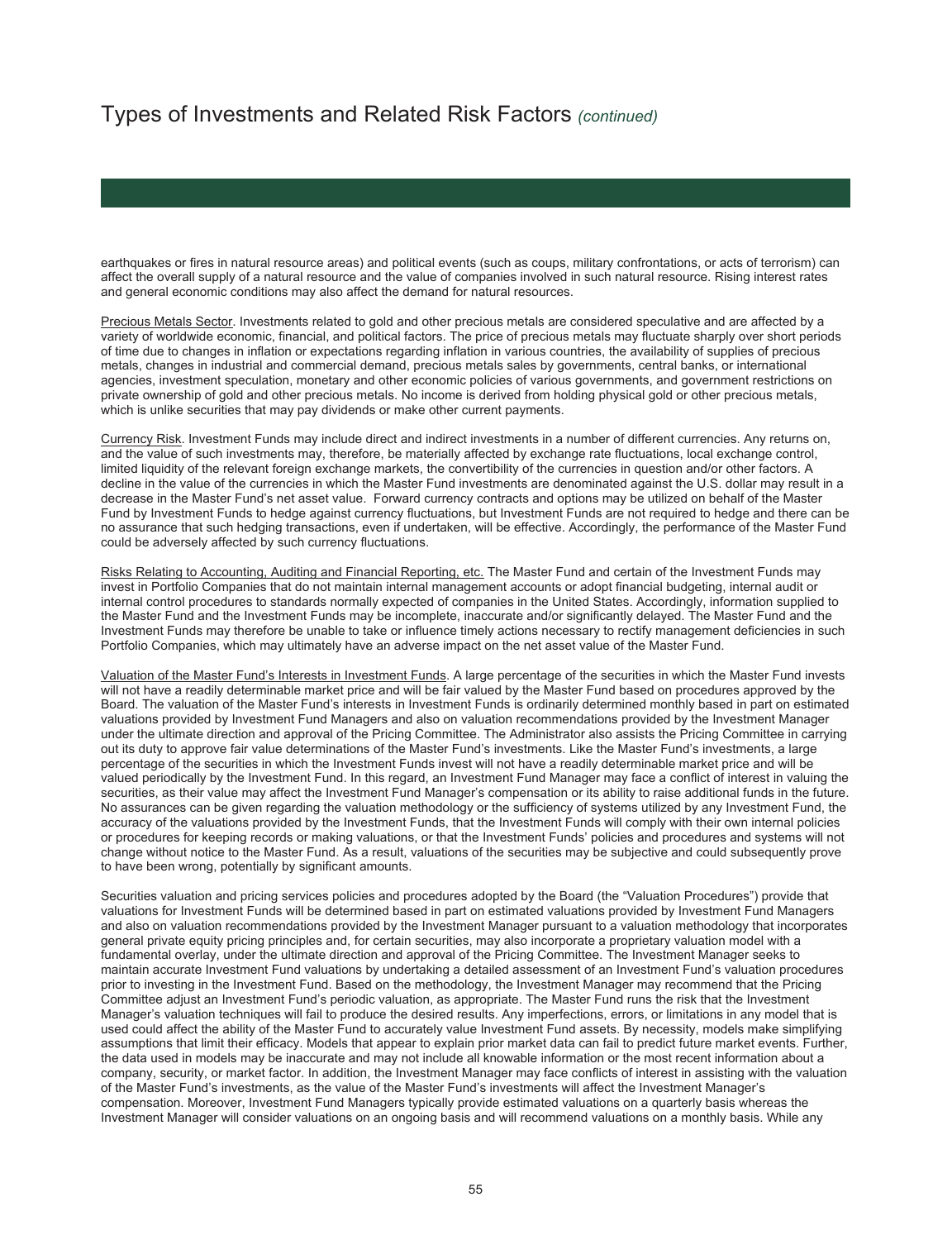model that may be used would be designed to assist in confirming or adjusting valuation recommendations, the Investment Manager generally will not have sufficient information in order to be able to confirm with certainty the accuracy of valuations provided by an Investment Fund until the Master Fund receives the Investment Funds' audited annual financial statements.

An Investment Fund's information could be inaccurate due to fraudulent activity, misevaluation, or inadvertent error. In any case, the Master Fund may not uncover errors for a significant period of time, if ever. Even if the Investment Manager elects to cause the Master Fund to sell its interests in such an Investment Fund, the Master Fund may be unable to sell such interests quickly, if at all, and could therefore be obligated to continue to hold such interests for an extended period of time. In such a case, the Investment Fund's valuations of such interests could remain subject to such fraud or error, and the Pricing Committee may, in its sole discretion, determine to discount the value of the interests or value them at zero.

Investors should be aware that situations involving uncertainties as to the valuations by Investment Funds could have a material adverse effect on the Master Fund if judgments regarding valuations should prove incorrect. Persons who are unwilling to assume such risks should not make an investment in the Master Fund.

Indemnification of Investment Funds, Investment Fund Managers and Others. The Master Fund may agree to indemnify certain of the Investment Funds and their respective managers, officers, directors, and affiliates from any liability, damage, cost, or expense arising out of, among other things, acts or omissions undertaken in connection with the management of Investment Funds. If the Master Fund were required to make payments (or return distributions) in respect of any such indemnity, the Master Fund could be materially adversely affected. Indemnification of sellers of secondaries may be required as a condition to purchasing such securities.

Termination of the Master Fund's Interest in an Investment Fund. An Investment Fund may, among other things, terminate the Master Fund's interest in that Investment Fund (causing a forfeiture of all or a portion of such interest) if the Master Fund fails to satisfy any capital call by that Investment Fund or if the continued participation of the Master Fund in the Investment Fund would have a material adverse effect on the Investment Fund or its assets.

General Risks of Secondary Investments. The overall performance of the Master Fund's secondary investments will depend in large part on the acquisition price paid, which may be negotiated based on incomplete or imperfect information. Certain secondary investments may be purchased as a portfolio, and in such cases the Master Fund may not be able to carve out from such purchases those investments that the Investment Manager considers (for commercial, tax, legal or other reasons) less attractive. Where the Master Fund acquires an Investment Fund interest as a secondary investment, the Master Fund will generally not have the ability to modify or amend such Investment Fund's constituent documents (e.g., limited partnership agreements) or otherwise negotiate the economic terms of the interests being acquired. In addition, the costs and resources required to investigate the commercial, tax and legal issues relating to secondary investments may be greater than those relating to primary investments.

Contingent Liabilities Associated with Secondary Investments. Where the Master Fund acquires an Investment Fund interest as a secondary investment, the Master Fund may acquire contingent liabilities associated with such interest. Specifically, where the seller has received distributions from the relevant Investment Fund and, subsequently, that Investment Fund recalls any portion of such distributions, the Master Fund (as the purchaser of the interest to which such distributions are attributable) may be obligated to pay an amount equivalent to such distributions to such Investment Fund. While the Master Fund may be able, in turn, to make a claim against the seller of the interest for any monies so paid to the Investment Fund, there can be no assurance that the Master Fund would have such right or prevail in any such claim. The Investment Manager does not anticipate that the Master Fund will accrue contingent liabilities with respect to secondary investments often, but each secondary investment bears the risk of being subject to contingent liabilities.

Risks Relating to Secondary Investments Involving Syndicates. The Master Fund may acquire secondary investments as a member of a purchasing syndicate, in which case the Master Fund may be exposed to additional risks including (among other things): (i) counterparty risk, (ii) reputation risk, (iii) breach of confidentiality by a syndicate member, and (iv) execution risk.

Commitment Strategy. The Master Fund anticipates that it will maintain a sizeable cash and/or liquid assets position in anticipation of funding capital calls. The Master Fund will be required to make incremental contributions pursuant to capital calls issued from time to time by Investment Funds.

Holding a sizeable cash and/or liquid assets position may result in lower returns than if the Master Fund employed a more aggressive "over-commitment" strategy. However, an inadequate cash position presents other risks to the Master Fund, including the potential inability to fund capital contributions, to pay for repurchases of Units tendered by Investors or to meet expenses generally. Moreover, if the Master Fund defaults on its commitments or fails to satisfy capital calls in a timely manner then, generally, it will be subject to significant penalties, including the complete forfeiture of the Master Fund's investment in the Investment Fund. Any failure by the Master Fund to make timely capital contributions in respect of its commitments may (i) impair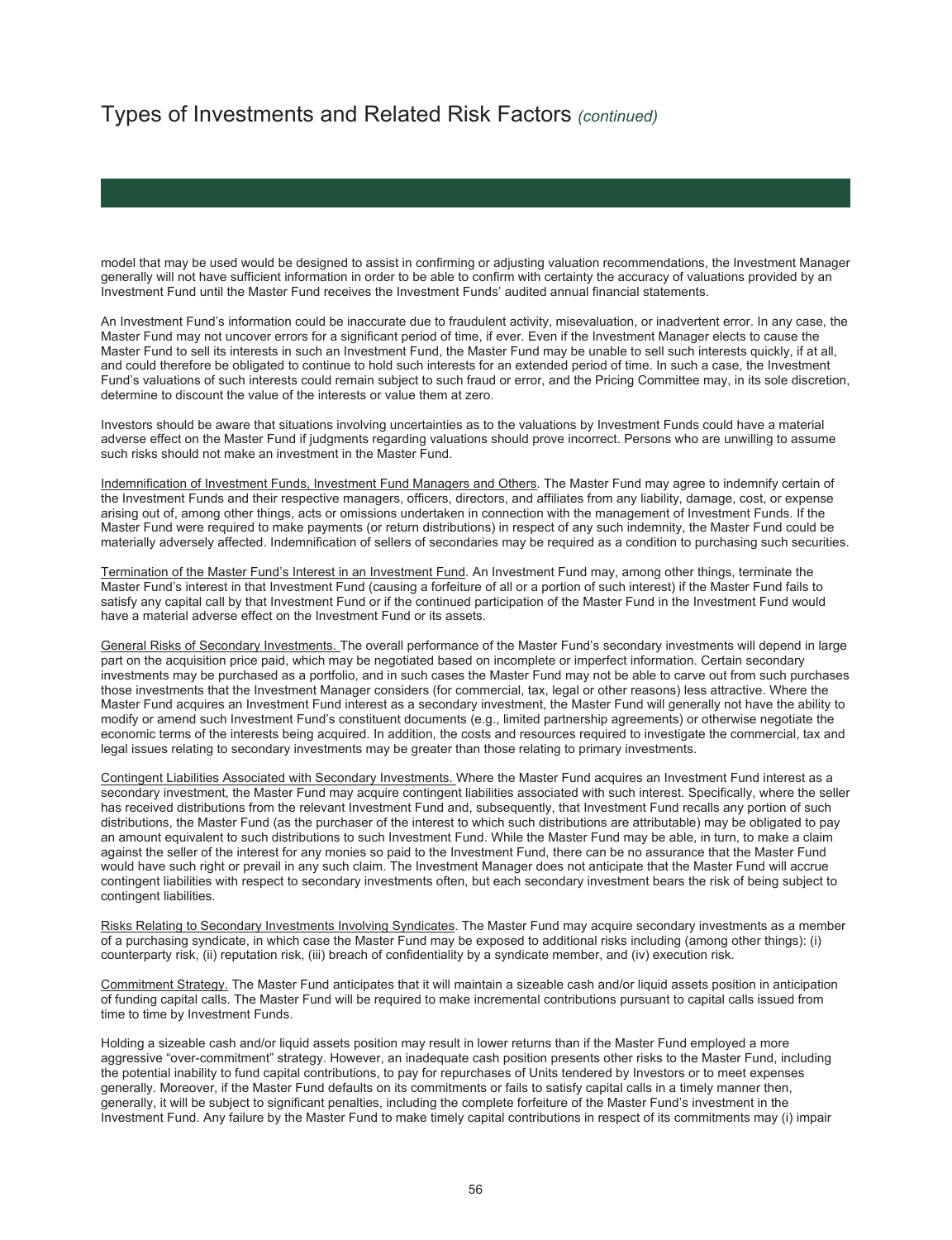the ability of the Master Fund to pursue its investment program, (ii) force the Master Fund to borrow, (iii) indirectly cause the Master Fund, and, indirectly, the Investors to be subject to certain penalties from the Investment Funds (including the complete forfeiture of the Master Fund's investment in an Investment Fund), or (iv) otherwise impair the value of the Master Fund's investments (including the devaluation of the Master Fund).

Registered Investment Companies. The Master Fund may invest in the securities of other registered investment companies to the extent that such investments are consistent with the Master Fund's investment objective and permissible under the 1940 Act or made pursuant to an exemption under the 1940 Act. Under one provision of the 1940 Act, the Master Fund may not acquire the securities of other registered investment companies if, as a result, (i) more than 10% of the Master Fund's total assets would be invested in securities of other registered investment companies; (ii) such purchase would result in more than 3% of the total outstanding voting securities of any one registered investment company being held by the Master Fund; or (iii) more than 5% of the Master Fund's total assets would be invested in any one registered investment company. Other provisions of the 1940 Act are less restrictive provided that the Master Fund is able to meet certain conditions. These limitations do not apply to the acquisition of units of any registered investment company in connection with a merger, consolidation, reorganization or acquisition of substantially all of the assets of another registered investment company. In addition, the ETFs in which the Master Fund may invest are subject to exemptive orders that provide relief from, and such investment would not be subject to, these limitations.

The Master Fund, as a holder of the securities of other investment companies, will bear its pro rata portion of the other investment companies' expenses, including advisory fees. These expenses will be in addition to the direct expenses incurred by the Master Fund.

Cash, Cash Equivalents, Investment Grade Bonds and Money Market Instruments. The Master Fund and Investment Funds may invest, including for defensive purposes, some or all of their respective assets in high quality fixed-income securities, money market instruments, money market mutual funds, and other short-term securities, or hold cash or cash equivalents in such amounts as the Investment Manager or Investment Fund Managers deem appropriate under the circumstances. In addition, the Master Fund or an Investment Fund may invest in these instruments pending allocation of its respective offering proceeds, and the Master Fund will retain cash or cash equivalents in sufficient amounts to satisfy capital calls from Investment Funds. Money market instruments are high quality, short-term fixed-income obligations, which generally have remaining maturities of one year or less and may include U.S. Government securities, commercial paper, certificates of deposit and bankers acceptances issued by domestic branches of U.S. banks that are members of the Federal Deposit Insurance Corporation, and repurchase agreements.

These investments may be adversely affected by tax, legislative, regulatory, credit, political or government changes, interest rate increases and the financial conditions of issuers, which may pose credit risks that result in issuer default.

Control Positions. Investment Funds may take control positions in companies. The exercise of control over a company imposes additional risks of liability for environmental damage, product defects, failure to supervise and other types of liability related to business operations. In addition, the act of taking a control position, or seeking to take such a position, may itself subject an Investment Fund to litigation by parties interested in blocking it from taking that position. If such liabilities were to arise, or if such litigation were to be resolved in a manner that adversely affected the Investment Funds, those Investment Funds would likely incur losses on their investments.

Access to Secondary Investments. The Master Fund is registered as an investment company under the 1940 Act and is subject to certain restrictions under the 1940 Act, and certain tax requirements, among other restrictions, that limit the Master Fund's ability to make secondary investments, as compared to a fund that is not so registered. Such restrictions may prevent the Master Fund from participating in (or increasing its share of) certain favorable investment opportunities, or may lead to a lack of exposure to a certain type of investment for certain periods of time. The Master Fund's intention to qualify and be eligible for treatment as a RIC under the IRC can limit its ability to acquire or continue to hold positions in secondary investments that would otherwise be consistent with its investment strategy. The Master Fund incurs additional expenses (compared to a fund that is not registered under the 1940 Act) in determining whether an investment is permissible under the 1940 Act and in structuring investments to comply with the 1940 Act, which reduces returns to investors in the Master Fund.

Market Disruption and Geopolitical Risk. The Master Fund is subject to the risk that geopolitical events will disrupt securities markets and adversely affect global economies and markets. War, terrorism, and related geopolitical events (and their aftermath) have led, and in the future may lead, to increased short-term market volatility and may have adverse long-term effects on U.S. and world economies and markets generally. Likewise, natural and environmental disasters, such as, for example, earthquakes, fires, floods, hurricanes, tsunamis and weather-related phenomena generally, as well as the spread of infectious illness or other public health issues, including widespread epidemics or pandemics such as the COVID-19 outbreak in 2020, and systemic market dislocations can be highly disruptive to economies and markets. Those events as well as other changes in non-U.S. and domestic economic and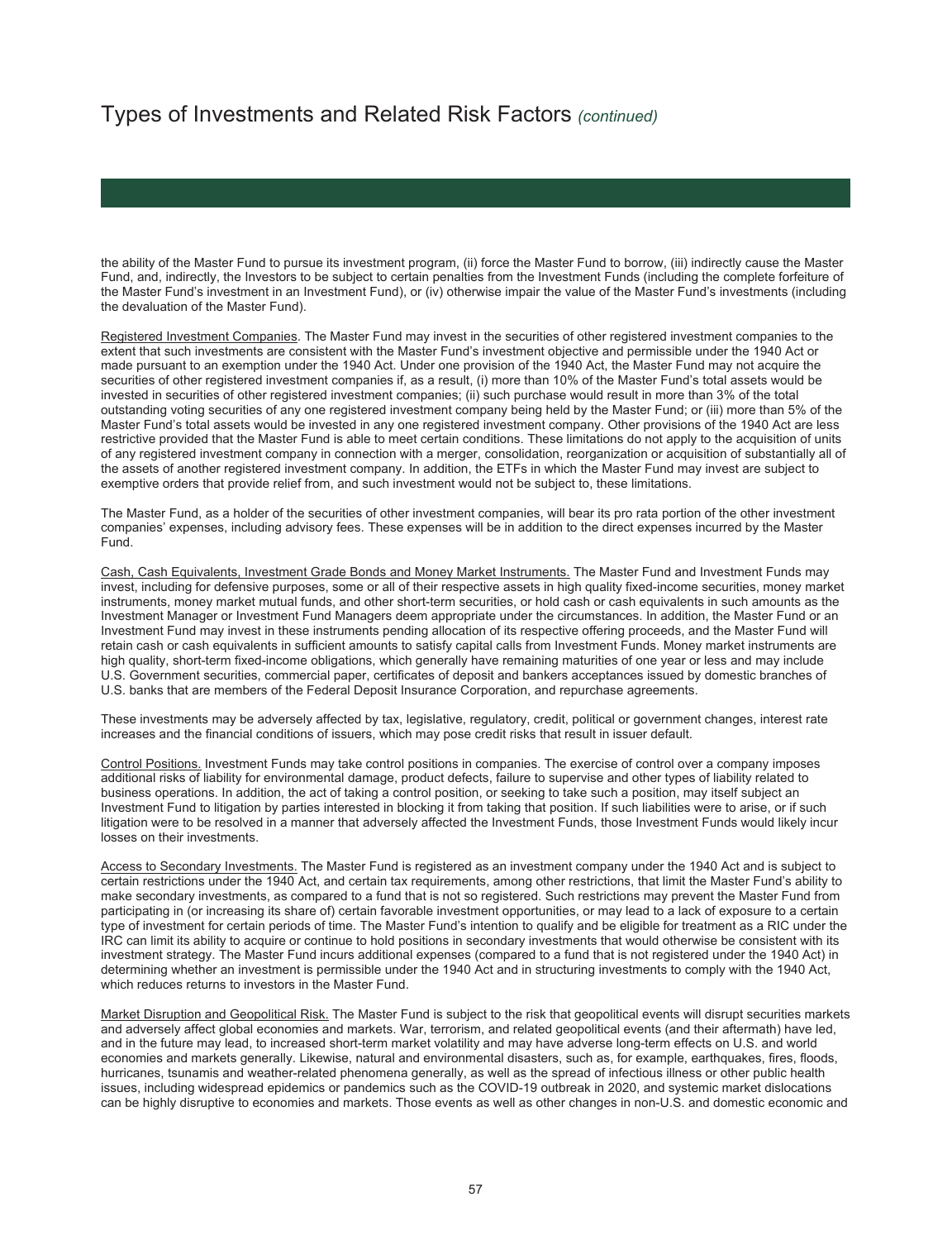political conditions also could adversely affect individual issuers or related groups of issuers, securities markets, interest rates, credit ratings, inflation, investor sentiment, and other factors affecting the value of investments made by the Investment Funds.

The COVID-19 outbreak in 2020 has resulted in travel restrictions and disruptions, closed borders, enhanced health screenings at ports of entry and elsewhere, disruption of and delays in healthcare service preparation and delivery, quarantines, event cancellations and restrictions, service cancellations or reductions, disruptions to business operations, supply chains and customer activity, lower consumer demand for goods and services, as well as general concern and uncertainty that has negatively affected the economic environment. The impact of this outbreak and any other epidemic or pandemic that may arise in the future could adversely affect the economies of many nations or the entire global economy, the financial performance of individual issuers, borrowers and sectors and the health of capital markets and other markets generally in potentially significant and unforeseen ways. This crisis or other public health crises may also exacerbate other pre-existing political, social and economic risks in certain countries or globally. The duration of the COVID-19 outbreak and its effects cannot be determined with certainty. The foregoing could lead to a significant economic downturn or recession, increased market volatility, a greater number of market closures, higher default rates and adverse effects on the values and liquidity of securities or other assets. Such impacts, which may vary across asset classes, may adversely affect the performance of the Investment Funds.

Given the increasing interdependence between global economies and markets, conditions in one country, market, or region might adversely impact markets, issuers and/or foreign exchange rates in other countries, including the U.S. Continuing uncertainty as to the status of the Euro and the European Monetary Union (the "EMU") has created significant volatility in currency and financial markets generally. Any partial or complete dissolution of the EMU, or any continued uncertainty as to its status, could have significant adverse effects on currency and financial markets, and on the values of the Master Fund's investments. At a referendum in June 2016, the United Kingdom (the "UK") voted to leave the European Union ("EU"), thereby initiating the British exit from the EU (commonly known as "Brexit"). In March 2017, the UK formally notified the European Council of the UK's intention to withdraw from the EU pursuant to Article 50 of the Treaty on European Union. This formal notification began a multi-year period of negotiations regarding the terms of the UK's exit from the EU, which formally occurred on January 31, 2020. A transition period is taking place following the UK's exit where the UK remains subject to EU rules but has no role in the EU law-making process. During this transition period, UK and EU representatives are negotiating the precise terms of their future relationship.

There is still considerable uncertainty relating to the potential consequences associated with the exit, how the negotiations for the withdrawal and new trade agreements will be conducted, and whether the UK's exit will increase the likelihood of other countries also departing the EU. Brexit may have a significant impact on the UK, Europe, and global economies, which may result in increased volatility and illiquidity, and potentially lower economic growth in markets in the UK, Europe and globally, which may adversely affect the financial performance of any Investment Funds operating in such markets. Such uncertainty may also result in reduction in investment opportunities to deploy capital, and may slow capital-raising of the Master Fund and underlying Investment Funds. An exit from the EU could materially change the regulatory framework applicable to any Investment Fund Manager which is based in the UK, since many of the laws and regulations applicable to any such manager will derive from EU legislation, including the laws and regulations under which any such manager is permitted to manage the Investment Fund. This could increase the costs borne directly or indirectly by the Master Fund and could adversely affect the returns that investors might otherwise receive from the Master Fund.

Cyber Security Risk. With the increased use of technologies such as the Internet and the dependence on computer systems to perform business and operational functions, investment companies (such as the Master Fund) and their service providers (including the Investment Manager) may be prone to operational and information security risks resulting from cyber-attacks and/or technological malfunctions. In general, cyber-attacks are deliberate, but unintentional events may have similar effects. Cyber-attacks include, among others, stealing or corrupting data maintained online or digitally, preventing legitimate users from accessing information or services on a website, releasing confidential information without authorization, and causing operational disruption. Successful cyber-attacks against, or security breakdowns of, the Master Fund, the Investment Funds, the Investment Manager, or a custodian, transfer agent, or other affiliated or third-party service provider may adversely affect the Investors. For instance, cyberattacks may interfere with the processing of Investor transactions, affect the Master Fund's ability to calculate its NAV, cause the release of private Investor information or confidential Master Fund information, impede trading, cause reputational damage, and subject the Master Fund to regulatory fines, penalties or financial losses, reimbursement or other compensation costs, and additional compliance costs. Cyber-attacks may render records of Master Fund assets and transactions, Investor ownership of Units, and other data integral to the functioning of the Master Fund inaccessible or inaccurate or incomplete. The Master Fund may also incur substantial costs for cyber security risk management in order to prevent cyber incidents in the future. The Master Fund and the Investors could be negatively impacted as a result. While the Investment Manager has established business continuity plans and systems designed to prevent cyber-attacks, there are inherent limitations in such plans and systems including the possibility that certain risks have not been identified. The Master Fund relies on third-party service providers for many of its day-to-day operations, and is subject to the risk that the protections and protocols implemented by those service providers will be ineffective to protect the Master Fund from cyber-attack. The Investment Manager does not control the cyber security plans and systems put in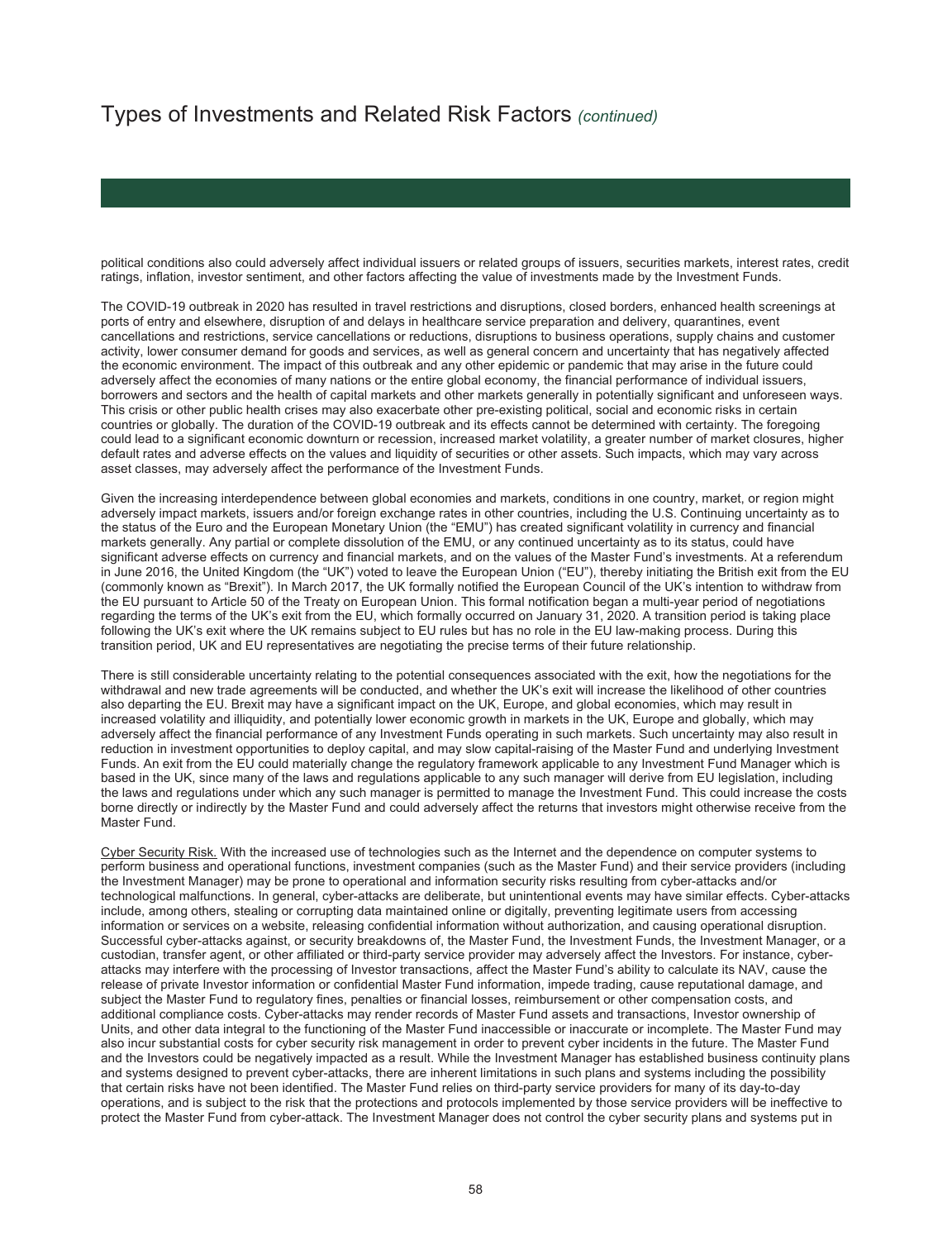place by third-party service providers and such third-party service providers may have limited indemnification obligations to the Investment Manager or the Master Fund. Similar types of cyber security risks also are present for the Investment Funds and other issuers of securities in which the Master Fund invests, which could result in material adverse consequences for such issuers, and may cause the investments of the Investment Funds to lose value.

#### **Other Risks**

Investing in the Master Fund involves risks other than those associated with investments made by the Investment Funds. Some of these risks are described below:

Incentive Allocation Arrangements. Each Investment Fund Manager may receive a performance fee, carried interest or incentive allocation generally equal to 20% of the net profits earned by the Investment Fund that it manages, typically subject to a clawback. These performance incentives may create an incentive for the Investment Fund Managers to make investments that are riskier or more speculative than those that might have been made in the absence of the performance fee, carried interest, or incentive allocation.

Availability of Investment Opportunities. The business of identifying and structuring investments of the types contemplated by the Master Fund is competitive, and involves a high degree of uncertainty. The availability of investment opportunities is subject to market conditions and may also be affected by the prevailing regulatory or political climate. The Master Fund will compete for attractive investments with other prospective Investors and there can be no assurance that the Investment Manager will be able to identify, gain access to, or complete attractive investments, that the investments which are ultimately made will satisfy all of the Master Fund's objectives, or that the Master Fund will be able to fully invest its assets. Other investment vehicles managed or advised by the Investment Manager and its affiliates may seek investment opportunities similar to those the Master Fund may be seeking. Consistent with the Investment Manager's allocation policies, the Investment Manager will allocate fairly between the Master Fund and such other investment vehicles any investment opportunities that may be appropriate for the Master Fund and such other investment vehicles. Similarly, identifying attractive investment opportunities for an Investment Fund is difficult and involves a high degree of uncertainty. Even if an Investment Fund Manager identifies an attractive investment opportunity, an Investment Fund may not be permitted to take advantage of the opportunity to the fullest extent desired.

The Investment Manager may sell the Master Fund's holdings of certain of its investments at different times than similar investments are sold by other investment vehicles advised by the Investment Manager, particularly if significant redemptions in the Master Fund occur, which could negatively impact the performance of the Master Fund.

Inadequate Return. No assurance can be given that the returns on the Master Fund's investments will be proportionate to the risk of investment in the Master Fund. Potential Investors should not commit money to the Master Fund unless they have the resources to sustain the loss of their entire investment.

Inside Information. From time to time, the Master Fund or an Investment Fund or their respective affiliates may come into possession of material, non-public information concerning an entity or issuer in which the Master Fund or an Investment Fund has invested or may invest. The possession of such information may limit the Master Fund's or the Investment Fund's ability to buy or sell securities of the issuer.

Recourse to the Master Fund's Assets. The Master Fund's assets are available to satisfy all liabilities and other obligations of the Master Fund. If the Master Fund becomes subject to a liability, parties seeking to have the liability satisfied may have recourse to the Master Fund's assets generally and not be limited to any particular asset, such as the asset representing the investment giving rise to the liability.

Possible Exclusion of Investors Based on Certain Detrimental Effects. The Master Fund may repurchase Units held by an Investor or other person acquiring Units from or through an Investor, if: (i) the Units have been transferred in violation of the LLC Agreement or have vested in any person by operation of law (i.e., the result of the death, bankruptcy, insolvency, adjudicated incompetence or dissolution of the Investor); (ii) any transferee does not meet any investor eligibility requirements established by the Master Fund from time to time; (iii) ownership of the Units by the Investor or other person likely will cause the Master Fund to be in violation of, or subject the Master Fund to additional registration or regulation under, the securities, commodities or other laws of the United States or any other relevant jurisdiction; (iv) continued ownership of the Units by the Investor or other person may be harmful or injurious to the business or reputation of the Master Fund, the Investment Manager or the Administrator, or may subject the Master Fund or any Investor to an undue risk of adverse tax or other fiscal or regulatory consequences; (v) any of the representations and warranties made by the Investor or other person in connection with the acquisition of the Units was not true when made or has ceased to be true; (vi) the Investor is subject to special laws or regulations, and the Master Fund determines that the Investor is likely to be subject to additional regulatory or compliance requirements under these special laws or regulations by virtue of continuing to hold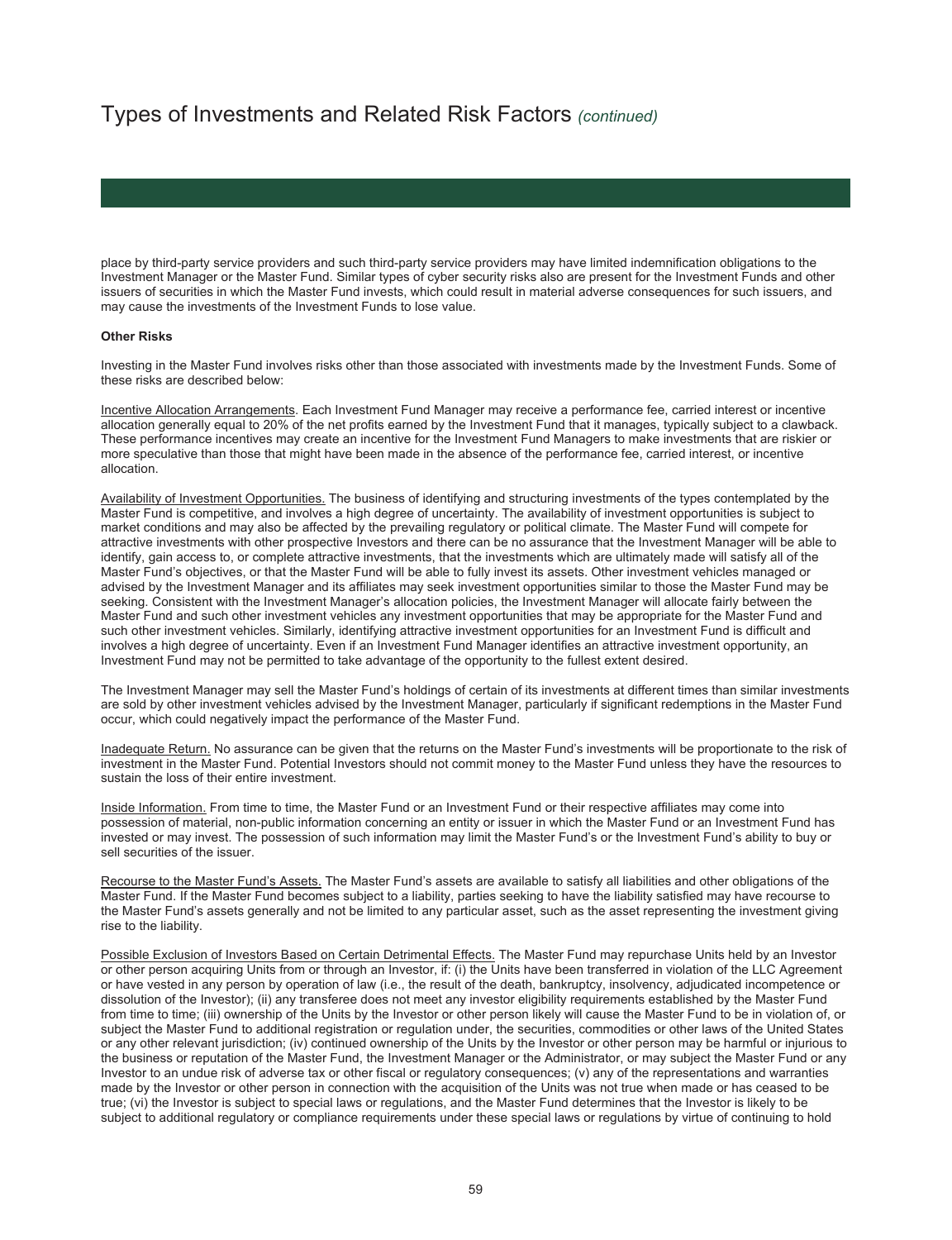the Units; (vii) the Investor's investment balance falls below the amount the Board determines from time to time to be a minimum investment in the Master Fund or rises above the amount the Board determines from time to time to be a maximum investment in the Master Fund; or (viii) the Master Fund or the Board determines that the repurchase of the Units would be in the interest of the Master Fund. These provisions may, in effect, deprive an Investor in the Master Fund of an opportunity for a return that might be received by other Investors.

Potential Significant Effect of the Performance of a Limited Number of Investments or Strategies. The Investment Manager expects that the Master Fund will participate in multiple investments. The Master Fund may, however, make investments in a limited number of the Investment Funds and/or co-investments and Investment Funds may make investments in a limited number of Portfolio Companies. In either instance, these limited numbers of investments may have a significant effect on the performance of the Master Fund. In addition, the Master Fund may invest a substantial portion of its assets in Investment Funds that follow a particular investment strategy. In such event, the Master Fund would be exposed to the risks associated with that strategy to a greater extent than it would if the Master Fund's assets were invested more broadly among Investment Funds pursuing various investment strategies.

Master-Feeder Structure Risk. The Feeder Fund is a feeder fund that invests in the Master Fund and that subjects the Master Fund to risks related to the master-feeder structure. The Feeder Fund may own a large share of the Master Fund and could have significant voting power over the Master Fund. Also, a large-scale redemption by the investors in the Feeder Fund may increase the proportionate share of the costs of the Master Fund borne by the Investors of the Master Fund.

Tax Risks. Special tax risks are associated with an investment in the Master Fund. The Master Fund intends to qualify and elect to be treated as a RIC under Subchapter M of the IRC. As such, the Master Fund must satisfy, among other requirements, diversification and 90% gross income requirements, and a requirement that it distribute at least 90% of its income and net short-term gains in the form of deductible dividends.

Each of the aforementioned ongoing requirements for qualification for the favorable tax treatment available to RICs requires that the Investment Manager obtain information from or about the Investment Funds in which the Master Fund is invested. However, Investment Funds generally are not obligated to disclose the contents of their portfolios. This lack of transparency may make it difficult for the Investment Manager to monitor the sources of the Master Fund's income and the diversification of its assets, and otherwise to comply with Subchapter M of the IRC. Ultimately this may limit the universe of Investment Funds in which the Master Fund can invest.

Investment Funds and co-investments classified as partnerships for U.S. federal income tax purposes may generate income allocable to the Master Fund that is not qualifying income for purposes of the 90% gross income test, described below. In order to meet the 90% gross income test, the Master Fund may structure its investments in a manner that potentially increases the taxes imposed thereon or in respect thereof. Because the Master Fund may not have timely or complete information concerning the amount or sources of such an Investment Fund's or co-investment's income until such income has been earned by the Investment Fund or co-investment or until a substantial amount of time thereafter, it may be difficult for the Master Fund to satisfy the 90% gross income test.

The Master Fund intends to invest a portion of its assets in the Subsidiary Fund, a Delaware limited liability company that has elected to be treated as a corporation for U.S. federal income tax purposes. A RIC generally does not take into account income earned by a U.S. corporation in which it invests unless and until the corporation distributes such income to the RIC as a dividend. Where, as here, the Subsidiary Fund is organized in the U.S., the Subsidiary Fund will be liable for an entity-level U.S. federal income tax on its income from U.S. and non-U.S. sources, as well as any applicable state taxes, which will reduce the Master Fund's return on its investment in the Subsidiary Fund. If a net loss is realized by the Subsidiary Fund, such loss is not generally available to offset the income of the Master Fund.

In the event that the Master Fund believes that it is possible that it will fail the asset diversification requirement at the end of any quarter of a taxable year, it may seek to take certain actions to avert such failure, including by acquiring additional investments to come into compliance with the asset diversification tests or by disposing of non-diversified assets. Although the IRC affords the Master Fund the opportunity, in certain circumstances, to cure a failure to meet the asset diversification test, including by disposing of non-diversified assets within six months, there may be constraints on the Master Fund's ability to dispose of its interest in an Investment Fund or co-investment that limit utilization of this cure period.

If the Master Fund were to fail to satisfy the asset diversification or other RIC requirements, absent a cure, it would lose its status as a RIC under the IRC. Such loss of RIC status could affect the amount, timing and character of the Master Fund's distributions and would cause all of the Master Fund's taxable income to be subject to U.S. federal income tax at regular corporate rates without any deduction for distributions to Investors. In addition, all distributions (including distributions of net capital gain) would be taxed to their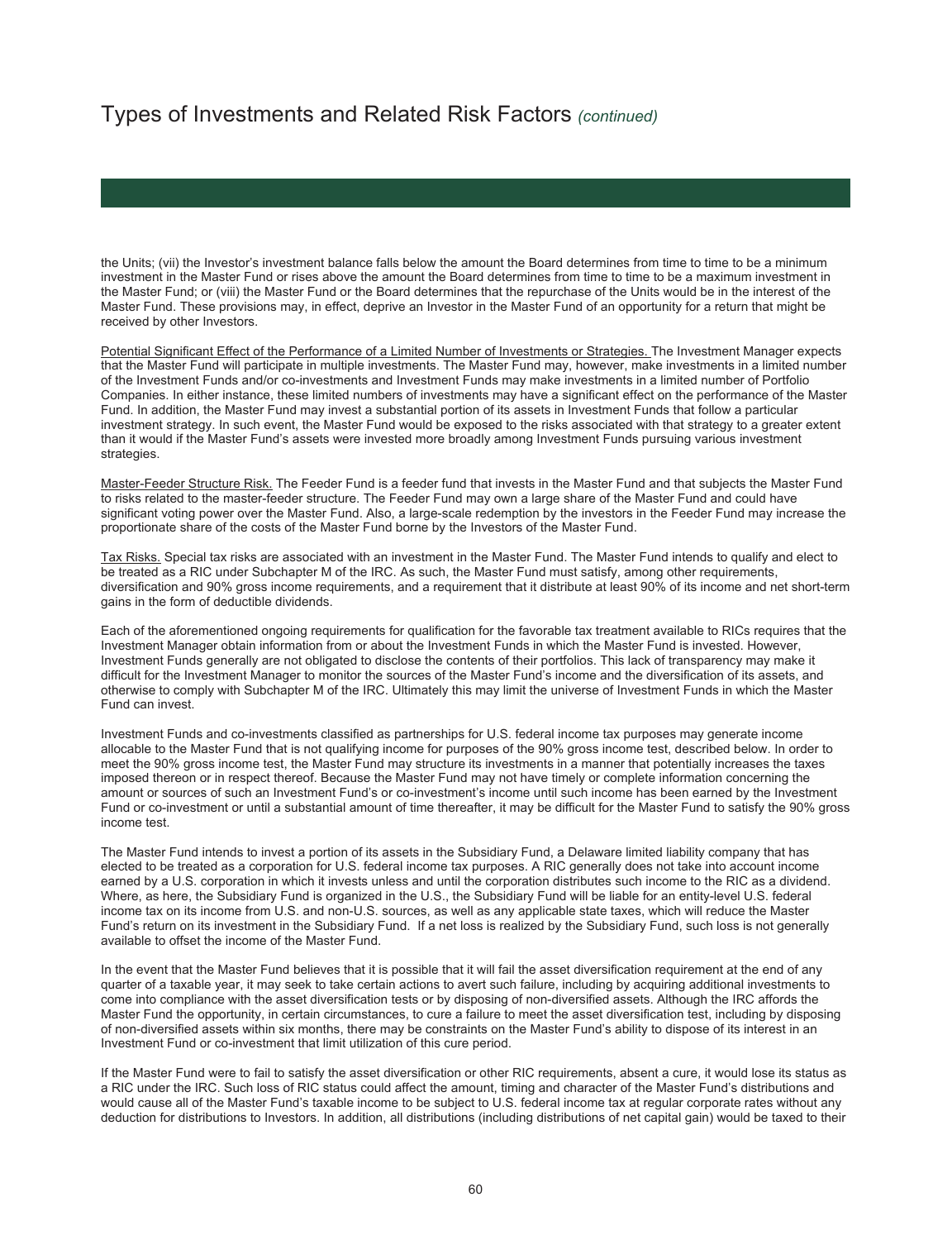recipients as dividend income to the extent of the Master Fund's current and accumulated earnings and profits. Accordingly, disqualification as a RIC would have a significant adverse effect on the value of the Units.

The Master Fund must distribute at least 90% of its investment company taxable income, in a manner qualifying for the dividendspaid deduction, to qualify as a RIC, and must distribute substantially all its income in order to avoid a fund-level tax. In addition, if the Master Fund were to fail to distribute in a calendar year a sufficient amount of its income for such year, it will be subject to an excise tax. The determination of the amount of distributions sufficient to qualify as a RIC and avoid a fund-level income or excise tax will depend on income and gain information that must be obtained from the underlying Investment Funds. The Master Fund's investment in Investment Funds and co-investments will make it difficult to estimate the Master Fund's income and gains in a timely fashion. Given the difficulty of estimating Master Fund income and gains in a timely fashion, each year the Master Fund is likely to be liable for a 4% excise tax.

The Master Fund may directly or indirectly invest in Investment Funds, co-investments or Portfolio Companies located outside the United States. Such Investment Funds, co-investments or Portfolio Companies may be subject to withholding taxes or other taxes in such jurisdictions with respect to their investments or operations, as applicable. In addition, adverse U.S. federal income tax consequences can result by virtue of certain foreign investments, including potential U.S. withholding taxes on foreign investment entities with respect to their U.S. investments and potential adverse tax consequences associated with investments in any foreign corporations that are characterized for U.S. federal income tax purposes as "passive foreign investment companies".

**The success of an Investment Fund's activities will typically depend on the ability of the relevant Investment Fund Manager to identify attractive investment opportunities, enhance Portfolio Company value and to see when target improvements/value is reached. The Master Fund should be considered a speculative investment, and you should invest in the Master Fund only if you can sustain a complete loss of your investment.** 

The above discussions of the various risks associated with the Master Fund and the Units are not, and are not intended to be, a complete enumeration or explanation of the risks involved in an investment in the Master Fund. In addition, as the Master Fund's investment programs change or develop over time, or market conditions change or develop, an investment in the Master Fund may be subject to risk factors not described in this report.

**No guarantee or representation is made that the investment program of the Master Fund or any Investment Fund will be successful, that the various Investment Funds selected will produce positive returns or that the Master Fund will achieve its investment objective.**